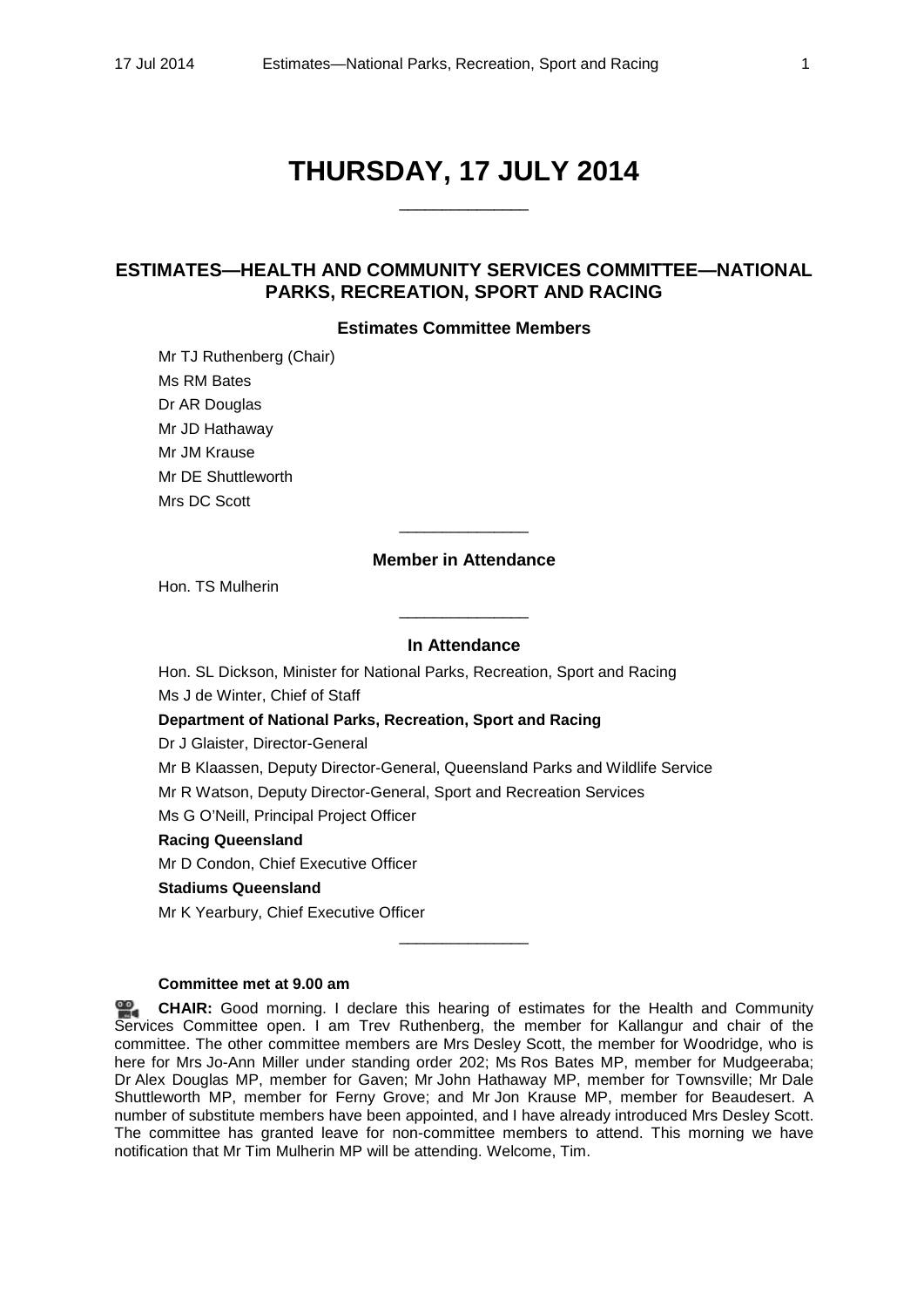The committee has resolved that the whole of the proceedings of the committee may be broadcast in line with the conditions of broadcasting and guidelines for camera operators which are available from one of the parliamentary attendants in the room. I ask that mobile phones or pagers be either switched off or placed on silent mode.

The committee will spend the day examining the proposed expenditure in the Appropriation Bill 2014 for the portfolios of the Minister for National Parks, Recreation, Sport and Racing from 9 am to 10.30; the Minister for Aboriginal, Torres Strait Islander and Multicultural Affairs from 11 am to 12.30 pm and 1.30 pm to 2 pm, and the Minister for Communities, Child Safety and Disability Services from 2 pm to 3 pm and 3.30 to 5 pm. The committee will suspend proceedings for the following breaks: morning tea from 10.30 to 11; lunch from 12.30 to 1.30; afternoon tea from 3 to 3.30. Under standing order 181, the minister may have advisers present to assist. Some officials and advisers are located in another room. If it is necessary for an official to come from another room to provide advice or answers to a question, I may take another question to allow time for that person to arrive and then return to the initial question.

I remind those present that these proceedings are similar to parliament and subject to the standing rules and orders of parliament. I remind members of the public that under the standing orders the public may be admitted to or excluded from the hearing at the discretion of the committee. It is important that questions and answers remain relevant and succinct. The same rules for questions that apply in parliament apply here. I refer particularly to standing orders 112 and 115. Questions should be brief, relate to one issue and should not contain lengthy or subjective preambles or argument or opinion.

I intend to guide proceedings today so that relevant issues can be explored without imposing artificial time limits and to ensure there is adequate opportunity to address questions from government and non-government members of the committee. Where necessary, I will remind ministers, directors-general, CEOs and their advisers that their answers to a question should be finalised so that other issues can be examined. My intent is to do 15-minute blocks of non-government questions and 15 minutes of government questions. There may be a little bit of leeway depending on the answer at the time.

On behalf of the committee, I welcome the Minister for National Parks, Recreation, Sport and Racing, the director-general and officials of the Department of National Parks, Recreation, Sport and Racing, the chief executive officers of Racing Queensland and Stadiums Queensland and members of the public. For the benefit of Hansard, I ask each official to identify themselves the first time they answer a question and to bring their nameplate if they come to the table to answer a question.

I now declare the proposed expenditure for the portfolio area of National Parks, Recreation, Sport and Racing open for examination. The question before the committee is—

#### That the proposed expenditure be agreed to.

The committee has resolved that ministers may make an opening statement of up to five minutes. Minister, would you care to make a brief opening statement?

**Mr DICKSON:** Thank you, Mr Chairman, for the opportunity to brief members on this year's budget for the Department of National Parks, Recreation, Sport and Racing. I am joined today by my Chief of Staff, Johanna de Winter; my Director-General, Dr John Glaister; the Deputy Director-General of the Parks and Wildlife Service, Mr Ben Klaassen; the Deputy Director-General of Sport and Recreation, Mr Richard Watson; Stadiums Queensland Chief Executive Officer, Mr Kevin Yearbury; and Racing Queensland Chief Executive Officer, Mr Darren Condon.

Mr Chairman, before I begin, I seek leave of the committee to table a replacement answer to question on notice No. 4 regarding the Friends of Parks. The answer to the question refers to 32 community based volunteer groups undertaking a range of projects. It should have referred to 31. That was a typo and I do apologise.

**CHAIR:** Leave is granted. Thank you, Minister.

**Mr DICKSON:** We have a strong plan to deliver for national parks, sport and recreation and racing—one that ensures a bright and healthy future for all Queenslanders. We are focused on our front-line services and delivering real outcomes for all Queenslanders.

Over the past 12 months we have delivered valuable initiatives to better manage and protect our parks, forests and protected areas, to give support and encourage physical activity, and to ensure the integrity of the racing industry. We have focused on our investments in grassroots sport and recreation as well as in national parks, the racing industry and sports facility infrastructure upgrades.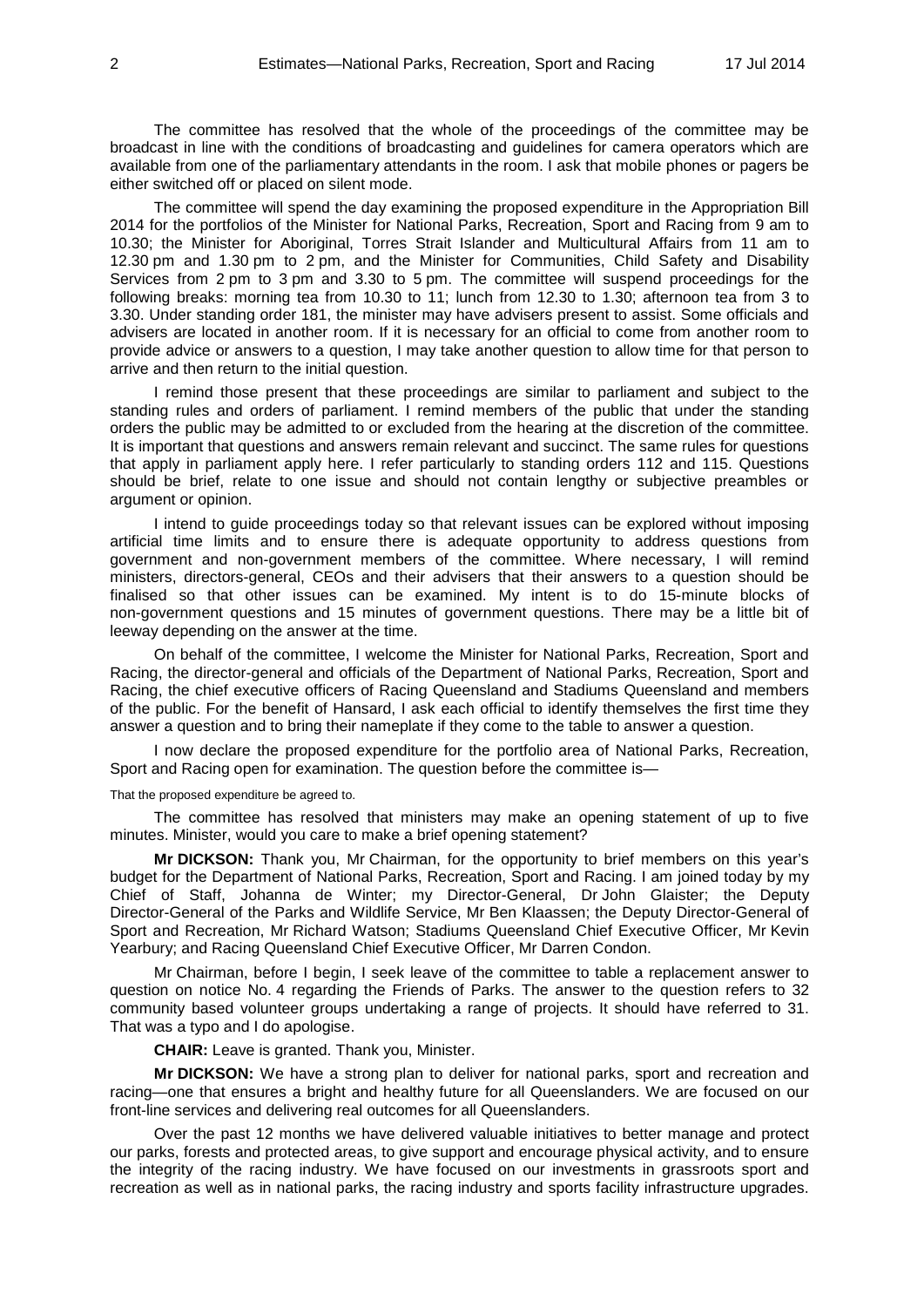We have ensured our works have contributed to the continued growth of the four-pillar economy in Queensland and has helped lower the cost of living by providing affordable sport and recreation options.

Our iconic \$47.8 million Get in the Game initiative has helped thousands of Queenslanders to become active. So far this program has issued 54,000 Get Started vouchers to help children with the cost of club registration, provided \$7 million to 960 clubs for the requirement of training and equipment, and paid \$18 million to 220 clubs for better infrastructure and projects. With this new round of funding now open, I am sure we will help countless more clubs and young children to get in the game.

The \$1.5 million nature play initiative is another practical way we are helping Queensland families to build the foundations for lifelong health and fitness. It is another way we are helping kids to get active more often at little or no cost to the government. This government also invests significantly to ensure Queensland has a top level of sports infrastructure for elite competition and major events. This financial year we will invest \$13.4 million into major sporting infrastructure. Conservative estimates put the return on investment at over \$300-plus million per annum which is just for regular seasonal games. This investment helps the Newman government to grow our four-pillar economy through sports tourism.

Many of our major venues also support grassroots participation. Around 1.2 million participants per year use facilities at the Brisbane Entertainment Centre, QSAC and the Sleeman Sports Complex. We have continued our initiatives to encourage ecotourism opportunities within our parks. We have conducted a state-wide expression of interest for ecotourism facilities on national parks and issued the first ever ecotourism lease for Mamu Tropical Skywalk. We have also helped to secure major events recreational opportunities including the UCI Mountain Bike World Cup at Smithfield Conservation Park in Cairns which attracted 300 competitors from 33 countries.

Our front-line rangers are the custodians of more than 12 million hectares of protected parks and forests, working hard to ensure proper management and accessibility for Queenslanders and visitors alike. Cleaning up and reopening our parks after the devastation of Tropical Cyclone Ita was essential to keep the tourism industry in Far North Queensland alive over the Easter holiday period. I applaud our rangers for their selfless efforts. Their work has been complemented by a \$20-plus million investment in infrastructure improvements, helping visitors to enjoy these world-class destinations.

In the upcoming year this work will be enhanced with \$4.1 million invested into visitor information upgrades at David Fleay Wildlife Park on the Gold Coast, Mon Repos turtle centre at Bargara and Walkabout Creek in D'Aguilar National Park near Brisbane. Our marine parks will also benefit. The *Reef Ranger*, a new 24-metre long-range vessel, will better support field management operations in the Great Barrier Reef.

We are getting racing back on track through our funding support for racing infrastructure projects and country race meets. Our 30-year waging agreement with the Tatts Group is expected to provide \$4.5 billion to the racing industry over the life of the agreement—a solid platform to help deliver the investment needed for racing to grow and prosper in the long term. We are making a difference. The Newman government's strong plan is delivering great outcomes for a brighter future for all Queenslanders.

**CHAIR:** Thank you, Minister. We will move to questions. We will start with government questions for about 15 minutes and then move across to non-government. I call the member for Mudgeeraba.

**Ms BATES:** Minister, I refer to page 2 of the SDS—strategic direction and a response to estimates question on notice No. 1. Given the importance of tourism to the four-pillar economy, can the minister please further elaborate on his answers with some examples of how the Department of National Parks, Recreation, Sport and Racing is delivering on this government's commitment to open up our parks to all Queenslanders and visitors in making our state a world-leading ecotourism destination?

**Mr DICKSON:** I thank the member for the question. When the Newman government came to power in March 2012, we had made many commitments to the people of Queensland and we have systematically gone about delivering on the majority of those commitments that we made. As far as ecotourism is concerned, we put out an expression of interest to see what need there was for ecotourism within national parks. We had numerous responses to that expression of interest. To bring this into context, we need to look at the world. In Tasmania in Cradle Mountain tourism operations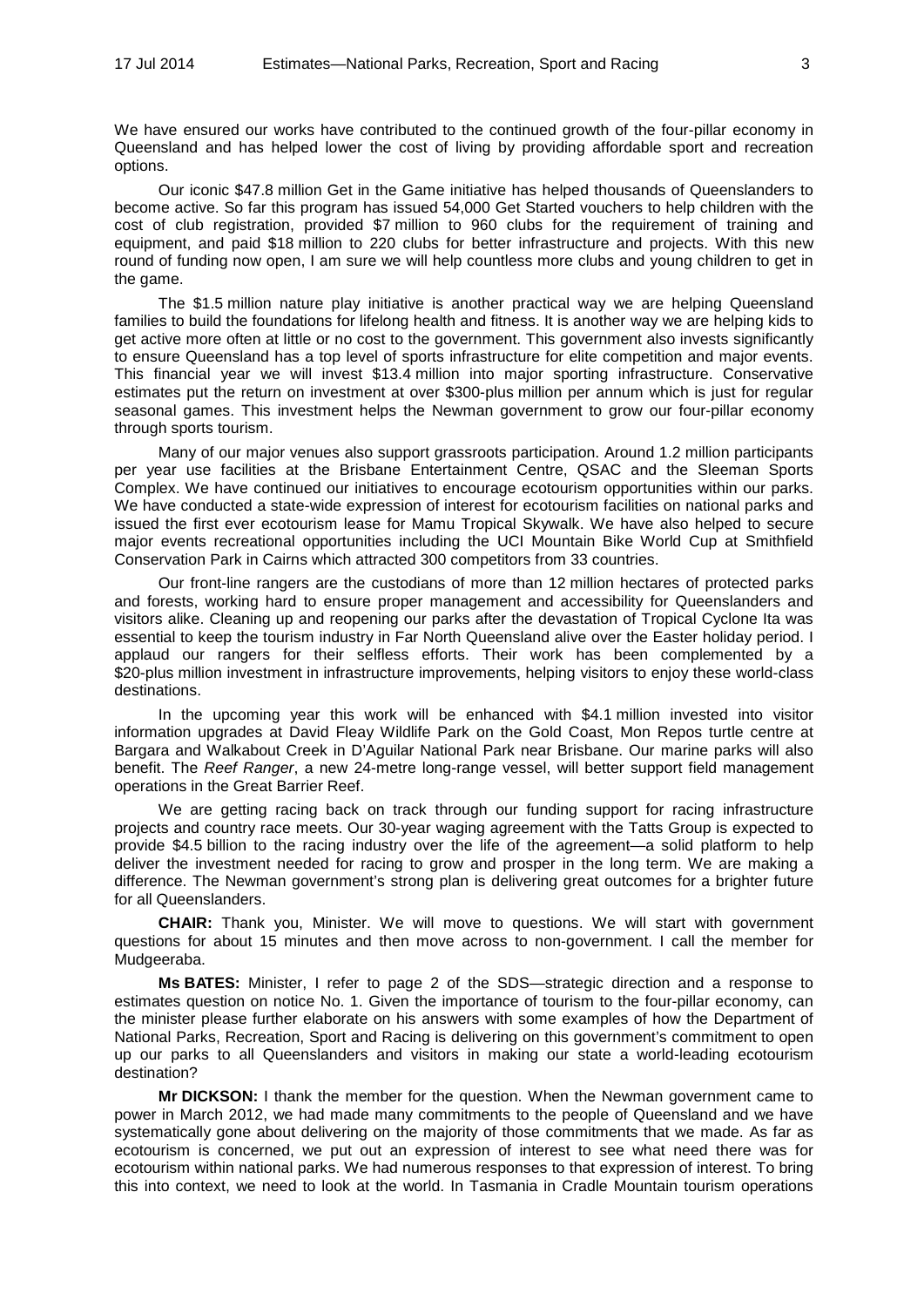have been occurring within national parks for over 25 years. Throughout the rest of the world, and I use New Zealand as a great example, it has been so successful, creating an economy that did not exist prior to the implementation of ecotourism. Now right here in Queensland we are doing exactly the same thing and we are delivering what I believe are fantastic outcomes for ecotourism.

Through our department we have strong supporters of this DestinationQ partnership between the Queensland government and the tourism industry, recognising tourism as one of the four pillars of our economy. We have gone through this process with the department of tourism, and we have made a very strong commitment to the people of Queensland that we would create the best ecotourism area on the planet by 2020. That is our goal. It is our ambition. We will do everything to reach that point.

I would like to touch on Mamu. It is a tourist walk that we have in North Queensland. It is our first ecotourism development that has been approved by our government where a private operator is now operating a government facility that was making losses. This is about saving the Queensland taxpayer a whole lot of money in the long term. It is about delivering a tourism facility that was not being run to its highest and best use potential. Working with the local Indigenous group, the new proprietor of that facility is going to deliver great outcomes for tourism in Queensland.

When we came to government, tourism was on its knees. Ecotourism did not exist. Now we have gone through the expression of interest process and I hope to report new ventures that will be approved in the-not-too-distant future. We have had so many put forward but we are going through due process to make sure that any operation within a protected area or national park will fulfil all the requirements necessary so the area continues to be protected but at the same time creating economic prosperity within our ecotourism facilities, as has happened throughout the world, particularly in Tasmania. We have been behind the eight ball. Now we are ahead of the game. I look forward to delivering many more of these projects so that the people of Queensland will have long-term jobs, our young people will have an opportunity to promote our national parks to the world, and people will come not from Queensland, not from Australia but from around the world to see just how good our national parks are and the potential that we have to promote them to the rest of the world.

**Mr KRAUSE:** Good morning, Minister. I refer to page 2 and page 5 of the SDS—investing in better infrastructure and using better planning. Can you please outline how the 2014-15 QPWS capital budget will contribute to this government's commitment to grow the four-pillar economy in Queensland?

**Mr DICKSON:** I thank the member for the question. The Department of National Parks, Recreation, Sport and Racing through the Queensland Parks and Wildlife Service manages over 1,085 parks and forests which are dispersed across Queensland and cover over 12 million hectares of land. In addition to these parks and forests, the QPWS manages over 1.8 million hectares of other land and 72,000 square kilometres of the state's marine parks. Within this significant expanse of land and sea, the QPWS has responsibility to manage more than 2,000 kilometres of walking tracks; 470 camping areas; over 200 day-use sites; 30,000 kilometres of roads; 350 administrative buildings, including offices, visitors centres and employee housing; and 151 work bases. Our parks and forests are the cornerstone of the state's ecotourism industry and the development of high-quality infrastructure is essential to help deliver world-class experiences. This quality infrastructure and facilities, including the extensive track and trail work, means that our national parks, our state forests, our marine parks and other QPWS-managed areas are the biggest single resource of outdoor recreation opportunities for Queenslanders and visitors to the state.

In 2014-15, the department budgeted \$22.7 million to help grow our four-pillar economy in Queensland by improving access to our parks, our forests, our high-quality ecotourism and our outdoor recreation experiences. It will provide the resources needed to improve the management of our outstanding natural features found in the state's protected areas, including \$1.25 million for sport and recreation services for recreation projects within these protected areas.

A recent initiative in our vision to develop gateways to our high-profile protected areas is the enhancement of visitor centres and the provision of well-planned park facilities that will provide Queenslanders and visitors a distinct getaway that provides clear and direct access to explore our national parks. We have committed \$4.1 million to the capital upgrade of visitors centres at the David Fleay Wildlife Park, Carnarvon Gorge National Park, Walkabout Creek, D'Aguilar National Park and Mon Repos Conservation Park with each location providing a unique park experience. We will invest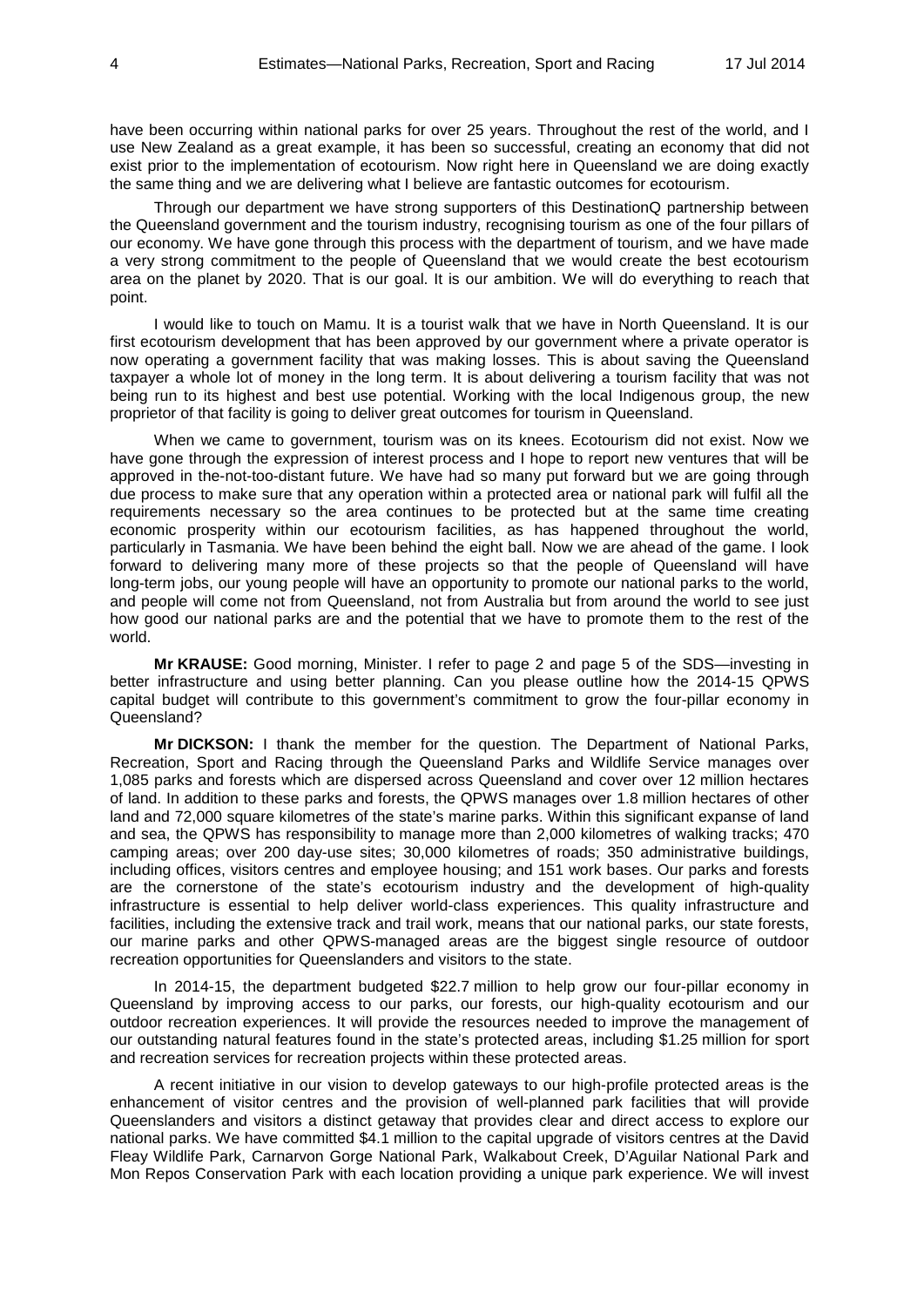in other visitor facilities and infrastructure to enhance ecotourism and recreation access to our parks, including campgrounds, picnic areas, bushwalks, bridges, lookouts, walking tracks, mountain bike trails, road signage, public displays and visitor amenities.

In 2014-15, \$1.8 million will be spent on various projects within national parks to improve visitor access. This work includes the Curtis Island road and fire line upgrade, the redevelopment of the Dubuji walkway near the Daintree, the Leisha Track and Freshwater Road upgrades at Cooloola, the platypus walk and information node upgrade at Eungella, the Python Rock track upgrade to wheelchair accessibility standard in Lamington National Park and the Sylvia Creek mountain bike trail near Atherton. I have to compliment the walking track that is being built at Eungella. I was up there in recent times and I would say to anybody who is listening to go and have a look. It would be one of the few places in the world where I can guarantee you will see a whole lot of platypus swimming in the creek right beside the car park. It is a great facility. I have to say that our park rangers are doing an outstanding job delivering all of this infrastructure across the state. I can go into a lot more detail, but I think we have many more questions to be asked. Our staff are doing an excellent job delivering the infrastructure within our national parks. They will continue to grow that infrastructure, keep it maintained and well looked after. To each and every one of our rangers: you are doing a great job. Keep up the good work.

#### **CHAIR:** Thank you.

**Ms BATES:** Minister, I refer to page 2 of the SDS, '...improving access to, and promoting ecotourism in, Queensland's parks and forests' and I ask: can the minister please outline the government's strong plan to improve access to and promoting tourism in Queensland's parks and forests that will benefit my constituents in Springbrook? Is the minister aware of any obstacles that have limited this government's ability to promote tourism in Springbrook National Park?

**Mr DICKSON:** I thank you very much for the question. Last week I was very privileged to go up to Springbrook with the member for Mudgeeraba to deliver what I believe is a great outcome, a great stimulus for this area but also a solution to a major problem that occurred a couple of years ago. At Purling Brook Falls we had a major rockfall up there which actually blocked the walkway behind the waterfall. I do not know if the members of the committee have been there to have a look at it, but it is a beautiful area and it has a great walking track that was basically cut off. You cannot get access to that track very easily any longer.

It was brought to my attention not long after coming to government that we needed to do some work over there. What we are in the process of delivering is a suspended bridge, 25 metres long, that is about seven metres above the waterline. It is costing the government \$400,000, plus \$400,000 to make the connectivity with the tracks that will marry up to that particular component, the bridge infrastructure that is being built. But what it is doing is creating a stimulus in an iconic area where tourists will come from not just throughout Queensland or Australia but from all over the world to have a look at 106-metre waterfall, one of the 10 biggest waterfalls in our country. This is a great chance for me to do a bit of advertising for ecotourism within Queensland and particularly within Ms Bates' electorate. This is a great stimulus for the area.

But what had occurred over years previously? There had been a buyback program happening in that area where \$40 million worth of land had been scooped up and basically been given the green needle of death. Tourism was killed in that area. This is about providing an opportunity to get the tourists back into that area, to revitalise the community. That is what our government is about. It is about working with the four pillars of our economy to grow tourism, to grow ecotourism in particular. I know that the member is a very strong advocate for that area. When this bridge is built I would invite all members to come and have a look and let the world know how good Springbrook is. The economy needs it, the local bed and breakfasts up there need it, the local shopkeepers need it up there, but more so the environment needed that problem resolved. It has been resolved and it will create a much safer environment for people to come and visit this area where they will be able to walk across the bridge that I talked about earlier instead of having to scurry over rocks, which is very, very dangerous. We advise people not to do that with signage, but they still do it. So we are creating an opportunity for people to do the right thing but at the same time have a look at what our pristine national parks have to offer to the rest of the world.

We will continue doing these types of projects as we can afford to do right throughout Queensland, knowing that we have an \$81 billion debt, knowing that we are paying \$4.5 billion a year in interest. We are living within our means delivering great projects just like this one and I look forward to getting some more put in place in the not-too-distant future.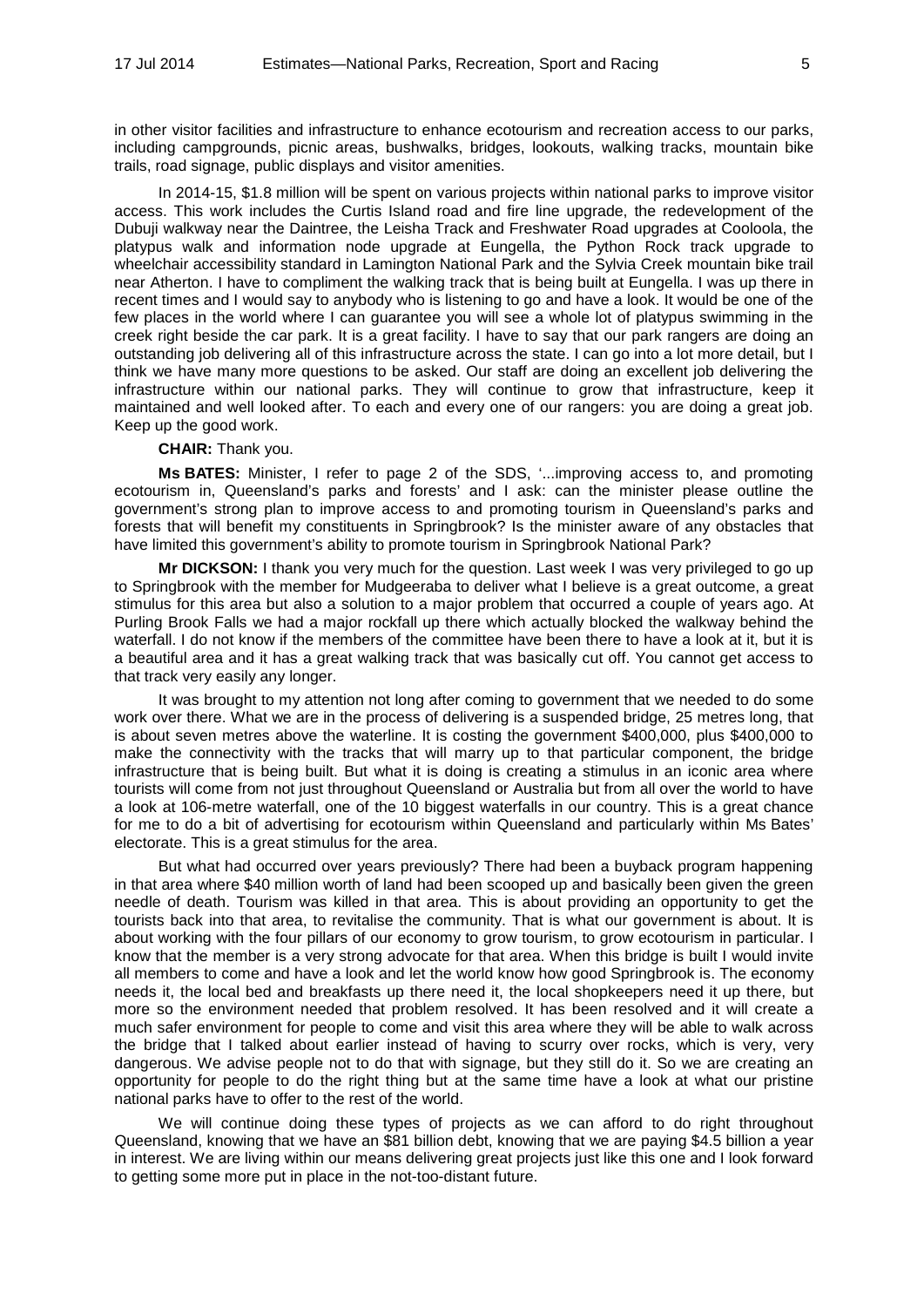**CHAIR:** Thank you, Minister. We are going to move now to non-government questions. I call the member for Mackay.

**Mr MULHERIN:** Thank you, Mr Chair. My question refers to page 2, 'Strategic direction'. Minister, in 2014 your department has a budget allocation of \$447 million across three very disparate areas, yet we have only 90 minutes to question that allocation. That is approximately \$5 million per minute of estimates. In contrast, the environment minister has an allocation of just up to \$82 million but twice as much time before estimates as you. Minister, do you ever get embarrassed by the lengths that this government goes to hide you from scrutiny?

**CHAIR:** Member for Mackay, let me just clarify something and that was that the committee set the determination as to how long ministers were being examined. That was a unanimous decision of the committee. From my recollection there was no opposition to that by the opposition or non-government members.

**Mr MULHERIN:** With all due respect, Mr Chair, I am not a member of the committee. I am making an observation. I am asking the minister to comment.

**Ms BATES:** Point of order.

**Mr HATHAWAY:** It is an inference or imputation on the chair, 115(b).

**CHAIR:** Member for Mackay, I am clarifying for you that it was not a decision of the minister or the government; it was a decision of the committee as to how long different ministries and ministers were examined for.

**Mr MULHERIN:** Right. Mr Chair, I withdraw. Minister, I refer to pages 3 and 8 for racing. In April you said that you would resign if you could not deliver a bumper deal for the racing industry. Minister, how can you claim this to be a bumper deal when industry insiders say that it will take at least another \$50 million a year in revenue just to match the current prize money offered for thoroughbred racing in New South Wales? Industry insiders say that it is a dud deal. Minister, when will you admit that it is a dud deal and when will you resign?

**Ms BATES:** Point of order, Mr Chair.

**CHAIR:** Your point of order is?

**Ms BATES:** Mr Chair, the question from the member for Mackay contains an inference or imputation and I ask that you rule it out of order under 115(b) or ask him to rephrase it.

**CHAIR:** Member for Mackay, can you just rephrase it so that you take out the inference.

**Mr MULHERIN:** Mr Chair, with all due respect, I am quoting from a *Courier-Mail* article dated 6 April, where the minister says that he will negotiate a bumper deal. I am also referring to the stock exchange announcement that TattsBet gave to the stock exchange. I am also referring to Let's Go Racing about what the industry is saying the additional money needed to—

**CHAIR:** Member for Mackay, I do not dispute the facts. I am asking you to take the inference out of your question.

**Mr MULHERIN:** The minister said that he would resign if he could not deliver a bumper deal. That is a fact. That is in the *Courier-Mail*. Industry insiders say that the revenue that is being given from this deal will not take the industry up to New South Wales racing standards. So that is a fact. The minister said that if he did not get the bumper deal he would resign. So I am asking the minister: will he resign?

**Mr DICKSON:** I thank you very much for the question and I am very much looking forward to this type of question. I hope we get many through the day. The first thing that I would like to touch on is the inference that was made originally. The time that you have to ask questions here is twice as long as you had at the last estimates hearing. So let us make that point really clear. Let us not mislead the people of Queensland.

Secondly, let us go to the inference in your question. The deal was brokered on 27 June. That actually gave me three days before your point that I had to resign occurred. So I think that is a little bit off the mark, too. We delivered and we have delivered a great outcome. You have a fellow by the name of Peter V'landys coming out—a man who would criticise a bad deal anywhere, and I will table this for the sake of those opposite just so that they are aware—and saying that this is the best deal that he has ever seen and he would love to get one like it in New South Wales. I know some of the crackpots that you must be getting your information from. I think you must have named one of them— I have forgotten them at the moment but I will let you work out who they are. I think they really do not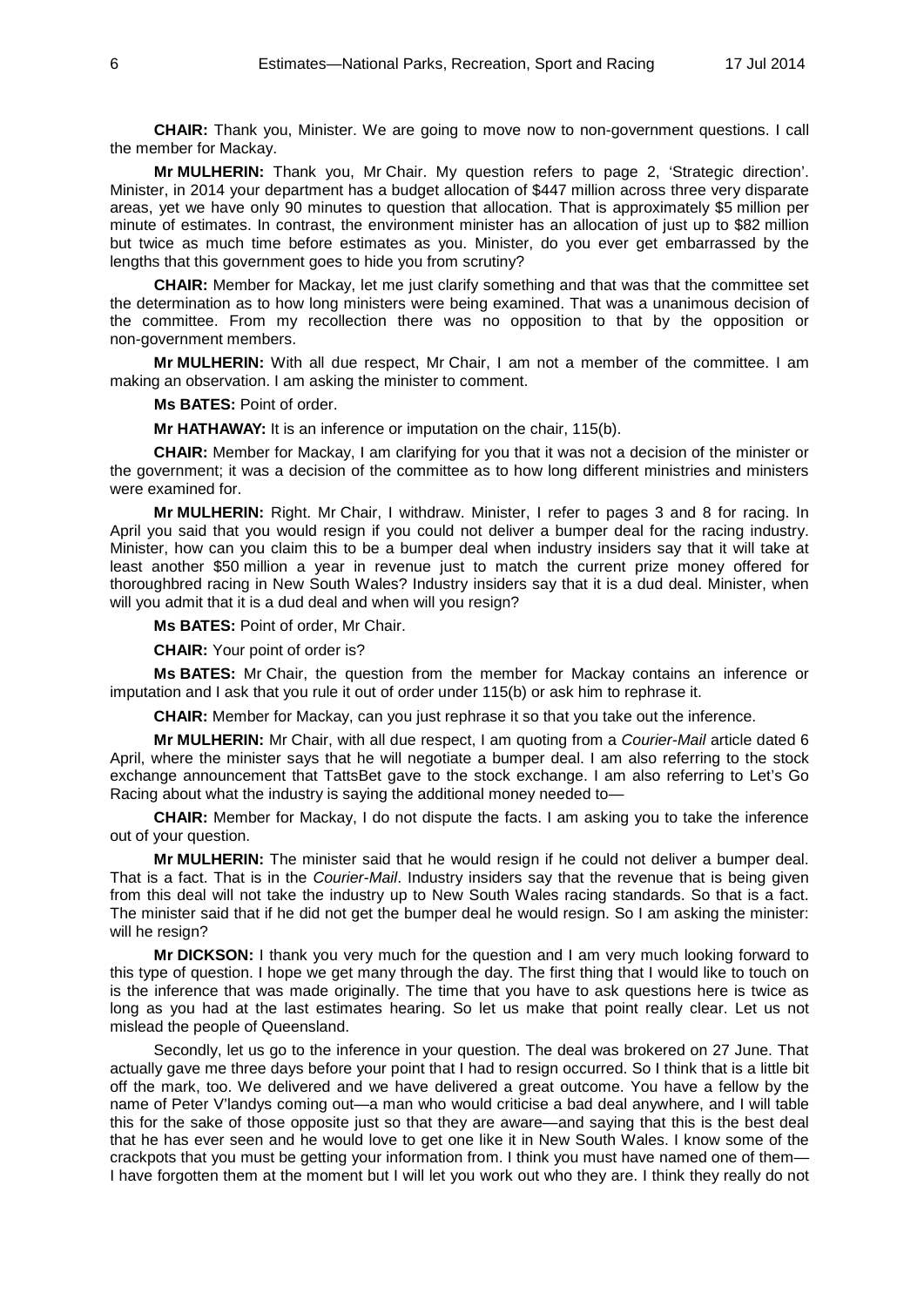like the racing industry. I do not think that they like the idea of 30,000 people having their job secured for the next 30 years. Unlike those opposite and the gentleman who asked the question who used to be the minister for racing, I would love to know what happened under his watch. That is why we had a judicial review and there is lots going on in that area. But I am sure we might get asked about that a bit later on.

**Mr MULHERIN:** But you have not had a hit with any of the recommendations—

**Mr DICKSON:** Mr Chairman, he asked the question; I am happy to answer it. He just does not like the answer.

**Mr MULHERIN:** Is that a commentary on the—

**CHAIR:** Member for Mackay, he is answering a question you asked. Minister, if you want to table that, I just need to get permission from the committee. All of those in favour of the minister tabling that please say aye; against, no. The ayes have it.

**Mr DICKSON:** And if I could read from it just before I hand it to the clerks. This is a few highlights that you would like to touch on—

The immediate reaction from the vast majority in the industry was that the \$4.5 billion 30-year agreement was a good one for racing.

Racing NSW chief executive Peter V'landys, who is lobbying the NSW Government to secure a similar tax deal to the one Queensland was gifted, said negotiators did 'an extraordinarily good job'.

…

They exceeded what I thought they would get,' V'landys said. 'You have to remember, you have very little to bargain with. There's not much competition in the marketplace.

'It's easy to sit on the sidelines taking cheap shots, but until you sit down at the table you don't realise how difficult it is. Queensland racing was absolutely gone and this deal changes that.

…

'They have secured Queensland racing's future and anyone who can't see that is very unreasonable.'

The real success though will come down to growing the revenue from wagering, of which racing gets 39 per cent.

Grow the wagering revenue pie and grow returns to racing. Working in unison with the wagering giant, as this deal facilitates, is surely the best way to achieve that goal.

…

It is true. I did put my job on the line. It is true that I did succeed by delivering on 27 June. It is true that our government is doing a fantastic job looking after the racing industry. It is true that we are looking after country racing and the 30,000 employees in that industry. When we were elected in March 2012, our government made a lot of commitments and in racing we have delivered them.

For country racing, we put in \$1 million a year for four years to make racing a great place again. It was brought to its knees under the previous government and the henchman who ran it, the union heavyweights when they were running the Queensland racing industry. That is what the member should be talking about. He should be talking about the days that destroyed racing. Now, we are talking about the days of coming out of the dark into the light for an industry that employs those 30,000 people who I talked about earlier.

I take it personally. This is a huge responsibility to make sure these people have a job for the next 30 years. This deal will continue to grow. As a part of the deal, it is partly indexed as well so that it will grow this year, next year and the year after. I think the member who asked the question does not actually understand finances otherwise we would not have an \$81 billion debt. When the ex-minister sat around the table and watched debt and deficit take hold in Queensland—

**Mr MULHERIN:** According to the budget papers it is \$76 billion, not \$81 billion, Minister.

**Mr DICKSON:**—we are living within our means. We are delivering a great outcome for the people of Queensland, particularly in the racing industry.

#### **Mr MULHERIN:** Mr Chair?

**CHAIR:** We will be with you in just a second.

**Mr DICKSON:** I look forward to going to racetracks. I look forward to supporting that racing industry because these people are good people who deserve to be treated fairly and equitably. I thank Kevin Dixon, the Chairman of Racing Queensland. I thank Robbie Cooke, the CEO of Tatts. I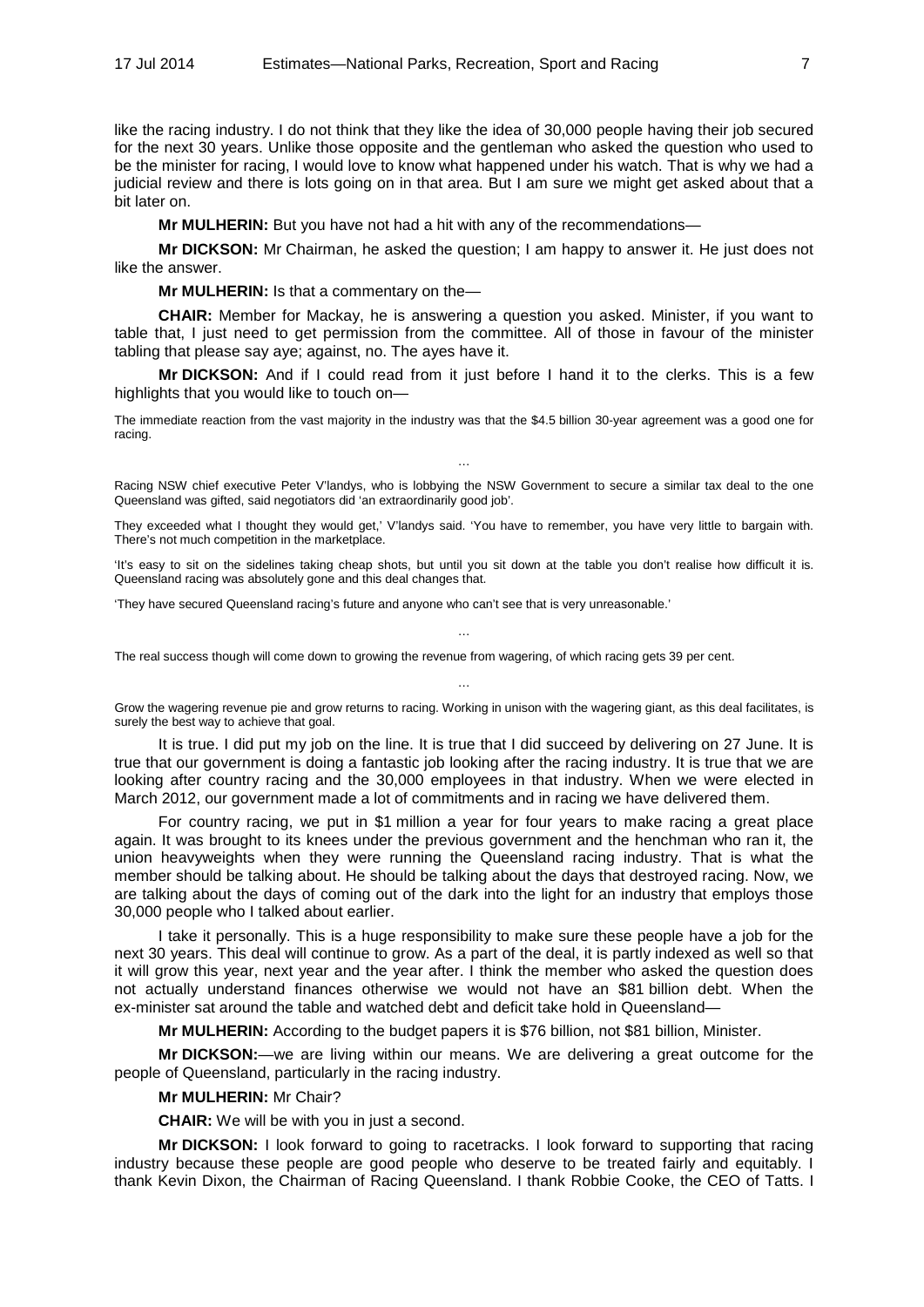thank every person who was involved. It was not just a Steve Dickson deal. It was a deal done by Treasury, the AG's department, Racing Queensland—to bring all of these people together to know and understand what needed to happen, and we have delivered a great outcome for the people of Queensland and a great outcome for the racing industry: we have secured it for the next 30 years. This will be the best ever deal ever done in Queensland racing. I look forward to the next one, but I will probably be in a retirement village.

**CHAIR:** Thank you, Minister. I call the member for Mackay.

**Mr MULHERIN:** I refer to page 3 of the SDS. Minister, I refer to the announcement of the new wagering arrangements between the Queensland racing industry and TattsBet, and I ask: what is the anticipated income in dollar amounts that the three codes of racing will receive in the financial year 2014-15 by code?

**Mr DICKSON:** I thank the member very much for the question. The overarching deal that has been put in place is \$4.5 billion over 30 years.

**Mr MULHERIN:** I am talking about 2014-15.

**Mr DICKSON:** And I am getting to the point of the question, Mr Chairman, if that is okay. I am quite happy to answer it if given the opportunity—\$4.5 billion over that 30-year period, an extra \$850 million, and part of that money is indexed so it will continue to grow. I will pass over to the CEO of Queensland Racing, Mr Darren Condon, so that he can give an exact dollar figure so that the member will be very much aware and enlightened as to where racing is going this financial year.

**Mr Condon:** Thanks for the question. With regard to the question about the increased revenue for next year, it is a two-part answer in fact. There is increased revenue. It comes out of the wagering deal of \$15.5 million in the first year. There is also an increase in race information fees, which we estimated around \$7 million to \$8 million in additional revenue to the industry in the next year.

**Mr MULHERIN:** Can you give us a breakdown by code, Mr Condon?

**Mr Condon:** We are still reviewing the breakup by code, and announcements of that will be in the coming week or two.

#### **Mr MULHERIN:** This is also—

**CHAIR:** Member, I am sorry. You have to ask that question through the minister, because an executive officer cannot be questioned directly.

**Mr MULHERIN:** Through the minister to the Chief Executive Officer of Racing Queensland, can you advise that with the establishment of quarter horse racing in the Mary Valley no money from this wagering deal will be allocated to the quarter horse racing industry?

**Mr DICKSON:** I will take this question myself. The racing industry at the moment in Queensland represents harness racing, greyhound racing and thoroughbred racing. We are going through a process at the moment where the quarter horse industry is looking to become involved in racing in this country, and it is a process that we will go through. They will have to cross every 't' and dot every 'i' and make sure that they can deliver what is required in the racing industry, unlike the previous Labor government who took racing for granted, who just buried the industry alive and did not care about it. I do not think they were really interested in the racing industry or those 30,000 people who made a livelihood out of that industry. What we do is very methodical.

**Mr MULHERIN:** So, Minister, the pie will be split four ways.

**Mr DICKSON:** I am very pleased to answer the question if the member would not be so rude as to allow me to answer.

**Mr MULHERIN:** It is very simple, Minister.

**Mr DICKSON:** Mr Chairman, I will leave it to your discretion. If there is a new question, I am happy to answer it.

**CHAIR:** Minister, I need to apologise to the member. Member, we have just checked schedule 7 and Mr Condon is an official and you can directly question him. I apologise to you. Minister, I am sorry. We made a mistake.

**Mr MULHERIN:** Chief Executive Officer of Racing Queensland, can you tell me if the pie will be split four ways once the quarter horse racing gets established in Queensland?

**Mr Condon:** Thanks for the question. No. It will not be split four ways.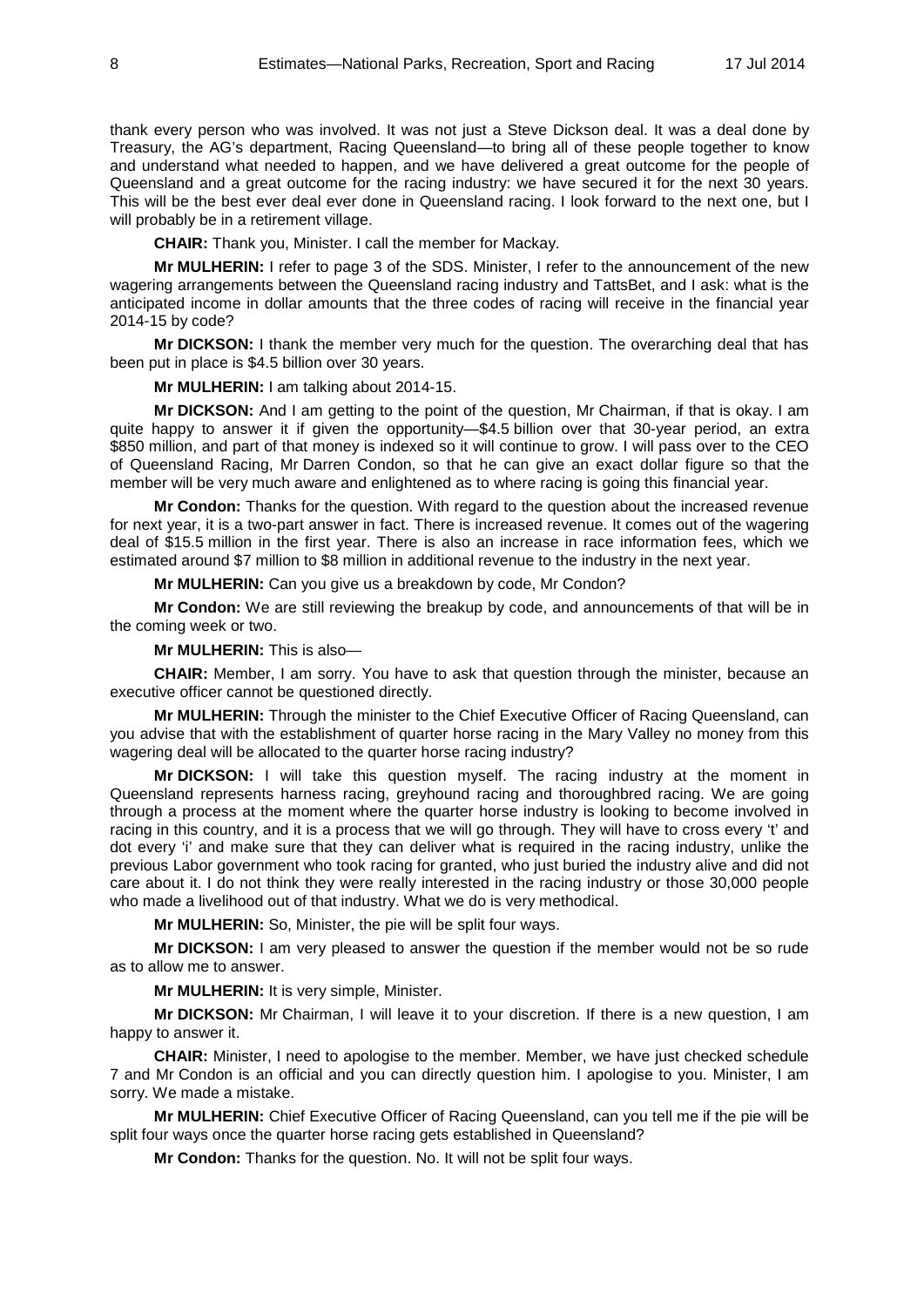**Mr MULHERIN:** Thank you. Minister, once again on racing, I refer to the recent announcement of the new wagering arrangements between Queensland racing industry and TattsBet, and I ask: from the total income received under the new arrangement, what will be the individual percentage of this income that will be allocated to harness and greyhound? Will it be 14 per cent for harness and nine per cent for greyhound, or will it reflect what they generate in income?

**Mr DICKSON:** I thank the member very much for that question. The ink is dry on the deal that we brokered just recently with the Tatts organisation. I think the member heard very clearly from our CEO of Racing, Mr Darren Condon, a moment ago. They are still going through a process of how money will be distributed and who that money will be distributed to. But I think common sense has to come into play. We know that the greyhound racing industry is growing at a rate of knots. It is doing extremely well. We know thoroughbreds are doing extremely well and we know harness is doing okay. But that is a decision that will be made by our board.

It is like race days. I do not sit in a little room appointing the race days for Queensland—where they are going to be, what time they are going to be on. That is not the job of the minister. That is why we have a fantastic board in place, and that is why our policies and principles that we actually brought on line when we first came into government by rewriting the racing industry are delivering great outcomes because now we have the best knowledge. We have those people who look after each individual code—be that greyhound racing, be that harness racing or be that thoroughbred racing because they have self-interest in each one of those industries. Each one of those organisations puts a chairman up to the overarching board and they have their say within that industry. That is where these decisions and these determinations will be made.

What we have delivered as a government is the foundation for a great future of racing here in Queensland. It is just a matter of now how you divide the spoils of a great deal that has been brokered by what I believe is one of the best boards we have had in Queensland ever, and that is shown on paper because of the outcome. You have to give credit where it is due. The great organisation of Racing Queensland right now is delivering those outcomes and that decision will be made in due course—where the money is divided up, where it is sent. I look forward to that day and it is not too far away—within the next three or four weeks, I understand.

**CHAIR:** Thank you, Minister. We are going to move across to government questions. I call the member for Townsville.

**Mr HATHAWAY:** If you will just indulge me, the minister during an earlier response indicated the good work of his National Parks, and I would like to echo that locally around Magnetic Island with the upgrade of the Forts Walk and the work of the rangers in my area. Minister, I refer to page 2 of the SDS, providing funding of \$4 million on a joint program with the Australian government in this financial year to target feral pigs for eradication to reduce the impact on marine turtle hatchings on the east coast of Queensland and also along the west coast of the Cape York Peninsula. Can the minister please inform the committee how this initiative will help deliver on the Newman government's strong plan for better management of our protected area estate?

**Mr DICKSON:** I thank the member very much for that question, because this is something I feel very passionate about as our government feels very, very passionate about. Also, we are working in collaboration with Minister Hunt from the federal government. We have great environmental credentials and we are going to continue to grow them but more so through demonstration, not through words but through real actions. This demonstrates the Queensland government's actions and the federal government's actions working collaboratively to do what we can to minimise the impact of feral pigs on our turtle population.

I am going to table a picture which is pretty ugly but it needs to be tabled so the people of Queensland have a very clear understanding of what is happening to our turtle nests right up and down the east coast and also in the gulf area. It is pretty graphic.

**CHAIR:** All those in favour of the minister tabling the picture? There being no objection, it is so ordered.

**Mr DICKSON:** The reason why I table that picture is that that is what I took to our meeting with Minister Hunt and all the members sitting around the table and I tabled it, and that achieved the money that you are talking about today—the joint venture between the state and federal government to go out and do everything within our power to minimise the impact of those feral pigs on our turtle population. Feral pigs are taking out up to 90 per cent of the turtle eggs that are laid which is absolutely devastating to the future of turtle populations up and down the east coast and also in the gulf area.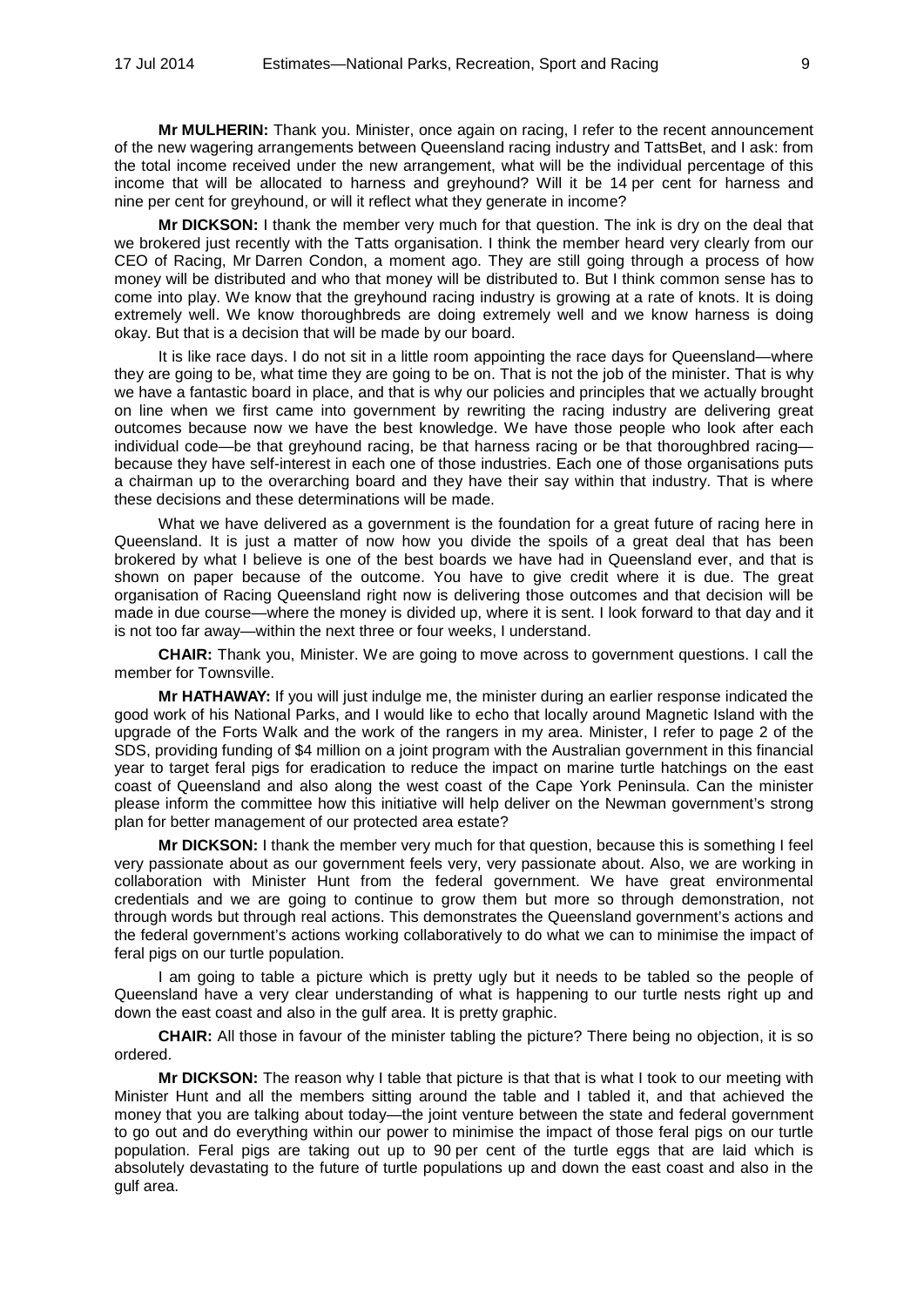Minister Hunt made an announcement when we were in Cairns just a couple of weeks ago to launch the Reef Ranger, which is also a great iconic item that we have put in place that will look after, care for and maintain the Great Barrier Reef. He announced \$100,000 would go directly to the gulf area to get stuck into eradicating as many feral pigs as possible. We have 4.5 million feral pigs in Queensland. What I would love to know is why the previous Labor government—Yarrabah is the area where they are spending that \$100,000. I should have known that off the top of my head but forgive me; I am not the giver of all knowledge.

What we have done is work in collaboration with the federal government to minimise the number of impacts on those turtle nesting sites up and down the east coast and also in that gulf area, because if we do not do this now and draw that line in the sand it will be devastating for those five species of turtle that come in. I think they are the green, the hawksbill, the flatback—and there are a couple of others which I have forgotten. We have to make that difference. By doing so we are proving the point—the difference between the LNP and the ALP. The ALP always talked about protecting the environment. They did a dirty preference deal with the Green party so they could get themselves elected at a federal level and a state level. We are actually out there doing this stuff. We are going to get rid of as many feral pigs as we humanly can to save those turtle species and we are going to continue to do this. The next target will be wild cats.

We have a lot of challenges out there and I would like to know why the previous government did not do something about it when the rivers of gold were flowing in. They had the finances to take out a lot of these feral and pest species but nothing was done. We heard talk—lots and lots of talk. But now today the Newman government is delivering with action in cooperation with the federal government. I look forward to great outcomes. I look forward to a turtle population that will continue to grow and thrive. I look forward to kids being able to go on the beach and watch the turtles hatch at night and run out onto the sand and down into the water. We want generations to come to see that. You will be able to look back in 30 years time and say the Newman government were the ones who made that possible.

**CHAIR:** Thank you, Minister. Minister, I refer to page 2 of the SDS, providing \$0.7 million for the Friends of Parks program, and I ask: can the minister please outline how improving and expanding volunteering and tourism opportunities through the Newman government's Friends of Parks program are part of the Newman government's strong plan for a brighter future for Queensland?

**Mr DICKSON:** Very clearly our Friends of Parks program incorporates \$1.5 million, which was an election commitment that we made to improve and expand volunteering and volunteerism within our national parks and forests. I would like to acknowledge and to extend my thanks to the thousands of big hearted volunteers who generously give their time each year to help manage and improve our iconic national parks and our vulnerable wildlife species. The Friends of Parks program is strengthening existing partnerships between my department and local communities and forging a new relationship to manage parks and forests.

The first stage of the program has supported 31 community groups across Queensland, providing \$0.53 million in small grants for a wide range of existing initiatives being delivered through to the end of 2014—initiatives including seabird monitoring, mountain bike and walking track improvements, guided cultural tours and beach clean-ups. The second stage of the Friends of Parks program has seen almost \$0.88 million in contracts awarded to the Wild Mob, ECOllaboration, Conservation Volunteers Australia and Australia Nature Tours to manage additional volunteers and volunteerism initiatives. These volunteer coordinators—the equivalent of four full-time officers across Queensland—are delivering recruitment, training and induction of volunteers to support the front-line management of our parks and our forests.

By expanding the role of volunteerism within our national parks and forests and ensuring that the outcomes from these projects align with management priorities, the Friends of Parks program is providing real assistance to achieving positive on-ground results to improving public access, recreation opportunities and species conservation. The Friends of Parks coordinators are working closely with additional dedicated Queensland Parks and Wildlife Service volunteer coordinators and regional officers to ensure these initiatives deliver real tangible improvements to parks and forests right across the state of Queensland. Volunteers have been working and will continue to work alongside Queensland Parks and Wildlife Service rangers in locations as diverse as the Carnarvon Gorge, the Misty Mountain of the Atherton Tableland and the islands of the Great Barrier Reef.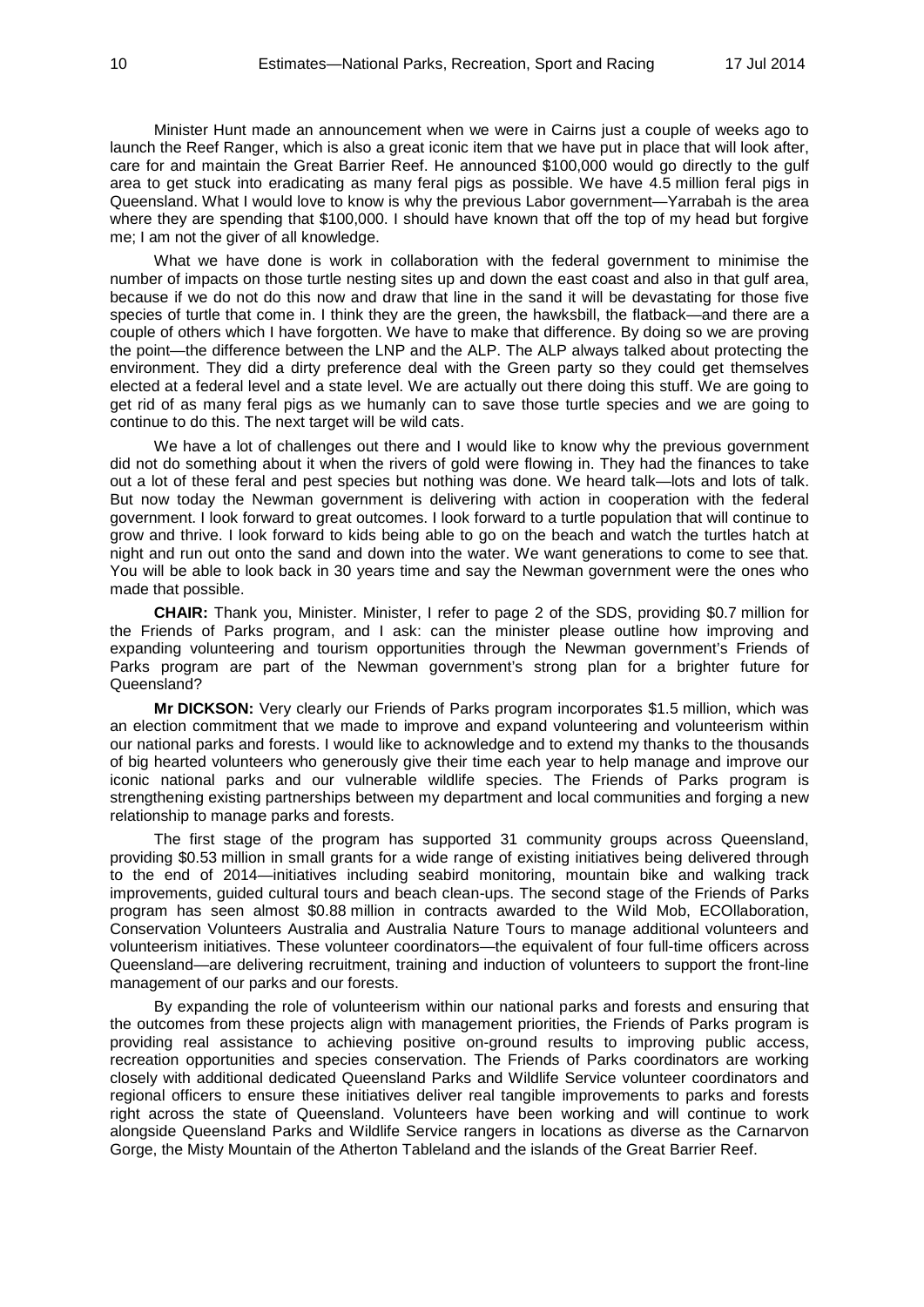Mr Chairman, I need to make the point relating to volunteers very clear: without volunteers such as those and such as Rotarians, Lions and every other volunteer group in Queensland, I think governments would stop. Without those great hardworking people, we would not get the results that we are getting in our communities today, particularly within the national parks and forests. To all of those organisations, I want to give my personal thanks because it gives us great outcomes in our national parks and it fosters a great relationship. At the same time, those people working there will go out and be ambassadors to say that this is a great park or it is a great bikeway or it is a great place to camp. That is free advertising which sells us to the rest of the world. Thank you, Mr Chairman.

**CHAIR:** Thank you. I call the member for Townsville.

**Mr HATHAWAY:** Thank you, Chair. Minister, page 3 of the SDS refers to the new 24-metre long-range patrol vessel for field management operations. Can the minister outline the how the *Reef Ranger* will deliver on the Newman government's commitment to revitalise front-line services while protecting one of our greatest natural resources, the Great Barrier Reef?

**Mr DICKSON:** I have lived this one right through from construction. The boat was constructed in Coomera. I am going to give that a bit of a plug as well. This created a lot of employment right here locally within Queensland. It has delivered a fantastic vessel, which is a 24-metre cat that can go out, I think, up to 20 days with numerous staff on it. This thing is a floating ranger station. It will do scientific reviews right throughout the Great Barrier Reef region. It will be our ambassador out there. If anybody is looking to do the wrong thing, this boat will catch you. If it is not going to catch you, we will drop off the little boat that hangs on the back and it will catch you. This is a very well thought out vessel that has the ability to basically go anywhere. Just to give you an understanding, the existing boat we had was called the *Kerra Lyn*. It does seven knots. From Cairns to Raine Island, it took three days for that vessel to get out there. That left one day on the job and then three days to come back. With the *Reef Ranger*, it will take one day to get there, five days on the job and one day to get back. Think of the productivity that is being delivered. Think of the opportunities that can now be delivered and the real hard work that is put in by our land and sea rangers to deliver outcomes, protecting the Great Barrier Reef by tracking down those people who do the wrong thing, who illegally fish within our green zones or within our marine parks. That is what this boat will do.

It is also out there doing scientific reviews relating to the crown-of-thorns starfish, in cooperation with the federal government. That is another great initiative that needs to be looked at because there are two main things destroying our Great Barrier Reef. One we have no control over and that is cyclones. They come and they go and they devastate our reef, as they devastate our national parks. They have devastated Queensland at a great cost to our community. But the crown-of-thorns starfish is the real enemy. We have to go after it with all the possible resources that we can put into place, living within our budget. I wish we had that \$81 billion. Can you imagine the damage we could do to the crown-of-thorns starfish? We could really get stuck into them in a big way, but thanks to Labor we are still paying off that debt at \$4.5 billion a year and that is impacting us greatly. We want to be out there. We want to do more and more to get rid of those crown-of-thorns. This boat gives us the ability to go out, to track them down, to find out where the greatest context of these crown-of-thorns are. We have private providers who are going in and killing them. I took a great deal of pleasure in killing some of the crown-of-thorns starfish myself. You can now inject them with one shot instead of having to put a shot into every tentacle to kill these terrible blights on the Great Barrier Reef.

Those men and women, the rangers who are out there working every day, be it in good weather or bad weather, are delivering for the people of Queensland. We need to be united as a state and a country, and as an opposition and a government, to make sure we rid our reef as best as we humanly can of these crown-of-thorns. We will never win the battle, but we have to keep fighting the war.

**CHAIR:** Thank you, Minister. We will move to non-government questions. I call Dr Douglas, the member for Gaven

**Dr DOUGLAS:** Thank you, Mr Chair. I would like to follow up on what was just stated here by both the minister and Mr Condon. Currently, RQ has not provided one extra dollar for prize money. Mr Condon has just stated that \$22 million effectively could be available: \$15 million from the agreement and \$7 million from the product fee. Is that all going to prize money?

**Mr DICKSON:** I thank the member very much for the question. The member obviously was not listening to Mr Condon or me when I answered that question.

**Dr DOUGLAS:** I listened exactly to what he said.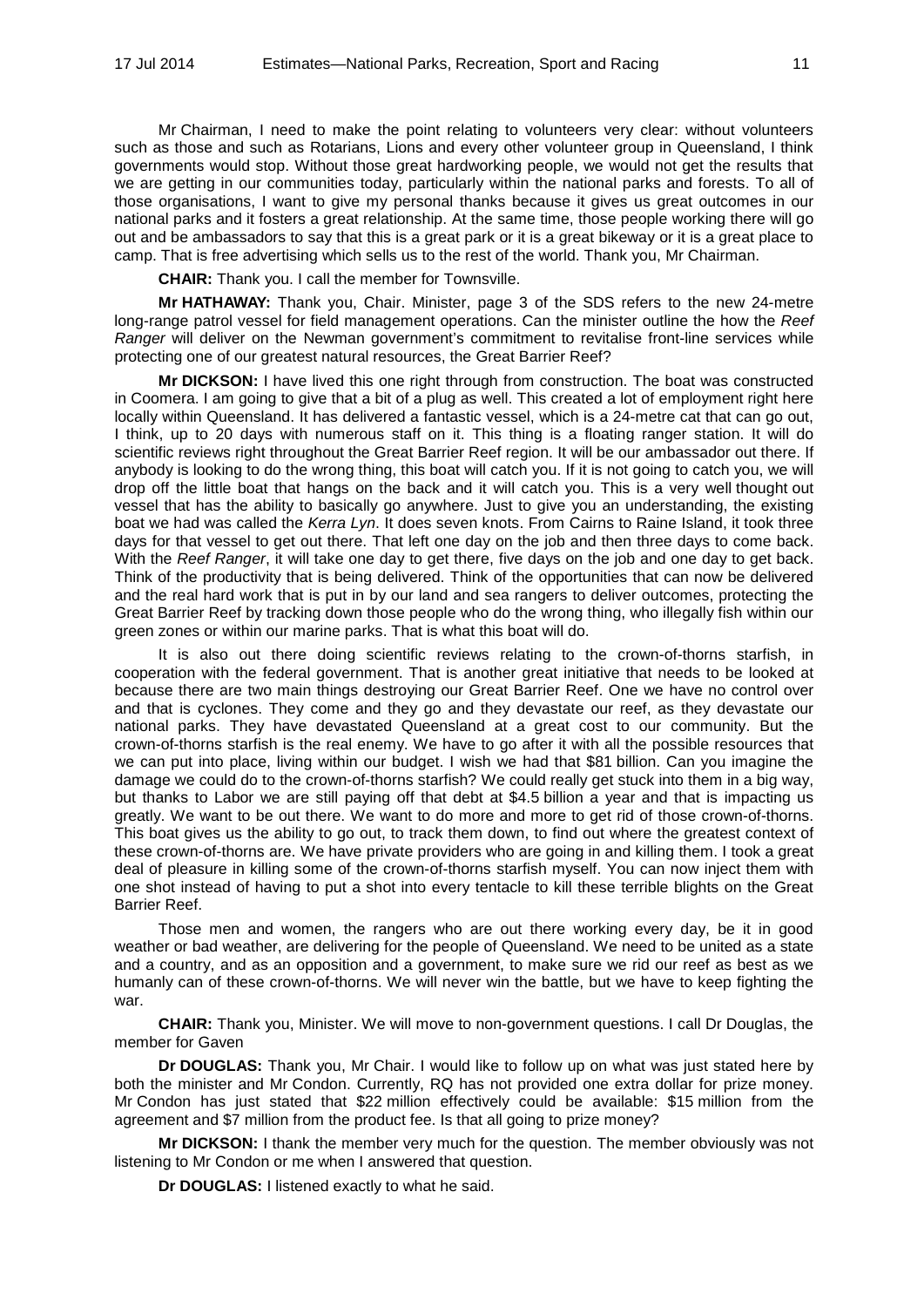**Mr DICKSON:** Mr Chairman, I am happy to answer the question, if the member will be kind enough to let me answer the question. As I was saying, very clearly the statement was made that the ink is now dry on the contract. We have a \$4.5 billion deal, with an extra \$850 million, more than we ever got before, and it is delivering those great outcomes. The board of Racing Queensland is going through a process of how that money will be distributed. My answer a few moments ago was relating to four or five weeks. That is what we will be doing. We will be methodically going through the process and it is Racing Queensland's job to do just that. You do not just go into a dark room and throw darts at a board and hope that it is all going to be good. That is what the Labor Party is doing with its budget process for the future of Queensland, hoping and praying that everything is going to be okay. It does not work like that in business. That is why I admire and I commend the board of Racing Queensland for their diligence and the processes they go through to make sure they deliver the best possible outcomes for racing in Queensland. That is what is happening.

We are not going to be rushed because the member for Gaven says, 'I want an answer now at the estimates committee meeting'. That is not how you do business. You do business by going through a process, making sure the right prize money is delivered to the areas that need it most and to promote racing in Queensland. That is what we are about these days. We are about a business that is going to grow; it is going to get better. We now have the right principles in place, we now have the right finances in place, thanks to Racing Queensland, the Queensland government through Treasury and the Attorney-General's office, and also the Tatts Group. This is the best possible position we have ever been in. The member for Gaven wants an answer immediately, right now, today, because there is an estimates meeting on, about what the prize money will be. Work with us and you will see some great outcomes, but if that is not good enough then I am very sorry, but we are approaching this in a businesslike fashion to deliver the best possible outcomes to the racing industry. The board of Racing Queensland: I have the greatest confidence in them.

**Dr DOUGLAS:** Excuse me: we will go back through some of those points you just made. You talk in here about transparency. Let us get to transparency. Why will not you tell us about a 30-year agreement? Why will not you tell anyone what is going on? Some people know. Do you know that two days before the deal was announced, the share price of Tatts went from \$2.85 to \$3.20? Who else knew about this? Who was told? Who else has this been discussed with? Did you know that?

**Mr SHUTTLEWORTH:** Point of order, Mr Chair. There are about 18 questions in there and I think that the member should ask a specific question.

**Mr DICKSON:** I am happy to take it.

**CHAIR:** While I understand your concern, the member asked a question and I would ask the minister to answer.

**Mr DICKSON:** Through you, Mr Chairman, and to the member, I thank you very much. My advice, for a start, to the member, is: do not get too excited. Just relax when you are asking the questions because I am happy to answer any of them, for as long as it takes.

**Dr DOUGLAS:** Well you answer them.

**Mr DICKSON:** I am very pleased to answer them. We went through an expressions of interest process and numerous people applied for that, I understand. The Racing Queensland board looked at all those opportunities, working in conjunction with Treasury and the Attorney-General's department. They have brokered the best possible deal that has ever happened in 30 years of racing. The member may not understand what confidentiality means sometimes, as well. There will be components of that deal that are commercial-in-confidence. That is what happens in many business deals. I know that the member is a very astute financial businessman himself and I used to have a whole lot of respect. The reality is that in business and the way we operate here in Queensland and the way we have to operate, it is about transparency, but if there is a confidentiality clause written in there relating to financial matters, we have to adhere to that. It is like the law. You do not leak things if you are on certain committees within government. You do not put things out there because it is inappropriate and illegal to do so, but some people manage to do this. I do not know why or what motivates them. The deal was tabled by the RQ board at 8 am on the day of the announcement. That is when we all knew about it. If the member has any evidence of any impropriety—

**Dr DOUGLAS:** Publicly available information.

**Mr DICKSON:** As I was saying, if the member has any evidence of any illegal activity, I would advise him to go to the police and have those concerns aired with them immediately, otherwise stop spreading innuendo and trying to cast aspersions on people who are doing a great job in this state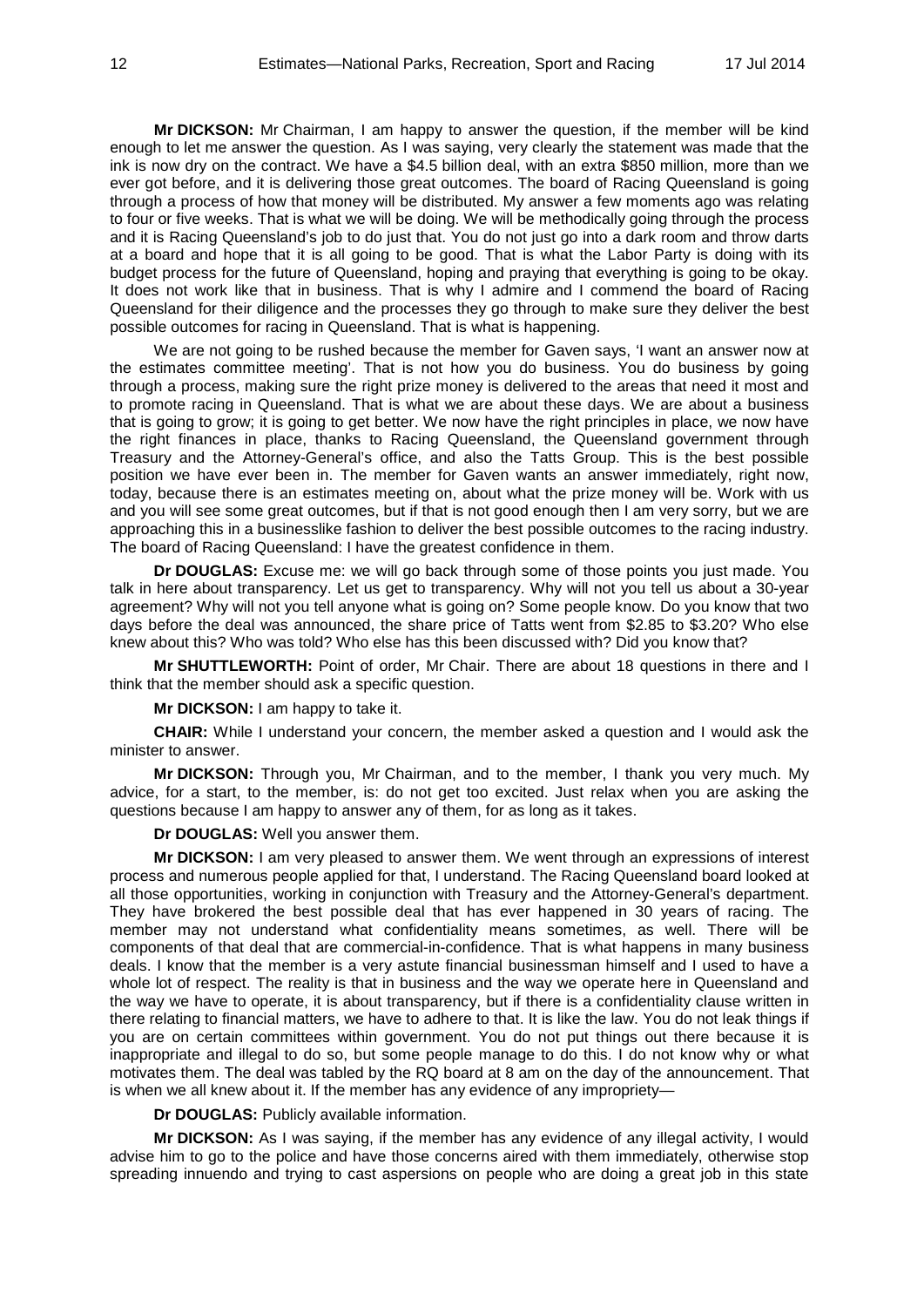delivering the best possible outcome for 30,000 people. I think he best look into his facts relating to the question about the shares and the stock marketing increasing. I think I read in the newspaper exactly why that happened and it had to do with a court case in another state.

**Dr DOUGLAS:** Minister, let us get to some of those points. You have raised some of them. Who did negotiate it? The two members of the overarching board had resigned, so was it just the chairman negotiating? Who negotiated the deal?

**Mr DICKSON:** I thank the member very much for the question. I will use this analogy and the member will understand it very clearly. There is a thing called 'fair weather sailors' in our community. That relates to those people who go out on the sea in a boat and they get sick when the tide starts to turn up a little bit. We did have two people who resigned from the overarching body. They left for unknown reasons. They have left for personal reasons. Things get a bit tough in business. Things get a bit robust when you are negotiating and trying to get the possible outcomes. I am sure that maybe they felt like those sailors: it got a bit rough and they might have felt a bit sick in the tummy and decided to go on and do other things. Those people who were dedicated and determined to get an outcome, the best outcome for racing here in Queensland, did just that. They delivered that outcome. I can only pay great respect and homage to those people who have delivered what never happened under the previous Labor government, never would have happened under the previous Labor government and, by the sounds of it, if the PUP party ever came to power it probably would not happen under them, either.

**Dr DOUGLAS:** In fairness, Minister, that is not what the deputy chair said when he was leaving. Let us get to one of the other points you just made about the issue of the deal and issues that allegedly have not been stated and what has been stated. What has been stated by Tatts is that they have a better deal because they can increase retail outlets. Minister, does that mean that we are now going to see what happened in the UK with some of the major bookmakers getting honeymoon deals with the government, so we would have betting shops in shopping centres, street corners, service stations and increasing their internet presence? Is that part of this deal that is not stated currently?

**Mr HATHAWAY:** Chair, point of order.

**CHAIR:** What is your point of order?

**Mr HATHAWAY:** That contains a hypothetical under standing order 115(b).

**Dr DOUGLAS:** No, it does not.

**CHAIR:** Member, I have this. I am actually going to allow it because he is asking a question about the process and I would ask the minister to answer.

**Mr DICKSON:** Through you, Mr Chairman and to the member, I thank you very much for the question. The member is probably referring to a newspaper article that he read. We all read newspaper articles occasionally. Some of them are factual; some of them may not be factual. Private enterprise has a right to say whatever it likes. It has a right to put any proposition it wants to put forward. This happens every day in the business world.

**Dr DOUGLAS:** No, that is stated by Tatts—

**Mr DICKSON:** Mr Chairman, I have never ever seen somebody butt in so much as the member for Gaven. He asks a question and then decides he wants to give the answer. If that is the way it operates here, I am happy to sit back and listen. It is a *Punch and Judy* show.

**CHAIR:** You have the call.

**Mr DICKSON:** Thank you very much, Mr Chairman. I was making the point extremely clear, private enterprise is exactly that: private enterprise. They will float ideas and they will fly kites and they will do all those things, trying to put propositions and ideas forward. That is up to them. Our government has not agreed to the point that the member has put forward at all. Let me make that point extremely clear. We will never ever stop private enterprise from doing what it does best: get out there and get on with the job. We are all about cutting red tape, we are all about cutting green tape and making sure that business has the right area to work in. We are not out there to stop them from putting ideas forward. We may not agree with them and when it comes down to the government making a decision one way or another, the government will do that when an idea or suggestion is put forward to us, but that will go through cabinet and it will go through the right rigorous process, as the racing deal has at this point in time, to deliver the best deal ever for racing in this state of Queensland. It is a 30-year concrete deal so those mums and dads know where the bread and butter is coming from every week. I think the member opposite seems to overlook those great outcomes. I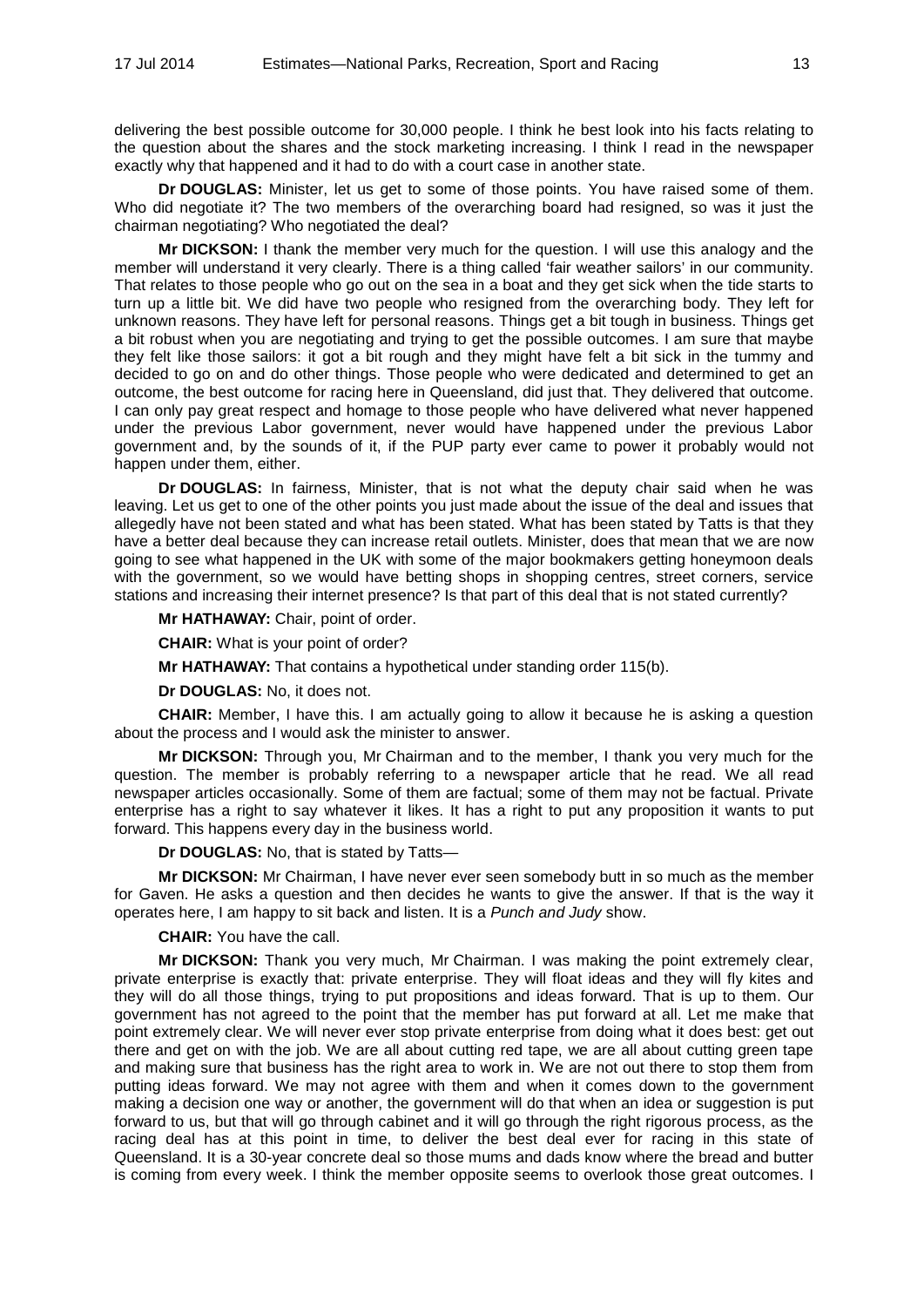think the member opposite seems to want to shoot down good things when they happen for the people of Queensland. My advice to the member is this: go and talk to people in the racing industry and see how they feel about it, because they have all been ringing me, sending me emails and saying, 'We are so happy those days of the past are gone and now we have a future'.

**Dr DOUGLAS:** I wouldn't seek your advice on this one. You would be the last person I'd get, Minister.

**Mr DICKSON:** I didn't hear that, Mr Chairman. If the member wants to repeat it really loudly, I would love to hear it.

**Dr DOUGLAS:** I am not seeking your advice.

**CHAIR:** Thank you. It is not a question. Member for Gaven, are you finished?

**Dr DOUGLAS:** Thanks, Mr Chair.

**CHAIR:** Member for Mackay?

**Mr MULHERIN:** Minister, you said that Mr Taylor and Mr Steele, who were former members of the board of Racing Queensland, didn't—

**CHAIR:** Sorry, member for Mackay, can I just get you to pull that mic closer.

**Mr MULHERIN:** Minister, you mentioned earlier that Mr Taylor and Mr Steele, when they resigned from the board of Racing Queensland, did not offer any advice to you about their resignations. As you appointed these people, why didn't you ask them why they resigned? You make a lot of noise about running racing and I would have thought that if these two hand picked people that you have appointed in the first place resigned you would have asked them why they resigned.

**CHAIR:** Minister, just before you answer it, we have actually got, member for Mackay, standing orders that restrict us from naming people. Is it absolutely necessary in your question for these people to be named?

**Mr MULHERIN:** I think everyone in this room knows who we are referring to.

**Mr DICKSON:** I didn't name them.

**CHAIR:** No, and that is why I am asking before you answer the question. I am just asking the member for Mackay if—

**Mr MULHERIN:** I will rephrase.

**CHAIR:** Thank you.

**Mr MULHERIN:** Minister, you mentioned earlier that two board members resigned from Racing Queensland. You appointed these board members. You make a lot of noise about how you run racing. Can you explain to the committee why you didn't ask these board members why they resigned? Were there issues with the board?

**Mr DICKSON:** Through Mr Chairman I thank the member very, very much for the question. Yes, we went through a very thorough process when we went out to get expressions of interest for people to join our boards after we had rewritten the Racing Act. We had to do that because it was in such a shambolic state under the previous Labor government's direction to Mr Bob Bentley and Mr Bill Ludwig, and I must say one was a union mate and the other one was just a really good buddy who decided to decimate Queensland racing, to bury Queensland racing and to put it on its knees. We went through a process after these people were outed from Racing Queensland so that we could get it back on track—no pun intended—to deliver great outcomes and we had a process where we selected three eminent Queenslanders who would look at the recommendations that were put forward and they were numerous. Many people wanted to be on the racing boards in Queensland regardless of if that was harness, thoroughbred or greyhound. We had numerous people put their names forward and I would not be so rude as to mention people's names in public who have decided to go and do other things with their life. That is totally up to them. If they want to talk to the newspaper and say why they decided to leave that is also up to them. Board members come and board members go. We have a couple of temporary vacancies at the moment and those will be replaced in the not too distant future and I look forward to doing that. We will review the Queensland Racing Act in 2015 and I hope, if I am lucky enough to be re-elected and become the racing minister at that time, to follow through with that because what we have delivered since 2012 up to this date is a great outcome. And to all of the existing board members who struck the deal with the Tatts Group and delivered the \$4.5 billion outcome for Queensland, I commend each and every one of you. And to those members who decided to leave when the weather got a bit choppy, I wish them the best of luck with their future and their future endeavours.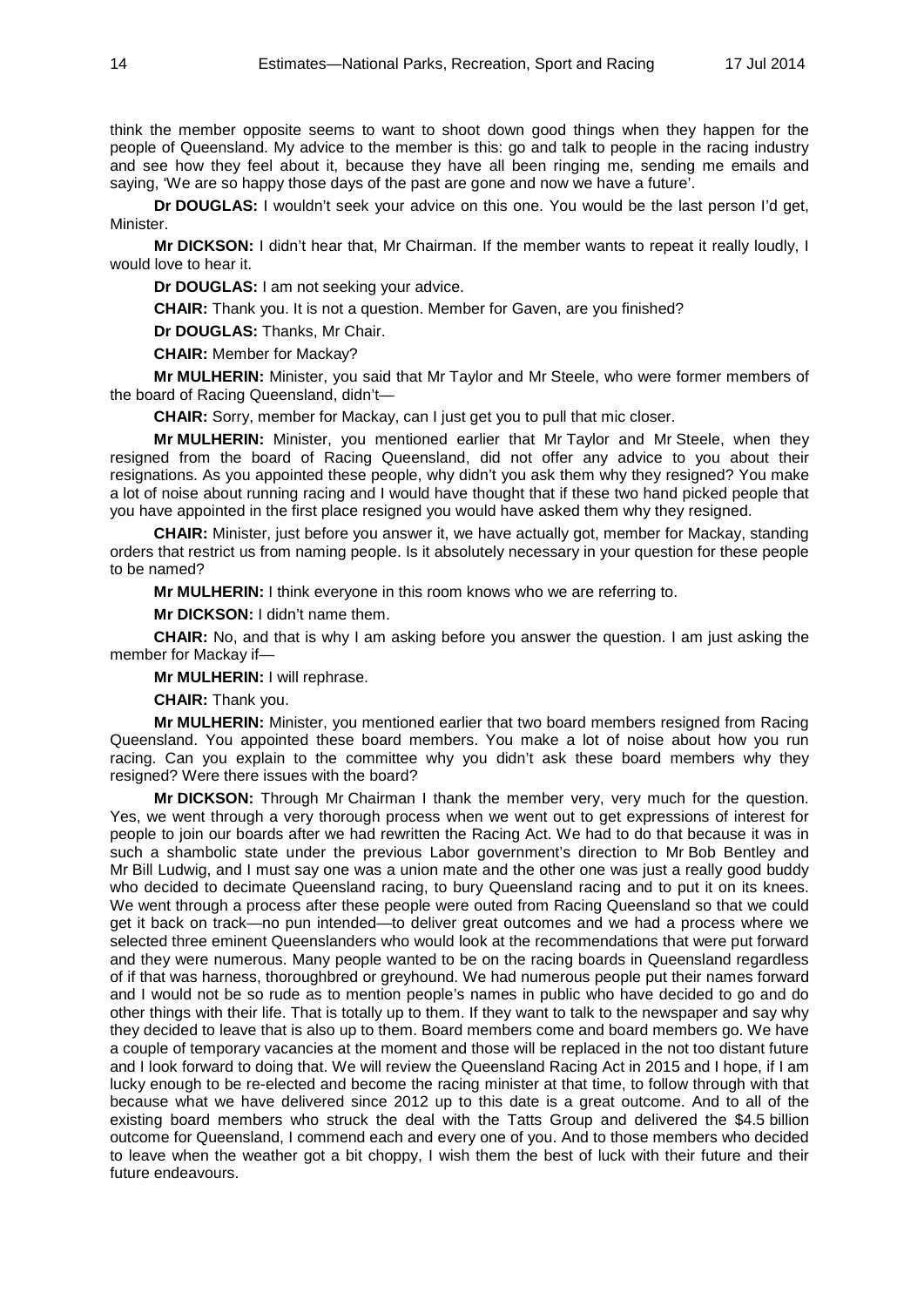**Mr MULHERIN:** Aren't you casting aspersions on them with your analogy around fair weather sailors?

**Mr DICKSON:** I am just talking about people who sail on the sea. What do you want to talk about?

**Mr MULHERIN:** You are using an analogy about these two board members who resigned. Anyway, we will move on. I refer to the new wagering arrangements between Racing Queensland and TattsBet. Now that the wagering tax received by the Queensland government, which has been used to fund the Racing Industry Capital Development Fund Scheme, has been reduced to 14 per cent, how will you fund the scheme to compensate for the reduced funding accruing to the scheme?

**Mr DICKSON:** Through you, Mr Chairman, what we have done, the deal that was brokered, it gave a tax concession. It has now put us on a much better playing field than we were in previous times and I believe this deal has got the best possible outcomes. We committed \$110 million for infrastructure development when we were elected to government in March 2012 and we have been delivering that systematically throughout the state.

**Mr MULHERIN:** Minister, I refer to your statement at the Racing Queensland awards night—

**Mr DICKSON:** If I can finish, Mr Chairman?

**CHAIR:** Member, I am going to allow the minister to finish answering that question. We will come back to you as soon as he has finished.

**Mr DICKSON:** The government agreed to lower the wagering tax rate from 20 per cent to 14 per cent relating to the parimutuel, which is totalisator betting for racing and sport, and from 20 per cent to 10 per cent for fixed odds for racing and sport. The lowering of this wagering tax was considered to be part of a complete funding package offered to the Tatts Group to make the industry more sustainable in the long-term. And I go back to the document that I tabled originally from Peter V'landys about what a great deal this is.

**Mr MULHERIN:** So lowering the tax actually increases the funds that TattsBet—

**Mr DICKSON:** And now how Mr V'landys is trying to convince—

**CHAIR:** Member for Mackay, please allow the minister to answer. I told you I would come back to you next so if you have some follow-up questions then would be the time.

**Mr DICKSON:** And now how Mr V'landys is trying to convince the New South Wales government to go down a similar path. The only reason he is doing that is because he knows this is a great deal for the racing industry in Queensland. We have set a template that many others will probably start to follow and I again commend those people in the racing industry. The lowering of the rate allowed the Tatts Group to compete on a more even basis with the online corporate bookmakers who are registered in the Northern Territory and pay no tax with little benefit to the industry.

**Mr MULHERIN:** You were going to fix that.

**Mr DICKSON:** The \$150 million exclusive licence fee is shared between Racing Queensland and the government, as it should be. Racing Queensland will receive \$97.4 million to fund infrastructure expansion and the balance, \$52.6 million, will be returned to the government to offset the impact of the reduction of that wagering tax. This is a good deal. It was well thought through and is delivering benefits and it will deliver benefits right throughout the state regardless of where the race tracks are, if they are in Cooktown or on the Gold Coast or on the Sunshine Coast in particular. This is a great industry with a great future. Actually, I am a little dismayed that the ex-racing minister of Queensland wants to continually undermine what is going on and the deal that we have struck here. If he thinks it is a bad deal maybe he should just say that.

**Mr MULHERIN:** We have the right to scrutinise the deal.

**Mr DICKSON:** Maybe he should just say it is a bad deal.

**CHAIR:** Member for Mackay, we are out of time, but I am going to allow to you ask a couple of follow-up questions now.

**Mr MULHERIN:** I refer to your statement at the Racing Queensland awards night that Queensland would overtake New South Wales and Victoria as the leading racing jurisdiction in Australia and ask: when will metropolitan prize money in Queensland exceed the metropolitan prize money on offer in New South Wales or Victoria? Just give us a date, minister.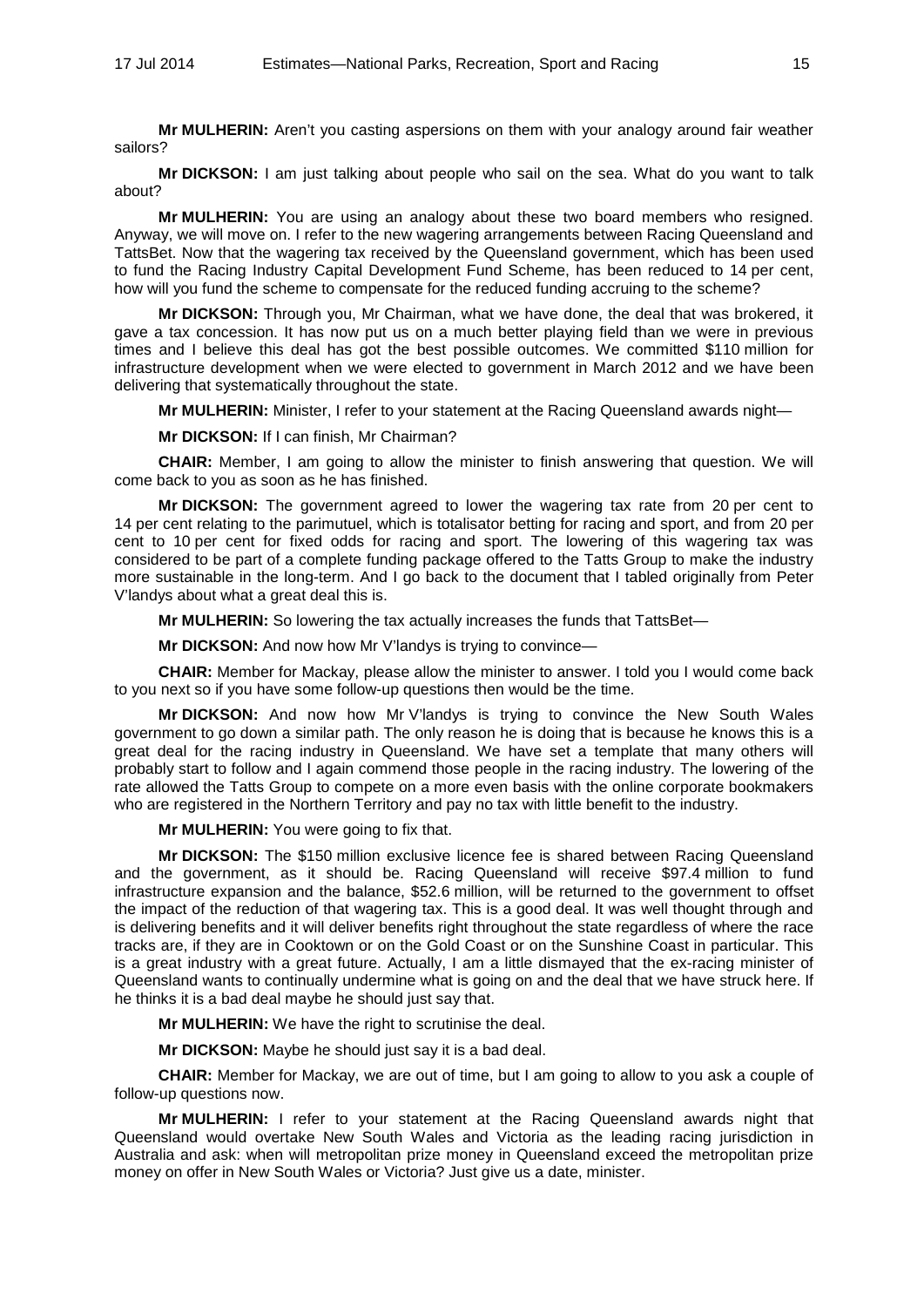**Mr DICKSON:** Through you, Mr Chairman, and to the member, I thank him very much for the question. It is a very good job being the sports minister and the racing minister and the national parks minister for Queensland because I always go in to bat for Queensland, just like I did at the State of Origin. I am sorry to say we actually lost this year.

**Mr MULHERIN:** Just give us a date when you are going to exceed the prize money.

**Mr DICKSON:** But I will continue to go in and I will continue to fight.

**CHAIR:** Member for Mackay, the minister is answering your question. Minister, can I ask you to draw to the answer.

**Mr MULHERIN:** I don't know what rugby league has to do with racing.

**Mr DICKSON:** I am happy to fight for every industry and particularly the racing industry. My goal and my ambition has always been to win. I don't like to lose. It is nothing that I have ever become good at.

**Mr MULHERIN:** Just give us a date.

**Mr DICKSON:** Mr Chairman, why I made those statements very clear is to inspire an industry, to bring people together.

**Mr MULHERIN:** So it is an aspirational target now.

**Mr DICKSON:** To make sure that we are the best possible racing industry that we can be.

**Mr MULHERIN:** It is aspirational.

**Mr DICKSON:** Well, Mr Chairman, it is better than sitting back in a dark old room letting an \$81 million debt gather.

**Mr MULHERIN:** But you said that you would lead.

**CHAIR:** Member for Mackay.

**Mr DICKSON:** And spending their time in a box watching the footy. We are out there making it happen. We are delivering on behalf of Queenslanders.

**Mr MULHERIN:** Why don't you just tell the people what you are—

**CHAIR:** Member for Mackay! Minister! Please.

**Mr MULHERIN:** What you promise is unachievable.

**CHAIR:** Member for Mackay! Minister, I would ask you, please, to draw to the answer to the question.

**Mr DICKSON:** Mr Chairman, the answer is very, very clear. We will never be the same as New South Wales or Victoria because the states are different sizes and the member may not be aware that they actually have a different number of race tracks. We have one hundred and—

**Mr MULHERIN:** So it is not achievable.

**Mr DICKSON:** How many race tracks do we have in Queensland?

**Mr MULHERIN:** 47 per cent of the country's race tracks are based Queensland.

**Mr DICKSON:** How many race tracks do we have in Queensland? You wouldn't know. You were the racing minister. There are 135.

**CHAIR:** Members! This is not a place for debate. This is about asking questions and answering them. Member for Mackay, please respect that. Minister, I ask you please to continue answering the question.

**Mr DICKSON:** I apologise, Mr Chairman. As I was making the point very clearly, Queensland, New South Wales and Victoria are very different in size. Different in the number of race tracks.

**Mr MULHERIN:** It was your promise, minister, so why don't you admit it is unachievable.

**CHAIR:** Member for Mackay, I have drawn the minister's attention to answering the question. I am listening carefully and I am expecting that will come right now.

**Mr DICKSON:** Mr Chairman, very clearly, as I have made the point, Queensland, New South Wales and Victoria are all very different states with a different number of race tracks, each and every one. It is a little bit like the Labor Party: they promise things and then they do things differently to what they promised. They sell assets when they are not asked to. Unlike our side of government. We keep our word and we will continue to keep our word.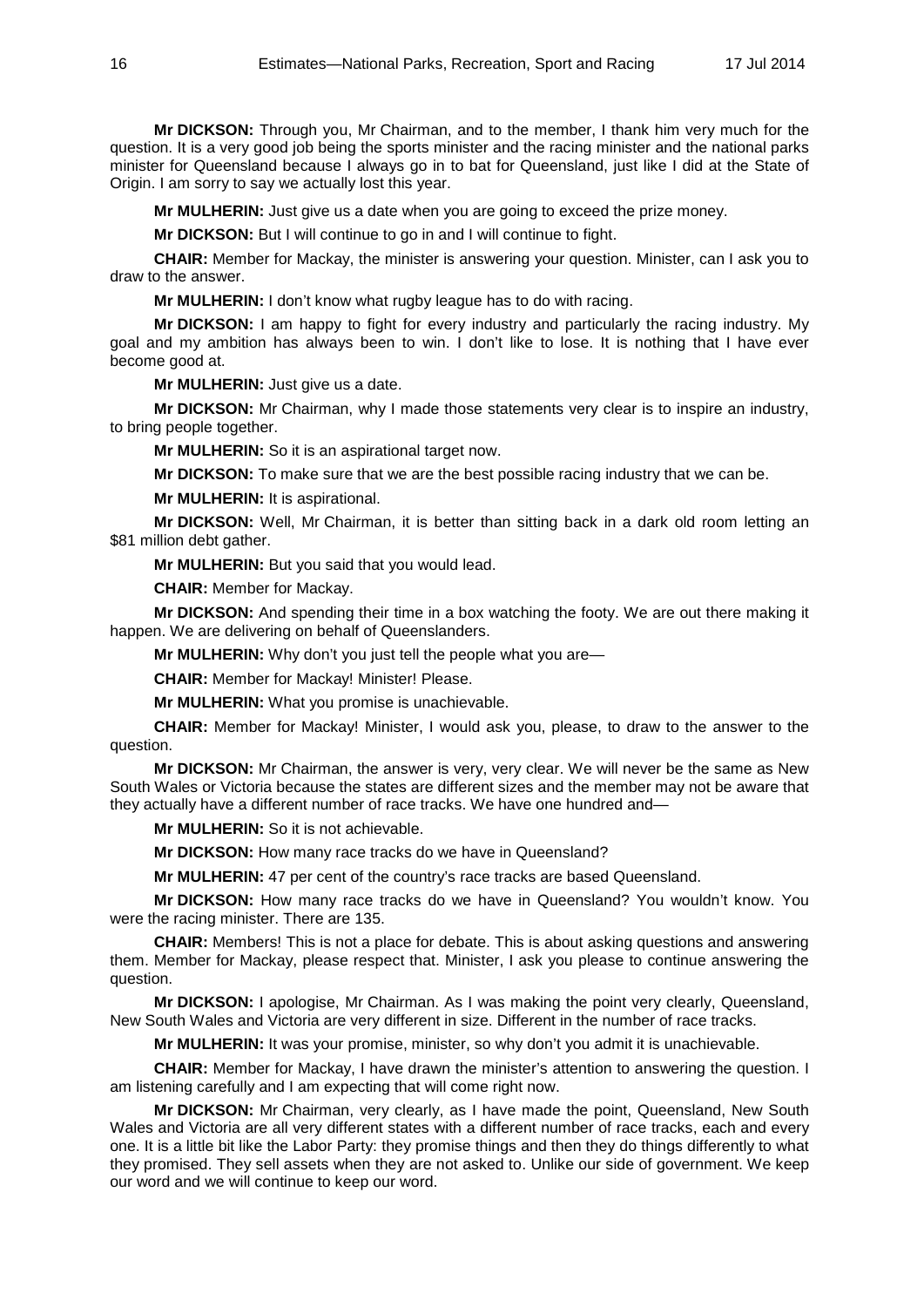**CHAIR:** Thank you. We are going to go to government questions and I call the member for Mudgeeraba.

**Ms BATES:** Thank you, Mr Chairman. Minister, I refer to page 3 of the SDS and the investment of \$22.7 million to develop visitor centre upgrades at Carnarvon Gorge, D'Aguilar National Park and David Fleay Wildlife Park. I understand that the minister had the privilege of meeting Rosemary Fleay the other day in Burleigh. I am sure he is well aware that she is a constituent in my electorate. She has been damning of her criticism of the former Labor Party and how they left Fleay's park. Can the minister outline the Gateway Visitor Centre's master planning project and how this important initiative will expand local ecotourism, provide jobs for the community and revitalise tourism, one of the four pillars of our government?

**Mr DICKSON:** Through you, Mr Chairman, and to the member, I thank you very much for the question because this is all about protecting our environment and educating young people in Queensland about what goes on within our environment, and none more so than through these centres. The Queensland government is supporting the state's tourism industry, investing \$3.6 million towards rejuvenating three ecotourism Gateway Visitor Centres: Walkabout Creek west of Brisbane, Mon Repos, the turtle centre near Bundaberg and David Fleay Wildlife Park on the Gold Coast. These centres have long been underutilised, undersold and in need of reinvigoration. In order to best leverage future investment at these centres and to deliver on Queensland's ecotourism plan objectives for the state and to be a world leader in ecotourism, my Department of National Parks, Recreation, Sport and Racing has undertaken master planning processes to prepare a fresh vision for these centres to provide and enhance ecotourism, recreation and conservation outcomes for Queenslanders and tourists. The draft master plans for these centres were released in December 2013. This was followed by an extensive community consultation process which included a series of workshops with regional councils, the tourism sector, industry, educators and other key stakeholders, plus online surveys. In total, over 870 stakeholders contributed to the process through the workshops and the surveys. The draft master plan received strong community endorsement, particularly for the delivery of outcomes for regional tourism, education for school groups and new outdoor recreational facilities.

I am pleased to advise that the three final concept master plans were finalised on 27 June 2014, with launches held on 27 June for Walkabout Creek, 5 July 2014 for David Fleay's and the Mon Repos launch being planned for the not too distant future. These concept master plans and the government's accompanying direction paper represent strong visions for these centres. Walkabout Creek will be a celebrated destination for visitors and locals to connect with nature and delight in the nature based tourism and recreational opportunities close to the centre of Brisbane. It is a great facility. If you haven't been there you should go and have a look. They have got a live platypus on display. I have been out there on numerous occasions to see many children getting a very good understanding of what goes on in that particular area, what sort of environment we need to protect and look after. They have got animals there such as quolls. If you haven't seen one of them, again go and have a look. They are like a miniature Tasmanian tiger with little yellow spots all over them. These are beautiful creatures and many of our young children will not get to see these creatures unless we have facilities just like this one. They will not want to protect them into the future unless they understand what they look like, where they live and what needs to be done so that these animals can be seen for generations to come into the future. This is an opportunity, through these three facilities, to educate young Queenslanders, to make people aware. Mon Repos in particular, where we are teaching people about how turtles nest and what type of gender come out of areas where these turtles lay their eggs. Many people wouldn't be aware that because the sands are a different colour they create a different temperature. More hatchlings are females than males. This is something I knew very little about before I took over this role. It has been a great education for myself so I can only imagine what the young people throughout this state are getting from these particular facilities that we are putting in place.

Walkabout Creek will be a great success. Working in conjunction with Seqwater, you are going to be able to go there and have a bit of a paddle on a canoe within the local lagoon. Under the previous government, that could never, ever have happened. Our government is all about collaboration. We have departments working together and resolving problems together but, more importantly, we are delivering these environmental outcomes for all young Queenslanders and Queenslanders alike.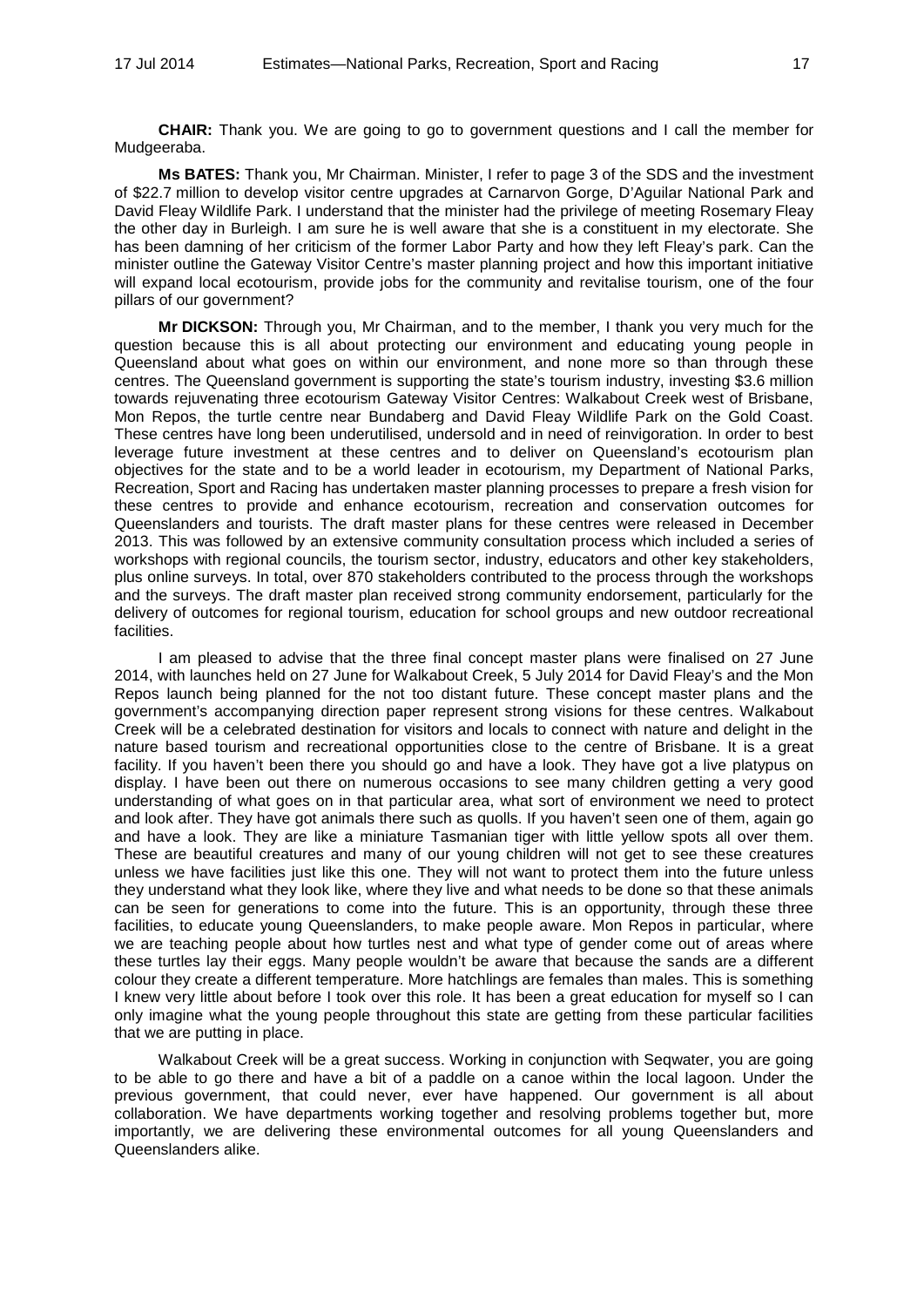Mon Repos is a great big tick in the box. It will protect turtles from in perpetuity, and it will educate Queenslanders regardless of whether they are young or old. Walkabout Creek is exactly the same. Look at the natural environment there. It is so close to the centre of the CBD and so close for educators to take young children and school groups along so they become aware and they will protect future generations of endangered animals from now into the future.

Down at Fleay's Wildlife Park, we have Wally the platypus who was saved. When we found him, he was just over 200 grams; today thankfully he weighs over 700 grams. He has been on Facebook and he is more popular than most rock stars. I want people to go there and visit this place because it is fantastic. We have rangers working diligently down there explaining to the young men and women of the Gold Coast and visitors alike just how important our environment is. It gives those young people the credentials for the future. They will be custodians and guardians of our protected areas, and one day hopefully they will be in politics looking after it just like we are.

The previous answer on the racing was 135 race clubs not race tracks. I do humbly apologise for that.

**CHAIR:** Minister, we are going to go to non-government questions just to make sure we have reasonable time. I call the member for Mackay.

**Mr MULHERIN:** My question is directed to the director-general and it is in relation to racing. I refer to the death of a registered racehorse in a pool at the Toowoomba Turf Club on 10 April 2014. As the accountable officer, Dr Glaister, responsible for ensuring the welfare of racing animals under the Racing Act, did you have this incident investigated by an integrity officer from your department? If so, how long after the death did the departmental investigation commence?

**Dr Glaister:** I do not have those details to hand right now. If the committee is agreeable, I would ask Darren Condon, the CEO of Racing Queensland, if he can add to that.

**Mr MULHERIN:** Dr Glaister, you are the responsible officer, not the CEO of Racing Queensland.

**Dr Glaister:** I do appreciate that.

**Mr MULHERIN:** And it is your department that has to investigate, not Racing Queensland.

**Mr DICKSON:** I have a point of order, Mr Chairman.

**CHAIR:** Minister.

**Mr DICKSON:** I ask for your clarification. I think there has been a question asked of the director-general. He, as standing orders state, referred that question through to the CEO of Queensland Racing, and I am sure that he will give the appropriate answer.

**CHAIR:** Member for Mackay, for the answer to be given fully, the director-general has asked that the CEO be given a chance to answer that question and that is quite permissible under the standing orders.

**Mr MULHERIN:** Yes, but the CEO is not the responsible officer under the Racing Act.

**CHAIR:** But it may be that there is—

**Mr MULHERIN:** The D-G is.

**CHAIR:** I appreciate that and I am not going to debate the issue with you. The question is whether the D-G can pass it across. That is permissible and I will allow that. Director-general—

**Dr Glaister:** Look, Mr Chairman, the member is correct; it is my responsibility. I was trying to get some information currently to him, but if he prefers that I answer what I can say to the member for Mackay is that our integrity officer, Jim O'Sullivan, is currently reviewing that incident. If there is any further information, I will provide that before the end of this hearing.

**Mr MULHERIN:** So you will provide a full response to this issue and take it on notice, Minister? So the D-G can report—

**CHAIR:** Questions on notice need to be provided back—

**Mr MULHERIN:** Yes, I am just asking the minister if he will agree with the D-G.

**CHAIR:** I am just clarifying. They need to be provided back within two days so, Minister, if you take it on notice it would need to come back to us within two days.

**Mr DICKSON:** Mr Chairman, I think very clearly, and the member should realise this, that when there is an investigation occurring that is exactly what is happening.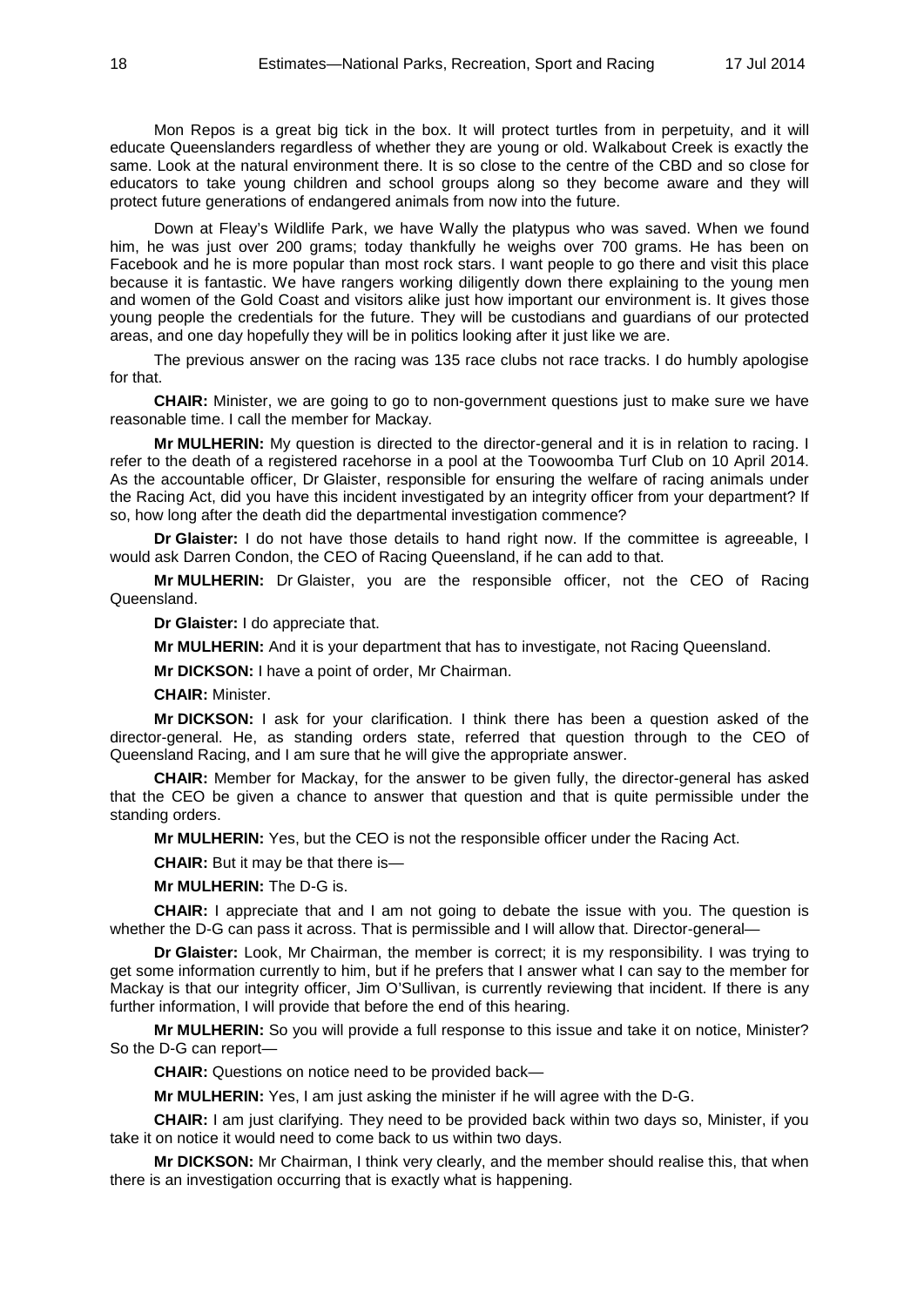**Mr MULHERIN:** It is just about dates, Minister.

**Mr DICKSON:** I can only give you an open and honest and—

**CHAIR:** Minister, sorry, the question was directed at the director-general and I ask for that to happen.

**Dr Glaister:** Thank you, Chair. With all of these issues, particularly something as serious as this, it is not a rushed process. We are—

**Mr MULHERIN:** When was the report from your department—

**Dr Glaister:** Can I finish?

**CHAIR:** Member, please let the director-general answer the question.

**Dr Glaister:** All of the papers associated with this particular incident are with the Integrity Commissioner for him to do the review. It is not up to me to tell him—

**Mr MULHERIN:** But, D-G, it is simple. When did you get your advice about the death—

**Mr DICKSON:** I have a point of order, Mr Chairman.

**Mr MULHERIN:** And when did you instruct the department to investigate?

**CHAIR:** Member for Mackay, please stop badgering the director-general. He is answering your question.

**Mr MULHERIN:** But it is—

**CHAIR:** Member for Mackay! He is answering your question at the moment actively. I call the director-general.

**Dr Glaister:** Thank you. So the integrity officer is currently taking that investigation—

**Mr MULHERIN:** We know that.

**Dr Glaister:** And he has to look at all of the issues surrounding the incident, including the physical attributes of the pool, and he will be making the appropriate safety improvement recommendations. I can give you a fuller answer on this—

**Mr MULHERIN:** Including dates: when you were notified and when you instructed the department to investigate.

**Dr Glaister:** I will provide a full response on notice in the appropriate time.

**Mr MULHERIN:** Do you agree to that, Minister?

**CHAIR:** Just a second please. I am just going to take some advice. Minister, will you take that on notice?

**Mr DICKSON:** Through you, Mr Chairman, I think very clearly there is an investigation going on and how can we—

**Mr MULHERIN:** So what are you covering up?

**Mr DICKSON:** There is a limitation I understand to deliver an answer to a question on notice within 48 hours to this committee. What if this process is still happening-

**Mr MULHERIN:** It is just simply about dates.

**CHAIR:** Member, please!

**Mr DICKSON:** I think it is an irresponsible request to come from the member, and he very well knows that. What is going on is that Jim O'Sullivan is investigating this process.

**Mr MULHERIN:** We know that.

**Mr DICKSON:** And I do not want to pressure him.

**CHAIR:** Minister, I am just trying to draw a close to this particular question. The question is whether it can be provided on notice in time.

**Mr DICKSON:** The answer is no. I do not think it can be—

**CHAIR:** The answer would need to be provided by Tuesday, which is our requirement. It would have to come to us by Tuesday.

**Mr DICKSON:** Mr Chairman, I ask your leave. The director-general has further information I understand that he would like to provide to the committee on this particular topic.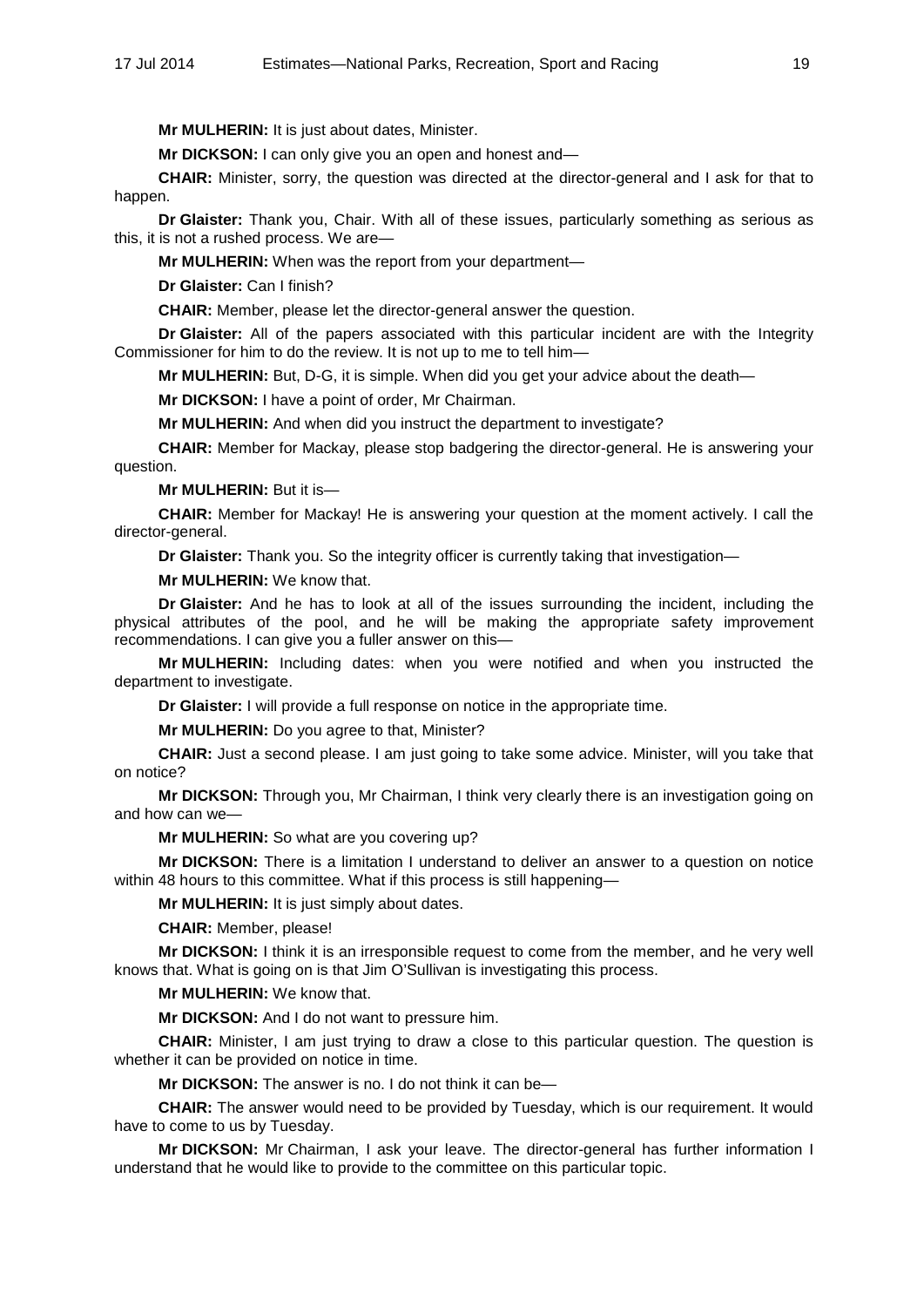**Dr Glaister:** Thank you, Minister. I am advised that Racing Queensland received information from the RSPCA regarding an anonymous complaint that a horse had died in a training pool at the Toowoomba Turf Club on 10 April 2014. The matter was investigated by Racing Queensland stewards who provided a report for the Racing Queensland Integrity Regulatory Unit, and the gentleman I referred to earlier. The Integrity Regulatory Unit completed an inquiry and found the initial complaint was unfounded, clearing the horse's trainer, Mr Michael Frappell, who was caring for the animal at the time the horse died. However, as a result of the inquiry, the Integrity Regulatory Unit has made a number of recommendations relating to the use of swimming pools for the purposes of training. That was the point that I was trying to make earlier for the member for Mackay.

**Mr MULHERIN:** But, Mr Chair, through you, what I was asking the director-general was this: on what date was his department advised about the death of this horse—because there is an act that he is responsible for the administration—and when did he instruct his department, not Racing Queensland, to investigate the matter? I would like that information answered.

**Dr Glaister:** Thank you for clarifying the question, and I will endeavour to have that information to you in the required time.

**CHAIR:** So, Minister, you will take that on notice?

**Mr DICKSON:** Absolutely, we have taken that on notice.

**CHAIR:** Thank you, Minister. I call Dr Douglas.

**Dr DOUGLAS:** Minister, the government has reduced the turnover tax which is supposed to be offset by licensing figures. Being a statutory body, we need to know those figures. Why is the government concealing those numbers?

**Mr DICKSON:** I think very much so, we have been very transparent, very open and very clear. I have made that statement going back to a previous question that you asked relating to the tax—how much money will be distributed to Racing Queensland, also how much money will be distributed to the Queensland government to make up for the loss of that tax revenue. If you would like me to read that again, I am very pleased but that will just chew your time up, not mine.

**Dr DOUGLAS:** Would you tell us how much revenue has been forgone annually?

**Mr DICKSON:** Mr Chairman, I am very happy to repeat it once again, and I am pleased that the member has asked that question. The government agreed to the lowering of the wagering tax rate from 20 per cent to 14 per cent relating to the parimutuel which is a totalisator betting, racing and sport, and 20 per cent to 10 per cent for fixed odds racing and sport. The lowering of the wagering tax was considered as part of the complete funding package offered to Tatts for the sustainability of the industry long term. Also, relating to the financial implications that you talked about earlier, the \$150 million exclusive licence fee is shared between Racing Queensland and the government. Racing Queensland will receive \$97.4 million funding, infrastructure expansion, and the balance of \$52.6 million will be returned to the government to offset the impact of the reduction in the wagering tax rate.

This deal—and people should never, ever forget this—is the best possible deal to put us on to a much more level playing field as far as the other states are concerned. We all know that the Northern Territory has been getting a very good deal for a long time. What many members might not know in this room is that over a billion dollars a year of possible wagering income goes to other countries such as the Philippines and Fiji. The logic behind that is that I would like Queensland to get its pro rata balance of that as well and it should do. We are working collaboratively with the Australian Racing Board, the federal government, to be able to shut some of those doors so that part of that billion dollars can also go back into the racing industry.

We never stop working. That is what I think about when I get out of bed every day-how we can make the racing industry better, how national parks can get better and what better deal we can do for sporting clubs and those young people in Queensland who deserve and need our help.

**CHAIR:** Member, we are coming close to the end of time so if you would make your questions short please.

**Dr DOUGLAS:** It is a short one. It is just on that point. Minister, you said you would fix that leakage to the Northern Territory. You made a statement on that. You put out a press release on it. Can you tell us what you have done to correct that then?

**Mr DICKSON:** Very clearly, and I am very happy to read that document to you again if you would like because you are going to get the same answer. It is very clear. What we have done is reduced the tax rate so that we are much more competitive than what we were previously under the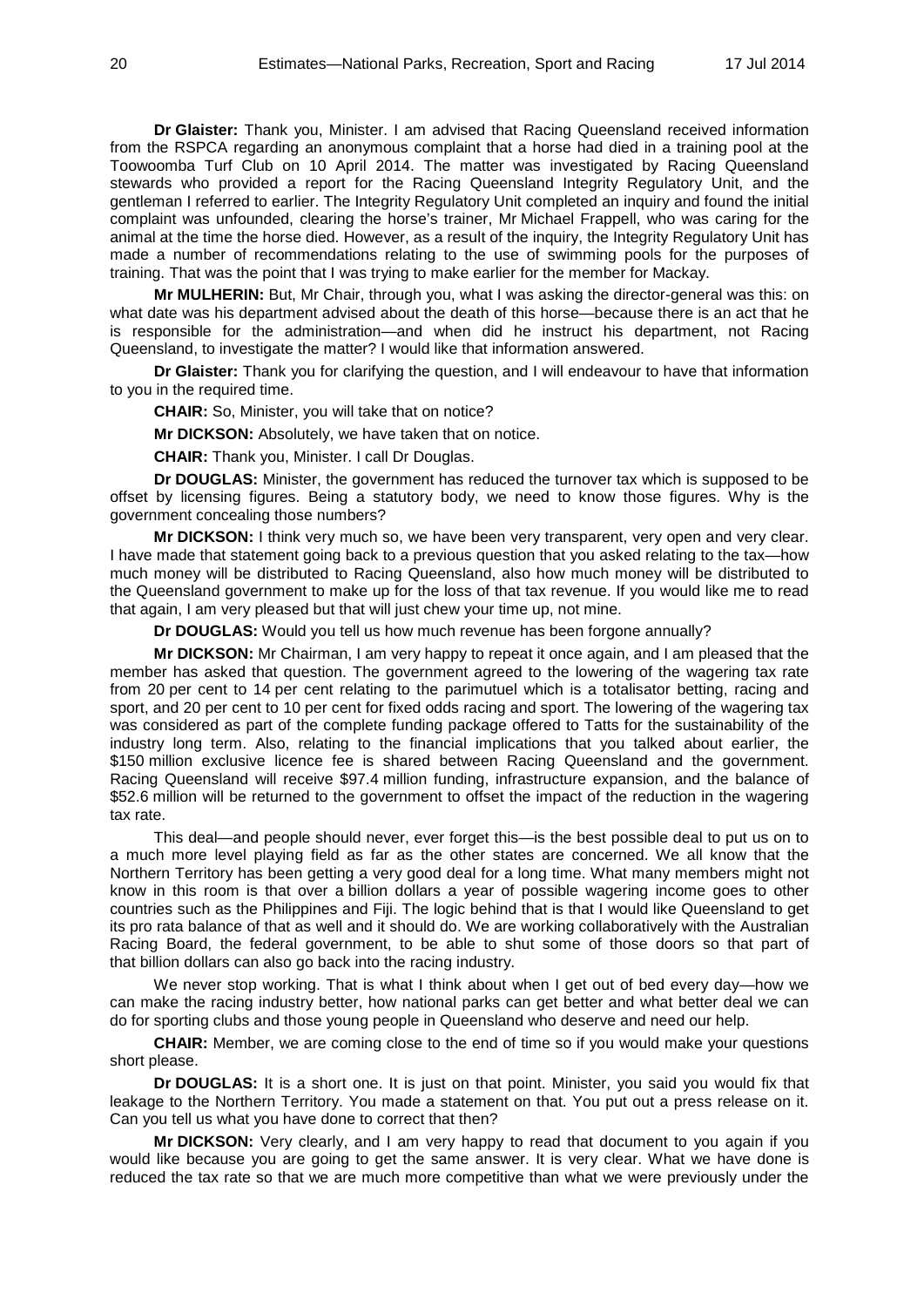Labor government. They did not care about racing; what they cared about was giving Bob Bentley and Bill Ludwig a great job getting a big swag of money in their pocket. They did not care about the racing industry. We care about the 30,000 people. We care about the mums and dads and that is where, in conjunction with Racing Queensland, the Attorney-General, the Treasurer and the Tatts Group we have delivered the best possible outcome for all of those people who are involved in the racing industry. I went to a meeting with the racing ministers of all of the states a few months back, and we are all 100 per cent determined to make sure we stop that leakage of money that is going overseas because that is the big problem. Unitedly we will succeed.

My advice to those people who are not on board is get involved in another industry and do something else. You do not care about the racing industry; we do. We want to deliver those outcomes that I believe are best for the 30,000 people who derive an income and a livelihood from that industry. We make no apologies for delivering the best deal for racing ever to happen in the state of Queensland. The tax rate gives Tatts an opportunity to compete, to retain the dollars. The opportunity is here and we have taken grasp of it. Under the previous government, they just shuffled their responsibilities off to their Labor mates. They did not care about the racing industry. We have the ex racing minister sitting opposite. He should hang his head in shame.

**CHAIR:** Minister, we need to get to one more question. We are just about out of time and I am going to ask the member for Woodridge to ask a question.

**Mrs SCOTT:** Minister, this is a national parks question. On page 79 of the capital statement, there is an allocation of \$6.322 million for minor capital works projects in national parks. You refused to provide a list of these projects when asked in question on notice 510. Will you release all 79 of those proposed projects today?

**Mr DICKSON:** Through you, Mr Chairman, I thank the member very much for that question. We receive many questions on notice relating to the portfolios that I am responsible for, be that the racing industry, the national parks or our sporting areas. Every cent that we spend of capital works goes into delivering what I believe are great outcomes that will deliver tangible work on the ground. Those announcements will be made at the appropriate time because we do not just drop all of these things in one go. It is a little bit like our Get in the Game policy. We re-release that policy each year, twice a year, and it delivers outcomes—there is \$47.8 million involved in that—as there are with the projects that you have just spoken about. One of them we have announced in recent times relates to the Springbrook bridge that I spoke about earlier. All of this money is accountable. It is very, very transparent and it will be going into the care and maintenance and looking after our national parks and our protected areas to build walkways and amenity blocks and those things that are required right throughout the state.

We do not have any slush funds, as Labor used to have, because there is not enough money to go around. When we have an \$81 billion debt and we are paying \$4.5 billion in interest alone, we need to make every cent count as to where it goes. When it gets down to questions on notice, we will answer them in a very similar manner to the previous Labor government. I know that many members opposite can talk to their colleagues and ask them how they used to answer questions and have a look at the format that they put forward.

Mr Chair, I thank all members here today and I thank all of my staff who have gone to a lot of trouble to give the answers that have been received today. Queensland is a great place. It has great opportunities. This is a bright state and we are going to continue to build the foundations for the future of Queensland to deliver great outcomes. We are not like those opposite in the Labor Party. They were about debt and deficit; we are about growing the state, growing the four pillars of the economy, promoting ecotourism—

**CHAIR:** We need you to draw to an end, Minister.

**Mr DICKSON:** And building our national parks to be the best in the world.

**CHAIR:** Thank you. The time allocated for the consideration of estimates of expenditure in the portfolio of National Parks, Recreation, Sport and Racing has expired. On behalf of the committee, I thank the minister, the director-general and officials for your attendance. The video broadcast of this session will be on parliament's website soon. I remind you that answers to questions taken on notice and any clarifying material should be provided to the committee by 5 pm on Tuesday, 22 July. The committee will now break for morning tea. The hearing will resume at 11 am to examine the estimates of the portfolio of Aboriginal and Torres Strait Islander and Multicultural Affairs.

**Proceedings suspended from 10.32 am to 11.01 am**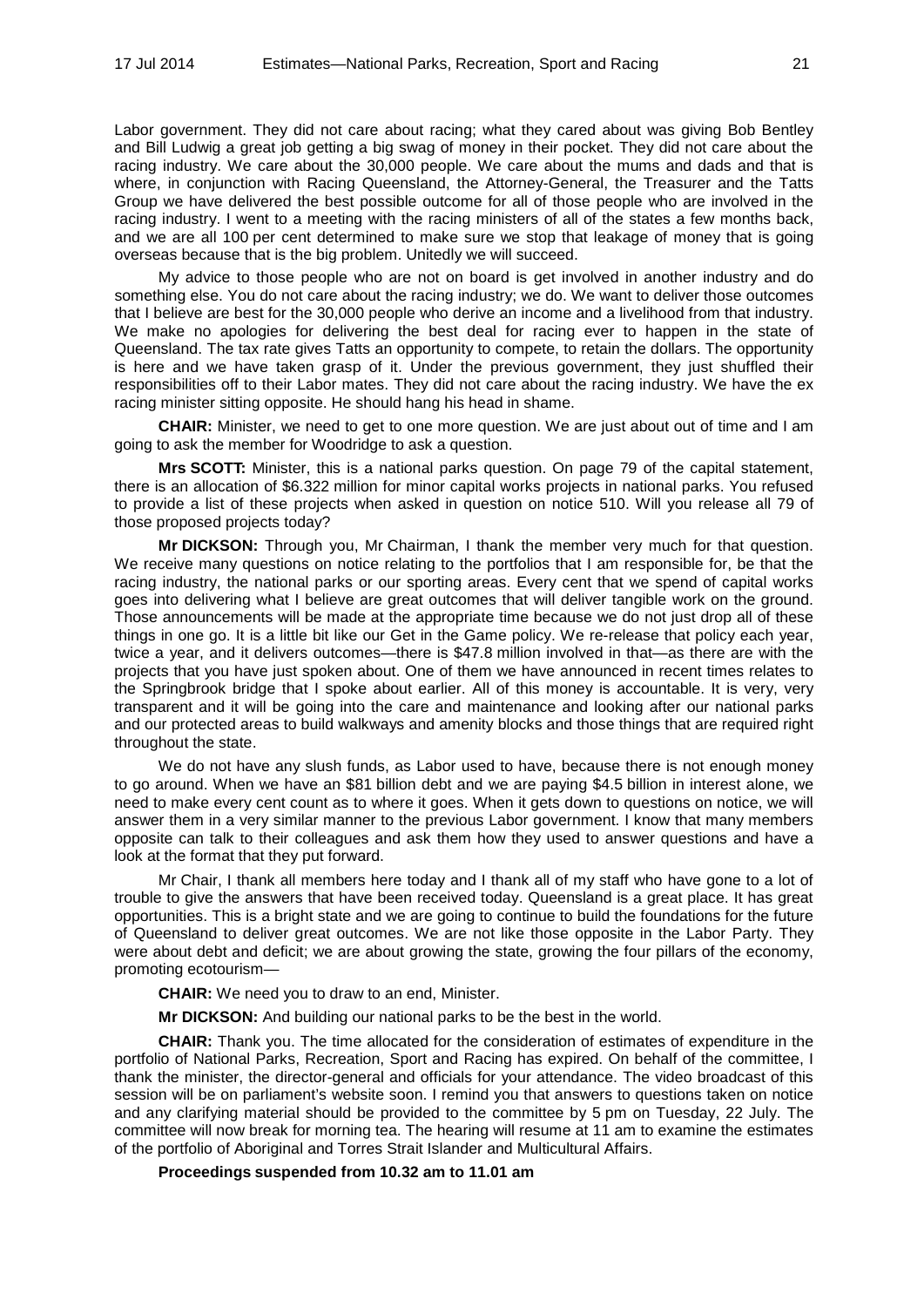# **ESTIMATES—HEALTH AND COMMUNITY SERVICES COMMITTEE— ABORIGINAL AND TORRES STRAIT ISLANDER AND MULTICULTURAL AFFAIRS**

## **In Attendance**

Hon. GW Elmes, Minister for Aboriginal and Torres Strait Islander and Multicultural Affairs **Department of Aboriginal and Torres Strait Islander and Multicultural Affairs**

Mr J Purtill, Director-General

Mr M Skoien, Executive Director, Corporate and Client Services

Mrs C Orange, Chief Financial Officer

Mr A Cunneen, Executive Director, Remote Indigenous Land and Infrastructure Program Office

#### **Family Responsibilities Commission**

Mr D Glasgow, Commissioner and Chief Executive Officer

**[CHAIR:](http://www.parliament.qld.gov.au/docs/find.aspx?id=0MbaHCSC20140717_110113)** The committee will now commence its examination of the estimates for the portfolio of the Minister for Aboriginal and Torres Strait Islander and Multicultural Affairs. I remind those present that these proceedings are subject to the standing rules and orders of parliament. Members of the public may be admitted to or excluded from the hearing at the discretion of the committee.

\_\_\_\_\_\_\_\_\_\_\_\_\_\_\_

Questions and answers must remain relevant and succinct. I draw members' attention to standing orders 112 and 115—that is, questions should be brief, relate to one issue and should not contain long or subjective preambles, arguments or opinions. I will guide proceedings so that relevant issues can be explored without artificial time limits. If necessary I will remind the minister, directors-general, CEOs and their advisers that their answer to a question should be finalised so that other issues can be examined.

On behalf of the committee, I welcome to the hearing the Minister for Aboriginal and Torres Strait Islander and Multicultural Affairs, the director-general and officials of the Department of Aboriginal and Torres Strait Islander and Multicultural Affairs, the commissioner and officials of the Family Responsibilities Commission and members of the public. For the benefit of Hansard, I ask officials to identify themselves the first time they answer a question and to bring their nameplate if they come to the table to answer a question.

Under standing order 181, the minister may have advisers present to assist. Some officials and advisers are located in another room. If it is necessary for an official to come from another room to provide advice or answers to a question, I may take another question to allow time for that person to arrive and then return to the initial question.

I now declare the proposed expenditure for the portfolio of Aboriginal and Torres Strait Islander and Multicultural Affairs open for examination. The question before the committee is—

That the proposed expenditure be agreed.

Minister, you are invited to make a brief opening statement. The committee has resolved that ministers may make an opening statement of up to five minutes.

**Mr ELMES:** Thank you very much, Mr Chairman and committee members, for the opportunity to present information and answer questions on how my department is improving the lives of Aboriginal and Torres Strait Islanders and people from culturally diverse backgrounds. I would like to acknowledge that we are meeting today on the lands of the Turrbul people and I pay my respects to their elders, both past and present. I have with me and available to answer questions my Director-General, James Purtill, and the Family Responsibilities Commissioner, David Glasgow.

The focus of this government and my department is fixed squarely on making sure that Aboriginal and Torres Strait Islander people and people from culturally diverse backgrounds can enjoy the same benefits and opportunities as all Queenslanders. We want to do this with partnership as the underlying value, and in such a way as to recognise the sometimes competing needs of cultural background and modern Queensland life.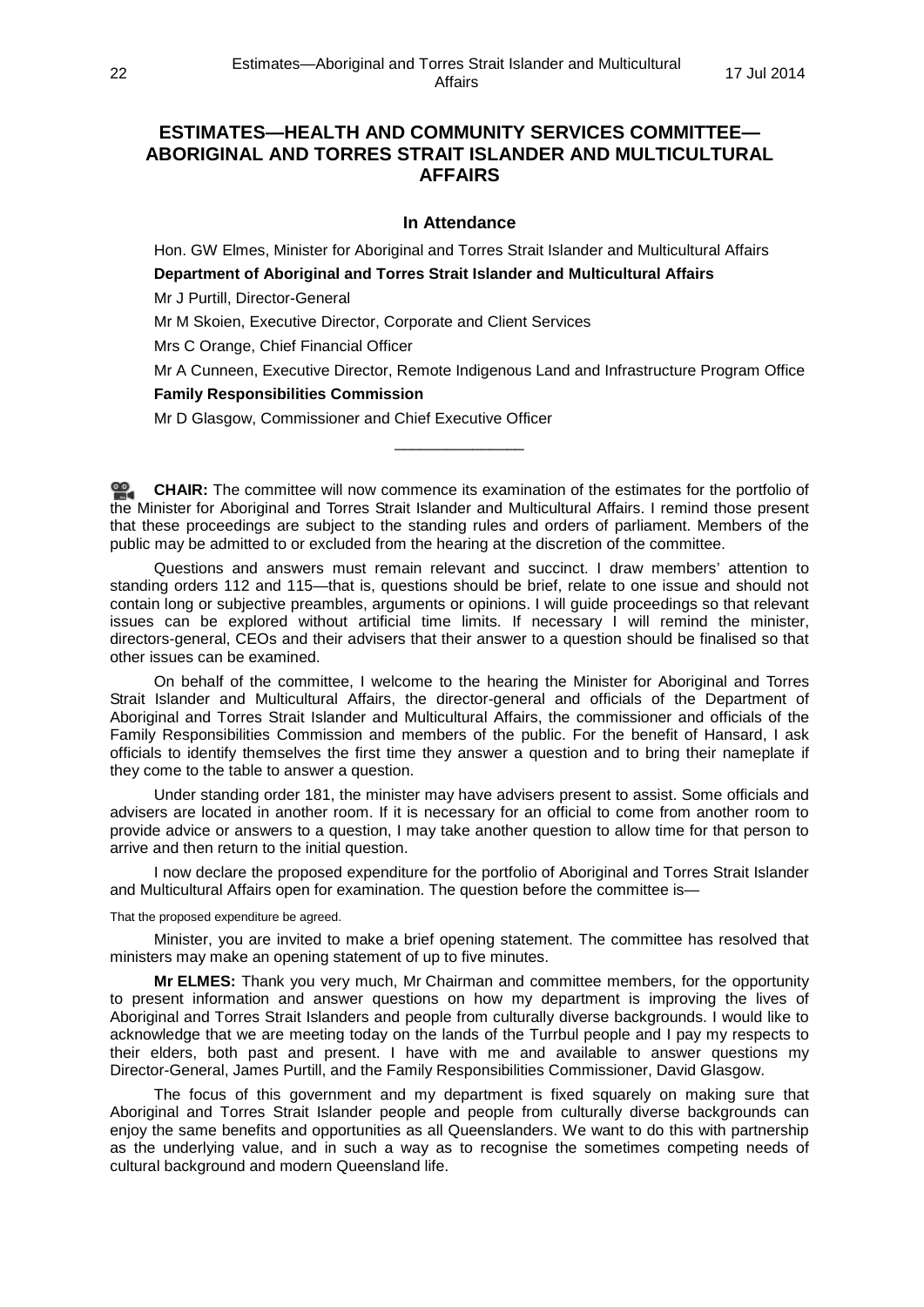Queensland is blessed with a multitude of cultural influences which have shaped who and what we are as modern day Queenslanders. The government recognises the enduring traditions and cultures of Aboriginal people and Torres Strait Islander people, but also acknowledges the rich migrant heritage which is woven through the tapestry of our increasingly diverse society.

The issues facing Indigenous Queenslanders are historic and, in some cases, entrenched. They have been years in the making, and most will take years to address. That is no reason not to try. I am determined that we will continue working with Indigenous Queenslanders and others to improve the lives and life outcomes of Aboriginal and Torres Strait Islanders. That can only be achieved with cooperation and determination from everyone involved.

Government agencies and non-government organisations must change the way they try to help Indigenous people, moving away from the hand out mentality of previous governments to one of supporting local initiative, aspiration and effort. Communities, in turn, must be prepared to accept responsibility for their own problems and for implementing the solutions to them.

As I travel around the state, I meet new Indigenous leaders who are prepared to accept that responsibility and who are willing to work with government and non-government organisations to help normalise their communities. Our government is taking deliberate actions to ensure Indigenous people have a better future through supporting greater participation in education, employment and business. That is detailed in our Aboriginal and Torres Strait Islander Economic Participation Framework, and is given life through our Indigenous Economic Participation Action Plan, which I launched during NAIDOC Week last week. With the committee's indulgence, Mr Chairman, I would like to table a copy of that plan.

**CHAIR:** There being no objection, the document is so tabled.

**Mr ELMES:** I would like to acknowledge as part of that exercise, the work of my assistant minister, the member for Cook, in bringing that plan into existence.

This government's policies also support equivalent outcomes for migrants and refugees who now call Queensland home. Our focus is on improving the prospects of migrants for attaining jobs and participating in the economy. That will be achieved, in large measure, through our Cultural Diversity Action Plan which I would like to make available to the committee prior to its official release. Again, I seek the committee's indulgence, to table a copy of the plan.

**CHAIR:** There being no objection, the document is so tabled.

**Mr ELMES:** I would like to acknowledge the leadership of my other assistant minister, the member for Brisbane Central, Rob Cavallucci, in the development of this plan.

These plans reflect our dedication to provide equality of opportunity for all Queenslanders to participate fully in our strong economy and enjoy our vibrant society. To further promote this goal, I have instituted a new departmental structure with an emphasis on economic participation for Aboriginal and Torres Strait Islanders and people from culturally diverse backgrounds. My department now has an active focus on employment and business development for our two principal client groups, while maintaining responsibility for a range of social programs which might be considered its traditional work. We will work with the private sector to identify opportunities for job ready Indigenous people and migrants and refugees.

During the past six months, we have signed the first of what we hope will be many memoranda of understanding with various businesses to place Indigenous people and migrants and refugees in employment. My department is also working with job service providers and fantastic organisations like Myuma at Camooweal which provides job ready training for young Indigenous people.

By harnessing and coordinating the strength and determination of the different forces working towards greater economic participation for Indigenous Queenslanders and residents newly arrived from overseas, we can help shape a better life for them. The extent to which we can achieve that will be my personal measuring stick of my success as minister.

**CHAIR:** Thank you, Minister. Before we commence questioning, I inform you that we do 15 minute blocks of questions. We do will do 15 minutes of government questions and then 15 minutes of non-government questions.

**Mr ELMES:** Thank you, Mr Chairman.

**CHAIR:** We will commence with government questions. I will start the questioning. I refer to the department's strategic direction set out on the page 2 of the SDS. How is the state government working to improve the potential for Aboriginal and Torres Strait Islanders and people recently arrived from overseas to participate more fully in Queensland's economic improvement?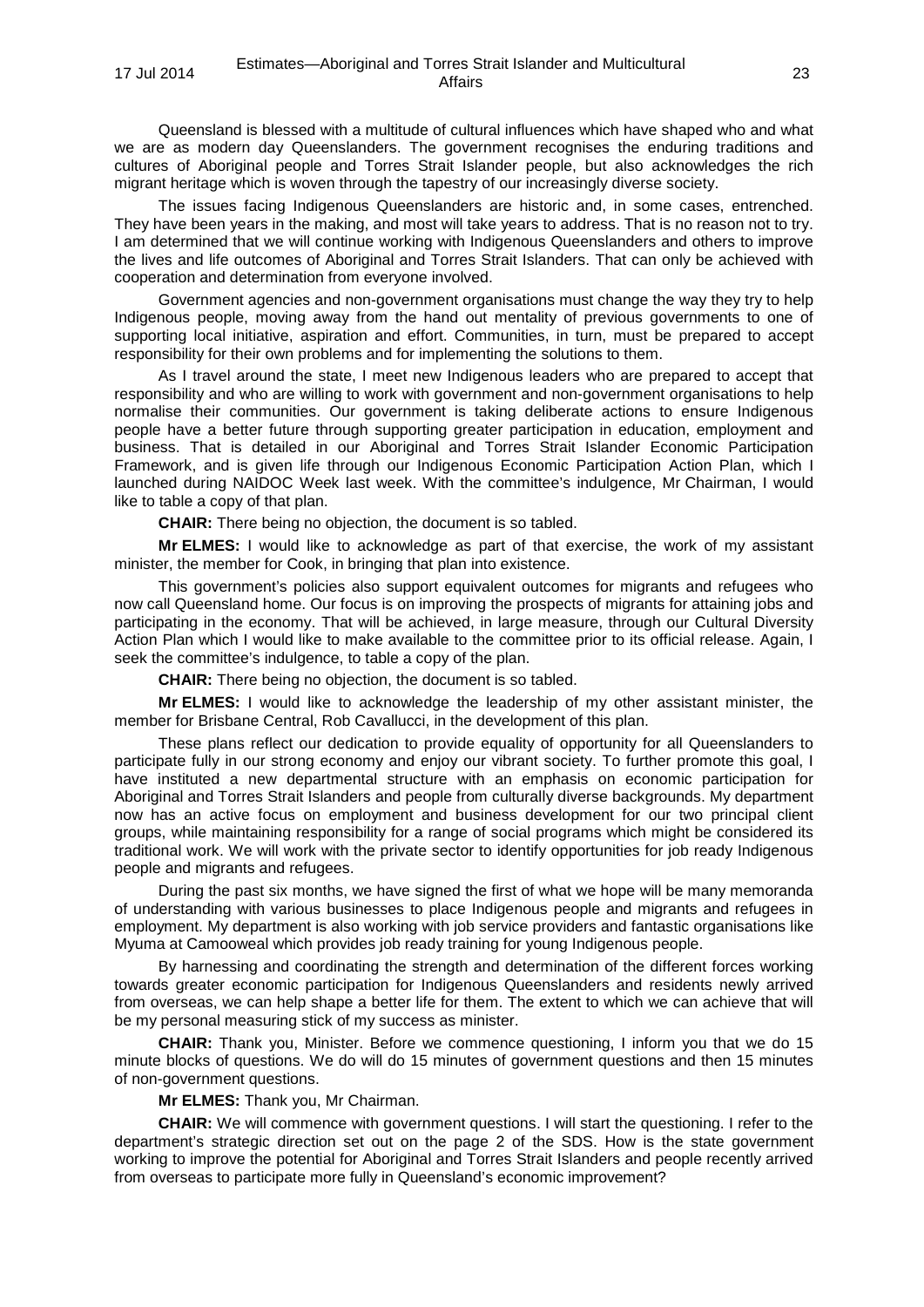**Mr ELMES:** As I mentioned in my opening comments, the Department of Aboriginal and Torres Strait Islander and Multicultural Affairs now has a new focus on improving economic participation for the people whose interests we serve. Now that, for one moment, does not mean that we have abandoned what may have been the department's traditional business. What it does mean is that we are embarking on new initiatives in an attempt to address historic negligent in Indigenous communities rather than just continuing with more of the same and getting the same unsatisfactory results. It also means we are placing a greater emphasis on the 80 per cent of Indigenous Queenslanders who live in urban environments and the barriers to employment that they face as well.

I have already mentioned that my department has been reconfigured with the establishment of an economic participation division. That is headed by new Deputy Director-General Alan Feely who joins Ron Weatherall as the two deputy directors-general in the department.

Its focus is on employment and business development and opportunities for Aboriginal and Torres Strait Islanders and people from culturally diverse backgrounds. The modus operandi will be duplicated through our regional office network. That is one of the areas where we are very fortunate. Starting from the Torres Strait and all the way to Logan we have a series of regional offices and very talented people in those regions that are virtually a one-stop shop particularly for Indigenous people and increasingly for newly arrived migrants and refugees.

I am not under any illusion that what we are suggesting is going to be easy. But I can tell you what we are doing. I am referring to myself increasingly as a salesman. I am referring to my DG as a salesman and to deputy directors-general and the people in my department as salespeople. We are going to knock on the doors of business and industry groups and tell them that we are from the government and we are really here to help. We are going to strike deals to ensure that Indigenous people and refugees get full-time, meaningful work.

We have started that process and we are a long way down the road to it. I am hoping that a little bit later on in today's proceedings that I will get the opportunity to outline some of the successes that we have had in particular industry groups and in particular businesses.

What I will be doing is making sure that I work with my cabinet colleagues and NGOs. I will work with absolutely anyone who has got an interest in this space—an interest in making the lives of Indigenous Queenslanders and newly arrived migrants and refugees as good as it possibly can be.

**CHAIR:** I call the member for Townsville.

**Mr HATHAWAY:** My question relates to page 2 of the SDS and also the document you have just tabled. Yesterday, I was on Palm Island with the Premier opening new key infrastructure which will facilitate economic development on Palm. I was wondering if you could provide, for the benefit of the committee, a bit more detail on your plan?

**Mr ELMES:** I have tabled two plans.

**Mr HATHAWAY:** The economic participation for Indigenous people plan.

**Mr ELMES:** The Indigenous Economic Participation Action Plan follows on from a framework that we developed a little earlier in the year. We set the general direction of the department. The action plan in front of you contains 34 actions that the government and the department will be pursuing to make sure that we provide the opportunities that I have been speaking about. I had the pleasure of launching that document last week during NAIDOC Week.

The purpose of the action plan is to create that brighter future. Under this government, economic participation is at the centre of what we do, of our policy development and of our program delivery. The emphasis is on improving employment and business opportunities for Aboriginal and Torres Strait Islanders and giving them some real opportunities.

If I can give you a couple of examples that are around the place at the moment, I had an opportunity a couple of months ago to go to the revamped Coles supermarket at Brookside—just down the road from where I grew up—in the member for Ferny Grove's electorate and he indeed was there. There were seven new Indigenous employees who were starting work at that Coles supermarket. More than that, Coles has a policy in Queensland to get to 300 Indigenous employees and 3,000 Indigenous employees across the country. What employers like Coles are realising is that when you walk into one of their stores the people who are behind the counter serving should reflect the people who are coming into the store and buying. It makes for a much better shopping experience, so I congratulate Coles.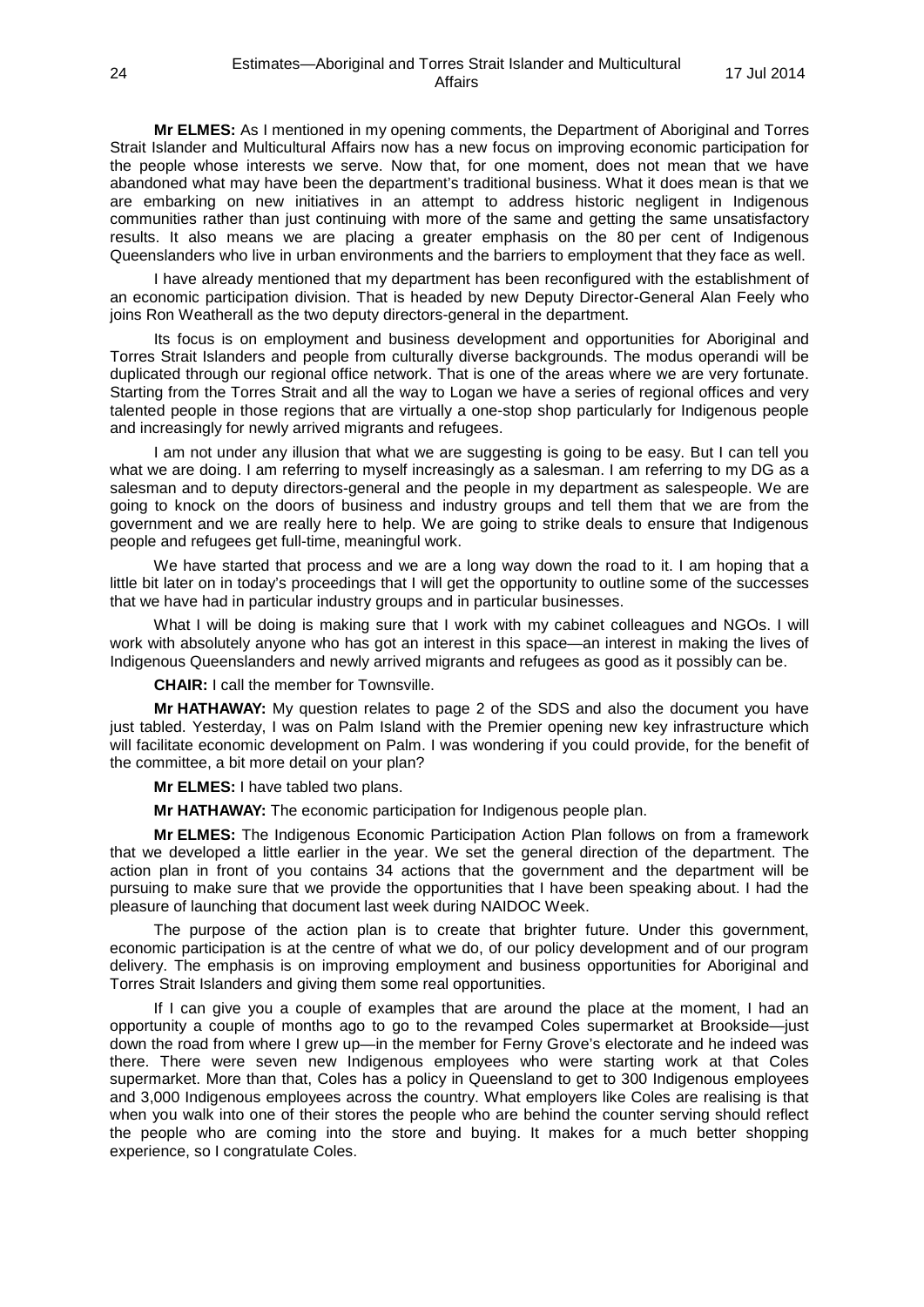We have also partnered and partly funded, as I think I mentioned in my opening remarks, the organisation run in Camooweal called Myuma. That is an organisation which I have been to on a couple of occasions. Unfortunately for me, on one occasion it was in the middle of summer so it was a little on the warm side. They put through groups of 30 to 33 mostly young Indigenous men and sometimes women. These are people who have either been in the juvenile detention system or who are at great risk of going in there. Rather than just train, they have also done their own MOUs with mining companies and so forth so that you go through, you do the course and you come out the other end with a guaranteed job. We did a similar thing with BMA where I think 300 young Indigenous people applied for jobs with BMA. There were 51 selected and at the end of the 12-month period the same 51 were employed by BMA.

There is another point I want to make in terms of what we are doing with economic participation. It is not a matter of just going along and saying to a business somewhere, 'I want to help you park some people in your business.' That is fine to do the deal, but when you put 50 people in that business and come back in six months time the 50 has become 20. I want to come back in six months time and make sure that those 50 are the same 50 and if it is falling away for some reason I want to know why. That is where our regional offices and so forth come in. If you have a state-wide business, it is going and talking to the local manager and making sure that the people who are there are happy and engaged. When we get to the end of our trial period, if there 50 jobs we can say, 'Well, that was a success, wasn't it? Let's do another 50 next year.' That is why I say that we are all salespeople. If you have a product to sell, you go out and sell it but the only way you keep the client is to service the client. We are going to continue to do that as well.

**Mr SHUTTLEWORTH:** Minister, I should just say that Brookside is in Everton, Minister Mander's electorate, but right next door to mine.

**Mr ELMES:** I grew up in Everton Park, so there you go.

**Mr SHUTTLEWORTH:** Minister, I refer to page 3 of the SDS which mentions an allocation of \$8 million to extend the Cape York welfare reforms to the end of 2015. Can you please inform the committee what you expect from this extension in time?

**Mr ELMES:** Yes. That is a really important question and I thank the member for Ferny Grove for it. The Cape York welfare reform program or trial—call it what you wish—has been underway now for a number of years. The fact that we still call it a trial is a bit of a joke, because after all of these years it is a bit difficult to continue to call it a trial. I said when I was here last year that the department would be looking at Cape York welfare reform and would be looking at the Family Responsibilities Commission, and I am very pleased to have David Glasgow, the chief commissioner, here with me today and I foreshadow that I would like Commissioner Glasgow to say a few words. The Family Responsibilities Commission is the central plank of what we do.

As members would know, because we have deemed this a trial over the years, towards the end of each sitting year I have to reintroduce legislation into the parliament to renew it for another calendar year—we do not even work on financial years; we work on calendar years—and that I will certainly be doing. However, I can also foreshadow to the committee that as part of what we will do there will be a name change which will be more reflective of what it does. There will also be other changes in terms of the consultation that needs to take place each 12 months which is very time consuming and very expensive from the point of view of the community and the way in which communities can either transition in or out of the Family Responsibilities Commission. We have at least one community that we believe is at the position where we can start to transition out, but on the other hand we have another community where we can see the need to transition in. So be under no illusions: what we are doing here is a continuing, long-term effort and it is something that my department will really be concentrating on.

In terms of the Family Responsibilities Commission, as I said, it is the central plank to what we do. In every community—in every Indigenous community, in every community anywhere in Queensland, regardless of the cultural makeup of that community—there are people who just do not follow the rules. What we are determined to do through the FRC in those four coming on to five communities is to make sure that those parents particularly who do not give a toss whether their kids go to school know that we are going to be after them and we are going to be making sure that via, as a last resort, income management those kids do go to school and those kids have the future that they deserve.

**CHAIR:** Thank you, Minister. We will now move to non-government questions.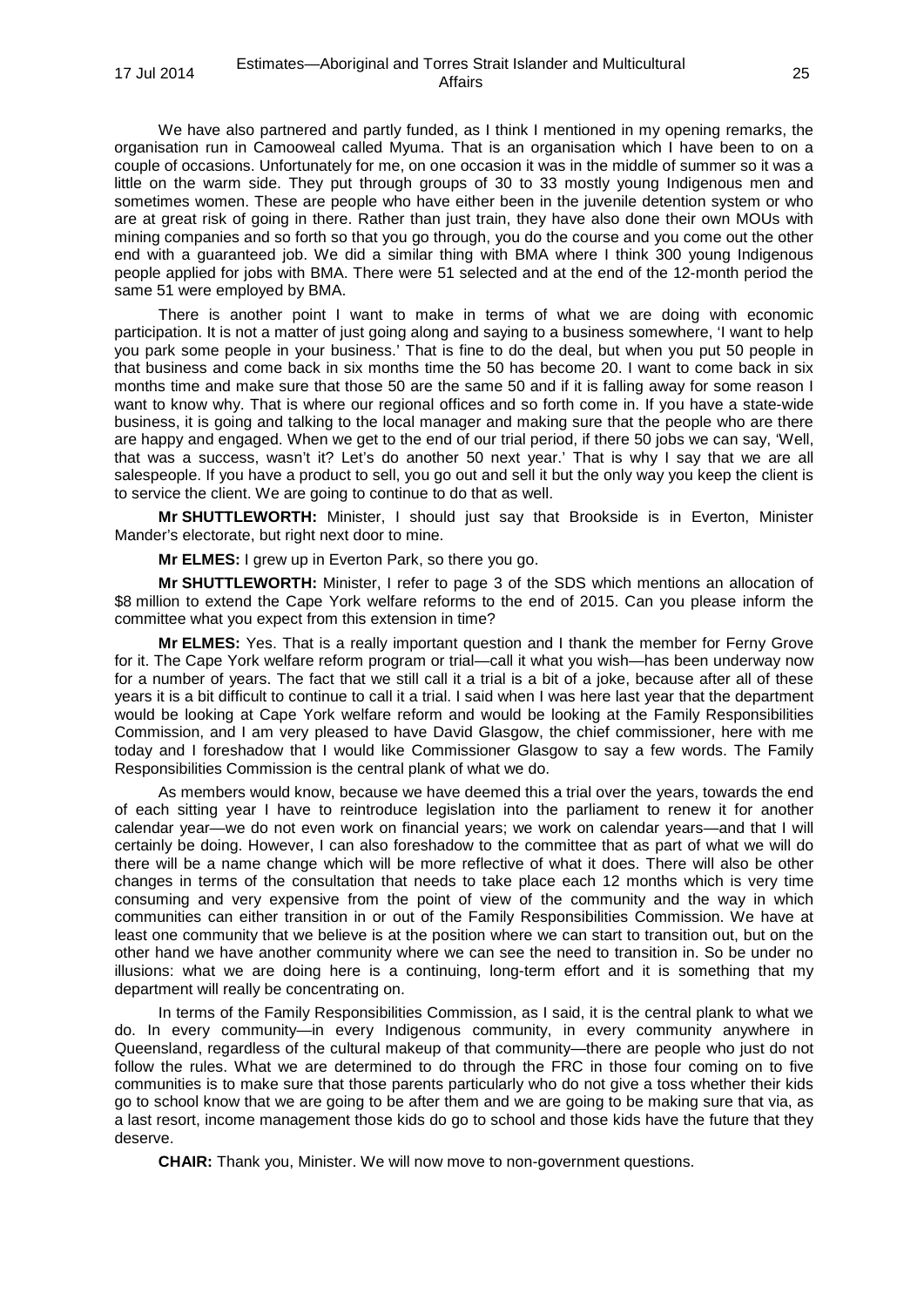**Dr DOUGLAS:** Thank you, Minister. I have had the great pleasure of meeting Mr Glasgow and recently going up to the cape. I have a family history there. My grandfather was the member for Cook. I know the area very well. I am very proud of what is going on there and I think the government deserves a lot of credit, and your department too. I am not really making an opening statement, but I am basically saying that I think a lot of good is coming out of that and I would like to see it continue. My questions are not strictly any criticism. My first one is about the capital shortfall on page 11 of the SDS. Could you just explain why there is a capital expenditure shortfall? This is an area where those sorts of things are fairly critical and we really need to keep up capital spending.

**Mr ELMES:** Thank you very much, member for Gaven. I invite Colleen Orange, the department's chief finance officer, to come forward. There is a very easy explanation for that and she will be able to provide you with a full response.

**Ms Orange:** In terms of the underspend or the difference between the estimated actual and budget for the 2013-14 financial year, the budget that was set for the year just past included an amount of funding that was carried over from prior years in relation to the department. So when the department transferred out of the Department of Communities back in the machinery-of-government change in 2012 we were given funding for unspent capital that had kind of built up over time. Our strategy with spending capital is really to ensure that we spend it as required. We have basically allocated a portion of that in the new financial year—2014-15—in relation to the upgrade in the Kowanyama retail store where we are investing \$1.25 million in upgrading facilities in that store. So for us it is not representing capital that should not have been spent in the past but represents really making sure that we make good use of the funds that we have provided to us.

**Dr DOUGLAS:** If that is the case, then on page 13—

**CHAIR:** Dr Douglas, I just remind you that your question needs to be directed to the minister.

**Dr DOUGLAS:** Minister, I accept that and I have seen some of the elements with regard to the shops. I did not get to Kowanyama this time, but I know that there has been a significant upgrade and I know you cannot easily transfer it. But, Minister, on pages 13 and 14 under supplies and services there are cuts to spending. Would it not be possible just to have moved that across? Can you give me some explanation as to why that would have occurred?

**Mr ELMES:** Again, thank you, member for Gaven. I will ask Colleen Orange to answer that question for you, but can I just assure you in passing to Colleen that in terms of the department there are no capital programs of any sort that have been reduced or cut.

**Dr DOUGLAS:** I note that. Thank you.

**Mr ELMES:** But I will pass to Colleen.

**Dr DOUGLAS:** I have noted that and I concede that point. I have had a look at that.

**Mr ELMES:** Thank you.

**Ms Orange:** Can I ask which item on page 13 you are referring to?

**Dr DOUGLAS:** I am just looking at what I have seen in the figures there. I have compared previous years and I have looked at actuals and what was budgeted and to me it looks like there were cuts. Were there not cuts?

**Ms Orange:** No, there have not been any cuts to the department's expenditure.

**Dr DOUGLAS:** On supplies and services?

**Ms Orange:** No. Yes, that is correct; there has not been. In terms of the reduction in spend, a large amount of it has to do with the timing of our remote Indigenous land infrastructure development work that we do up in the remote communities. The timing of that program is impacted by a range of things and so we start the year anticipating a certain program of work. Weather, approvals and all sorts of things can push that program—that spend—out to the next financial year, so there have not been any cuts to budget.

**Dr DOUGLAS:** Minister, if I look at it, there is outsourced service delivery covered within this as well. Can you expand on that and give me some clues on that?

**CHAIR:** Dr Douglas, are you still on pages 13 and 14?

**Dr DOUGLAS:** Yes, page 13 and it is also covered on page 20.

**Mr ELMES:** Again, I will pass to—

**Dr DOUGLAS:** Sorry, Minister.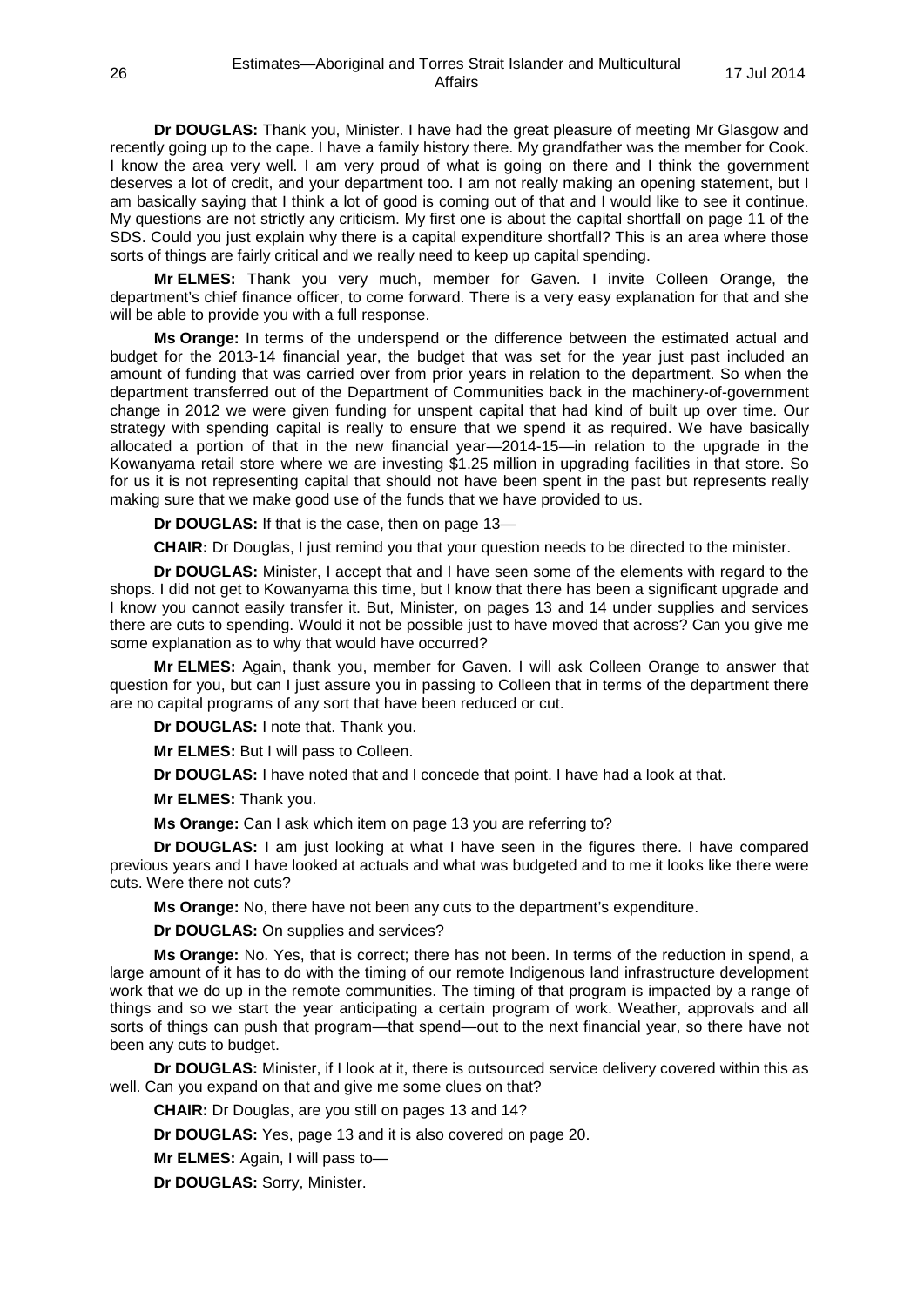**Mr ELMES:** No, that is all right.

**Ms Orange:** In terms of the outsourced service delivery, that funding largely represents the expenditure on the NPARIH infrastructure development program that I just referred to.

**Dr DOUGLAS:** Yes.

**Ms Orange:** I am not sure if you are comparing the first column there where there is nothing and then there is 18—

**Dr DOUGLAS:** Yes, well that is—

**Ms Orange:** So there has been an accounting change since—

**Dr DOUGLAS:** Yes, I presumed there was something. But, remember, if there is nothing, I have to go and do a bit of homework, which I did. I am hoping you can fill in the gap.

**Ms Orange:** Sure. If we start at the adjusted budget column—the first column—in the other supplies and services it is \$68 million. That includes funding for the NPARIH program and some others that have been reclassified from an accounting point of view into outsourced service delivery and other supplies and services. This has just followed a change in how we report certain grant expenditure that Treasury have determined, so this is really an accounting representation more so than indicating any unders or overs of expenditure. That \$18 million is largely, as I said, the NPARIH program. Because of the timing of that program and because additional funding has been provided for additional works in 2014-15, that spend is increasing up to that larger number in 2014-15. The department has been provided with additional funding to do additional works.

**Dr DOUGLAS:** Thank you. I think that satisfies me.

**Mr ELMES:** With your indulgence, Mr Chair, could I just say that there have not been any changes to how services have been delivered by the department. The outsourced service delivery expense outlined on pages 13 and 20 reflects the change in accounting treatment for programs previously classified as grants expenditure in line with Queensland Treasury and Trade guidelines. The main item in the amounts under 'outsourced service delivery' relates to the remote Indigenous land and infrastructure development program delivered by the department primarily under the National Partnership Agreement for Remote Indigenous Housing previously reported as grants expense. These accounting changes are explained in notes on page 20 of the SDS.

**Dr DOUGLAS:** Thank you. Well, if you are on that path, Minister, can I ask one more question with regards to these grants? On page 16, \$14 million in grants to ATSI and multicultural affairs, is that a new grant system or is that something else? That is on that page as well. Can you explain that? I just need a little bit of clarification on that.

**Mr ELMES:** What page was that?

**Dr DOUGLAS:** Page 16.

**Mr ELMES:** Page 16?

**Dr DOUGLAS:** Fourteen million dollars in grants to ATSI. The obvious second question is as a percentage what does that make up? Does that make sense?

**Mr ELMES:** Well, it does, but I am just trying to find where the \$14 million is.

**Dr DOUGLAS:** Thirteen point whatever it is. I have rounded it up, 13.957 for 2013. It is down about—

**Mr ELMES:** I have it there.

**CHAIR:** Minister, there is an opportunity to take this on notice unless—

**Dr DOUGLAS:** You could take it on notice.

**Ms Orange:** I always prefer to look at the income statement as opposed to the cash flow statement, because the cash flow is an accounting thing that reflects prior year activity as well, whereas the income statement, which is on page 13, actually gives us a better indication of the grant expenditure expected for the year. The cash flow brings in things that related to last year that we actually paid out this year. So grant spend was provided 5.937 increasing to 7.957 and then to 8.176.

**Dr DOUGLAS:** So are you saying that is a carryover? Is that a carryover?

**Ms Orange:** I think—

**Dr DOUGLAS:** It is a carryover. So it is an accrual type thing and it is a carryover?

**Ms Orange:** That is right. It is an accrual, yes.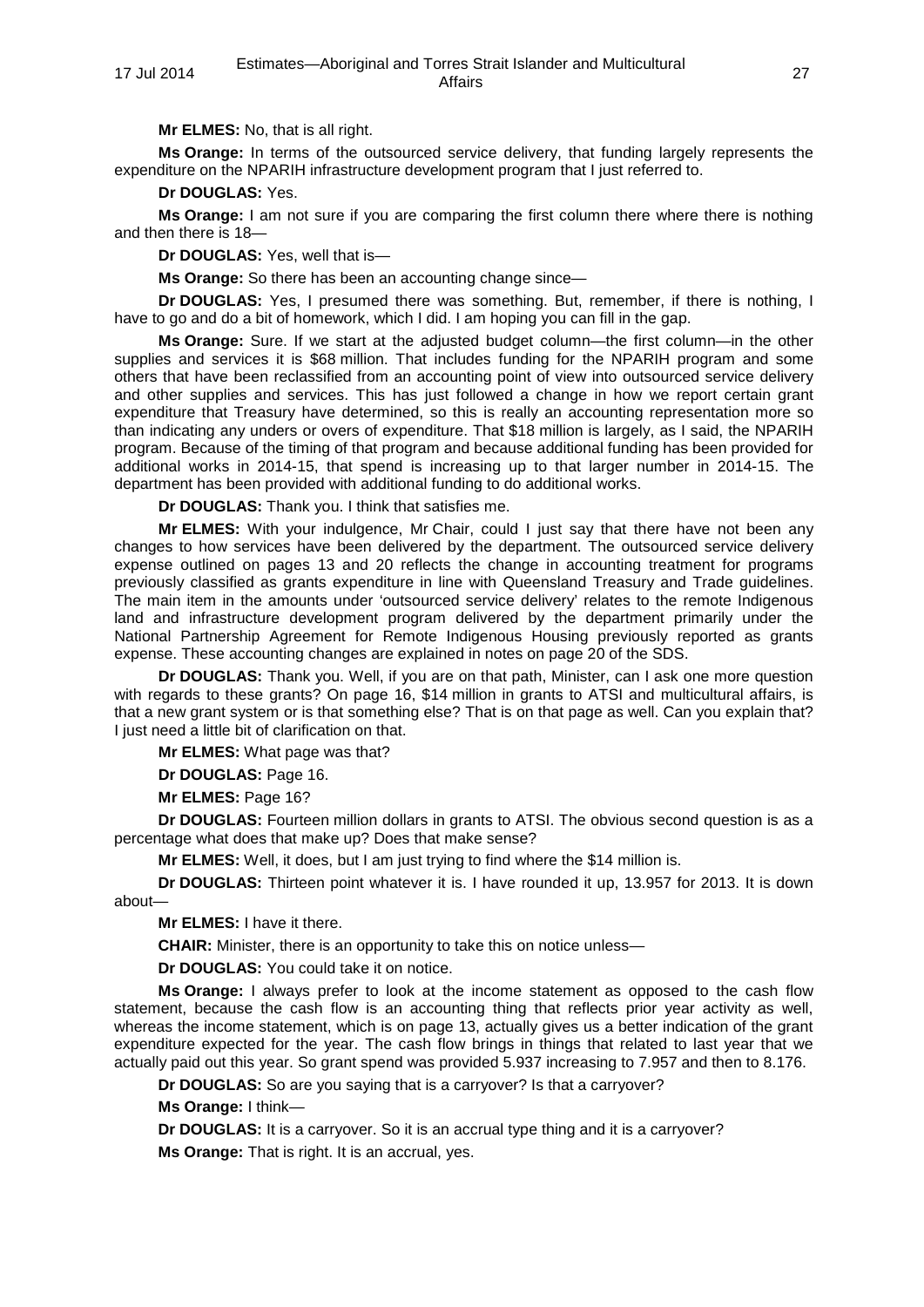**Dr DOUGLAS:** We probably need to clarify those things a bit, don't we? It makes it very difficult to follow. I am sorry I had to ask. I apologise. But in things like this it may be significant.

**CHAIR:** Thank you, Dr Douglas. We are going to go to the member for Woodridge. We probably have time for a question and then we will come back after.

**Mrs SCOTT:** I just have a short sequence of questions. Thank you, Minister. On page 24 of the SDS and the role of our Family Responsibilities Commissioner in supporting Queenslanders in Aurukun, Coen, Hope Vale and Mossman Gorge, could I ask the Commissioner perhaps to inform the committee: do most residents have a form of identification such as a driver's licence, Medicare card, et cetera, and does the commission actually assist people with obtaining identification?

**Mr Glasgow:** To the member for Woodridge, we found some difficulties with identification when we first arrived. The DATSIMA office then, or the Department of Communities, had an arrangement to assist Indigenous people to provide their birth certificate, because that is the first really important document in the chain of identification. I indicated to people who did not have their birth certificate, or did not know their date of birth or generally had difficulties with finding that, that one alternative was to go to the medical centre and obtain treatment and thereby obtain a Medicare card, which immediately gives you a form of identification. So in places like Aurukun, where it is essential that you have photo ID, the council provides a photo ID because you cannot travel out of the community by air unless you produce photo identification. So in the main, that has been caught up with. There has been extensive work done within the school system to ensure that children have identification and birth certificates. Where people do not have them, we assist them in obtaining their birth certificates.

**Mrs SCOTT:** So that would be their main form of ID?

**Mr Glasgow:** Yes. Driver's licences are transitionary in many respects in relation to many of these people. They lose them and obtain them again. Driving offences are quite prominent in the court systems up there so they usually use their identification, which is provided either by counsel, or their Medicare card.

**Mrs SCOTT:** Minister, you may like to also extend this question to the Commissioner. I refer to page 24 and also the recent passing of legislation in the Queensland parliament, in particular the Electoral Reform Amendment Bill 2013 regarding these changes to voter ID laws, which will most likely have an impact on the residents in these communities, some of whom may not have identification. I am just wondering if you would like to comment on this and whether or not we are going to find our Aboriginal and Islander people at a disadvantage having to bring ID—

**Mr HATHAWAY:** I rise to a point of order. It is asking for a comment and it is related to legislation that is not within this minister's portfolio.

**CHAIR:** Minister, can you confirm it is not within your portfolio?

**Mr ELMES:** Well, it is not. But can I just say to the member for Woodridge—

**Mrs SCOTT:** I think it is an important—

**Mr ELMES:** Also with the legislation, whether it be for Indigenous people in the Cape or myself in Noosa, if I do not have ID there is a declaration vote that I can undertake that makes sure I am able to cast a vote in the election.

Just going back to the member for Gaven's line of questioning, can I just offer to Dr Douglas that if he would like a briefing on some of those issues that you are raising—

**Dr DOUGLAS:** That is much appreciated, thank you.

**Mr ELMES:—**we are more than happy to arrange that. Could I also make the point that we have a section within the department which is the Community and Personal Histories Section. In terms of being able to track down people's identity, if you like, there is a group of people in that section which we do not see too often. They are a bit like librarians: it is a very quiet workplace and they sort of go about what they need to do, but they are experts in their field. I will give you a good example. I was in Kowanyama a few weeks ago and there was a lady there by the name of May Smiler who had just turned 100. We were able to go back through the department and on her 100th birthday I was able not only to sing her *Happy Birthday* and give her a birthday cake—she liked the cake a lot more than my singing—but I was able to present her with her birth certificate, which she had never had before. I know that there are Indigenous people who have lived to 100 before, but this was the first time we were able to prove it. So it was a very special moment in the Kowanyama, and it just goes to show some of the work that we can do in terms of being able to put together a whole series of reference points and to be able to go back and find that really important history.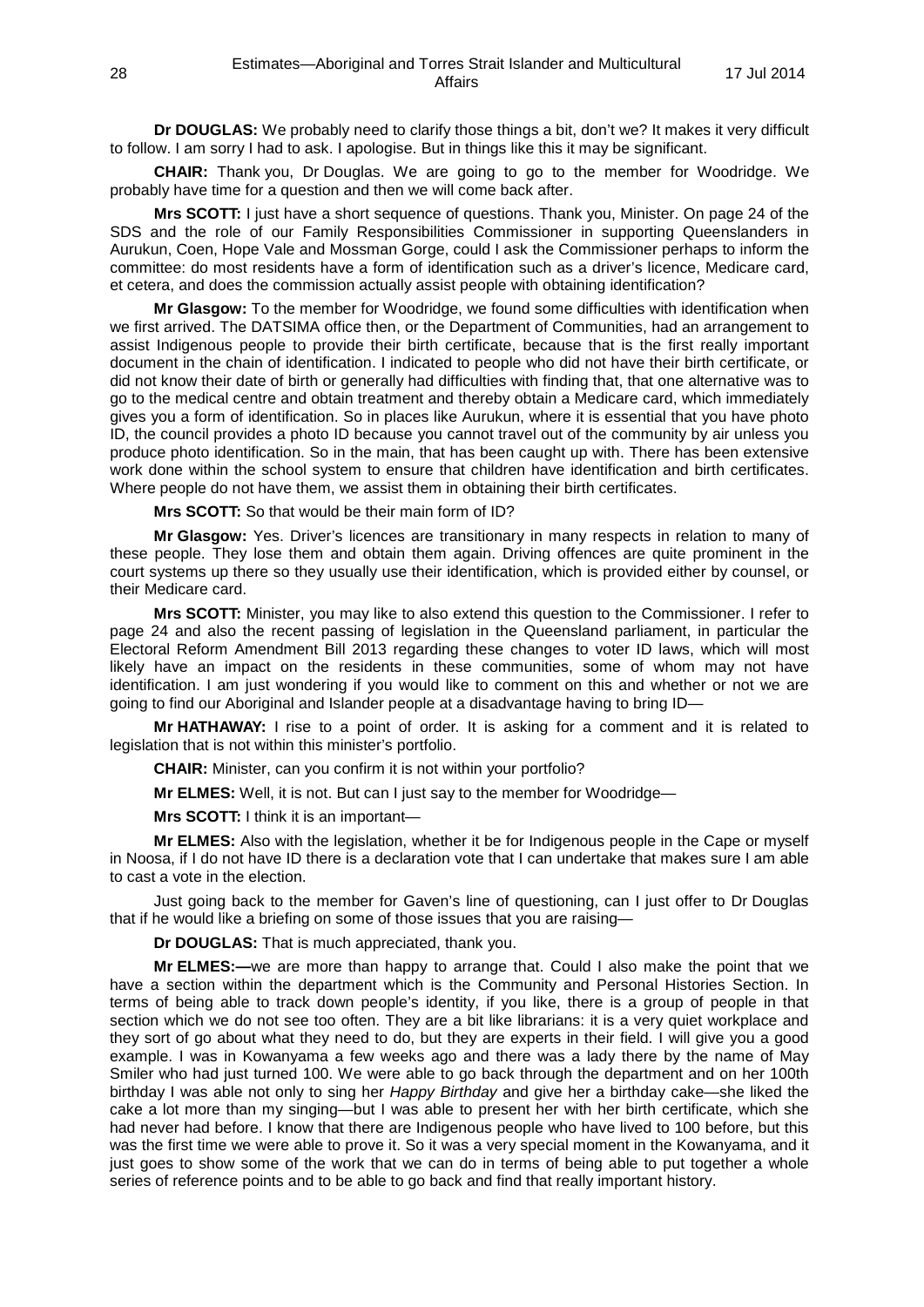**Mrs SCOTT:** I just have one short finishing question. Minister, was there any dialogue between you and the Attorney-General regarding the possibility that Aboriginals and Islanders and new migrants who have arrived here, people who have English as their second language and that sort of thing, may be at a disadvantage with our new voting—

**Mr ELMES:** No, there was not. This is an issue for the Attorney-General, but we have the language skills translator services in the state. As I have just said, there is also the opportunity for people who have left their Medicare card, or their driver's licence, or their 18 plus card—or whatever it happens to be—at home, the opportunity is there for them to make a declaration vote. So I am perfectly satisfied in my own mind that regardless of where you live in this great state, you will be able to have a vote.

**CHAIR:** Thank you. We will move to government questions. I call the member for Mudgeeraba.

**Ms BATES:** Thank you, Mr Chair. This is probably for the benefit of both the Minister and the member for Woodridge: on 612 radio only a few moments ago the ECQ said that 100 per cent turnout for electors in the Stafford by-election showed proof of identity.

Minister, I refer to the section in your SDS about the Families Responsibilities Commission and your frequent public comments that the commission is an important component of the Cape York Welfare Reform program. Obviously with the carbon tax's repeal today, hopefully there will be more money around for everyone to give to these great programs. Minister, can you please advise whether the commission has proven to be successful.

**Mr ELMES:** Yes, and can I thank the member for Mudgeeraba for her question. As I said a moment ago, we were talking about the Families Responsibilities Commission being the central part of what is at the moment called Cape York Welfare. It is important on a number of fronts, and I think the most important part of this is some of the changes that we made last year to empower local communities and to empower local commissioners. Commissioner Glasgow will tidy me up as I go, but we have now three local commissioners from the community who can convene a hearing if we are looking at some form of income management. So that is not 'white fellas' flying in, as so often happens in these communities, and taking over operations. Of course they are done under the guidance of the Commissioner, but by empowering these local commissioners—and there are more than three in each community—I think we are going a long way back to restoring that local authority that I talked about.

The other thing, of course, is in terms of income management and the triggers for income management: appearances before a court; domestic violence; not sending children to school, which is a real hobbyhorse of mine; and those kinds of things. So there are a whole range of things there that the Families Responsibilities Commission look for and watch for in a very caring way to manoeuvre people through the system.

I had the privilege, I think it was last year, of going to Cairns and meeting many of the commissioners. I meet them as I go around. But I met many of the commissioners in one spot in Cairns, and there are some very caring Indigenous people who make up those commissioners in those communities, and I really do commend David Glasgow and his senior executives. They were there when we came into government. I am very happy that David Glasgow has continued on as the Commissioner because he does an outstanding job. So now that I have put him right on the top shelf, I would just like to pass to him and ask him to explain to the committee a little bit more about the operation.

**Mr Glasgow:** Thank you for those compliments. I think it should firstly be said that this would not have been as successful as it has been without the work of those commissioners. It is their ability to sit and make wise and reasonable decisions which has shown the system can work with Indigenous commissioners alone. Perhaps I should give you some examples.

Each community sits fortnightly and for the nine sittings this year in Mossman Gorge, the three women commissioners—there are only women commissioners—have sat on their own on all bar three occasions. On those three occasions I went up, one was because there was a fairly significant and sensitive matter, but the others were just to keep in contact. So I was able to do other work without necessarily going into the community. Last week while I was on leave the commissioners in Aurukun sat alone, and next week when I go to Hope Vale they will have their first sitting alone. Though I will be there in an adjoining room, they will be sitting alone. Coen does sit from time to time, but I have always sat with them. Aurukun has sat on numerous occasions on their own on days while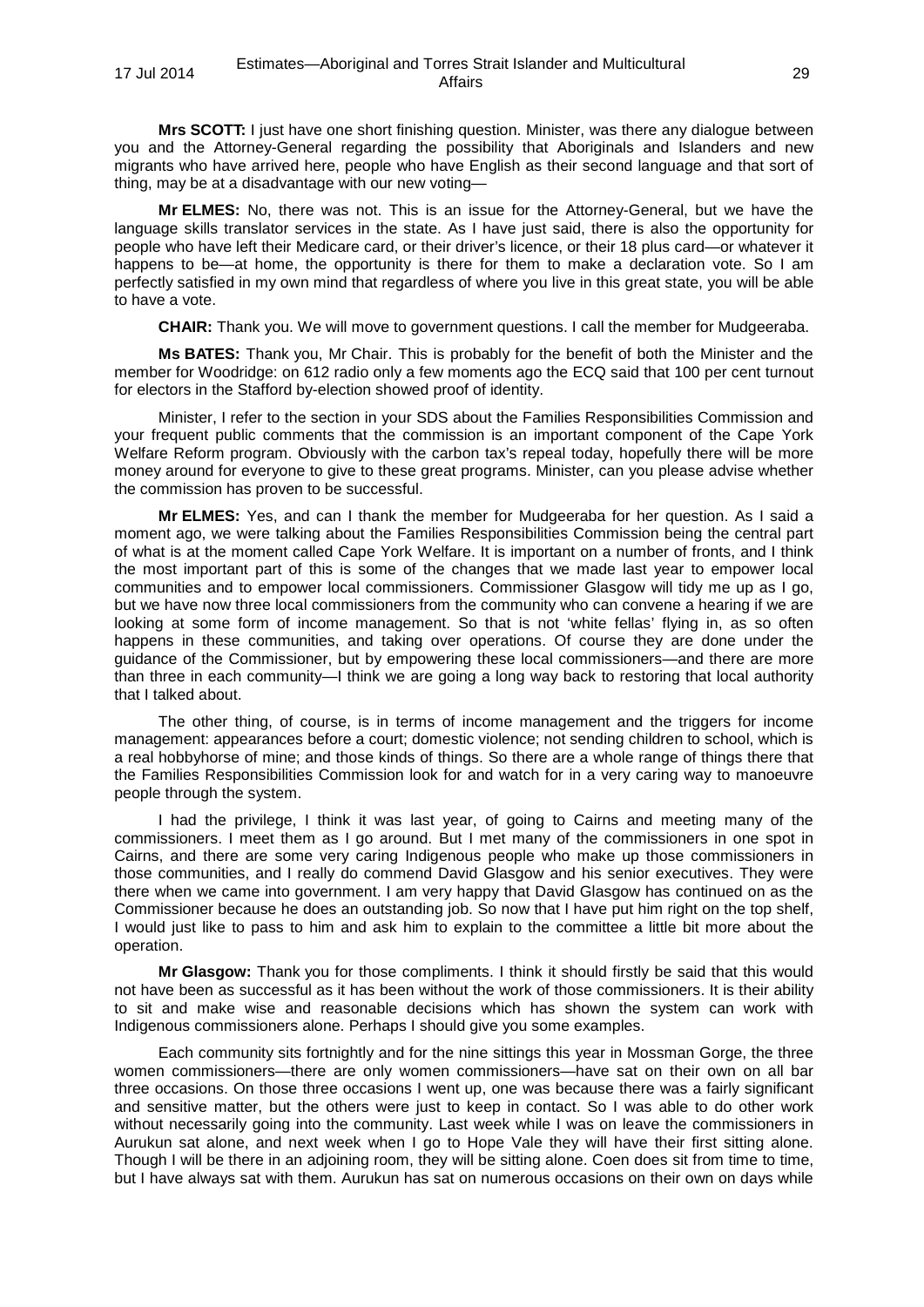I have been there, and I have moved out of the room to allow the commissioners to sit. Some of you from the committee have had the opportunity to be there and you know how effective those women and men are in Aurukun. They can do it and it is done in language, as you have seen.

There are many challenges ahead but, if we look at success, when we went to Aurukun the state attendance figures for the primary school there were under 40 per cent. Now it regularly hits in the 80s. I accept that the following day it can drop to the high 50s because of the intrusion—irregular but frequent—from time to time of alcohol into the community. That alcohol is consumed immediately and, as a result, noise and fighting affect the next day's attendance at school.

In the community of Coen we regularly are at 94 per cent, and it is above most of the state schools. In Hope Vale, if it were not for Friday we would be in the 90s. Unfortunately, in Hope Vale the council and all other activities cease at lunchtime and we will lose 30 children from the school when they go out camping or whatever. We are attacking that as best we can to try and encourage it, but if you lose a third of your schoolchildren the attendance drops. We have had some discussion with council, for instance. I tried to make it a condition of the contract that all council employees with children at school would ensure their children attended. I am told that that cannot happen, but I have asked that they consider it as part of a code of conduct. But we are attacking that area, and the school is itself.

In Mossman Gorge, again we have in the 90s. That can be varied for, quite often, difficult children are sent to Mossman Gorge with their grandparents and their attendance rate at school can affect the numbers because the numbers there are very small. Overall, I think the improvements in the community are self-evident, as I think many of your committee has seen.

There is one thing I should say to you following your visit to Aurukun and the interest you had within the wellbeing centres. Very significant work has happened since that time. I am pleased to tell you that the wellbeing centre is operating much more efficiently and effectively. In addition, we introduced an integrated case management process which, briefly, is organised by my coordinator on the ground and consists of the matron of the hospital, Queensland Mental Health, the wellbeing centre, the parenting, police, the head mistress of the school, Child Safety and the FRC commissioners. They meet every fortnight for an hour and a half to coordinate the actual workload of each of those organisations to ensure there is a balanced, proper and organised approach to the counselling of the people who are referred. At those meetings the organisations there are asked to put up the names of people who need care and attention and there is an organisational structure which is working very effectively. The wellbeing centre, I heard while I was on holidays, is hoping to introduce that sort of proposal into Hope Vale. So there are many things that have happened subsequent to your visit, I am pleased to say. There is a more integrated approach to the care of people who are referred to mutual organisations so they are not each approaching the same person simultaneously, trying to do their own counselling processes.

We will have continuing problems in Aurukun while grog comes in intermittently and is consumed immediately, for that brings the tragedy of noise and violence that is associated with excessive consumption of alcohol. But I think overall, as the minister has said, the improvement of Indigenous authority is quite clear. The desire of the community to have their children educated is significant. Child safety matters right throughout the cape have been reducing over a period of time because of concentrated efforts.

**CHAIR:** Commissioner, thank you for that update. It is always good to hear about things that have occurred. As you are aware, in our hearing in Cairns Dr Douglas took particular interest in that particular issue, so it is good to see that some of that line of questioning has been addressed. In our report we mentioned that that has in a small way contributed to helping to make that a better outcome, which was desperately needed, I think. It is really good to hear that.

**Mr Glasgow:** I think you underestimated the 'small'. I think the catalyst of that was significant something we have been trying to do for some time. But we have new staff—very good staff—coming into those communities now and consistently involved in proper working relationships, particularly with Queensland Mental Health, which is a major problem within that community.

## **CHAIR:** Thank you.

**Mr HATHAWAY:** Minister, I refer to page 4 of the SDS and the role played by the department in working with communities to manage alcohol misuse and reduce alcohol related harm. Would you please update the committee on the progress of the review of AMPs in those discrete Indigenous communities where they operate?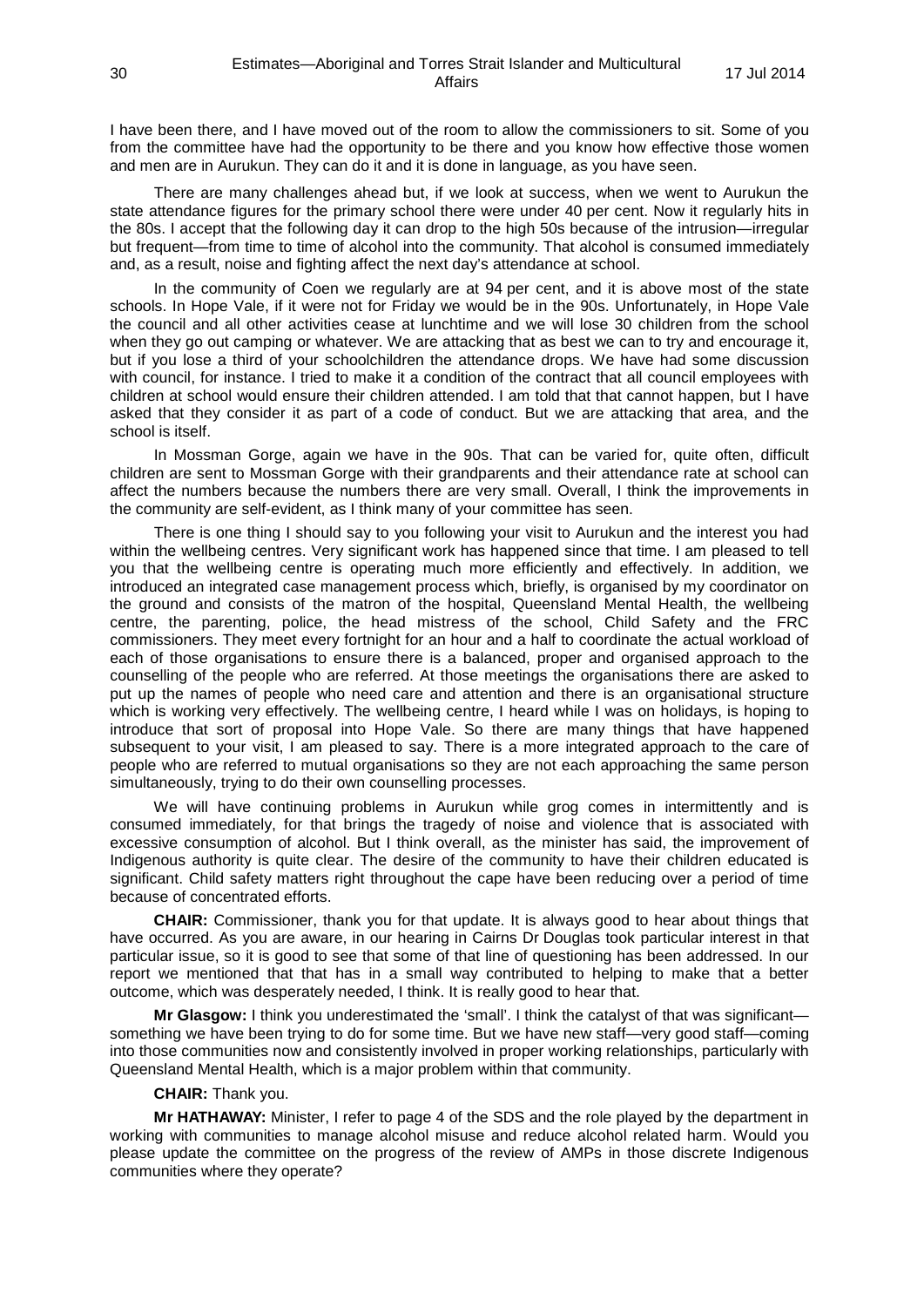**Mr ELMES:** It is again a very important question, and I thank the member for Townsville for that. Alcohol management plans were put in place by the previous government some years ago. It was certainly necessary, because we moved in those communities from the days of canteens, which conjures up exactly what they were in many cases: some sort of swill house of alcohol being freely available to whoever wanted to consume it for almost as long as they wanted to. Obviously there needed to be a change, and there was.

I launched the review on 3 October 2012. At a meeting in Cairns I had all of the Indigenous mayors together and we talked through what was possible and what we wanted to do. First and foremost was an absolute statement from me to them that this was going to be their review. It was going to be a review done by each community at its own pace, in its own time, with as much help as they wanted but not driven by people living in Brisbane.

We have had some notifications from some communities. To give you an example, Aurukun– the commissioner was just talking about Aurukun—we received a note from the council saying that they wanted to leave their AMP as it was, which was as a dry community.

We have ideas—some of them very detailed ideas—that have come from communities such as Mornington Island, from the NPA and from Napranum and we are going back and offering to help put the bells and whistles on them, if you like. As each application is received I want to make sure it is watertight and I can take it to cabinet and have cabinet tick that particular thing off.

We have communities that range from dry communities, like Mornington and Aurukun, through to communities where there are establishments that sell alcohol. Pormpuraaw is one, Palm Island is another, the NPA is another—and everything in between. They deal with carriage limits, the amount of alcohol you can have on you, the limits when you are buying and so forth.

I have said this a fair few times, but I really want to commend the mayors, the TOs, the local commissioners, the community justice groups and so forth for the really professional way they are going about this. When I go to Indigenous communities, when I get the chance, I like to sort of pop out the back of the council office. I generally find a couple of ladies sitting under a tree somewhere having a yarn and I have the opportunity sometimes to have a talk to them. Women in particular remember the rapes, the bashings and the child abuse and they do not want to go back to that. So they are very nervous about the reintroduction of alcohol in any way, shape or form, depending on the community and the effect it might have.

I can give you a great example, though. I think an outstanding example is Pormpuraaw. In Pormpuraaw there is a community tavern. It opens 25 hours a week and does not open on a Sunday. It is normally a five to nine or five to 10 type operation. They have some special days, like State of Origin and that sort of thing. But people are breathalysed before they go in because there is no alcohol allowed in the wider community. So rather than being breathalysed when you get to your car you are breathalysed before you go in, and if you have any alcohol on your breath you do not get into the pub. That is a fair change to what normally happens.

It is a community club, so each person who is in there has a membership card, and the membership card has their photo on it. In the Pormpuraaw tavern you are allowed six midstrength drinks a day. So when you go up and make your purchase they swipe your card. Your photo comes up on the computer screen. They have your card, so they know who you are and they mark off each individual drink, via the computer network, as you consume them. At the end of six drinks, no more is available unless you want to drink light beer. Overnight the system resets itself.

You can have 200 people in that tavern on a Friday night. Women—single women; women on their own—walk into that tavern on Friday nights, or any other night it is open, on their own, sit down, have a meal, have a drink, get out and walk home without a problem. That is a well-managed community. Again, I also give credit to the Palm Island community for the sports bar they run on Palm Island, with perhaps the best view in the world, because of the very professional way that Palm runs that exercise. There are some great examples around of how you can treat alcohol with respect.

I said right from the start, and I said it in terms of Aurukun and some of the others: all you have to do is go back and watch some of the old movies to see that prohibition on alcohol has never worked. It never worked in the States and it has never worked here. You can go to Aurukun and you can buy a bottle of rum for between \$250 and \$350 a bottle. Earlier the commissioner was talking about sly groggers and so forth. These are people in places like Aurukun and in other communities that trade off the misery of their family, their friends and the rest of the community and truck this poison in. As the commissioner says, when it is there the best thing to do is get rid of the evidence quickly. How do you get rid of the evidence? You drink it quickly. So then you have the opportunity not only for outbreaks of violence and so forth but also for lots of noise and kids not going to school.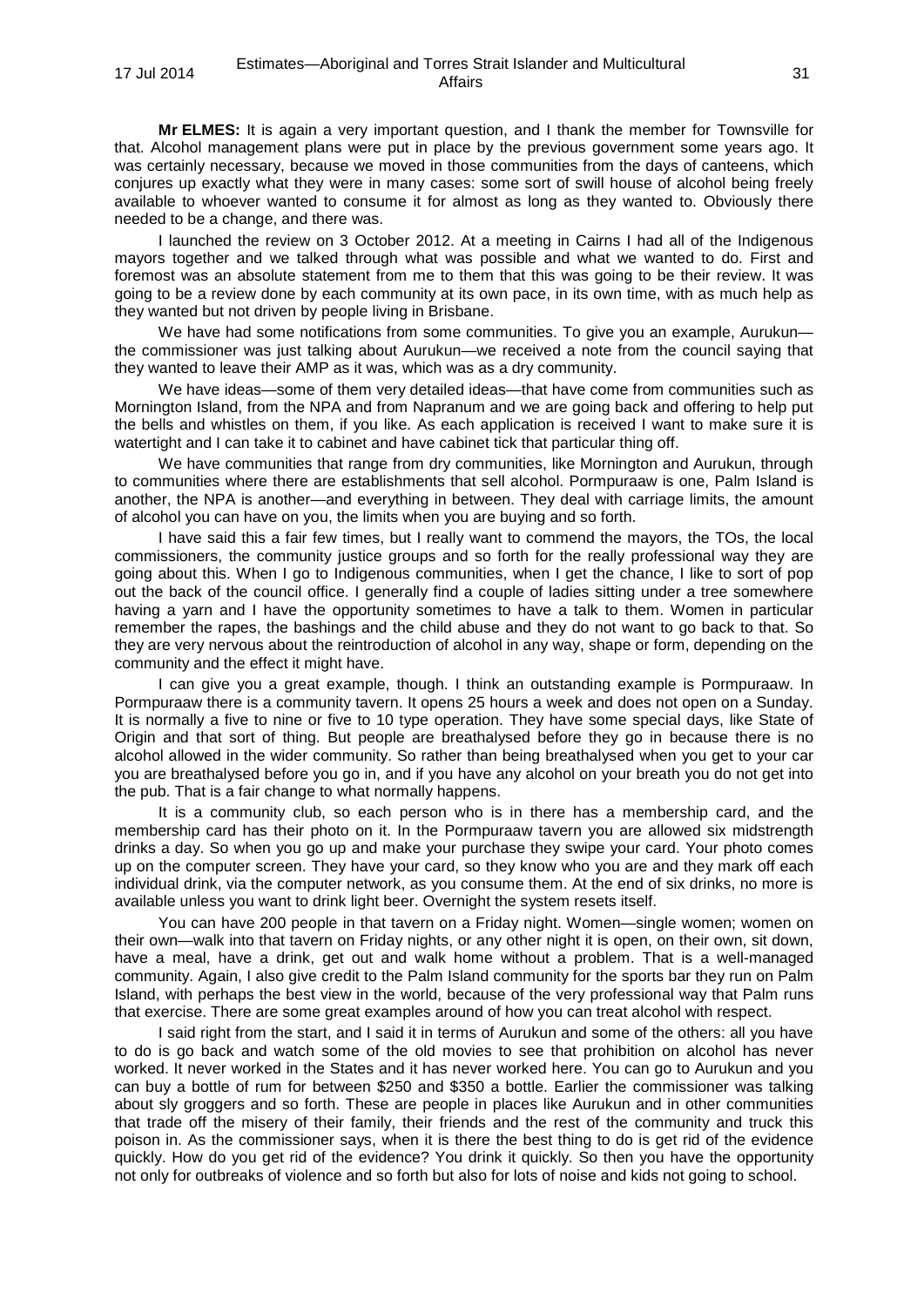The government has underway, I can say to the committee, some pretty substantial plans in terms of how we are going to start to and really try to tackle sly grog and the sly groggers, and it is not through the fine system that finishes up on SPER that no-one pays. I make that point.

The alcohol management plan review continues. We will get back and get communities to the table when they feel that they are ready, not before. As I said, this is their review at their time in their place in their own way. We will help. We are not going to lead it; they will lead it.

**Mrs SCOTT:** Minister, I refer to page 26 of the Service Delivery Statements regarding staffing levels within the Families Responsibilities Commission and page 24 regarding the commission's overall objective. Are they adequately resourced in terms of staffing levels and expertise to carry out the functions within the commission?

**Mr ELMES:** Thank you, member for Woodridge, for the question. I am absolutely certain that they are, but to be absolutely certain that I am certain I might ask the commissioner to speak to that.

**Mr Glasgow:** Thank you, member for Woodridge. We work a very lean machine. For instance, I have taken three weeks holiday. I do not get anyone to replace me, so I have my phone constantly available. I make sure that when an accountant takes leave they are not replaced. We have staff to do that. It is a very fine line within the Public Service regulations about how far you can go with that. We feel that we are adequately supplied. We could always do with more, but I think we are charged with running an efficient organisation and working within the system. If I needed more, I would go to the minister to ask.

The minister referred to the possibility of eventually going out of one community and into others. The cost of going into these communities is enormous. The travel costs are phenomenal, as your committee would have found even just flying into Aurukun and, of course, keeping people on those sites. In that process we have reviewed the levels of some of our employees and dropped those levels with new people coming on board because I think some of them were quite generous. Again, we do not wish to be mean, but we need to be efficient. To answer the question simply, I think we are well resourced for what we need to do.

**Mrs SCOTT:** I refer to pages 24 and 26 of the SDS and ask if you would explain. There seems to be a dramatic increase in client referrals, from 225 estimated to over 500 received.

**Mr ELMES:** This is under the Family Responsibilities Commission? Again, I might ask the commissioner to speak to that.

**Mrs SCOTT:** It just seemed a very large escalation.

**Mr Glasgow:** To answer your question, what we decided to do when we found that there was a degree of further efficiencies within the various service providers was to go back to our files where people had been referred. Our case plans run for 12 months. So with a number of those case plans, we would call the people in, revoke the case plan and do a new case plan to try to do it in an ordered fashion. The best way to give you an example is if a woman came in and her partner was in jail and she was suffering from the results of abuse, some alcohol dependency or drug dependency and was not actually looking after her children well, we would try to refer that person to probably three service providers and she might go to one. What we then would do is revoke the case plan, bring the things up to date and then sit down and, through this integrated case management process, work out which was the first priority. Was it to attack her alcohol dependency, look at the parenting or deal with the results of the significant domestic violence she has been through and let the experts decide how they would do that.

The other area which has been brought forward is when we were given the opportunity to provide 90 per cent income management, we brought the people in and said, 'Right, this is what you are going to do now. Because you failed to have your children attend school, you will now attend at this place, you will now attend there.' We then gave those people who had come off their case plans new obligations. Because we really wanted to monitor what the effect of that 90 per cent is, we have been running a monitoring program, watching the day-to-day attendance of those children within that case plan. It is not as though we have referred more; we have actually done a bit of a doubling up in the last 12 months to try to ensure that people were attending. Again, we have had other service providers come on to the community who have offered. For instance, Apunipima has come in and offered to do some things. We have had a mental health officer in Aurukun specifically looking after young girls at school with problems, so they are being referred. We looked around to see where these referrals are best sent and we have done a review. I think that best explains the numbers.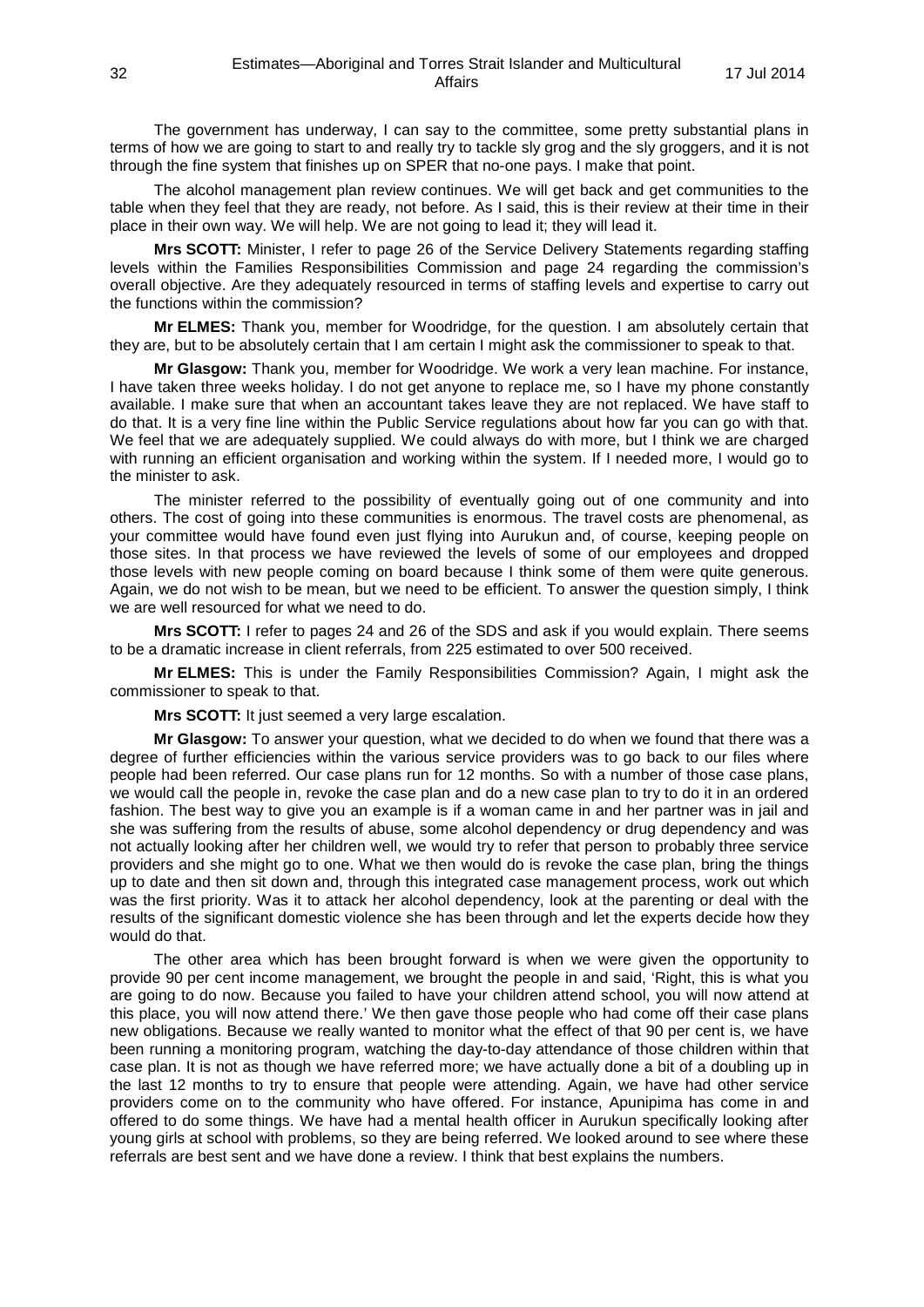**Mrs SCOTT:** There was one other in this sequence relating to pages 26 and 27. There has been a prediction that three per cent of clients who have had conditional income management orders will be revoked or reduced. I am just wondering if the commissioner might like to comment.

**Mr Glasgow:** The commissioners take the view that income management is a last resort. We have often had people who will not come near us on three occasions, so they are income managed. We took the view that we should then try to bring them in on a regular basis. There is no point having them sitting out there being income managed if they are not doing what they should be doing. We always contemplate that we will eventually get some of those people to do the program and to come off the program. So we review after six months and after nine months of each income management order. If we find that a person, for instance, had a case plan and attended to one of three matters but not the other two, we would bring them in and offer them a short period of, say, a month to complete the other two with the promise that they would come off income management. The commission has generally felt that it was far better for the process of consultation and counselling to be effective rather than have someone sit out there and hate us because they were on income management. We have had quite a success with that. We predict that more people will come off the income management by completing their case plans.

**Mrs SCOTT:** So being more proactive.

**Mr Glasgow:** We have always done that, but we have concentrated more, as service providers have completed these services, constantly. The other thing we have done, which may interest Dr Douglas, is we have said to the service providers, 'You don't have to do the whole thing in two months. If you've got a 12-month case plan and this lady needs some counselling over a period, don't rush it through and tick it off if she constantly needs. If she is on income management, come back and tell us she is doing very well and we will take her off the income management, but you continue the case plan.' So we did not want service providers to just say, 'We've done the course, tick it off and that's the end.' The case plan can run as long as people like and then they can continue to consult with the council or just attend at the various places from time to time as they wish. That really is to build up a confidence in the service providers so that after the FRC has gone people will know they can go there for help and do it voluntarily.

**Dr DOUGLAS:** Can I continue that parallel theme, although it is not quite the same thing. I refer to page 9 and the new performance measures statement. I take on board everything Mr Glasgow has stated. These are new measures. It does incorporate, I am sure, what Mr Glasgow has been doing. Minister, can you give me some ideas about—I am just looking for an explanation. I refer to performance measures statement on page 9. They are new performance measures. I realise that it is the number of houses et cetera , which is a really good thing. Can you expand on it?

**Mr ELMES:** Sure, I am happy to.

**Dr DOUGLAS:** I could do that at the briefing if you thought that would be easier.

**Mr ELMES:** Actually in many ways it does go to the heart of what we are doing as a department. I will get the director-general to expand on it as well. We are talking about jobs there for Indigenous people, as I was referring to earlier on. The other thing that is very important in terms of the number of houses being made available for ownership is that we have what we refer to as the program office, which operates out of Cairns. Mr Allen Cunneen, who is with us today, heads up the program office. They are responsible for surveying all of the Indigenous land in the DOGIT. We had a situation where we had houses that sat across two titles, we had a house that did not have a connection with a road and so forth all through these communities. That work under Mr Cunneen's direction has been done so that we can prepare for legislation that will be debated in the House before the end of the year in terms of being able to move into home ownership where that is wanted by the community.

**Dr DOUGLAS:** That is good. Does it link in to any other grants system? Does this new measure link into—this is also Commonwealth grants—that as well somehow? I went looking for information federally. Are these new measures tied into some other—does that attract some grant that then goes with it? I was trying to follow—and I hate going back about these grants. I was looking at ATSI and MCA grants, which was covered on page 5. I was then thinking does that have some relationship to this?

**Mr ELMES:** These houses are built under the NPARIH scheme, which is a federally funded— **Dr DOUGLAS:** That is what I am getting to.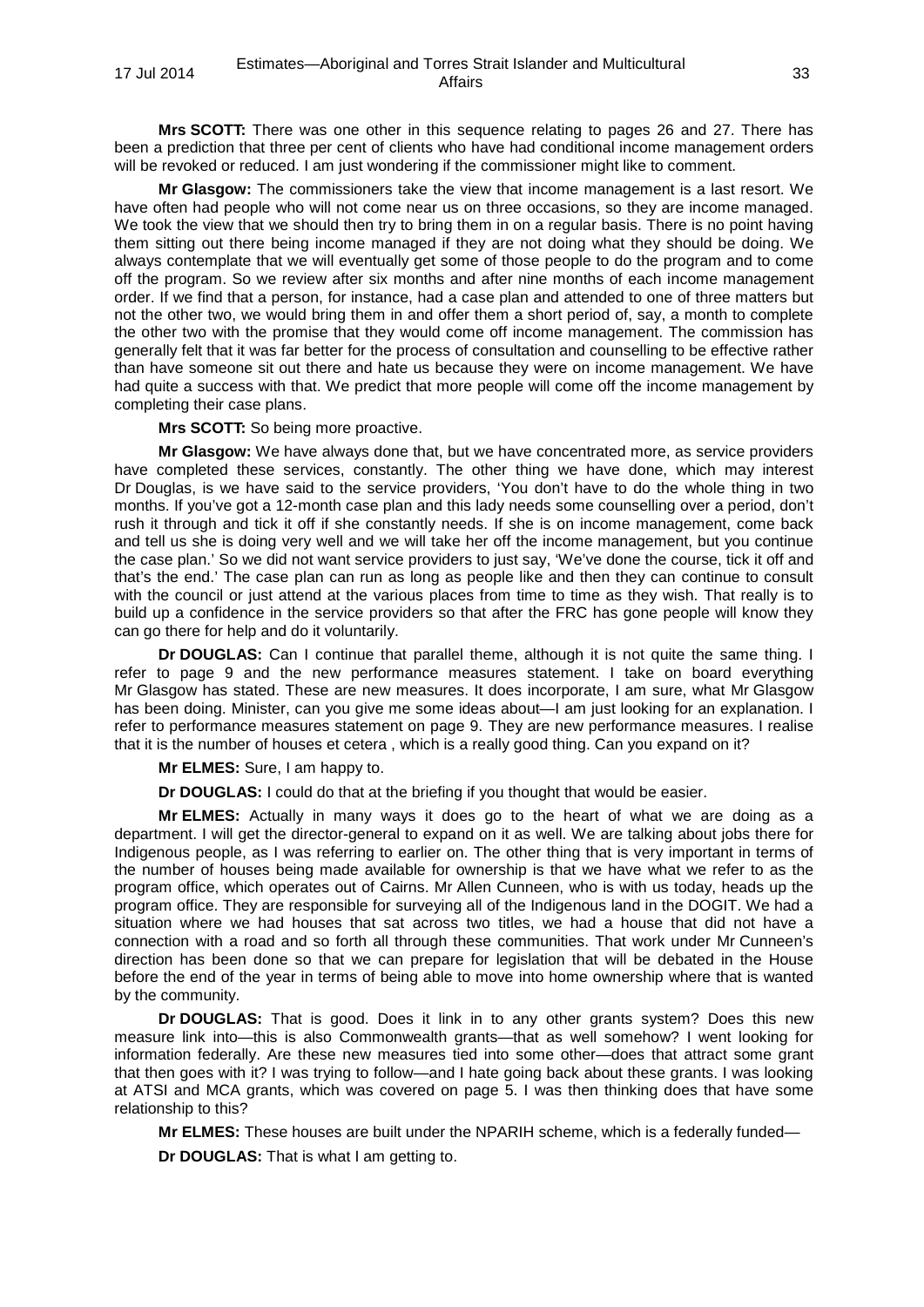**Mr ELMES:** We work in partnership with the Department of Housing and Public Works. The program office that I just referred to goes through and does the surveying of the land, puts in the necessary infrastructure in terms of roads, power, sewerage, water and that sort of thing. They are doing some enormous work at the moment on Palm Island in that regard. Then Public Works and Housing comes in as part of the deal more in negotiation with the federal government and actually builds those houses. There has been a lot of activity over the last 12 months in particular in building quality homes in the communities. On Palm Island we have one subdivision which I think would be completed, another one with 60 homes which would be almost completed and another one on the way. There is some very significant building happening in these communities around these discrete Aboriginal and Torres Strait Islander communities.

Of course, what we want to do is get to a point—once this legislation goes through the House where Indigenous people are able to take up the opportunity to buy their own home and to be able to sell it on the open market for a profit, will it to their children or whatever the circumstances may be. I remember the words of Minister Cripps, who has passage of the legislation: the passage of this legislation is not going to create one house on a freehold block, but it is going to provide the opportunity for it to happen. Overwhelmingly, when I go and talk with the different communities, I see a real willingness from this new crop of leaders to at least put their toe in the water and see what they might do. We are not going to look at the whole community; we are just going to look at the DOGIT from the point of view of home ownership. It is up to the council and the community to decide whether it is the whole DOGIT, half a dozen blocks down in this corner or nothing at all. It is about making those things possible and available.

**Dr DOUGLAS:** Will these performance measures link into those Commonwealth grant systems as well somehow?

#### **Mr ELMES:** Yes.

**Dr DOUGLAS:** Just a small aside, in that process of construction has there been involvement of training of people in those areas—apprenticeships and that sort of thing? There has?

**Mr ELMES:** Yes. One of the things that we are currently doing—and not all councils have taken this up, but the overwhelming majority have—is for the council to be the principal contractor. In my conversations with the federal minister—what happens under NPARIH is that the state is given a certain number of homes to build over a financial year. It does not matter how you build them, where you build them, under what condition or style or whatever it happens to be, you have to build that number. If you do not, there is a financial penalty to the state. I do not have a problem with that, but what we have done—and Aurukun is a great example. We have been building social houses there for more years than I know about. There is not one qualified tradesperson in Aurukun.

**Dr DOUGLAS:** But there used to be. There used to be a lot. I did the prisons for years. They were qualified. That is what I am saying.

**Mr ELMES:** What we want to do is look at the building potential of a community and say, 'We just want to slow down this proportion of the homes'—and we might be talking about four or five a year—but put the work gang in place so that they have a continuous stream of work over a three- or four-year period. Then by the time it is finished they come out the other end with their qualification. Whether they stay in town or go somewhere else—whatever it happens to be—their qualifications go with them. That is very much a focus.

**CHAIR:** We will move to government questions and I call the member for Beaudesert.

**Mr KRAUSE:** I refer to page 3 of the SDS and the announcement of \$1.25 million in the SDS to upgrade the government owned store at Kowanyama. Can you please inform the committee how important the government owned stores are to the communities in which they are situated?

**Mr ELMES:** Thank you very much, member for Beaudesert, for your question. I know that I say it every time I get asked a question today, but it is important, because in the communities in which we operate, these stores they really are the central part of it. We operate stores in Palm Island, Woorabinda, Doomadgee, Pormpuraaw, Kowanyama and Lockhart River. As I said, they play a very central role in the provision of foodstuffs and other supplies into the communities. If members of the committee could imagine a sort of mid sized IGA supermarket, they will get some idea of the sort of size and style of the stores that we operate. They sell, obviously, all of the grocery items that would normally be sold but there are also some additional garden type products, some electrical equipment and so forth sold in these stores as well.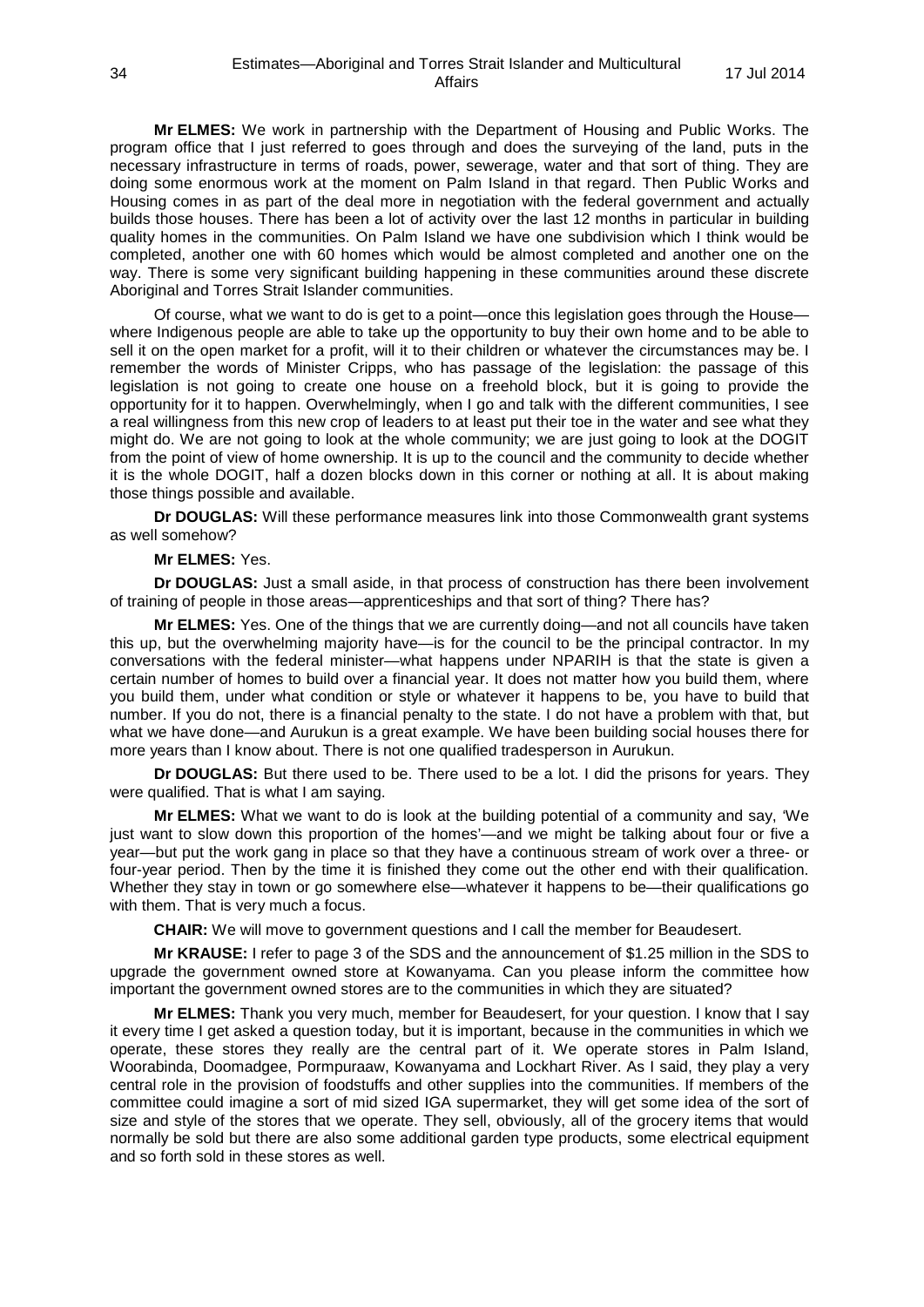We have a very small group that work in central office that look after the buying and so forth for the stores. We aim, over a very long supply line, to be able to deliver into these stores the best possible priced fresh fruit and vegetables and grocery lines as it is possible to get. As an example, fresh fruit and vegetables are landed at a wholesale cost. So there is no profit put on those items. The same applies in the main to low-sugar soft drinks, bottled water—that kind of thing. On the other hand, cigarettes, full-strength sugar type soft drinks and so forth carry a bit of a loading. So that is a way of evening that out and trying to put some emphasis on health.

We partner with service providers like Apunipima, which is a primary health service, in the cape and also the Jimmy Little Foundation. With the Jimmy Little Foundation there are very basic signs on foodstuffs that either give a thumbs-up or a thumbs-down sign in terms of the nutritional value of the food that is being bought.

As you have heard, we are going to in this financial year spend I think \$1.25 million on the Kowanyama store. I think there is a large amount that we need to spend—not quite as much but I think there is another large amount—that we have allocated for Kowanyama next year as part of the overall upgrade of that store. But what is important is that also, when it comes to the wet season, each of these stores has sufficient storage capacity—and it is very large story capacity—so that in the lead-up to the wet season we can get foodstuffs into those stores so that when they are inevitably cut off from the outside world we are able to supply foodstuffs to the people who live in those communities. So it is very much central to what happens in those communities.

We have. I think, 52 FTEs who work in the stores. Overwhelmingly, they are Indigenous people. I think the manager on Palm Island is an Indigenous person and they do a very good job. We have done a report only fairly recently looking at the future of the stores and where we want to take them. There is a real want within the communities to gain ownership back of those stores. I fully support the aspirations of the communities, but I have said to all of the mayors that I have talked to about this that our primary responsibility is the supply of food and the supply of food means the viability of those stores long term. We do not want to be put in a situation that, in two or three years time, the government has to step back in and take the store over and spend untold millions to bring the stores up to scratch.

Once the estimates hearings are over and when I am out and about talking to the mayors and communities again about what can be done, looking at the report that has been done by very much an expert in his field—he was comparing not only what our stores do but what the stores in the Northern Territory do and other competitors and operators in Queensland in those sorts environments—at the end of the day I want to be in a position where not only are we providing that service but, bearing in mind that in some places some stores have the capacity to earn and deliver a lot more money into the system than what others do, we want to make sure that there is a return for the community as well. It is going to be a very delicate balancing act. I am not going to be rushed into completing the work but we will get there and we will do it for the benefit of each individual community.

**Mr HATHAWAY:** Minister, you touched on it, I think, in some of your earlier responses but I refer to page 3 of the SDS and the role played by the department in delivering planning schemes and subdivision development for our Indigenous communities. Specifically, what role does the department play in the provision of housing in discrete Aboriginal and Torres Strait Islander communities? How is that benefiting those communities?

**Mr ELMES:** Thank you very much, member for Townsville. I made mention only a few minutes ago of the work that is being undertaken in your electorate on Palm Island, which is as a result of what I believe is just fantastic work being done by our program office, which is located in Cairns. It is one of our regional offices. I am going to invite Allen Cunneen, who is the head of the program office, to come forward and give the committee a bit of an idea of what he and his great team do. Can I say that, when I go and have a look at the subdivisions that they create, I am looking at subdivisions that you would see in any suburban area anywhere in our state with underground power, a fantastic finish in the roadways and kerbing and channelling. The supply and the look of the development are, as I said, as good as you would find anywhere. When you do something of that quality and then we come along and we are able to build houses on them for people, there is a real pride and you can see it. There is a real pride in the people who come along and take those houses over. I am hoping that, as time goes on and we pass this legislation towards the end of the year, when home ownership becomes available it will really add to it. I just invite Mr Cunneen to detail a bit more information. Allen Cunneen executive director, remote Indigenous land and infrastructure program office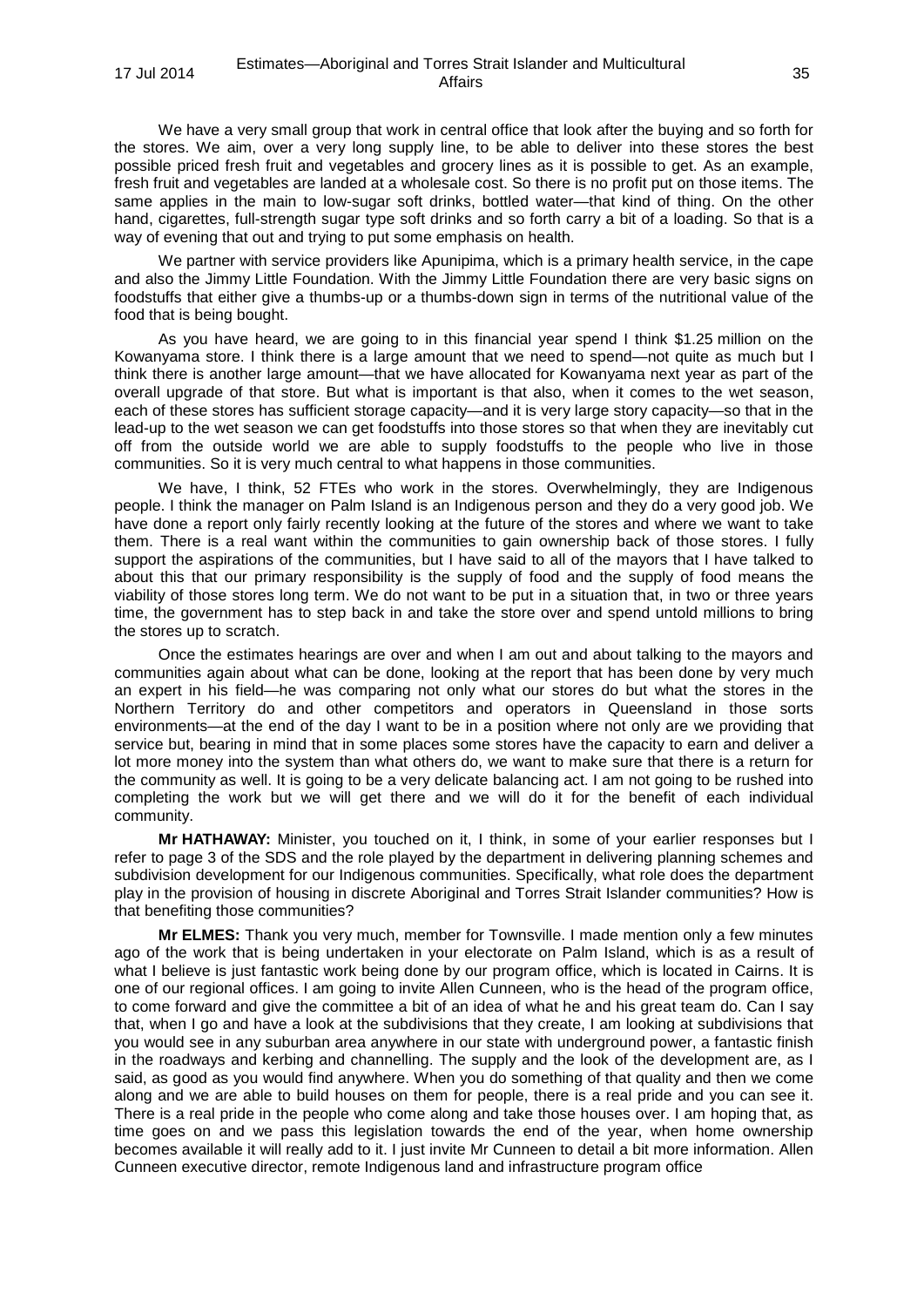**Mr Cunneen:** I will just walk through the role of the program office based in Cairns. It is the Remote Indigenous Land and Infrastructure Program Office. It coordinates Queensland government agencies and our stakeholders to drive the resolution of land administration and issues to facilitate the rollout of social housing in Queensland's remote Indigenous communities. Forty-year leases are a mandatory requirement under the National Partnership Agreement on Remote Indigenous Housing and the program office has established a targeted number of projects to progress tenure and other complex issues that need to be resolved before the sites can be leased. To date, 2,340 40-year leases have been executed across various communities. In the financial year to date—of June just gone—we have allowed 305 house survey lots. The minister touched on these new subdivisions that have been developed to maintain and to provide more housing in the communities. Lease surveys are completed in order to register the social housing leases. This will also assist further home ownership applications to reduce the cost to the applicants. So we get the land surveyed for them. To date, 2,819 social housing lease surveys have been completed.

Road network surveys are also a big project to be done and that is where roads actually exist. There are encroachments, as the minister touched on earlier, that need to be cleared up before a lease can then be executed. Twenty-three road networks have now been completed and registered and 19 of those are on mainland communities and four are in the Torres Strait.

The program office is also now managing a community survey program, which is a whole-of-township survey that will not only map social housing but also staff housing, council infrastructure, reserves and buildings like clinics, shops, parklands and schools. They will all be surveyed out. This program has commenced and we anticipate it to be completed by June next year. In addition, the program office is working closely with councils to develop and implement the land use planning scheme, which will underpin the economic opportunities for these councils.

The major achievement is the Wujal Wujal Planning Scheme, which came into effect in July last year as the first Queensland remote discrete Indigenous community planning scheme. Four planning schemes have now been adopted and are in effect and a further four are expected to be approved in September this year. I would also like to note that the planning scheme for Kowanyama won the Planning Institute of Australia's national award of excellence. The program office leads in negotiations on Indigenous land use agreement, or ILUAs. They are needed to meet native title compliance with the rollout of social housing and related infrastructure as well as home ownership.

The program office, also in cooperation with our stakeholders, includes the local councils, trustees and the building industry to maximise Indigenous employment through the construction of the social housing program and the civil works. The program office also plays a critical role in facilitating home ownership opportunities by ensuring that all cross-agency and intergovernmental policies are aligned. Through the program office, success in improving the land development, administration and, in turn, better housing outcomes and enabling home ownership opportunities is providing great opportunities for economic participation and facilitating sustainable growth in these communities.

**CHAIR:** Thank you. We are going to do one more question before lunch. I will ask Dr Douglas.

**Dr DOUGLAS:** Thank you. My question relates to the issues raised on page 2, which relate to both incarceration and rising population statistics proportionately across the state and a point that was raised by Mr Glasgow when we were up north. It is very difficult to tease it out of the budget. What are we not doing? I did prisons for 20 years. I have met a lot of Aboriginal people. What are we not doing that we did before from this department that would address those specific issues? Mr Glasgow raised some interesting points about the way we manage them when they had hearings in the courts within Aurukun. What are we not doing and what could we do? I know it is slightly hypothetical, but what could we do? Those rising statistics of numbers of people and incarceration statistics are very high. They are disproportionately high and rising. What could we do? I would be interested to hear.

**CHAIR:** Sorry, we are going to have to get to the question.

**Dr DOUGLAS:** The question really is: what is it that we are not doing or that we could do or should be doing?

**Mr ELMES:** I am finding it a little difficult to find the reference.

**Dr DOUGLAS:** It is at paragraph 3. It basically says—

The Aboriginal and Torres Strait Islander population in Queensland is the fastest growing of all the States and Territories.

So the numbers theoretically that are going into incarceration, it proportionately rises.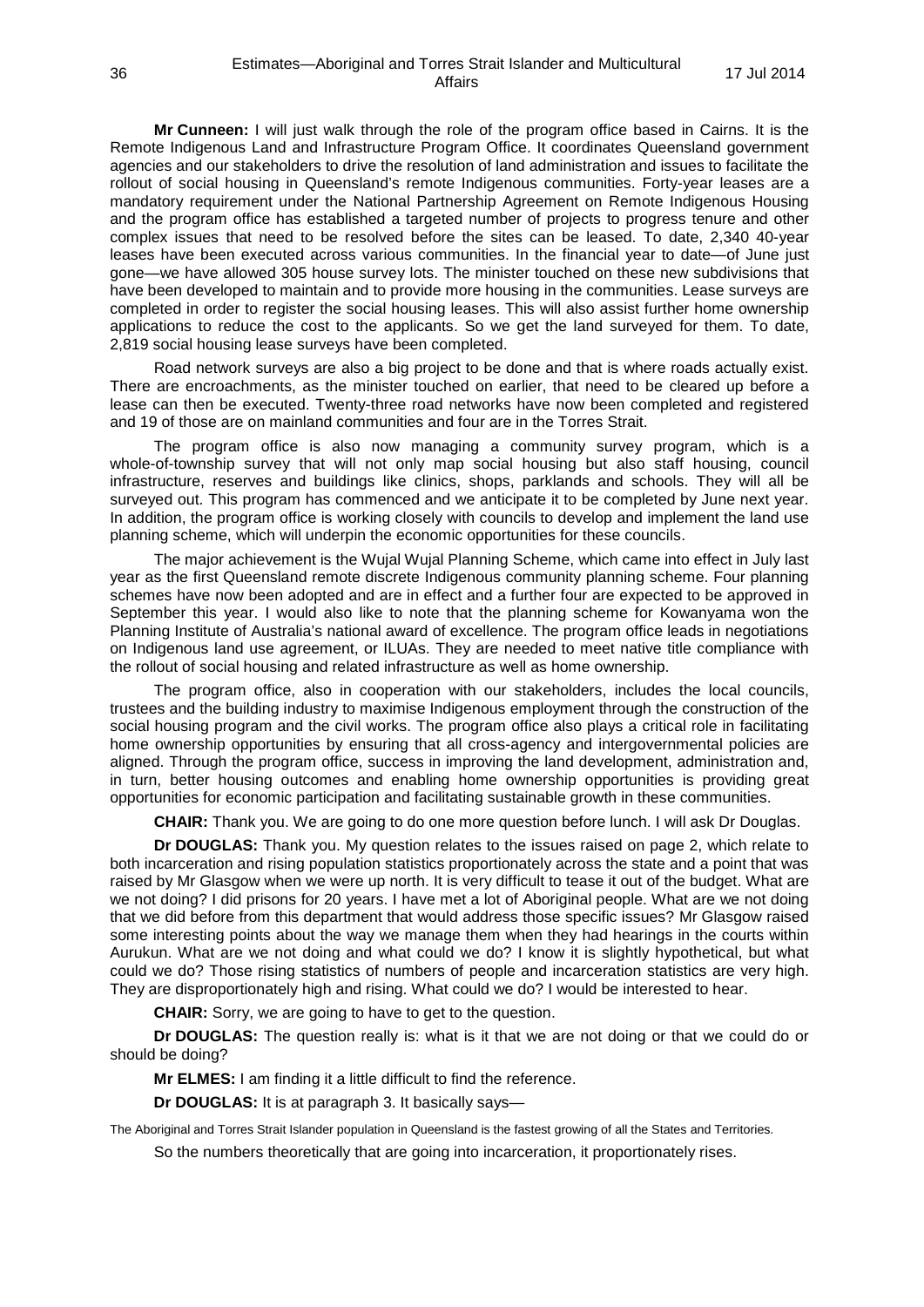**Mr ELMES:** I think when you look at those figures the make-up of the Indigenous population as against the rest of the community is almost exactly the opposite. In the rest of the community, you have the baby boomers who are moving through and we are a much older community. When you look at the Indigenous community, it is a very, very young community. We seem to have forgotten how to have babies. In Indigenous communities, they have not. One of the things that we have to do and make sure that we are right across—and I was talking about it before—is education.

**Dr DOUGLAS:** I agree, totally agree.

**Mr ELMES:** It is getting the kids, not when they are in high school, not when they are in primary school, but when there is availability for prep and kindergarten and so forth to get them on the right track.

The education system also has to suit Indigenous young people. You might remember—and I think I was with the member for Woodridge—going back some time there was a slight altercation over in Logan between some Islander kids and Aboriginal kids. I made the point of going and having just a little quick talk to each of the families—just sort of sitting down in their homes and having a talk to them. When I was talking to the young Aboriginal fellow—and incidentally, as a result of that we sent him to Myuma at Camooweal and he got a job in the mining industry so it was really good—he was made to stand up in class every day and read to the class. The teacher in that classroom knew that he could not read or that he had great difficulty in reading. So, of course, he got embarrassed day after day after day. So what was the solution? To stop going to school. We have to make sure that, whether it is that bloke, or whether it is anyone in our system, that they really do get a good education.

May Smiley, who I was talking about before, when we gave her that birth certificate, we were able to find her 15-year-old mother. That was as good as we got. We could not find any reference to the father. So for Indigenous people to be proud of their culture—I mean really proud of their culture; who they are—they have to be taught appropriately, to have the opportunities to get into the school system and to stay there, because by the time they have finished grade 12 or get into that little loop between grade 12 and the first year of university, there is no difference between them and a non-Indigenous young person in terms of job opportunities; none at all. It is where you are sort moving through. So if I knew the answer to how to keep these young people out of juvenile detention and so forth, I would probably be a very rich man right now.

**Dr DOUGLAS:** I agree. But I was alluding to the point that Mr Glasgow made when we were in Aurukun. Do you remember he told us about the way that, if you manage them in a particular way when they went through the courts, if you did it in a slightly better way you would get better outcomes in terms of incarceration. Is there a way of expanding that and have we allocated any money towards that?

**CHAIR:** Dr Douglas, I am sorry, but we are hard up against lunch and I do not want to be in between Mr Hathaway and lunch. So I going to call a break. Maybe there is opportunity during lunch to have a conversation with the commissioner. The committee will now adjourn for lunch.

#### **Proceedings suspended from 12.33 pm to 1.30 pm**

≌. **[CHAIR:](http://www.parliament.qld.gov.au/docs/find.aspx?id=0MbaHCSC20140717_133113)** The committee will resume its examination of the estimates of the portfolio area of Aboriginal, Torres Strait Islander and Multicultural Affairs. Minister, you have a statement to make?

**Mr ELMES:** Very quickly, Mr Chair, when we were talking before about employment at the six retail stores which the department operates you will be pleased to know that I was right. It was 52 when the SDS was finalised but the total now is not 52; it is 55. I just wanted to make that point.

**CHAIR:** Thank you. We are doing government questions now. I call the member for Mudgeeraba.

**Ms BATES:** Minister, I refer to the department's strategic direction set out on page 2 of the SDS and your opening remarks in which you mentioned that the government had developed a Cultural Diversity Action Plan. Can you please provide some more detail on that?

**Mr ELMES:** The Cultural Diversity Action Plan follows on from a framework that we put together earlier in the year. Before I go any further, I would like to congratulate Rob Cavallucci, the Assistant Minister for Multicultural Affairs, who really drove this. He did a lot of the consultation with various community groups not only here in Brisbane but in various parts of the state. So my thanks to Assistant Minister Cavallucci for his input into this.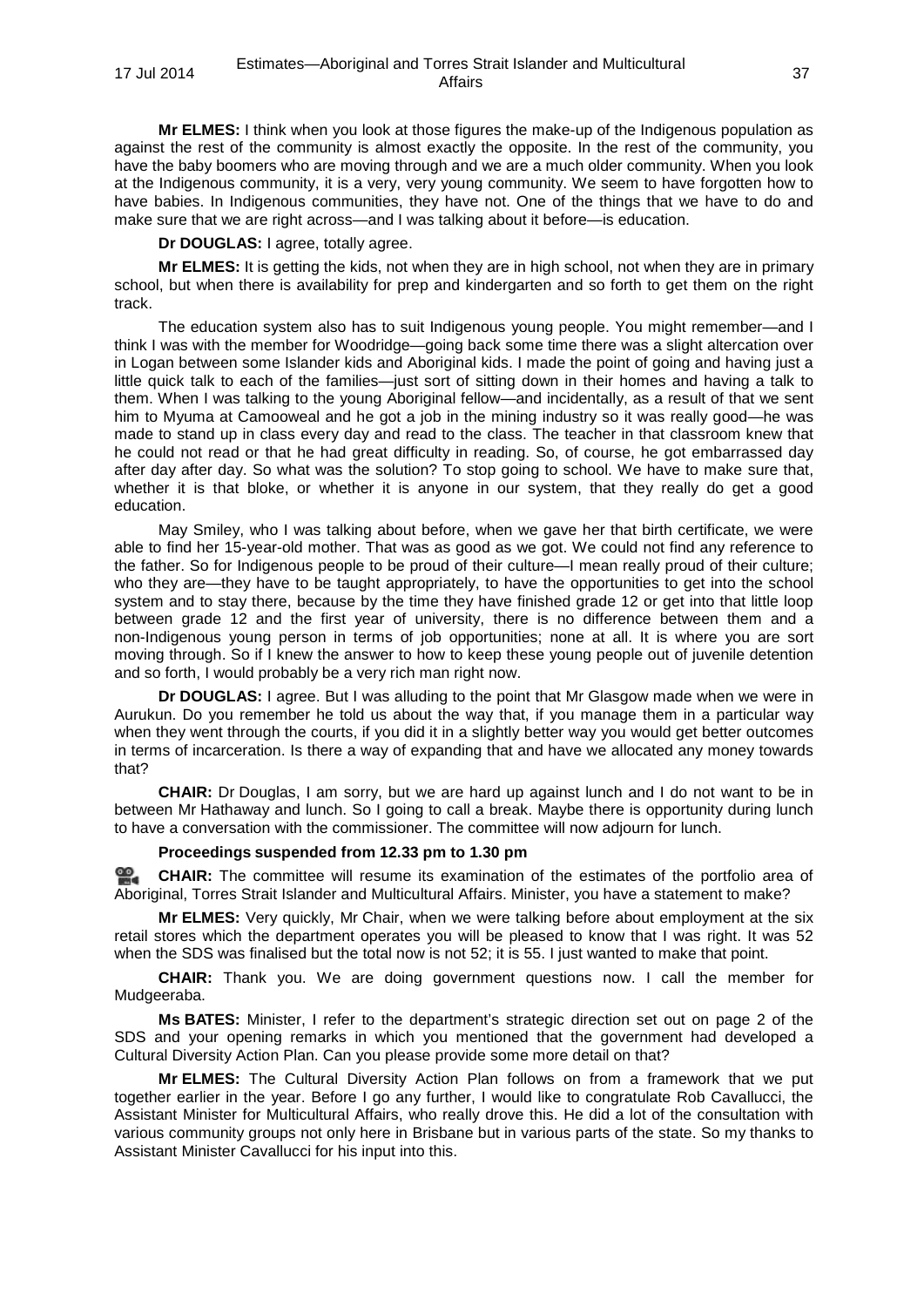The Cultural Diversity Action Plan has 170 actions, and those actions are now on the department's website for anyone who would like to have a look at them. They provide a road map for how the Queensland government is going to achieve its vision. It will contribute to fulfilling the Queensland Plan through which we will enable opportunities for all Queenslanders. As I said, there are 170 actions from most departments and a number of statutory authorities. We believe the plan is a living document and it will be updated with new actions over time so that together we can take great strides forward to achieve strong outcomes for our culturally diverse communities.

Queensland today is more culturally diverse than at any other time in its history. The Queensland government recognises this, and we are more committed than ever to support our vibrant culturally diverse communities. We recognise that people from culturally diverse backgrounds offer so much to our state, but they could offer a lot more with better employment opportunities. The action plan addresses barriers to participation by people from culturally diverse backgrounds in our community and in our economy. It will also drive improvements in the outcomes identified in the Queensland Cultural Diversity Policy, which cabinet approved in December last year. The outcomes are language independence, education participation and attainment, economic independence and participation, and community participation. I have already announced a range of initiatives which will support these outcomes which include funding under the inaugural Economic Participation Grants Program, the calling of nominations for the Queensland Cultural Diversity Awards for 2014 as well as signing MOUs with organisations and companies such as Stanbroke Pty Ltd and JBS Australia Pty Ltd to deliver employment opportunities for culturally diverse Queenslanders.

My department led the development of the action plan with my assistant minister, as I just said, and input from other state government agencies and statutory authorities. Queensland is richer culturally and stronger economically for the contribution made by migrants and refugees. The Newman government is committed to supporting the continued growth of the development of strong multicultural communities across the state. We want to be sure that all Queenslanders, no matter what their cultural background or circumstances, have the opportunity to achieve their best and to achieve economic prosperity according to their skills, their determination and their application.

I said this only last night to the member for Woodridge, who was at an Iftar dinner which was held at Parliament House last night: there are 220 different cultures that make up modern-day Queensland. There are many different languages spoken. There are 100 different religious or belief systems practised in this state today. The Queensland that I grew up in, which was very much an Anglo-Saxon enclave tucked down the bottom of Asia, has changed dramatically in the last few decades and it is going to continue to change rapidly. When refugees and newly arrived migrants arrive here, we need to help them out with English language skills. We have to transition them into our communities as best we can. If we look at the Queensland Plan we see how Queenslanders overwhelmingly want to continue to see a decentralised state. I talked before about Stanbroke. If my memory serves me correctly, we placed 50 refugees into the meatworks in the Lockyer Valley. There is the opportunity for that to expand to 500. JBS Swift in Rockhampton is another example. I think 30 people went to work in the works up there in Rockhampton.

There are opportunities all over the state. There are opportunities for this really wonderful group of people who have come to Australia often from refugee camps where they have been there for a long time or from other means—whether it is boats into Christmas island or however they have arrived. The point is that overwhelmingly they are in a situation where they cannot go home. They need to make the most of what this country and this state has to offer them. When I meet with them and when I mix with them, I see a determination on the faces of these people who really want to have a go. They really want to make a success of the opportunity that this country offers them. Everything that we are doing in cultural diversity is based around that. It is based around the economic participation for those people in our community.

**Mr SHUTTLEWORTH:** Minister, I refer to page 3 of the SDS and reference that a million dollars is being provided for cultural diversity grants. Can you please outline to the committee how these grants improve the settlement experience for new overseas arrivals and how they benefit Queensland?

**Mr ELMES:** Thank you very much, member for Ferny Grove. The cultural diversity grants I think bring many benefits to the state. Most importantly, they bring benefits to all of the state, because community groups and organisations from one end of Queensland to the other have the opportunity to take up the grants and showcase their community, their culture. The government's Valuing Diversity Grants Program is designed to do just that, with a focus on events which encourage the sharing of cultures rather than just street parties where people can have a good time.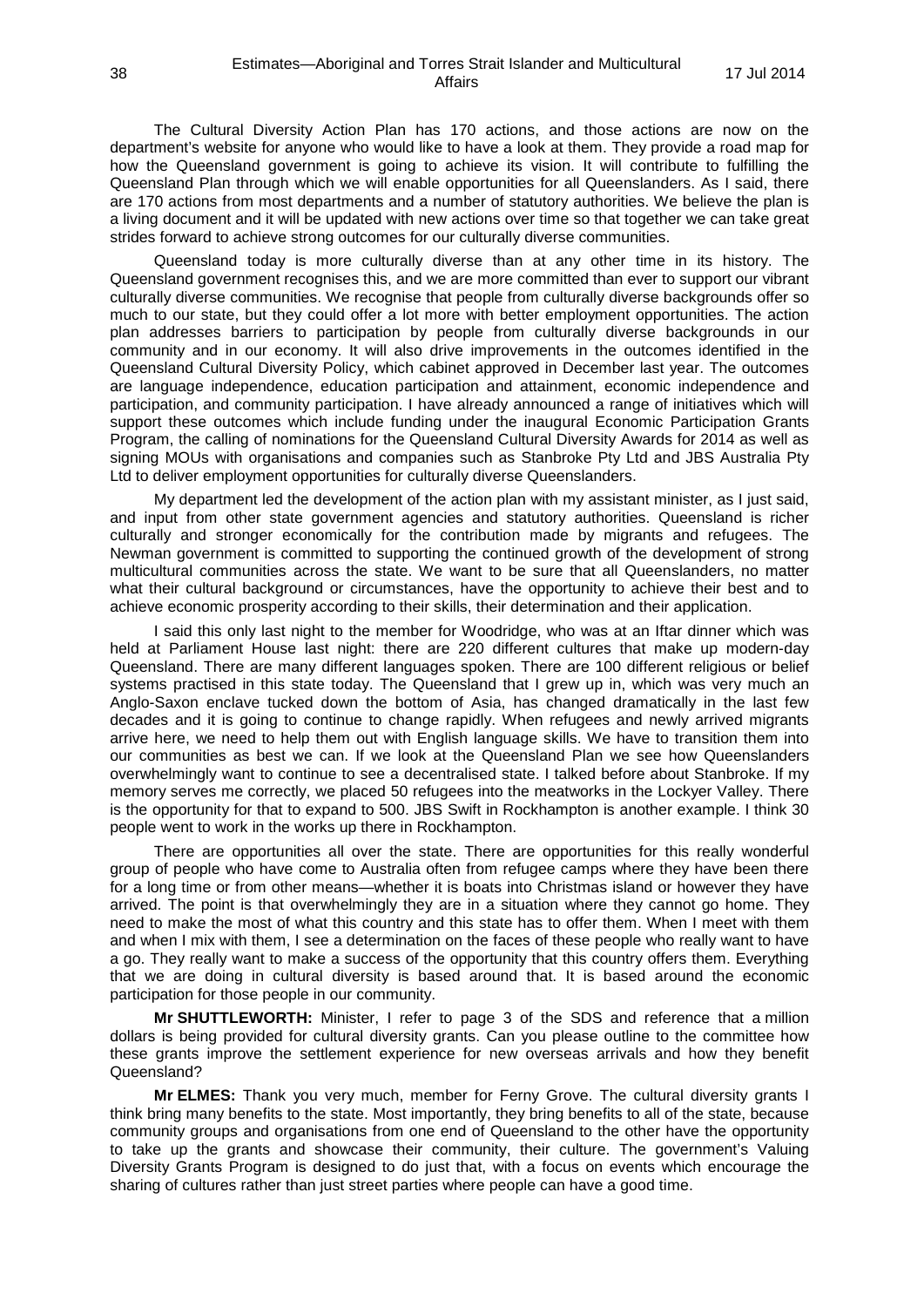When I came into this job what I saw in many cases was organisations applying for grants, receiving the grants, holding a function—which was everything that they were supposed to do—in a closed off hall so it was not showcasing. What we are making sure happens now is that those functions, those festivals, are open to the rest of the community so the rest of the community can be educated on the range of cultures that we have in the state. Signature events are one of the things we do and major events and multicultural festivals around the state which will generally have a proven track record of large attendance.

To give you an example of those events, there is Paniyiri, Italian Week, the Cairns Chinese New Year Street Festival and Global Fiesta at Ipswich. They are events that fall into that category. Culturally diverse events are focused on events which promote broader acceptance and understanding of the culture and heritage of small and emerging cultural communities. The significant events and culturally diverse events provide grants for up to \$20,000 and \$10,000 respectively. These community based events give us all a chance to share, acknowledge and respect our differences and the opportunity to learn about other cultures. They also play an important role in developing the state's cultural maturity and reinforcing the importance and benefits of a diversified community.

I am pleased to announce here today that the applications for the next round of cultural diversity grants are open now and this is for events that will be held in 2015. The applications will close on 22 August and I expect to announce the successful applicants in November of this year. Valuing diversity grants funding will support celebrations of cultural diversity and the promotion of its benefits to Queensland. The grants will help new and established events that strengthen our understanding of cultural diversity and its benefits in the wider community. Queensland is home to people from all backgrounds—a place where everyone has the opportunity to participate in our great state and the great opportunities it offers.

The Valuing Diversity Grants Program ensures Queenslanders have the opportunity to celebrate the state's wealth of cultural diversity through a variety of great events. Queensland is proudly a culturally diverse state and it is home for people from all over the globe. In the 2011 census, 20.5 per cent of Queenslanders identified as being born overseas compared to 17.9 per cent at the 2006 census, and that figure would have moved on well beyond that. Our culture and lifestyle are made all the richer by the contribution of migrants who have chosen to call Queensland home. Queensland is a culturally diverse ethnic composition, and the Newman government wants to be sure that diversity is recognised and celebrated in appropriate ways right across the state. I believe the Valuing Diversity Grants Program does just that.

**CHAIR:** Thank you, Minister. We will move to non-government questions.

**Mrs SCOTT:** Minister, I refer to page 7 of the Service Delivery Statement. Can you please advise what programs and/or services the department is running in partnership with the Department of Education, Training and Employment to build in-demand skills?

**Mr ELMES:** Whereabouts is that?

**Mrs SCOTT:** Page 7 of the SDS.

**Mr ELMES:** I am just getting the information for you. One of the departments that we partner with very well is the department of education, and we do it on both sides of the portfolio, both on the Indigenous side of things and in the culturally diverse area. I remember—it is probably 12 months ago—going to the high school at Woodridge, and you were with me. We walked into the high school there and there were people from all corners of the globe, from all various cultures. They were playing basketball. They were playing team sports together. They were studying together. And we had a good long talk to the principal of that school. One of the things that came out of that was the harmonious way that all of the students at that school got on. That comes down very much to the attitude of the principal and the teachers and the support staff at Woodridge and at schools across the state.

In terms of the syllabus, if you like, and what is taught and how it is taught, it is very similar to what I was saying before in the Indigenous sphere in that we have to make sure that the education system fits the people that are being taught by it. One of the difficulties that the state has is the waves of refugees and new people who come to the state. After the Second World War we had Greeks and Italians and Eastern Europeans. Now we have Vietnamese and overwhelmingly large numbers of people from the Middle East—Iran, Iraq, Afghanistan—through to North Africa—Eritrea, Sudan and so forth. So with all of this input, government agencies, be it education or anything else, scramble to keep up so that you have the language skills to be able to teach and so forth.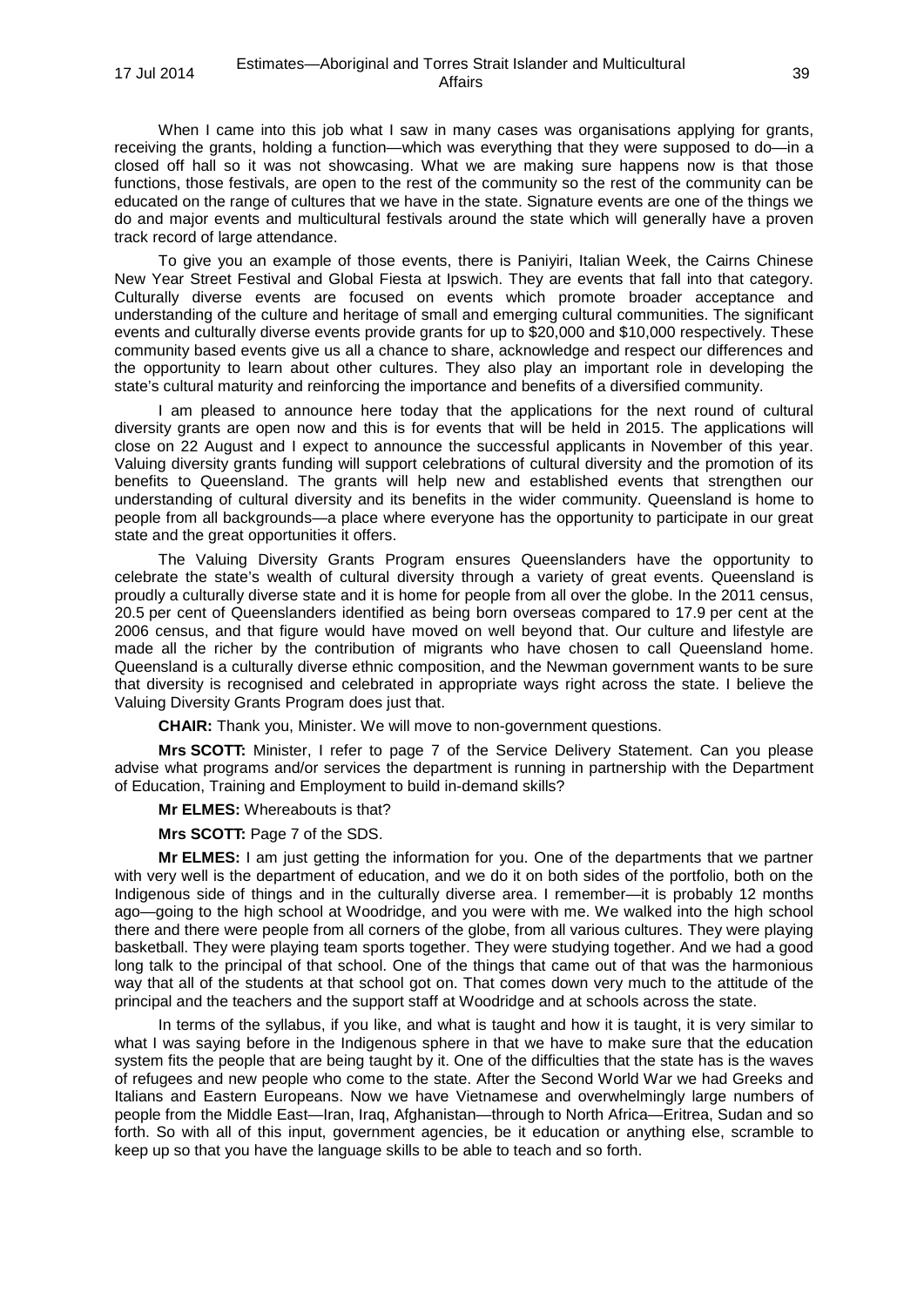The economic action plan that we have just announced also does provide for I think it is an additional \$1 million a year to go into vocational education and training opportunities. So that is there. But, as I said, it is probably a question better asked to the education minister in terms of specific programs and so forth that Education have. But certainly they are a key partner in what we do. The emphasis, be it at Woodridge state high or the Doomadgee school in the gulf, for me, and I know for John-Paul Langbroek, is to make sure that we get kids into school so that they get an education and they have an opportunity to attain some really good things.

We are in our own way engaging with employers directly, as I said. One of the things that we need to be able to do—in the case of, say, Stanbroke and JBS Swift—is not only put workers into jobs with some further education that they have been able to pick up since they have come to Australia and come to Queensland but also, through our English language section and policy, offer support to their partners who often are sitting at home in a foreign town or city while their partner has gone off to a mining camp for two or three weeks at a time. So it becomes very, very important then that we try to improve the English language skills for those people so that they are not confined to the house with nowhere to go and not a lot to do.

As I said, we will work with Education—we do it very well and we have a very caring education minister—particularly in the English language skills area, which is where I see particularly for refugees a great deal of work being done. I am under no doubt about how much additional work needs to be done.

**Mrs SCOTT:** Minister, we just picked up that one of the programs in Education specifically mentioned migrants and low-skilled workers with no postschool qualifications, as well as Aboriginal and Torres Strait Islander people, plus people with disability. I guess one thing that concerned us was that it mentioned participants must not be on income support and/or accessing Australian government employment services or assistance. We thought that most of those people in those sectors would be on Commonwealth government support. So I did not know whether or not you were actually aware of that program.

**Mr ELMES:** Could I ask what page of the SDS you are referring to?

**Mrs SCOTT:** We actually linked the SDS with a VET program. We have just linked the two of them together.

**Mr ELMES:** It really is a question that would be best asked of the minister responsible.

**Mrs SCOTT:** That is fine. My next question is with reference to page 5 of the SDS. Can you advise how your department has estimated an approximate \$44 million increase in other revenue in the forward estimates? Could you flesh that out a little bit for us?

**Mr ELMES:** Again, I might ask Colleen Orange to come forward to explain that detail to you.

**Mrs Orange:** That increase in other revenue is due to the grant funding we receive in relation to the NPARIH infrastructure development work up in Far North Queensland. That funding comes from the federal government mainly through the Department of Public Works.

**Mrs SCOTT:** Thank you very much. Minister, I refer to page 3 of the SDS regarding creating connected communities and encouraging communities that are connected by a sense of belonging, trust and common goals. I have really appreciated the interest that you have taken being the stakeholder minister in our Logan: City of Choice program. I would just like to ask you if you want to comment on the particular department's goals in partnering with government agencies and companies to broker job opportunities for Aboriginal people but also to improve community participation through these connected communities. In relation to the Logan: City of Choice Two-Year Action Plan, what is the status of the government's implementation of its response and what is your department doing to facilitate the plan?

**Mr ELMES:** Thank you very much for the question. I can recall there were five or six I think it might have even been seven ministers who initially went down to Logan and took part in a couple of days of great community engagement. I was very pleased that the Premier decided that, given the cultural mix, if you like, of Logan—and it is probably the most culturally diverse community that we have in the state—I would pick up the leadership from the point of view of the state. I have now on a couple of occasions been down to see Mayor Pam Parker and the group that is led down there, and I have had the mayor in my office talking about this.

I have an offer to the committee to attend at least every six months. I think I am down to go again in September to attend one of the meetings. What I do is report on the actions of all of the agencies in terms of what they promised to do and provide an update to the mayor and her committee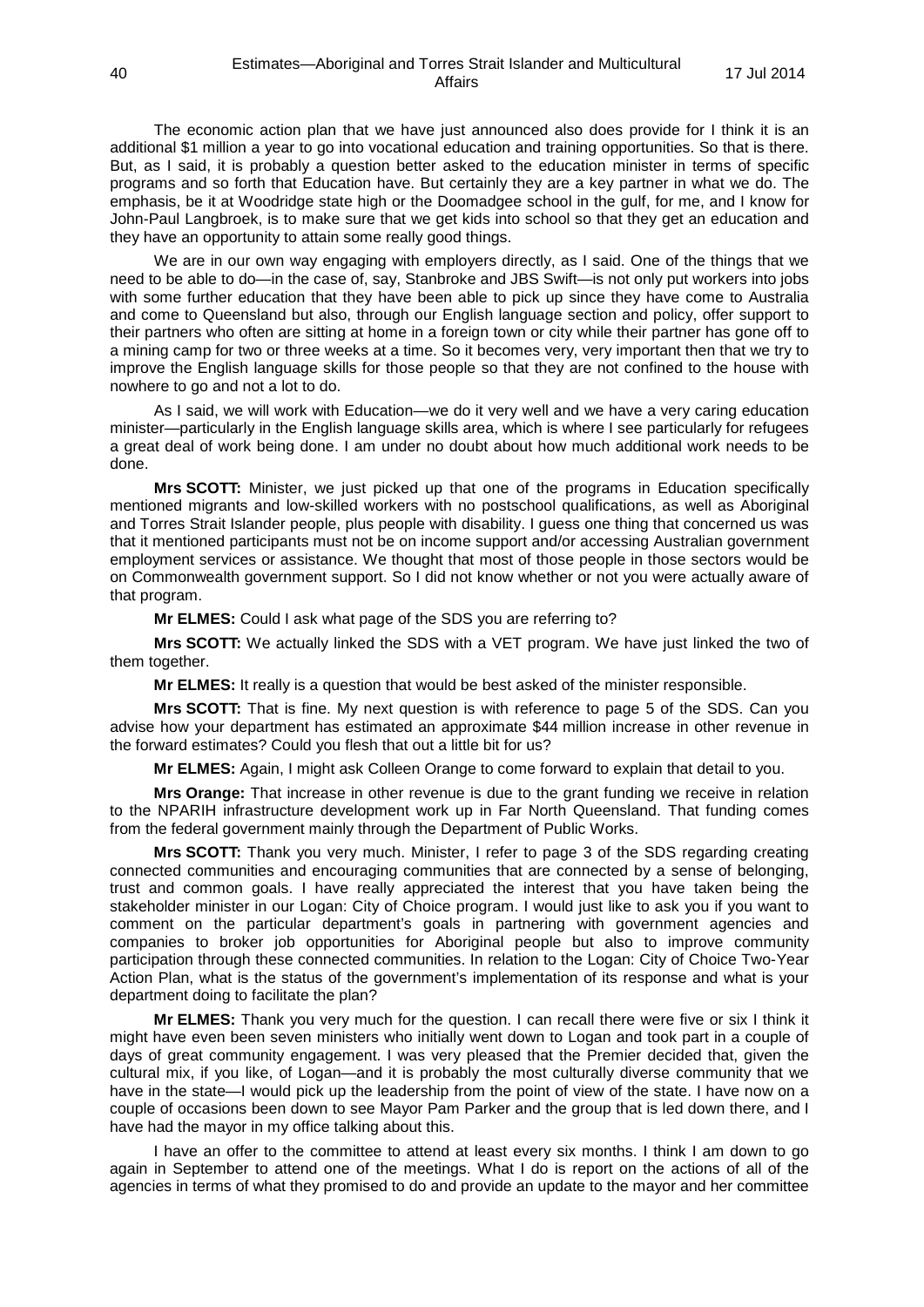in terms of where that is up to. I am very happy to table this document, Mr Chairman. I am sure Pam won't mind. We have a report that is going to be made available to the mayor and her committee for where we are up to for January-June 2014 and, with your permission, Mr Chairman, I will table that for the benefit of the member for Woodridge.

**CHAIR:** Are there any objections? There being no objection, it is so ordered.

**Mr ELMES:** That will provide you with an update as to where we are at and what we are doing. Can I just say specifically in terms of Logan, for a boy who grew up on the north side of Brisbane I am spending an awful lot of time on the south side. There was once a point in time that if you came from the north side and you crossed the river you got quickly lost. That does not apply to me now I can tell you. As I go to many of the events and the festivals and meet the community groups in Logan, yes, sure, it is a highly culturally diverse community; yes, sure, unemployment is high; yes, sure, the take-home pay in many respects is less than in other parts of the state—but, boy, there is a great sense of community in Logan City.

When you go to a festival and you walk up the street—I can remember on a number of occasions walking up a street and thinking I was on a movie set because there were just so many different people dressed in so many different ways. On this particular day—I think it was a Saturday and it was market day—there were all of these vegetables and fruit and so forth for sale, many of which I had never seen before. But everyone was there and there was a real spirit of togetherness and of compassion and of belonging. More than anything else, we have to grab that in Logan. Aside from anything else that might be in that report, we really have to grab that and work on it and continue to foster the pride in the city that is there in spades.

The report is there for you to read; you have it before the mayor. Many of the things that we said we would do—increase police numbers and so forth—have all been done. There are a lot of other things that we are progressively working on. We will get there, and we will get there not only with the cooperation of the Logan City Council but also with the cooperation of the community.

**CHAIR:** Thank you, Minister. The time allocated for the consideration of the estimates of expenditure in the portfolio of Aboriginal and Torres Strait Islander and Multicultural Affairs has expired.

**Mr ELMES:** Mr Chairman, if you would indulge me for about 60 seconds, I would really just like to thank you and your committee members for the way everyone has been able to conduct themselves today in the hearing. I think it has been a great opportunity to exchange information backwards and forwards. I have sitting beside me and behind me people from my ministerial office and from DATSIMA. You do not work in DATSIMA and you do not work in this sector unless you have a passion for what you are doing. I am really blessed that there are people who are sitting back in William Street in the office and there are people who are sitting in regional offices now watching this on their computers for whom this is really their life's work. I want to congratulate them. I want to acknowledge that particularly over this last 12 months, as we have reforecast and recast the department and made those changes, they have embraced that. I really want to thank them and I really want to thank my DG and senior staff and my ministerial staff as well.

**CHAIR:** Thank you, Minister. On behalf of the committee, Minister, I thank you and the director-general and officials for your attendance. Commissioner, specifically I know you had to cut your holiday short to be here and we sure appreciate your time. The video broadcast of this session will be available on the parliament's website shortly. The deadline for answers to questions taken on notice is 5 pm on Tuesday, 22 July. I ask that ministers and officials make their way fairly quickly out of the room because we have the Minister for Communities, Child Safety and Disability Services and officials coming to the table. Thank you.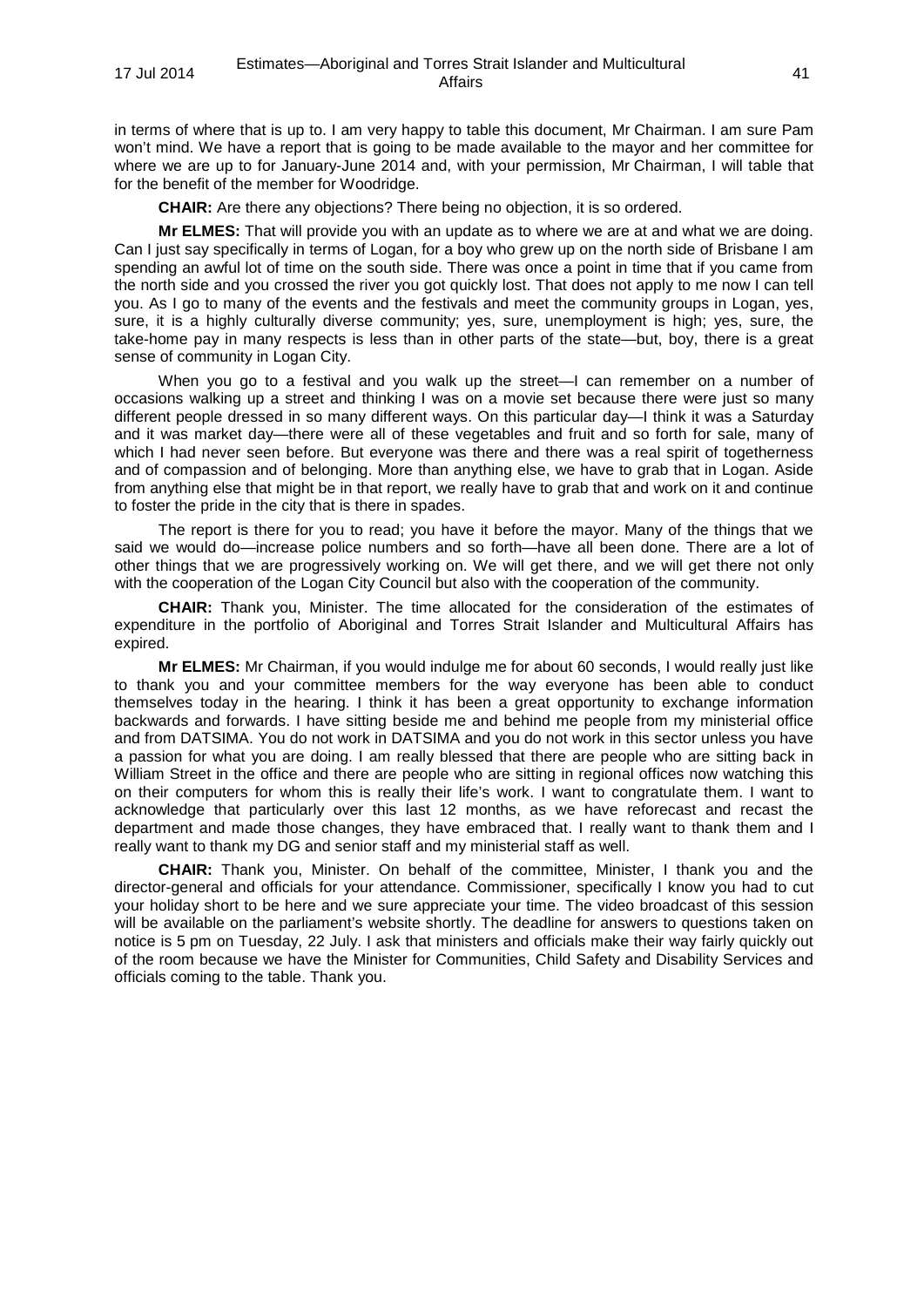# **ESTIMATES—HEALTH AND COMMUNITY SERVICES COMMITTEE— COMMUNITY SERVICES, CHILD SAFETY AND DISABILITY SERVICES**

## **In Attendance**

Hon. TE Davis, Minister for Community Services, Child Safety and Disability Services Ms T Smith, Assistant Minister, Child Safety

Mr T Rawlings, Chief of Staff

**Department of Communities, Child Safety and Disability Services**

Mr M Hogan, Director-General

Mr A O'Brien, Chief Finance Officer

**CHAIR:** I welcome the minister. These proceedings are similar to parliament and are subject to the standing rules and orders of parliament. Members of the public may be admitted to or excluded from the hearings at the discretion of the committee. It is important that questions and answers today are relevant and succinct. The same rules for questions that apply to parliament apply here. I draw members' attention to standing orders 112 and 115. Questions should be brief, relate to one issue and should not contain long or subjective preambles, arguments or opinions. I intend to guide proceedings so that relevant issues can be explored without imposing artificial time limits and ensure there is adequate opportunity to address questions from government and non-government members. If necessary, I will remind ministers, directors-general and CEOs and advise that their answer to the question should be finalised so that other issues can be examined. I intend to have 15-minute blocks. There will be 15 minutes of government questions and 15 minutes of non-government questions.

 $\overline{\phantom{a}}$  , where the contract of  $\overline{\phantom{a}}$ 

On behalf of the committee I welcome to the hearing the Minister for Communities, Child Safety and Disability Services, the director-general and officials of the Department of Communities, Child Safety and Disability Services, our Auslan interpreters, Ms Greta Vaughan and Mr Mark Webb from Deaf Services Queensland, and members of the public. For the benefit of Hansard, I ask officials to identify themselves the first time they answer a question and to bring their name plate if they come to the table to answer a question.

Under standing order 181 the minister may have advisers present to assist. Some officials and advisers are located in another room. If it is necessary for an official to come from another room to provide advice or answer to a question, I may take another question to allow time for that person to arrive and then return to the initial question.

I now declare the proposed expenditure for the portfolio area of Communities, Child Safety and Disability Services open for examination. The question before the committee is—

That the proposed expenditure be agreed to.

Minister, would you like to make a brief opening statement? The committee has resolved that ministers may make an opening statement of up to five minutes.

**Ms DAVIS:** Thank you, Mr Chairman. I would like to make an opening statement. Good afternoon to all members of the committee. I am very pleased to have the opportunity to present to the Health and Community Services Committee for the third year and to discuss many positive features of this year's budget for the Department of Communities, Child Safety and Disability Services.

I would like to acknowledge the Assistant Minister for Child Safety and member for Mount Ommaney, Mrs Tarnya Smith MP; Mr Michael Hogan, director-general of my department; Mr Tim Rawlings, chief of staff; Mr Arthur O'Brien, chief finance officer for my department; and other departmental staff members present here today. For the third year, I warmly welcome the Auslan interpreters who are with us here today.

Over the last two-plus years the Newman government has had a strong and effective plan to get Queensland back on track. We still have \$80 billion worth of Labor debt to repair, but we promised to sort out the mess and create a brighter future and a more prosperous state for all Queenslanders, and we are getting on with this job.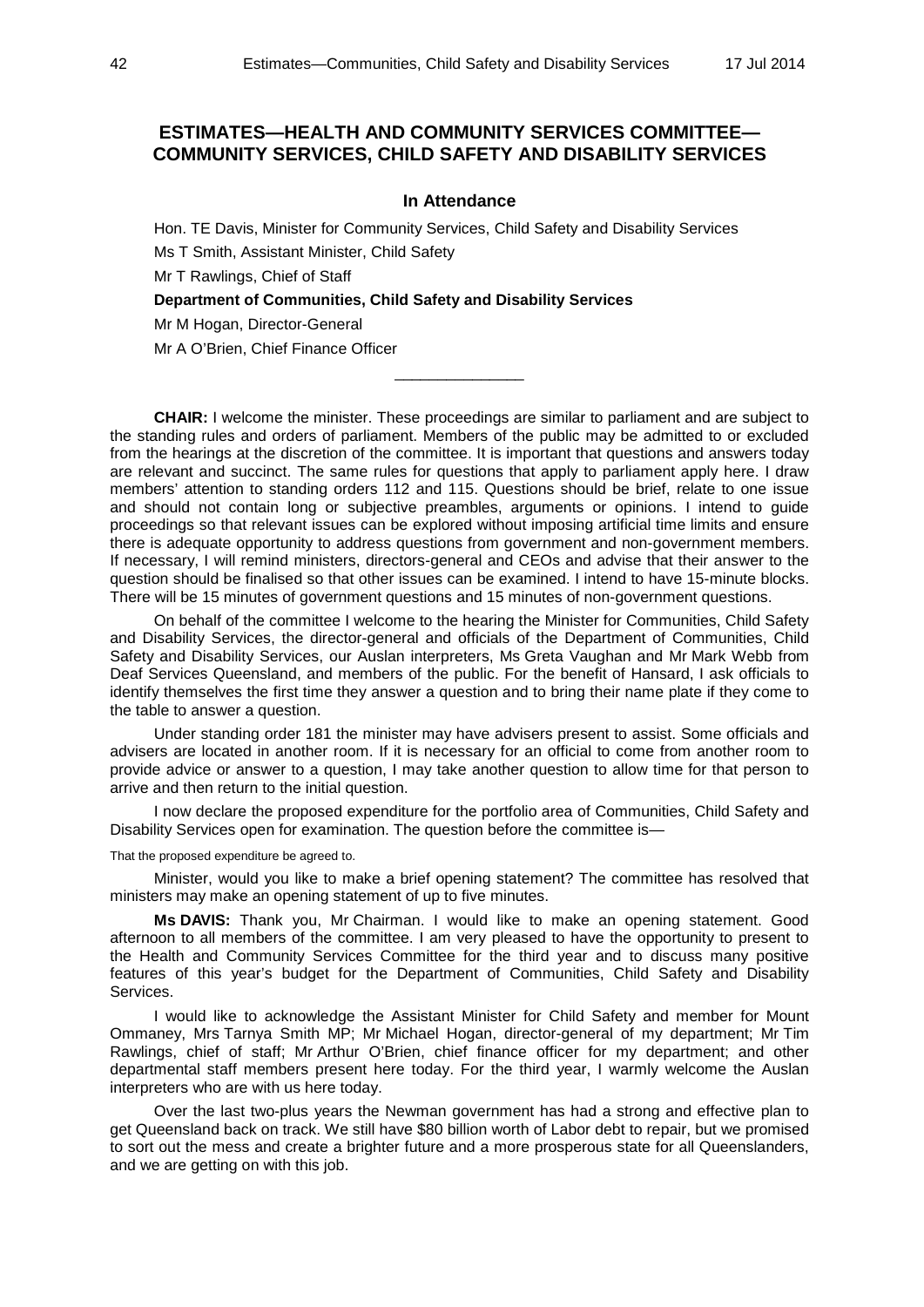This year's budget allocation of \$2.519 billion for my department contributes to the task of making Queensland a strong state. This includes \$863 million for Child Safety Services, \$190 million for Community Services and \$1.465 billion for Disability Services. Each of these portfolio areas has a vital role in improving the wellbeing of our most vulnerable Queenslanders, and it is government's role to ensure the very best service delivery is able to be provided.

We are revitalising front-line services, cutting red tape, providing value for money and ensuring the right services are in the right locations for those who need the support the most. Ultimately, though, this is a human services portfolio and human services are about stories. I look forward to sharing with you today some real-life examples of how my department is improving the lives of Queenslanders.

This year's budget responds to the Queensland Child Protection Commission of Inquiry with a substantial new investment of \$406 million over the next five years to transform the child protection and family support system as we have never seen before.

With the permission of the committee, I would like to quickly address matters that may come before the hearing today that would involve the former Commission for Children and Young People and Child Guardian. As the committee is aware, the commission of inquiry recommended that the children's commission not be retained in its current form. Rather, it proposed a transfer of all existing functions of the commission to different agencies to complement the reforms by ensuring whole-of-government oversight arrangements are in place. These transitions occurred on 1 July and, as such, the former commissioner is not present today, as in previous years, to address any questions relating to the operations and functions of that former entity. In the absence of the former commissioner, I will endeavour to answer questions related to the former entity's operations and as they relate to my portfolio responsibilities, but I also trust that the committee will allow me to take questions on notice to enable a more considered response.

I would also like to take the opportunity to make clear that no functions of the former children's commission have ceased. As at 1 July the functions are now being carried out as follows. System advocacy and monitoring for the entire child protection system is now performed by the new Family and Child Commission under the responsibility of the Premier. I would like to add that two commissioners are to be appointed and we are very pleased that, for the first time ever, one must be an Aboriginal and Torres Strait Islander person.

The Community Visitor Program and individual case advocacy functions are now the responsibility of the new Office of the Public Guardian under the portfolio of the Attorney-General and Minister for Justice. I was very pleased to be at the launch of the new Office of the Public Guardian on 1 July and thrilled to see the support that our sector partners who were there were showing for the reforms on the day.

Administration of working with children checks, or blue cards as you would know them, now sits with the Public Safety Business Agency under the responsibility of the Minister for Police and Corrective Services. They undertook the criminal screening in the past and monitored these, and they will continue to do so under the new arrangements.

My department will continue to review matters of child deaths, as they always have, but we will also now be including reviews of children who have suffered serious physical injuries. We will be finalising the appointment of the new Child Death Case Review Panel, which will comprise qualified external experts who will consider the department's reviews and make recommendations as appropriate. Finally, child related complaint management functions are now the primary responsibility of relevant departmental agencies, with oversight provided by the independent ombudsman.

Staff from the former children's commission have now transitioned into these new arrangements, which are set to deliver a strengthened system. Importantly, these arrangements have been designed to contemporise and complement the reforms of the child protection system that we will be implementing over the next decade.

**CHAIR:** Thank you, Minister. We will move to government questions. I have the pleasure of asking the first question. I refer to page 3 of the SDS which outlines the \$406 million investment over five years to turn the child protection system around. Can you please advise the committee on how these funds will benefit Queensland families?

**Ms DAVIS:** Thank you, Mr Chairman, for the question. Commissioner Carmody confirmed what we believed. That is, the child protection system had been failing Queensland families and children for far too long. There were record numbers of children coming to the attention of Child Safety and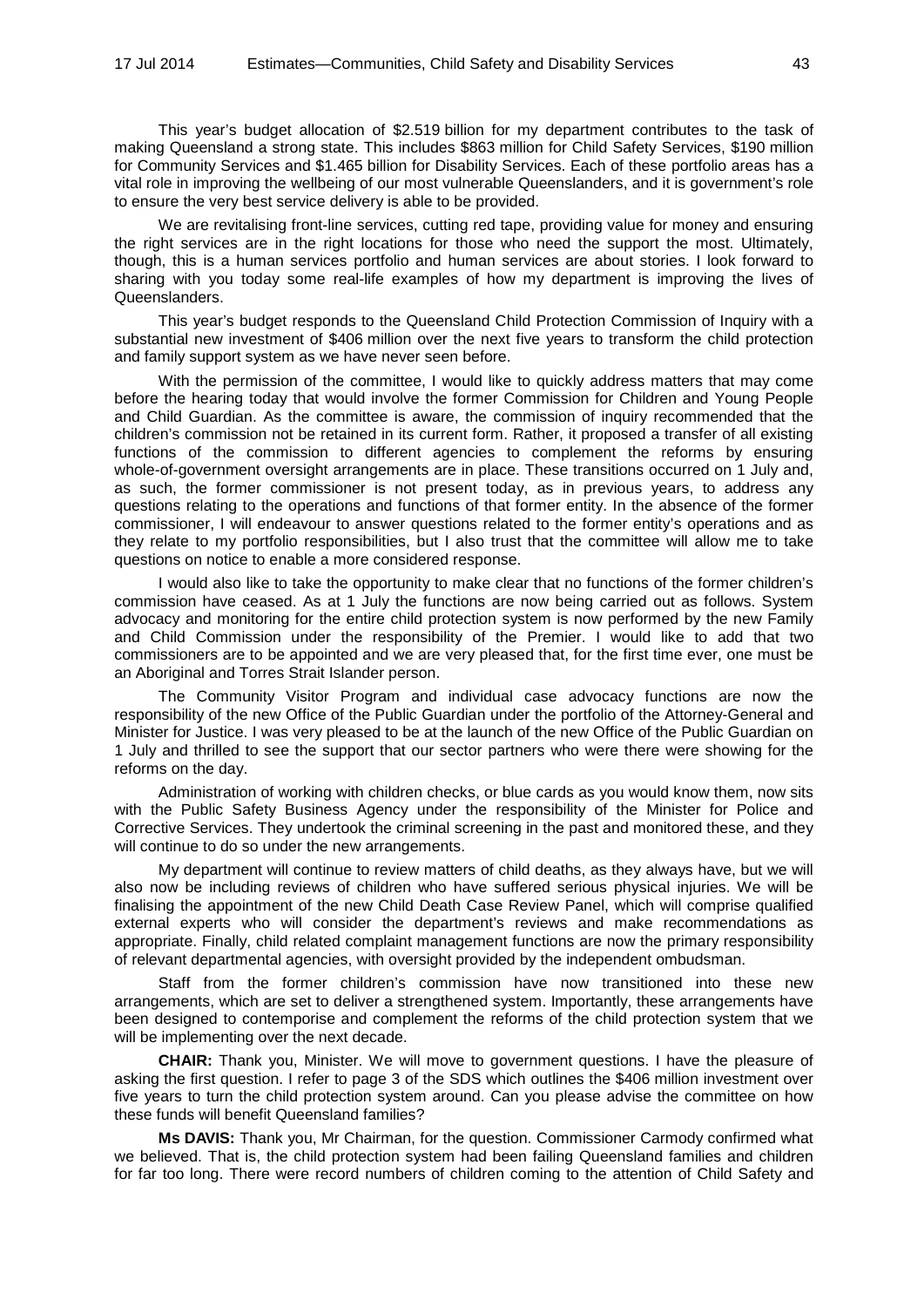record numbers of children being taken into care and staying there longer. All the while, Queensland families were left to struggle with their issues because the support simply was not there for them. This is why we placed such a high priority on establishing the commission of inquiry within our first 100 days of coming to government.

We now have the benefit of this comprehensive inquiry behind us. We have accepted all 121 recommendations. Six were accepted in principle. This will transform the entire child protection and family support system as we have never seen before in Queensland. The government investment of \$406 million of new funding over five years will help to implement these reforms. It will focus on reducing the demands on Child Safety and strengthening families so that, wherever possible, their children can stay safely at home.

My department has been allocated approximately \$383 million of the new funding. Amongst other important reforms, this will deliver the largest investment ever made by any Queensland government in intensive family support services. There will be a gradual roll-out of 20 new intensive family support services, commencing in January next year. Like the sector, we believe that getting the right supports in early will help a family before they reach crisis point. Our services will also be supported by significant new investment in domestic and family violence services.

I note my response to question on notice No. 5 in which I outlined the new community based intake and referral services and explained how they differ from the current child safety intake process. If I could extend on this, I point out that as the new intensive family support services are rolled out across the state so will our new community based intake and referral services. As I also outlined in answer to that question on notice, there are non-statutory agencies delivering front-line services that will divert lower risk families away from the statutory system.

I think it is really important to stress that rolling out these services happened gradually, as this will enable us to prepare the sector and build its capacity to deliver the new services in a planned and coordinated way. The sad reality is that there will always be the need for child safety to be involved in protecting children who suffer or are at risk of significant harm. For children who do need the protection of the statutory system to ensure their safety, then my department will be able to fulfil its core role and responsibilities better than ever before.

There will be 77 new front-line workers employed across the state and their focus will be on improving the lives of vulnerable children. We are also going to be developing and implementing a new child protection practice framework for front-line child safety staff. This will also be used by our non-government child protection partners. This will be a contemporary framework that engages with parents to identify their strengths rather than their weaknesses and brings all parties together to work in the best interests of the child.

The government's \$406 million of new investment also delivers on our election commitment to improve outcomes for young people who are transitioning from care into adulthood. They will now have access to increased funding for post care support. For the very first time this support will be available to young people leaving care until they reach the age of 21.

Throughout all of our reform work I have made it very clear that there must be a focus on addressing the serious problem of the overrepresentation of Aboriginal and Torres Strait Islander children in the child protection system. I can assure the committee that there are concerted efforts taking place right across government, in collaboration with our non-government partners, as I speak on tackling this issue. There is no doubt that this will be a challenge, but it is one we are committed to addressing and will continue to place a very high priority on.

This is a government that is investing in Queensland families and is about providing children with a bright future and keeping families strong and keeping families together wherever possible. If we sat back and did nothing to change the outlook then the combination of an increasing demand on the statutory system, low investment in secondary family services along with \$80 billion in debt passed on to our next generation would only ensure that Queensland's children would not be able to realise their full potential.

**CHAIR:** I am going to follow on from that a little bit. As you referred to in your earlier response, I am pleased that the government is serious about providing support to young people leaving care until they reach 21. I refer to the initiative on page 3 of the SDS and ask the minister if she would outline what work has been done to progress this commitment in the past year.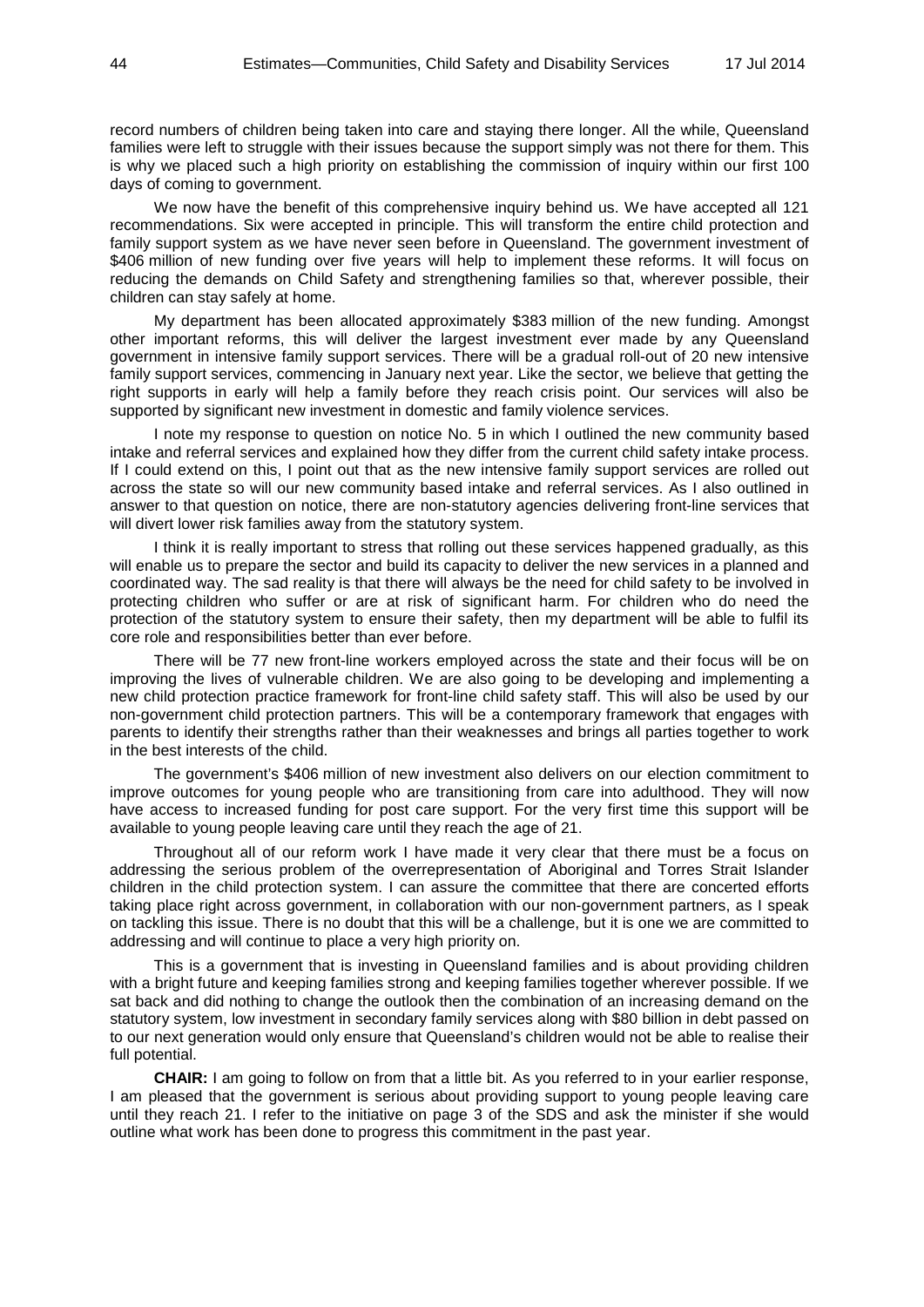**Ms DAVIS:** I thank you, Mr Chairman, for the question. Yes, I did mention that raising the age of support for young people who are leaving care to 21 years was an election commitment of the government. Commissioner Carmody highlighted the importance of this in his inquiry.

There is no doubt that historically Queensland has needed to lift its game when it comes to giving young people the support they need after leaving care. We are the only state or territory that has not dedicated funding or resources to after-care support up until now. Rather support has been provided to a very small number of young people after reaching 18 years of age and what the previous government called a support services case. This often simply involved the purchase of goods such as fridges and microwaves to get young people started. It certainly was not wide ranging.

I have given a bit of information in a question on notice on the initiative and how this will improve outcomes for young people. But I would like to add to that and mention how fortunate we are to have a fantastic working relationship with the CREATE foundation. They are working alongside us on this initiative.

I would like to take a moment to acknowledge Lucas Moore who is the state coordinator of CREATE. He often comes into my office for a chat, and usually brings a few young people along with him so we can have a bit of a conversation. They are great meetings and some of the most enlightening meetings that I have had as minister. I know the assistant minister would agree with me on that.

I recall when I was opposition spokesperson that one of my very first meetings was with Lucas. We talked about the needs of young people leaving care. We had very similar visions for how this should look. So it gives me a great deal of satisfaction to see how far the Newman government has advanced on this important issue to date. Over the past year Lucas and his team have worked closely with my department co-designing the program for increased support for young people as well as finding better ways to prepare young people who are still in care for that transition to adulthood.

All this work has been informed through round table discussions with leading academics. We have held a number of forums across the state with young people who gave their valuable insight. There were a series of forums held with government and non-government stakeholders in Brisbane, Townsville and Ipswich.

A research and literature review has also been conducted and has helped to identify the best practice being used globally in supporting young people as they transition from care. There has also been a new transition to independence program framework as well as a training package developed that will be used for departmental and non-government organisational staff to increase their skills when they are working with young people transitioning from care.

I am really pleased to inform you that our local child safety service centre staff have been thinking regionally about better ways to deliver front-line services. For example, our north coast region has developed some strategies to boost career aspirations for young people leaving care by giving them access to career guidance and engaging them in extracurricular activities and work experience. In the South Burnett they have a dedicated transitions team that have set up a Facebook page to communicate with young people who have left care. I am really excited about the work that has been done by the department in partnership with our key partners over the past year so that we can ensure that brighter future for young people when they transition.

There are very unique challenges facing young Queenslanders who leave care. We want to offer them the practical support they need before and after they leave care to make sure that their first steps into adulthood are in fact supported ones.

**CHAIR:** We actually heard in one of our hearings from one of those young men who strongly advocated for this. It is good to see the government following up on that. I am going to pick up on another issue mentioned briefly. I refer to page 7 of the SDS concerning the staffing of child safety. I note the commitment for an extra 77 child safety officers. Can the minister confirm what impact these roles will have on reducing case loads?

**Ms DAVIS:** Thank you for your question, Mr Chairman. I think we need to put a little bit of context around this. Commissioner Carmody recommended that we strive to achieve an average case load of 15 for front-line child safety officers. We accepted that recommendation and noted that case loads will start to reduce as the number of children in the statutory system reduces as a result of our reforms. Over the coming years we will start to see the full benefit of the average case load held by child safety officers reducing.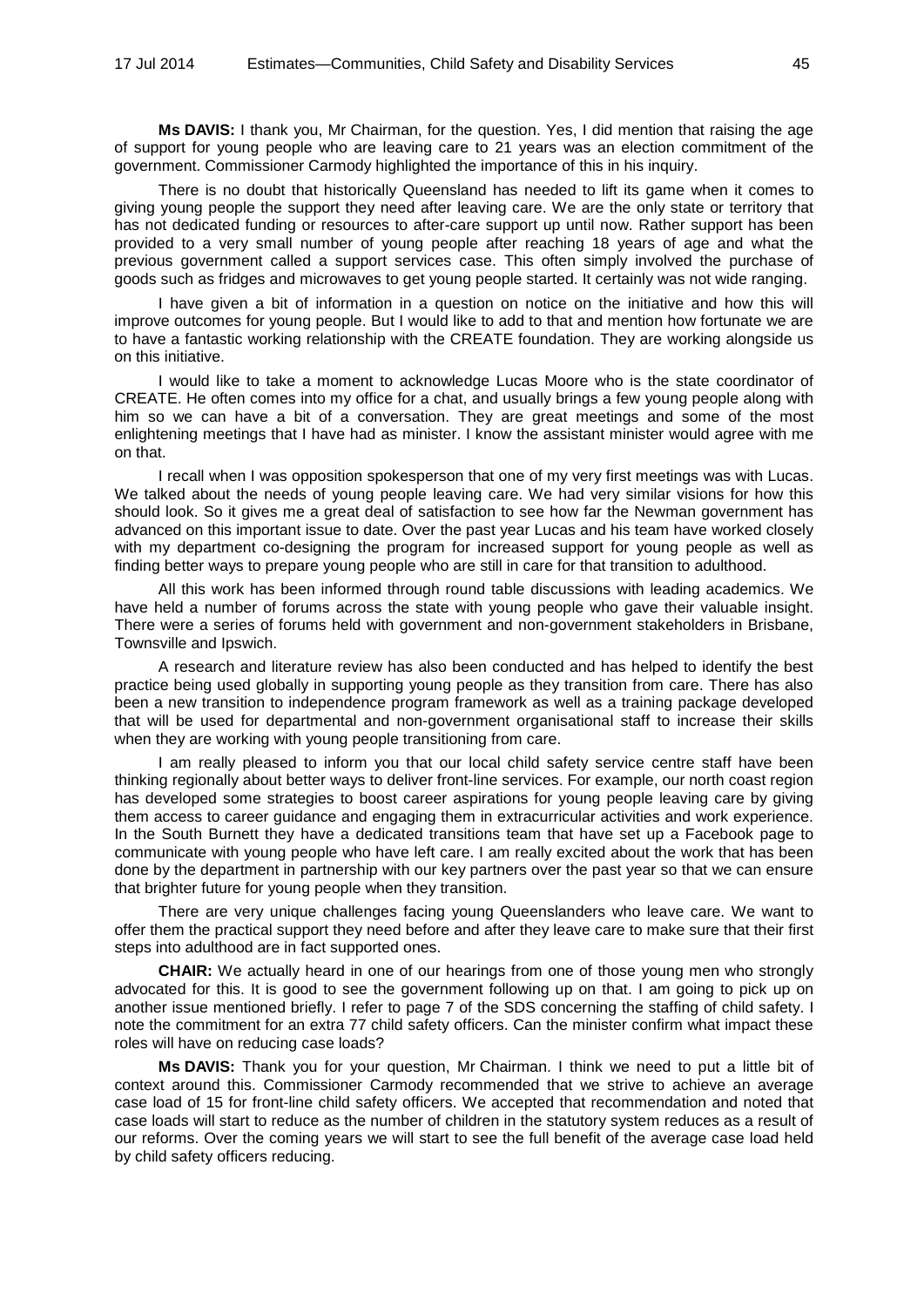As an immediate measure, the additional 77 child safety officers will start to ease the workload on our front-line staff. For the first time in many years we will break the back of the average case load which sits at 20.5 down and reduce it to 19 across the state. That is really good news. It gives the opportunity to focus and work closely with the children and the families that need that support.

As I said, the additional roles will be on the front-line. They will be child safety officers and team leaders in child safety service centres. They will be in regional intake services. They will be front-line practice leaders. The new positions have been created to drive practice and change across the state. That will be their role. Whilst the location of the roles of the 77 staff is still being finalised, I can assure you that they will be directed to the areas where there will be the highest demand. I can also share with the committee that, of the other 49 new positions funded through the reform road map, at least 20 of those will be front-line roles.

I would like to take a moment to highlight the fantastic improvement in the retention rate of child safety officers. The department has worked very hard to be supportive of our important front-line workers. In the past they have not always felt as supported because of the case load level. It is clear, because our retention rate is looking so much better, that they are getting professional satisfaction from the work that they are doing now.

As at April 2014 the retention rate has increased by over 13½ per cent, which is fantastic. I am thrilled with the result. It shows again that our front-line workers are more committed than ever to staying with the department and getting on with the job of doing what they do best. They are excited about the reform and we are excited about that too.

**CHAIR:** We will move to non-government questions. I call the member for Woodridge.

**Mrs SCOTT:** Minister, I refer to page 3 of the SDS and the delivery of the \$50 million to support the implementation of the NDIS in Queensland. Considering that the Newman government refused to sign up for an NDIS trial site, have you approached your counterparts in other states to organise a sharing of information concerning their trial sites?

**Ms DAVIS:** I thank the member for the question. I am really happy to advise the committee that in the last month I have had the great opportunity to visit two of the trial sites in person. My director-general was able to come along to one of those. We learnt a lot from the visit. In the first instance we went to Geelong to visit the NDIA head office and the trial site there.

What was interesting about that visit for us is that we were able to see what was happening at an organisational level or administrative level and how that then looked on the ground. We had the opportunity to speak to a range of front-line workers in Geelong, including some of the managers on site. They were talking to us about the challenges that they had had in rolling out the scheme in early times. They were very excited about sharing with us their learnings to date.

What was interesting about that visit to Geelong is that those managers that we spoke to on the ground said that they were watching what we are doing in Queensland. They were very complimentary about the work that we are doing here. In fact, what they were saying was that we had a very unique opportunity here in Queensland because we were not focussing on a particular area or a particular cohort but working on how the NDIS will rollout right across the state. The challenges we have are unique because of our decentralised nature. There are unique challenges that particular communities might have.

I certainly got the feedback—and the DG might like to expand on this as well—that they think we are doing a great job. In fact, in not so many words they felt that we were doing a trial without a trial, DG. We were doing all those things that we needed to be doing in order to get things in alignment with what we had to prepare for for that transition.

Interestingly, they are also watching some of our initiatives like the Your Life Your Choice program of self-direction. They are very excited about what we are doing in that space and watching that very keenly. The NDIA is also very excited and interested in our light touch of assessment rather than having to go through the full assessment process if that does not have to happen. Interestingly, we are being watched because we are taking the lead in some of these areas. I am very excited and very pleased about where we are.

We went to the Hunter, which was different again. We had the pleasure of talking to a planner. Sam shared with us the issues that people with a disability and their supporter who normally comes along during the planning phase have. That could be their family member. It might be an advocate. It could be a support worker. They will allow anyone whom the participant or potential participant wants come along.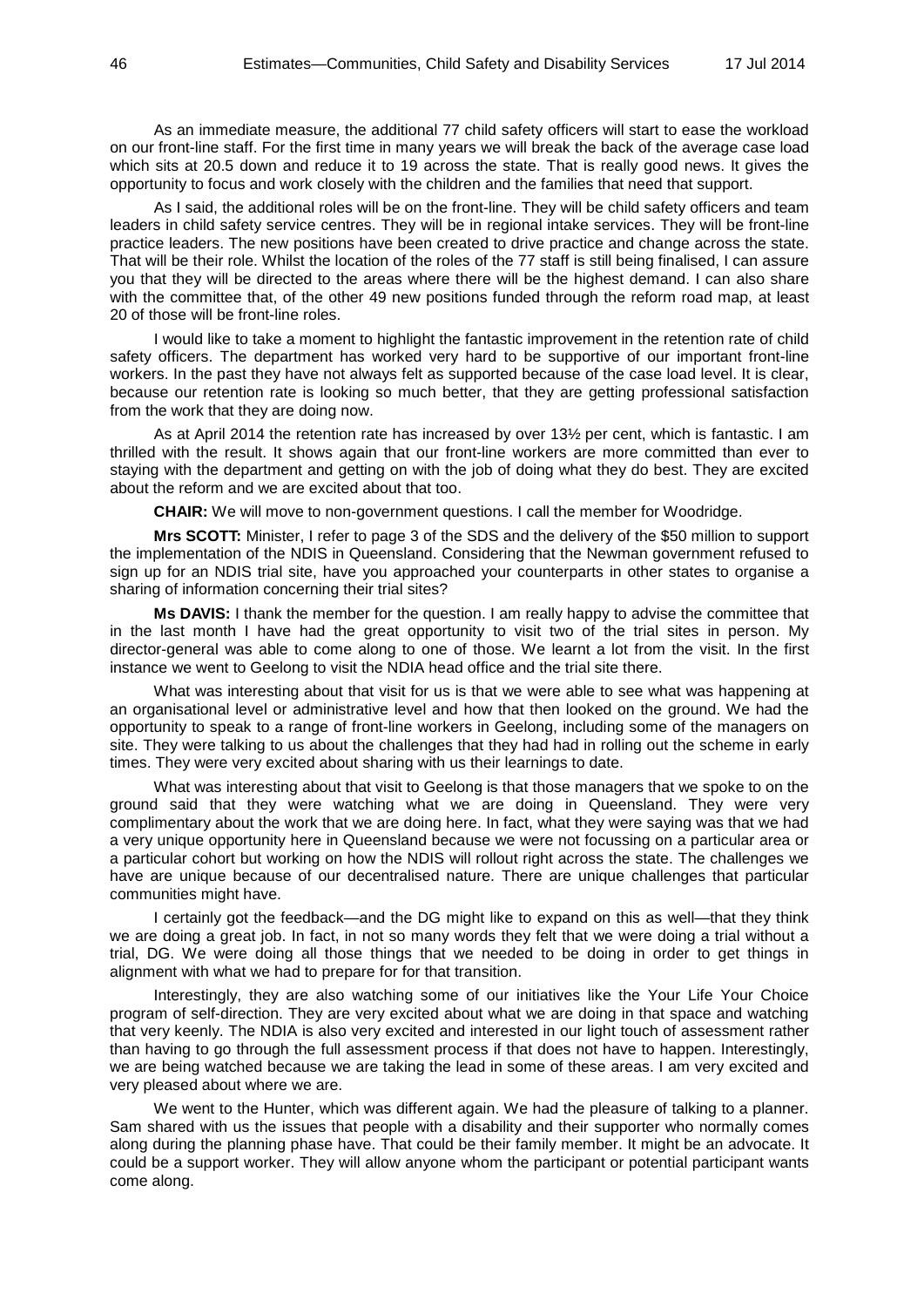What he was sharing with us was that a lot of people had come into the scheme without being fully prepared about what that process might look like. So his recommendation to us—and we are doing it any way—was to start to have early conversations with people with a disability, or their families, about what that will look like for them because there is a monumental shift in the way people think about receiving their disability services. You build on the choice and control aspect which is central to the theme of the NDIS and extremely important. But, unsurprisingly, because of the way disability funding was provided in the past, people have always looked at how much funding they were going to get so that they could look for block funded arrangements to get some support. It has now gone to a much more person centred look—that is, 'What are the participant's goals in life?' and to try to wrap the supports around them for them to achieve their goals.

There is much conversation to be had. We are ready to announce successful tenderers for a participant readiness initiative to have those conversations so that when people come in the front door of the NDIS they are ready for it and they are happy to go through the process. The other states and territories found early on that people were coming in and then were getting so overwhelmed by the process that they were actually stepping back out. We do not want that for Queenslanders because this is an exciting time. People are really looking forward to what the NDIS can provide them. We want them to be as prepared as possible so that when they come in to the NDIS that process is smooth for them and the NDIS achieves what they want it to achieve for them. It is very exciting that the other jurisdictions are watching what we are doing. Director-General, would you like to add something to that?

**Mr Hogan:** Just to extend on what the minister has indicated, we are heavily involved in the intergovernmental working groups and fora that are working on the design of the full scheme and looking at the learnings from the trial sites and indeed sharing the learnings from our own reforms in Queensland. I can also advise the committee that we have a very close working relationship with the CEO of the National Disability Insurance Agency. Indeed, they have recruited some of our own staff and we hope they come back in due course. We had the CEO up here at the Queensland Disability Conference a couple of months ago who spoke to the 550 people who attended the conference. I am in regular discussions with David Bowen and others in his senior staff, and my senior staff are on a weekly and daily basis engaging with the NDIA staff in Geelong.

**Mrs SCOTT:** Minister, has the government determined the regions in which the NDIS is to be rolled out first in Queensland in 2016?

**Ms DAVIS:** That is still under negotiation with the federal government as we put together the intergovernmental agreement, and that will be determined during that process. What I am excited about though is that last week I had the opportunity to go to Townsville and announce with the CEO, David Bowen, that two NDIA staff were going to be located in Townsville to work with our NDIS readiness team so that we can further strengthen that relationship so that everything is in alignment. I think what is really important up there in Townsville—and the member for Townsville would certainly understand this—is that there are very unique challenges in North and Far North Queensland, and the NDIA were very keen to come up and understand that firsthand so we are very excited. It was great that I could join with the member for Townsville at that announcement.

**Mrs SCOTT:** Apart from privatising Accommodation Support and Respite Services, what exactly is the \$50 million promised in this budget being used for?

**Ms DAVIS:** There is an extra \$25 million that will go directly towards NDIS readiness initiatives, and I might hand over to Michael to break that down further. I would like to say something about the commentary around the Accommodation Support and Respite Services. As the member would know if she had read the heads of agreement that was signed with the former Labor federal government, clause 36 of that agreement is relevant to this, and I will read it for the benefit of the committee. It specifically states—

Following commencement of the full NDIS, the Queensland Government will no longer provide specialist disability services or basic community care services to those people whose needs are intended to be met by the NDIS. The Queensland Government will, however, continue to provide basic community care services to a range of other people to meet support needs not intended to be met by the NDIS.

So it is quite explicit in the heads of agreement that, by full rollout, the Queensland government will not be delivering disability services. Members would be aware that I made a ministerial statement back in March articulating the process of transitioning from government provided Accommodation Support and Respite Services to the non-government sector. This is to be done in a calm and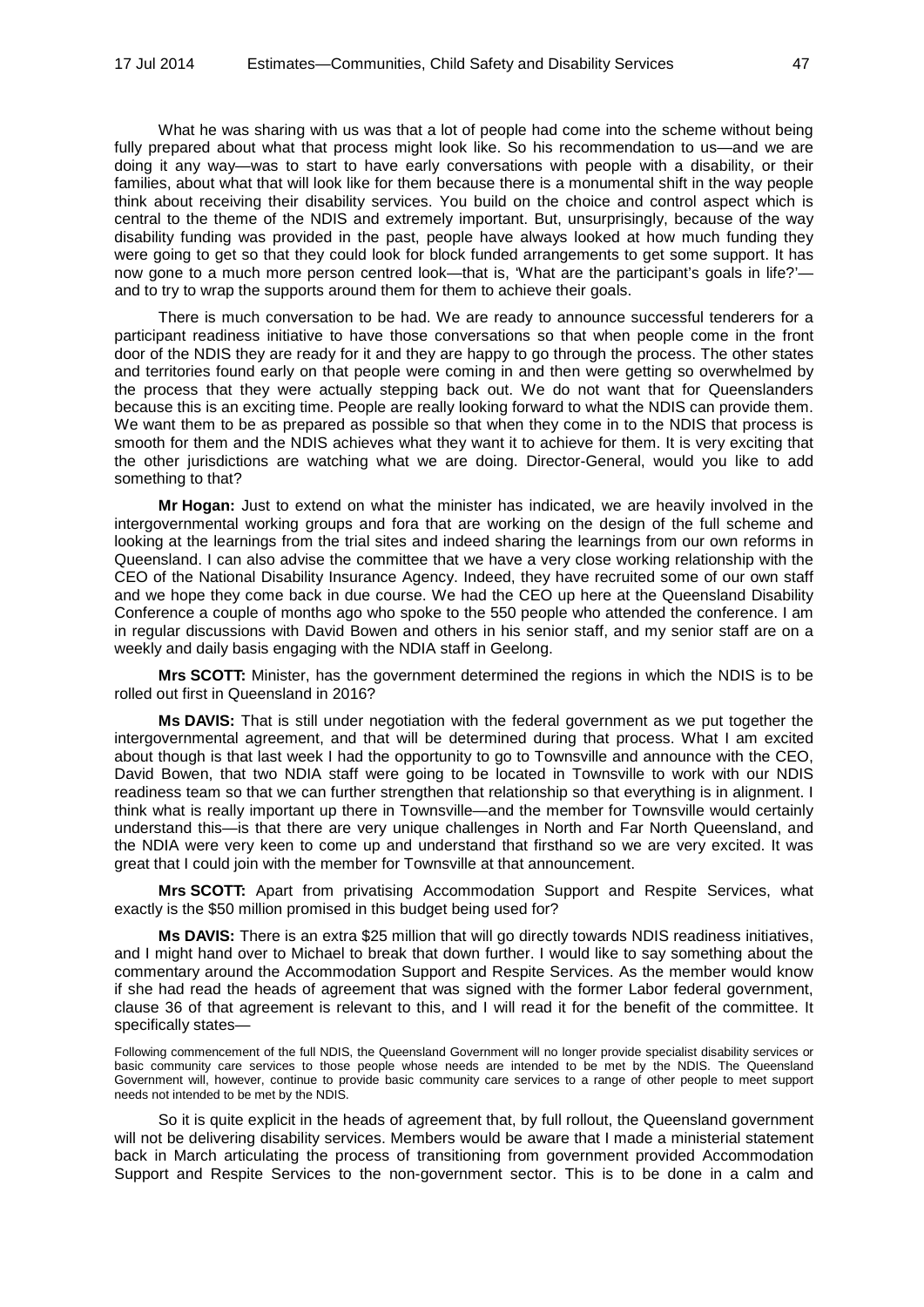considered way over a five-year period. I can share with the committee that I take this very seriously. As well as the people with a disability and their families and carers being involved in this conversation, the staff are involved in the conversation as well.

What we have that is well underway—and I have some numbers here that I might be able to share with the committee—is that the department has been holding forums across the regions where the Accommodation Support and Respite Services are delivered, and we have had a really good response to that. For people who wanted to have the opportunity to have a private discussion with a manager and not their line manager—so someone quite separate from their day-to-day working environment—we thought that was very important. So 850 staff have come to the group briefings, and 911 staff have had one-on-one meetings. We will continue to do that because it is really important that they are part of the conversation. There is capacity in the non-government sector to deliver Accommodation Support and Respite Services.

Government investment in this space towards the non-government sector has been increasing over many years, and the government provided services have been stabilising or decreasing. There are a number of reasons for that. One reason is that they have capacity to deliver; the other reason of course—and it is why the former government continued to put direct funding to the non-government sector—is that they provide a good service at a lesser price. They still get a great service out to the people with a disability whom we are here to provide services for.

I take issue with the tone of the question. We have been totally open about this. I gave a ministerial statement. We undertook to consult with families, people with a disability and staff, and we are doing that. We will continue to talk with staff over the next five years to understand what their aspirations are. It is really important to note that we expect there will be 13,000 more jobs in the disability sector. For those staff members who are still interested in having a career in disability, with the experience that they have, I expect the non-government sector would be very eager to utilise their skills. As part of our agreement with the NDIA, we are working towards getting administrative staff rather than front-line staff—almost first option if there is a role for them within that new federal agency. I will ask Michael to expand on those opportunities that we are providing staff now to upskill themselves in preparation for this. As I said, it is really important that we work with the staff here. That is why we have given such a long lead time for them to determine where they want to go with their career into the future. Michael, would you like to respond?

**Mrs SCOTT:** Minister, so you consider that there will not be any people who are so profoundly disabled that the private sector may not be able to accommodate them? You think they will be able to accommodate them, regardless of the level of disability?

**Ms DAVIS:** The planned way of dealing with this is to consult with the families as well. That is what is really important to us. As we gradually roll this out, we will be able to de-identify for those that may wish to come in and deliver services—the non-government organisations—so that they are aware of the supports that our clients require in order for them to be safe and to live a full and rewarding life. What we plan to do wherever possible is this. We will have proponents that indicate they can provide a service for a particular house, because as you know most of these are houses where three or four people with a disability live under one roof. We will say to the families, 'Here are the options. Who do you think might be best placed to look after your child?' Then the proponents need to be able to tick off some boxes for us to make sure they have the capacity to deliver the services.

I was in Maryborough about 18 months ago having a chat up there. There was a client with very, very high needs and with challenging behaviours. He was provided support by government but he was transitioned to the non-government service which could provide better support and he is doing terrifically well. So please be assured that part of the process is that those who are interested in providing support to our current clients will have to demonstrate that they have the skills and the staff to be able to deliver those services—absolutely.

**Mr Hogan:** Minister, if I can come back to the issue around what we are doing to prepare our staff for the opportunities and changes associated with our transition into the National Disability Insurance Scheme. We have already made a head start in the last financial year by initiating what we call disability destinations for our own disability staff. That has given our staff an opportunity to upgrade their skills and credentials where necessary to a certificate 3 or a certificate 4 or a diploma. We have had a fabulous response from our own staff. We have had about 529 staff sign up in our first tranche. About 450 of those are residential care officers and we will be offering another round for our disability destinations initiative in this coming year.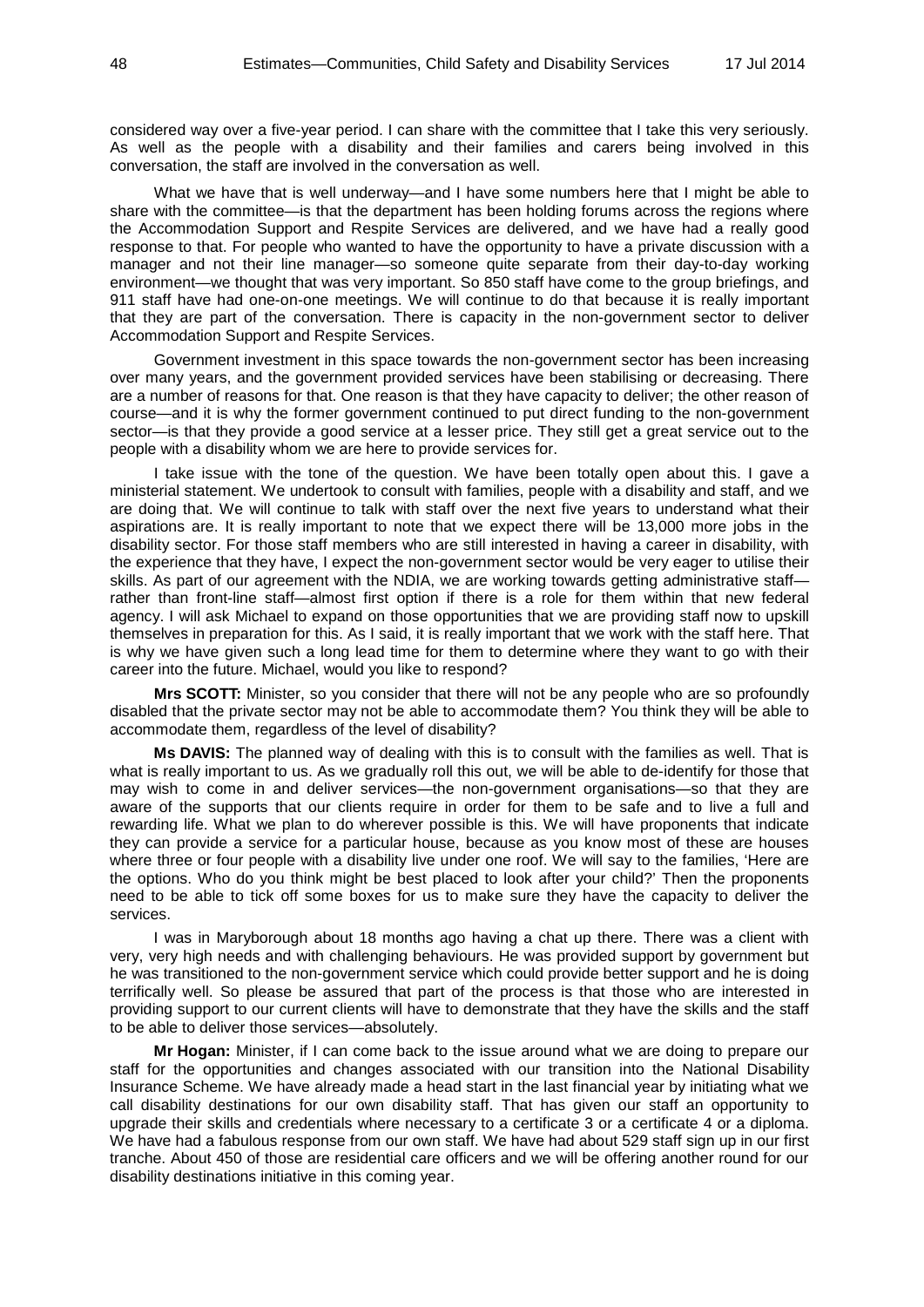The fact that we have the National Disability Insurance Agency setting up here with two advanced small teams also positions us very well. Two years out from when the NDIS starts, our staff will have the chance to work with the NDIA staff, talk to them about the roles, share knowledge, share learnings, share the skills and even share the tools and templates that the NDIA are using. Our staff will have that opportunity to really work into the roles that will be available—the hundreds and hundreds of jobs that the NDIA will have eventually in Queensland—noting of course that we are going to double the number of Queenslanders who get support through the National Disability Insurance Scheme between that period from when the NDIS starts in Queensland in July 2016. So there will be 13,000 extra jobs, as the minister has said, double the investment and many, many opportunities for our staff to take up those jobs with the NDIA or in the NGO sector to set up their own businesses or to work otherwise in the disability sector.

**CHAIR:** Thank you. We will move to government questions and I call the member for Townsville.

**Mr HATHAWAY:** Thank you, Minister, and I also thank you for coming up last week for the NDIA announcement. You have touched on this but I was wondering if you could go into some more detail, and I refer to page 3 of the SDS in relation to the NDIS. Can you explain how our government is preparing Queenslanders who have a disability and their families for that transition to the NDIS?

**Ms DAVIS:** I thank the member for the question. It was quite an amazing day up there, not only having the opportunity to meet some young people with a disability and hearing about their aspirations for the future but also having the opportunity to speak to their parents about their concerns about how to transition to the NDIS and being able to give them the reassurances that they need that this is going to be great. If we all work together, then we will get the outcome that we want. I think what is important is that the NDIS is more than an acronym. It is absolutely about helping people with a disability achieve their goals. I think that this is in fact one of the most overlooked aspects of the NDIS and I spoke just a little while ago about how that needs to change and how we need to change our focus from thinking, 'How much funding am I going to get because that will make a difference in my life?' to 'How do I want my life to look?' in terms and how we can wrap the supports around them. As I said earlier, in the past organisations were given money on behalf of individuals to provide services for them and whilst many of those organisations did talk about the goals of their clients it did not do it in the way that the NDIS is going to focus on it.

The former funding arrangements naturally led to a situation where many people with a disability and their families felt that the services that they were receiving, while really good, were not necessarily the services that they would have chosen had they had the choice. I think it is fair to say that in the past for people to get disability funding it was the squeaky wheel that got the oil, and that has changed now. The assessment tool that we use is much more equitable so that when people come in they are assessed as they would be assessed against any other person. Those who are quiet and just want to get in and get the supports for their loved one or the person with a disability coming in to get the supports that they need can just speak about their aspirations rather than making their situation seem much worse. From my perspective—and there is much talked about in the disability sector—it is about working on people's abilities, not focusing on their disabilities. I know the way that the NDIS looks in their person-centred way when people come through the system that we are going to be able to achieve that positive outlook for people rather than focusing over the negative.

Many on the committee would have heard me say in the House that the NDIS certainly is about giving people more choice and control over their specialised disability supports. However, the biggest change alongside that is being able to talk to them about their goals. I again refer to the conversation that I had with Sam the planner in New South Wales about how enormously important it is that when people come in they are ready to talk about the things that are important to them and about talking in the positive for the long-term rather than short-term goals. The really terrific thing though about the planning process is that it is quite organic. It is not, 'You're in. We have a plan. That's the plan for the rest of your life and you'll stick to it.' It is more, 'Let's start with this plan and as your circumstance changes or as you're out in the community accessing the services if you think we need to tweak them then come on back and have another conversation with us.' As everyone on the committee would know, even in general life things change which means that there might be a refocus on the things that you want to do down the track. That is what is so beautiful about the planning process through the NDIS—that is, there is flexibility there for people to change as their circumstances change. It was an exciting time to be able to talk about what we need to be doing here in Queensland in order to prepare people for that journey and we will continue to do that, as I said, through the participant readiness initiative that will commence shortly. We are very excited about being able to offer different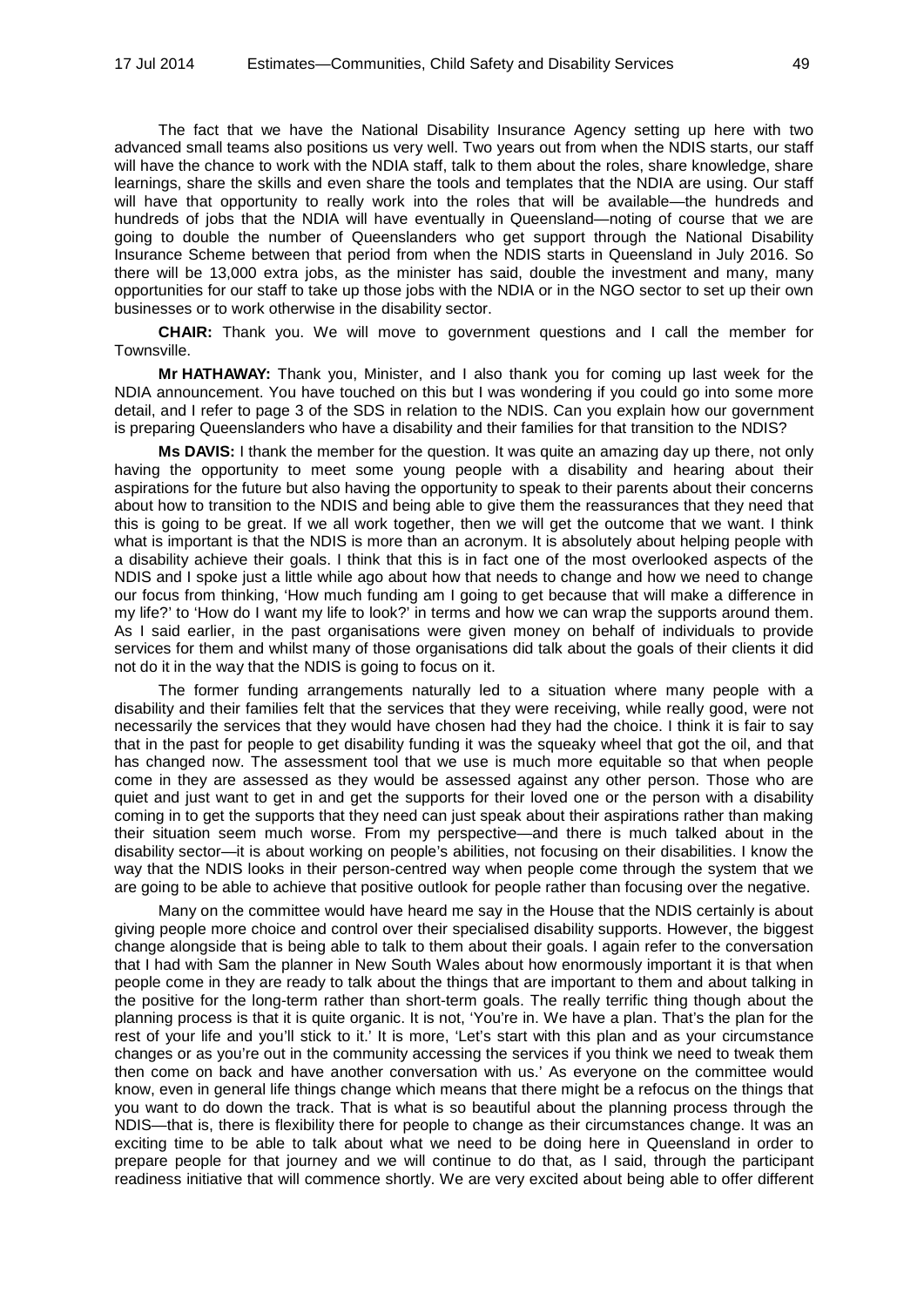means for people to have an interaction, whether it is in a forum or speaking to their local QDAC representative or however they want to have that conversation to at least give some scope for people to engage in a way that is meaningful and comfortable for them.

We are progressing in the right way. We are excited about the NDIA coming to town. I can share with the committee that when we had agreed that there would be four staff from the NDIA coming here to Queensland we were delighted on the day to learn from David Bowen that the two staff who would be in the Brisbane area would be increased to three, so that gives more opportunity for learnings down here in the south-east corner. The NDIS is transformational change. We are very excited about it. We know that the sector is excited about it. We know that people with a disability are excited about it. We know that their families are excited about it. We want to be able to provide the framework and the supports that work for them to prepare to that transition and it will start to rollout in the middle of 2016.

**Mr HATHAWAY:** I refer again to page 3 of the SDS, but I want to change tack a little. We have the Elderly Parent Carer Innovation Trial providing sustainable living options for adults who have a disability when they can no longer be cared for by their parents. I am just wondering if you can give us an update on how that is progressing.

**Ms DAVIS:** I thank the member for that question because this is an initiative that is very dear to my heart. When I was shadow minister for disability I visited Bundaberg and a local advocate arranged for me to have an afternoon tea with a group of ageing parents of adult children with a disability. It was at that gathering that they shared with me that their No. 1 concern was what was going to happen to their son or daughter when they were no longer able to care for them. It became really clear to me that we had to start looking at innovative accommodation solutions to address those concerns, particularly in light of an NDIS on the horizon. Because our government has a strong plan for a bright future for people with a disability and their families and their carers, we announced of course the Elderly Parent Carer Innovation Trial, or EPCIT, as it is known internally. EPCIT provides \$15 million over three years in one-off capital grants to provide innovative and sustainable accommodation solutions specifically to support adults with a disability who are cared for by their elderly parents. Organisations can leverage off those capital grants as an example of a really great and true partnership between government and the non-government sector to get really fantastic outcomes. That is why it is very exciting that the NDIA is also monitoring this trial because it is aware that there will be increasing demand in the future for this particular cohort. Once again, Queensland is leading the way in this regard.

EPCIT round 1 saw \$4.7 million allocated to five organisations, and that will create up to 39 places for adults with a disability. I recently announced the successful applicants under round 2, which will create 22 places in north Brisbane, South Burnett and of course Townsville. Round 3 will open in the coming months. The dollar investment by government and the NGOs is important of course but it is the personal stories that gives us the human context, and I spoke about that in my opening statement. I have a copy here of an article that appeared in the *North-West News* yesterday, and perhaps the member for Ferny Grove may have seen this particular article. The article is headed 'Mum hopes long search is over'. It is a story about a mother of a 46-year-old man who talks about her aspirations and her son's aspirations to find suitable accommodation. If I could take a moment to read a small excerpt from the article—

Many of the families have adult children in their 30s to 50s and the carers are aged over 65.

'We are concerned about when we are not here,' Mrs Doherty said.

'It's exactly what we wanted for him and we go to meetings and meet other families with the same feelings.

'It would be the perfect situation for our sons and daughters.'

That is there for the benefit of the committee. This story is actually about one of the successful projects under round 2 of EPCIT where construction is going to start in a couple of months, which is fantastic. I return to the issue of Bundaberg, where I returned in February this year when I visited the site where the Endeavour Foundation launched the plans for the block of units that will be built under round 1 of EPCIT. I cannot tell you how emotional it was to catch up at the launch with Mary, the disability advocate that I spoke of earlier who arranged that very important meeting with those quite special parents of those wonderful people with a disability. This is why we do what we do. We are about listening to people and continuing to work hard on our strong plan for that bright future for people with a disability to get them the outcomes that they want to live an included and fulfilled life.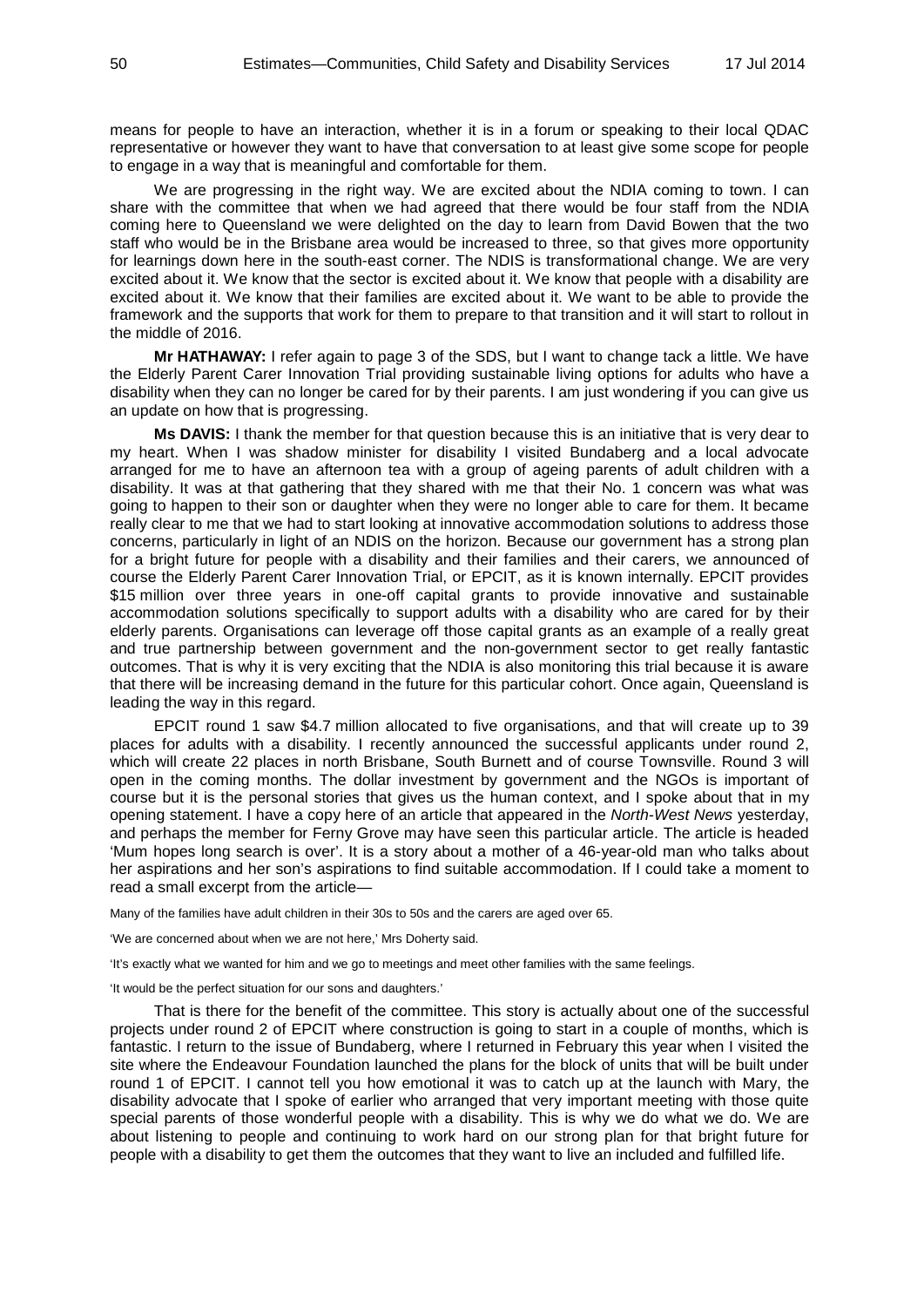**CHAIR:** Thank you, Minister. I think we are close enough to afternoon tea, so the hearing will adjourn for that. The video broadcast of this session will be available on the parliament's website shortly. The hearing will resume at 3.30 when the committee will continue with its examination of the estimates for the portfolio area of Communities, Child Safety and Disability Services.

#### **Proceedings suspended from 2.57 pm to 3.30 pm**

<u>രാ</u> **[CHAIR:](http://www.parliament.qld.gov.au/docs/find.aspx?id=0MbaHCSC20140717_153025)** Just another housekeeping issue. We are still trying to get these microphones right. If you are not speaking could you please move your microphone to the side not up because it will echo. Just move it to the side if you are not speaking. Thank you. The Auslan interpreters are having a little bit of trouble with some of the echo so we need to try to facilitate that. Welcome back, Minister, and officials. The committee will continue its examination of the estimates for the portfolio area of Community, Child Safety and Disability Services. We will go to non-government questions. Member for Woodridge?

**Mrs SCOTT:** Thank you, Mr Chair. Minister, I am returning to a question that we discussed before the break. I am thinking of an example of a young man with an acquired brain injury who was very severely affected and although the neighbours of this house were very sympathetic they eventually had to move him because of the noise. There were, to my knowledge, four carers caring for him. There was a danger to those carers so they needed two people there all the time. He hardly slept at night. I am just wondering, with there being virtually no DSQ to fall back on, whether the private providers are going to be actually prepared to do the hard yards in cases like this?

**Ms DAVIS:** I thank the member for the question. The matter that you raise is an important one to address and certainly at the front of my mind in terms of the work that we do in trying to provide the right wraparound services for clients. Of course, there are clients who require limited extra support to enjoy their life and then there are clients, like the one that you have described, who require more significant levels of staffing in order for that client to remain safe but also, as you indicated, to keep the staff safe. I expect your question is about transitioning to the non-government sector? Is that why you have asked that question, or more generally?

**Mrs SCOTT:** I guess it is around also if a private provider is finding that staff are leaving and they just cannot cope with that, whether there is something there as a back-up because you are not going to have any staff at all, are you?

**Ms DAVIS:** Currently the non-government sector provides over 90 per cent of the accommodation support and respite services. That is a mix of clients requiring a range of supports depending on their disability. Acquired brain injury, of course, requires very special attention because the client may require higher levels of support. I feel really confident, because we have a number of years to roll towards the NDIS, that we will start having the right frameworks around the clients so that when a non-government organisation, whether it is provided now or into the future, will have the information that they need in order to provide the appropriate supports. Certainly our providers currently have to reach a certain level of capacity as we negotiate to pop a client. As you would also know, we have to find an appropriate accommodation type for the client. Because there might be a spare place in a house does not mean that we would just put any client in there. We have to consider a range of issues, particularly around the mix of clients that are in the house and the support needs of that new client and how that might intersect with the others. So, we already have those conversations with the non-government sector when we are looking at placing clients in those supported accommodations and we will continue to do that. It is probably fair to say that under an NDIS, when there are new players coming into the market, that people will need to be more vigilant about that. Of course, under the NDIS people can engage a, and I will use the word broker to assist them with the investigation of appropriate providers and that can be part of the package. So, the beautiful thing about the NDIS and, in fact, Your Life Your Choice through our own host providers is that participants and/or their families, if they don't have the cognitive ability to make those decisions themselves, can go through an agency, if you like, to provide a suite of options before any placement is made. I think most people, when you are talking about the care of a family member, would be very vigilant about investigating and making sure that the service that they are selecting under an NDIS is appropriate to the needs of their very loved family member. Did you have anything to add to that DG?

**Mr Hogan:** Thank you, Minister. Indeed, we are already, in Queensland, seeing many of the non-government organisations that provide accommodation support services developing higher level capability and employing specialist clinicians and therapists. So that gives me confidence that they are already gearing up or already providing support, as the minister said, to as many if not more clients with higher needs than we currently do. The other thing I would add is that this is an issue that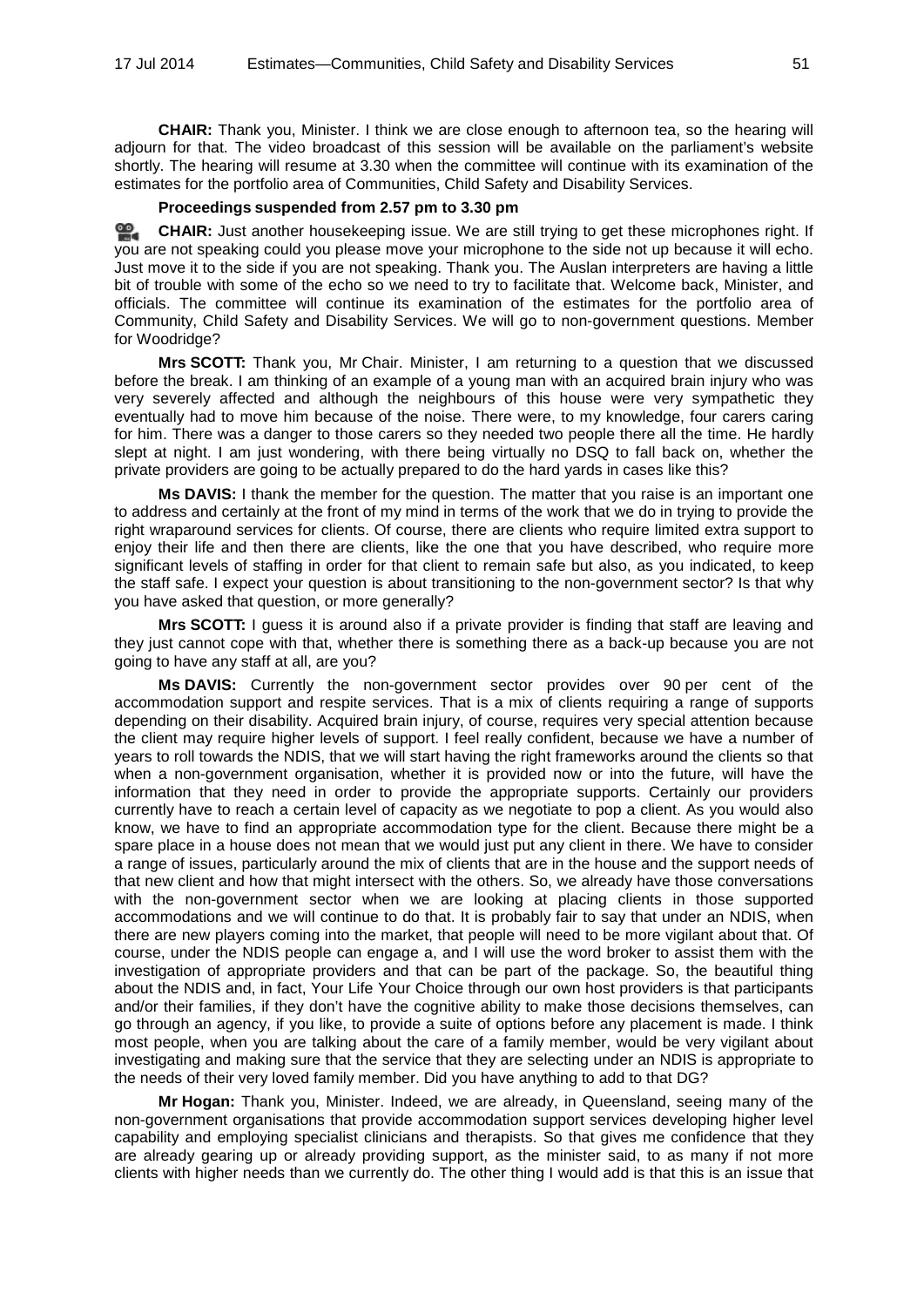is very significant for us in our discussions with other jurisdictions and the National Disability Insurance Agency. One of the things that we interrogated them about when we visited the Geelong trial site, as the minister referred to earlier, was indeed how many high needs clients have they transitioned so far, how has that gone and how has the capability of the NGOs been. Again we were assured that they were paying close attention to this. There is a very important project under the work toward the national scheme, the full scheme, around what should be the national safeguards and quality system that will give comfort and guarantee and recourse for consumers and their families and carers and advocates so that particularly people who are more vulnerable with more complex needs can be sure that they are getting the appropriate service and the appropriate protections.

**Mrs SCOTT:** Minister, could you advise whether transfers of the DSQ staff to non-government organisations would comply with federal laws covering private non-government organisations inheriting or transferring previously public employees? Are you guaranteeing that carers will not be transferred to outsourced contractors on reduced pay or conditions? If the minister cannot guarantee that, you cannot guarantee that this process is not about reducing the pay and conditions of carers. Are they likely to be working under lesser conditions than they are now with DSQ?

**Mr KRAUSE:** Mr Chairman, I think that question has a number of issues with it. It is a hypothetical as well as asking for a legal opinion from the minister so I think you should rule it out of order.

**CHAIR:** I will allow it as far as the minister can answer it, but if the minister is unable to answer a particular section then that is the minister's prerogative, but as far as you can answer that, please go ahead.

**Ms DAVIS:** Thank you, Mr Chairman, for the question.

**CHAIR:** Do you want it clarified?

**Ms DAVIS:** Yes. I do not know where it appears in the SDS, but I am happy to be directed.

**CHAIR:** Could you just clarify your question, please?

**Mrs SCOTT:** Let me see if we have an SDS.

**Ms DAVIS:** And if it could be broken up rather than one large question.

**CHAIR:** One at a time, yes. Dr Douglas has some questions to ask. Do you want to come back to it?

#### **Mrs SCOTT:** Yes.

**CHAIR:** Why don't we go to Dr Douglas and I will come back to the question.

**Dr DOUGLAS:** Thank you, Mr Chair. I wouldn't mind just going through some of the numbers in the SDS. I will take you to page 12 initially. They are only just points of clarification. There is a \$4 million difference between the estimates and actuals in the Child Safety numbers. Can you just explain to me why that is? I have three questions on that page on this. It is a \$4 million difference.

**Ms DAVIS:** Could I just seek some clarification where that is appearing? I am sorry, Dr Douglas, what figure are you referring to?

**Dr DOUGLAS:** We have a figure here of state contribution of targeted estimates of 809,798 and we have got actual expenditure of 805,712. It is roughly \$4 million.

**Ms DAVIS:** Thank you, I have found it. Mr Chairman, I might just ask the CFO to explain that.

**CHAIR:** Sure.

**Mr O'Brien:** Thank you. The \$4 million difference is made up of a number of transactions that were undertaken throughout the year. Firstly we deferred some money from 2013-14 out of the budget figure of 809,000 and it then doesn't appear in the 805,000 figure. It then appears in the 2014-15 budget. So, it was related to corporate and some underspends in particularly information technology projects which we reprioritised to support the child and family reforms in 2014-15. That was a figure of \$6.895 million.

**Dr DOUGLAS:** It leads to the next question because there is \$4 million in Community Services. I just noted that the two figures are roughly the same.

**Mr O'Brien:** No, they are not related at all.

**Dr DOUGLAS:** They are non-related.

**Mr O'Brien:** They are not related at all.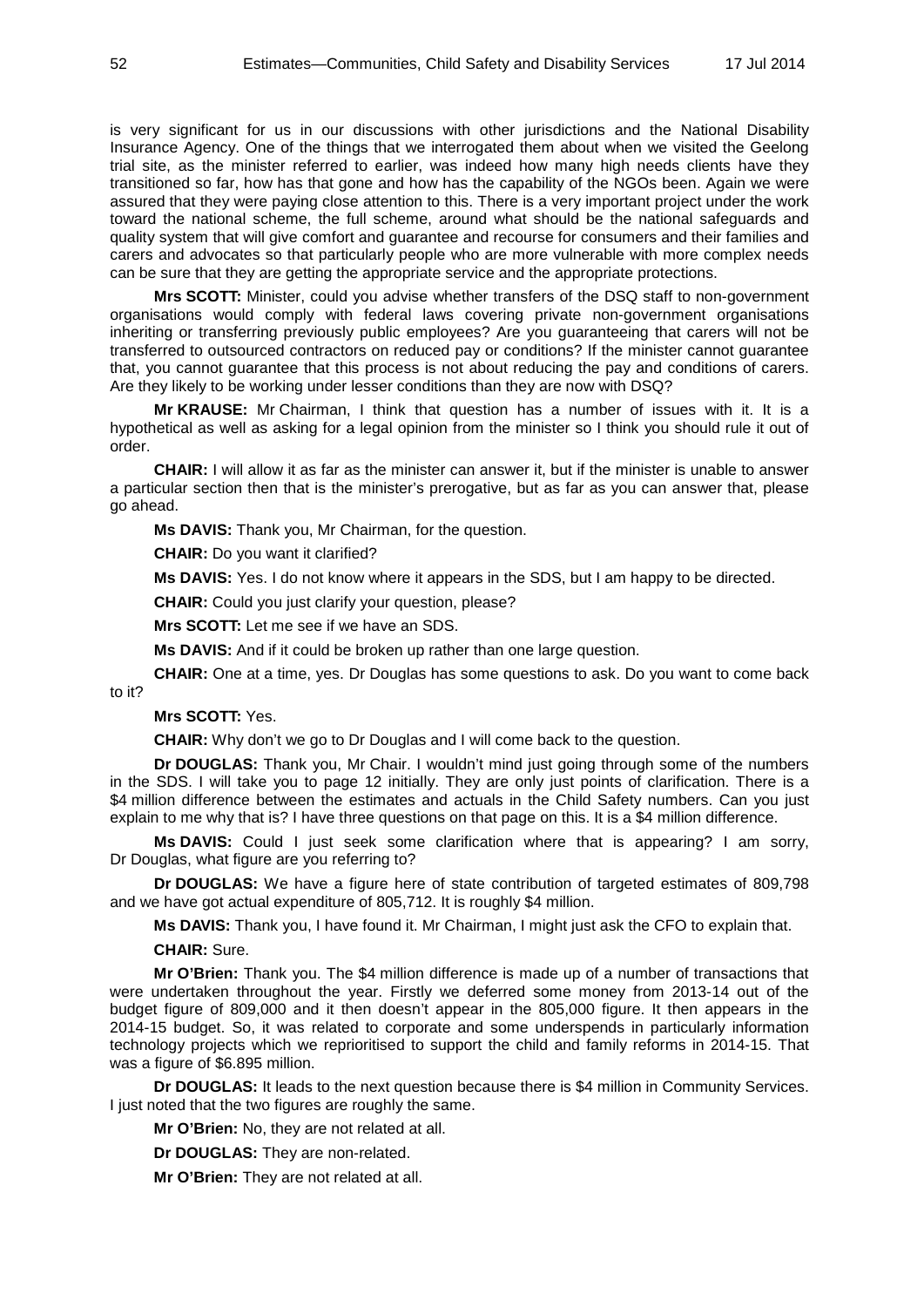**Dr DOUGLAS:** Can you then clarify the other one.

**Mr O'Brien:** If I can just finish the question.

**Dr DOUGLAS:** Go ahead, yes. Sorry.

**Mr O'Brien:** The \$4 million is a net figure so there is \$6.895 million that was deferred out of the estimated actual into next year's budget to support the child and family reforms. There was an operating deferral for Child Safety licensing costs which we expected to have the costs incurred in 2013-14. They weren't. We will be meeting those costs in 2014-15. So there was a deferral in that regard. We had some offsets in regard to some reallocation of some funding of 1.438 million. We changed some deferrals. When you budget for an estimated actual you actually have some change between when you estimate the budget and the end of the year.

**Dr DOUGLAS:** It is 800. I understand.

**Mr O'Brien:** That was about 1.356 million.

**Dr DOUGLAS:** I accept that.

**Mr O'Brien:** We had some changes in terms of our enterprise bargaining costs within the department. That was about \$563,000. And we converted some capital to meet some costs for office furniture, which wasn't able to be capitalised, and that was \$545,000.

**Dr DOUGLAS:** But there is no symmetry between those two?

**Mr O'Brien:** There is no symmetry.

**Dr DOUGLAS:** Whilst numerically they are symmetrical, they are different types of expenditures.

**Mr O'Brien:** Would you like me to go through the adjustments in the Community Services budget?

**Dr DOUGLAS:** Just give me a rough overview just quickly: a synopsis. Is that possible?

**Mr O'Brien:** Again we had adjustments because of enterprise bargaining. We transferred the Duke of Edinburgh's Awards and the staff associated with those awards to the Department of Education and Training. We had some adjustments because of some changes to our Commonwealth funding, particularly relating to our homelessness program which was transferred on 1 July to the Department of Housing and Public Works. We got an additional \$2 million in the drought funding in 2013-14 which wasn't in the 2013-14 budget and we got some additional funding to extend the trial of the drink safe precincts of \$531,000. The net effect of those, including some late deferrals into 2013-14 as I explained before, the change between the April figure and the June figure in 2013-14, there was another \$7.4 million which was deferred out of 12-13 into 13-14 that doesn't appear in the budget but does appear in the estimated actual. So the net effect of that is the \$3.719 million change you see there.

**Dr DOUGLAS:** Okay, thank you very much. I appreciate that. I have one other question relating to this while you are there, through the chair.

**CHAIR:** Through the minister, yes.

**Dr DOUGLAS:** Minister, on page 13 there is a \$15 million difference in there and there are some new measures there. Could you clarify that for me? There is a \$15 million difference. It seems like a lot, that is all, with the target estimates and there are new measures introduced above. Is there an explanation?

**Ms DAVIS:** Are you talking about the state contribution line?

**Dr DOUGLAS:** Yes, the state.

**Ms DAVIS:** Again, Mr Chairman, that might be something best answered by the CFO.

**CHAIR:** Sure.

**Mr O'Brien:** It is a is \$15 million change in a \$1 billion budget.

**Dr DOUGLAS:** I realise that and I am sorry.

**Mr O'Brien:** Again, the biggest change is the change in the deferrals between 2012-13 and 2013-14 of \$7.75 million. We deferred some money, Commonwealth funding, in the homelessness program in 2013-14 into 2013-14, which was not in the budget, to continue to support some regional staff delivering services to kids in care or kids transitioning from care, which is one of the initiatives under the homelessness program. That was \$1.5 million.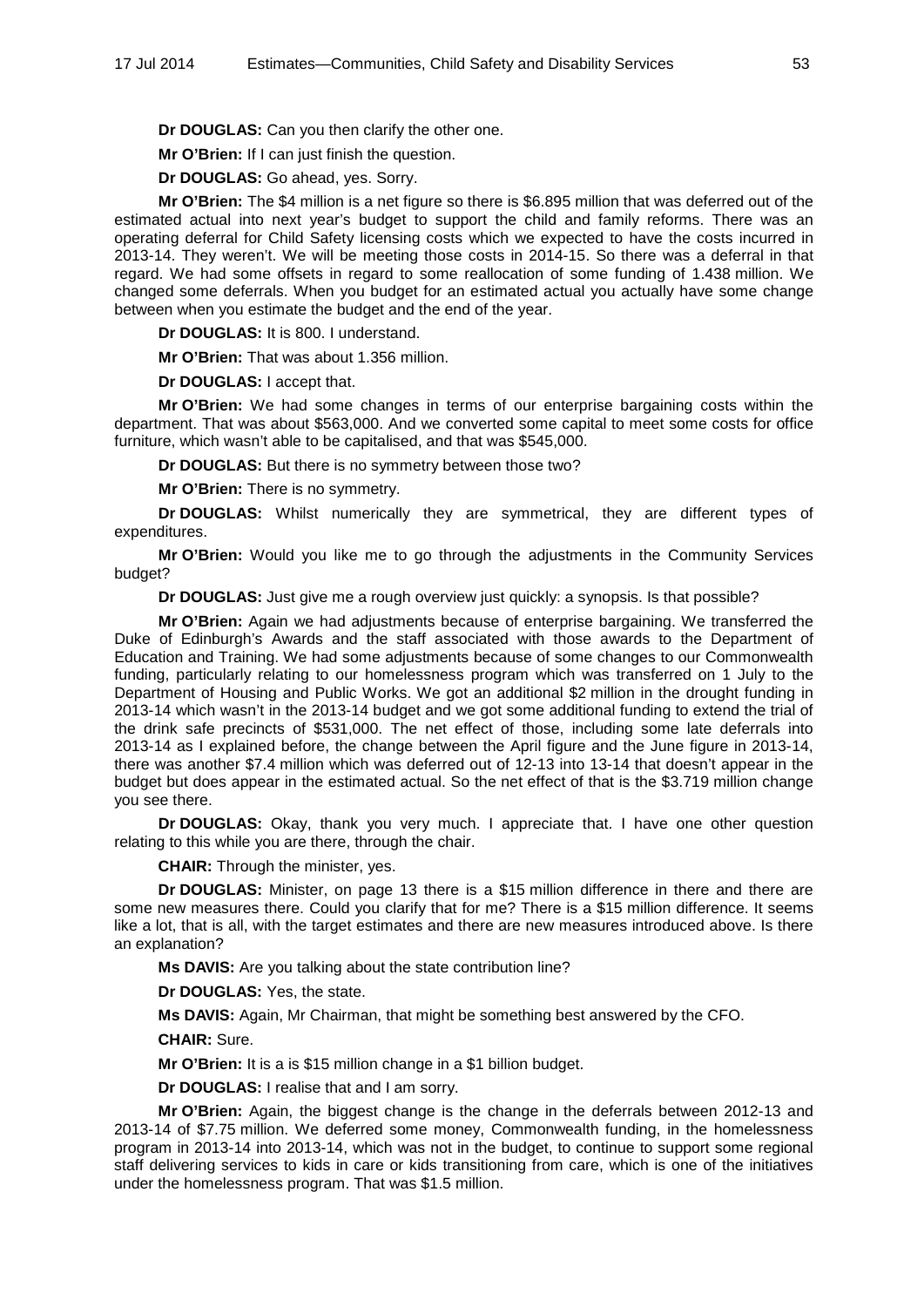## **Dr DOUGLAS:** Yes?

**Mr O'Brien:** Perhaps the largest change is the realignment of the funding to do with the Elderly Parent Carer Innovation Trial, which was about aligning the payments to the milestones that were to be delivered under the first phase of that program. \$6.713 million has been re-cash flowed over the next two years to meet the milestone payments of the organisations that have been approved now under the first tranche and the second tranche and that has been offset by about a \$1 million increase for enterprise bargaining.

**Dr DOUGLAS:** While we are at it, I have one more question, Minister. It is on page 16. It is a much smaller budget, but there is a \$17.5 million difference for capital expenditure, estimated and actuals. I acknowledge the fact of the difference in the size of the budgets previously. Could you clarify that for me? Total capital purchase, the adjusted budget was—

**Ms DAVIS:** I might hand across to Arthur, again, if that is okay, Mr Chairman?

**CHAIR:** Absolutely.

**Mr O'Brien:** This question was answered on a question on notice.

**Dr DOUGLAS:** Was it?

**Mr O'Brien:** Yes.

**Dr DOUGLAS:** Okay. I must have missed it, I am sorry.

**Mr O'Brien:** It is No. 17.

**Dr DOUGLAS:** Thank you.

**CHAIR:** Dr Douglas, we will just move back to the member for Woodridge. This will be the last question on this group.

**Mrs SCOTT:** On page 9 of the SDS, transitioning existing clients with ongoing need to individualised services in preparation for the National Disability Insurance Scheme.

**Ms DAVIS:** Is this about funding?

**CHAIR:** We will just get the question restated.

**Mrs SCOTT:** Can the minister advise whether transfers of DSQ staff to non-government organisations would comply with the federal laws covering private non-government organisations inheriting or transferring previously public employees?

**CHAIR:** Can we deal with that question first and then I will allow you follow-ups to cover the others.

**Mrs SCOTT:** Yes.

**Ms DAVIS:** Thank you, Mr Chairman. If we were transferring staff, their conditions would follow them. I guess I am assuming that this is-

**Mr HATHAWAY:** Chair, I have a point of order. I am just seeking your guidance, Chair, in accordance with standing order 115(c). To me it sounds like the honourable member is asking for a legal opinion on industrial relations law not specifically related to the minister's portfolio.

**CHAIR:** I will consider that. Let me understand: please just correct me if I am wrong, but I think the question is that if government staff members transfer to non-government employers, they go from government employee to non-government employee, will they go to lesser pay or lesser conditions; is that accurate?

## **Mrs SCOTT:** Yes.

**CHAIR:** That is the question.

**Ms DAVIS:** I will get the technicalities handled by the director-general. The bottom line is that— I am actually not quite sure where the member is attempting to go.

**CHAIR:** Minister, as far as possible, all you can do really is answer based on current process and procedure.

**Ms DAVIS:** Currently, if we were to transfer a business, then the conditions would apply. We have a legal obligation to do that. I suspect that the question is around accommodation support and respite services. I can say again, to the member for Woodridge, that this is over a five-year period where people can make decisions about where they would like to be over the next five years. We are not forcing people to transition or not transition. We are giving them five years to consider what they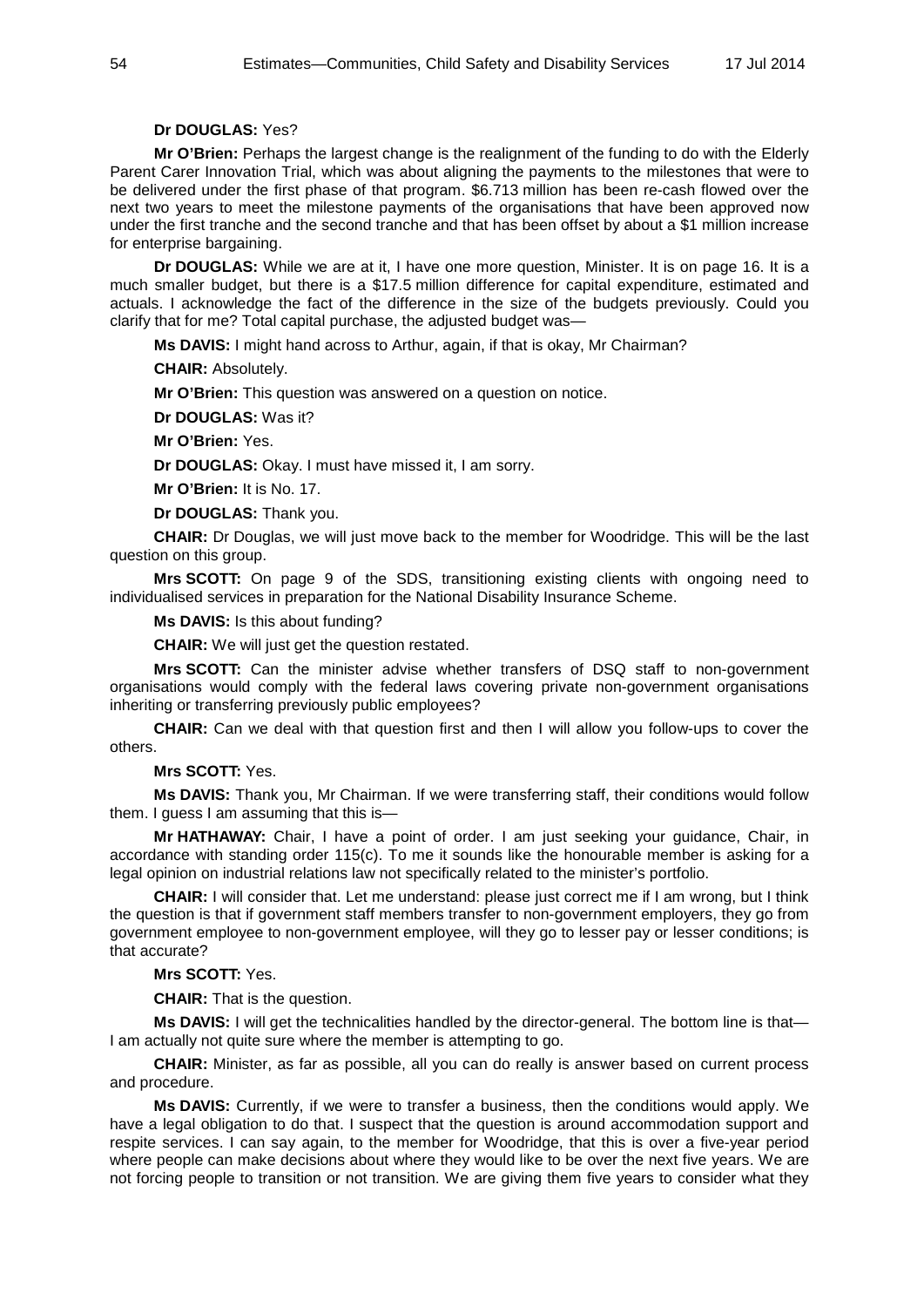would like to do in that space and we will continue to have conversations with them about their aspirations. I would agree with the member for Townsville that this is really outside of, certainly, the SDS. The member is asking me to have an opinion on federal law that is not mine.

**Mrs SCOTT:** Basically, there will be a cessation of working for a government entity and then a reapplication of work in a private—

**Mr HATHAWAY:** Point of order, Mr Chairman.

**CHAIR:** Member for Townsville, I have it. The issue we have here is that there may be a negotiation that will occur in the future and whatever that is I am sure it has to be done legally. I am not trying to answer for the minister. I am just saying that there is an essence of—

**Mrs SCOTT:** Because there is a Fair Work Act.

**CHAIR:** There is an essence of hypothetical here, because the assumption must be that the law would be followed. Do you have further follow-up questions?

**Ms DAVIS:** The other thing that I think is really important, Mr Chairman, is that, whilst I agree it is hypothetical, awards change. What the award looks like today federally, they may not look that way in the future. I am not pre-empting or am privy to any change to that, but I am just saying to offer an opinion for five years' time when things could change I think is just not appropriate. But certainly we would have to abide by those federal—

**Mrs SCOTT:** By the laws.

**Ms DAVIS:** Yes, absolutely.

**CHAIR:** Thank you. Do you have anything further? No, we are going to go to government questions. We are over time here. We will move to government questions and I call the member for Beaudesert.

**Mr KRAUSE:** Minister, I refer to page 2 of the SDS in relation to the social and human services investment blueprint. How will this blueprint make it easier for the social and human services sector to do with business with the government and will it produce better outcomes for vulnerable Queenslanders?

**Ms DAVIS:** I thank the member for the question. As the member would know, this government is all about our social services system being the very best in Australia. The Premier talks about it often and I certainly concur with him. We work every day to make sure that we can achieve that goal. To realise the vision and as part of our strong plan for a brighter future, I released the social and human services investment blueprint in June this year. I commend members to have a look at that blueprint. The five-year plan revitalises front-line services by setting out very clearly how my department will invest in social and human services so that vulnerable Queenslanders can get access to the right services at the right place and at the right time.

My department historically allocated around \$1.5 billion each year to organisations across the state to deliver vital front-line services in each of my portfolio areas, but despite that significant investment the system was not working as well as it possibly could. Indeed, when we first came into government we knew a number of things had to change. This was confirmed by the Commission of Audit which found that business as usual was simply not an option. What we found on coming into government was that, under the former Labor regime, red tape and complicated bureaucratic processes made it unnecessarily difficult for NGOs to do business with government. There was little or no mapping of services across the state. Existing programs were not being routinely reviewed and evaluated before new programs were being implemented. The former government was working in silos. In fact, there were even silos within agencies, including my own. In saying that, our staff and the sector were doing lots of really good work and they were hamstrung, however, by process and red tape. This ultimately stifled innovation. It is the good work that we want to build on and over the past two years we absolutely have seen improvements. In my portfolio area alone, we have a reform program to revitalise front-line services that touches each arm of the business, that is, Communities, Child Safety, and Disability Services.

The social and human services blueprint brings these reforms together to help us achieve our vision of the best social services in Australia so that families and vulnerable Queenslanders can be at the very centre of the reforms that we undertake. Through the blueprint, we have established very clear criteria about measuring the success of our investment. The blueprint speaks to six priorities that will enable government to empower our partners to make a positive impact for Queenslanders who, through the blueprint, will be more connected and, importantly, more resilient. The six areas that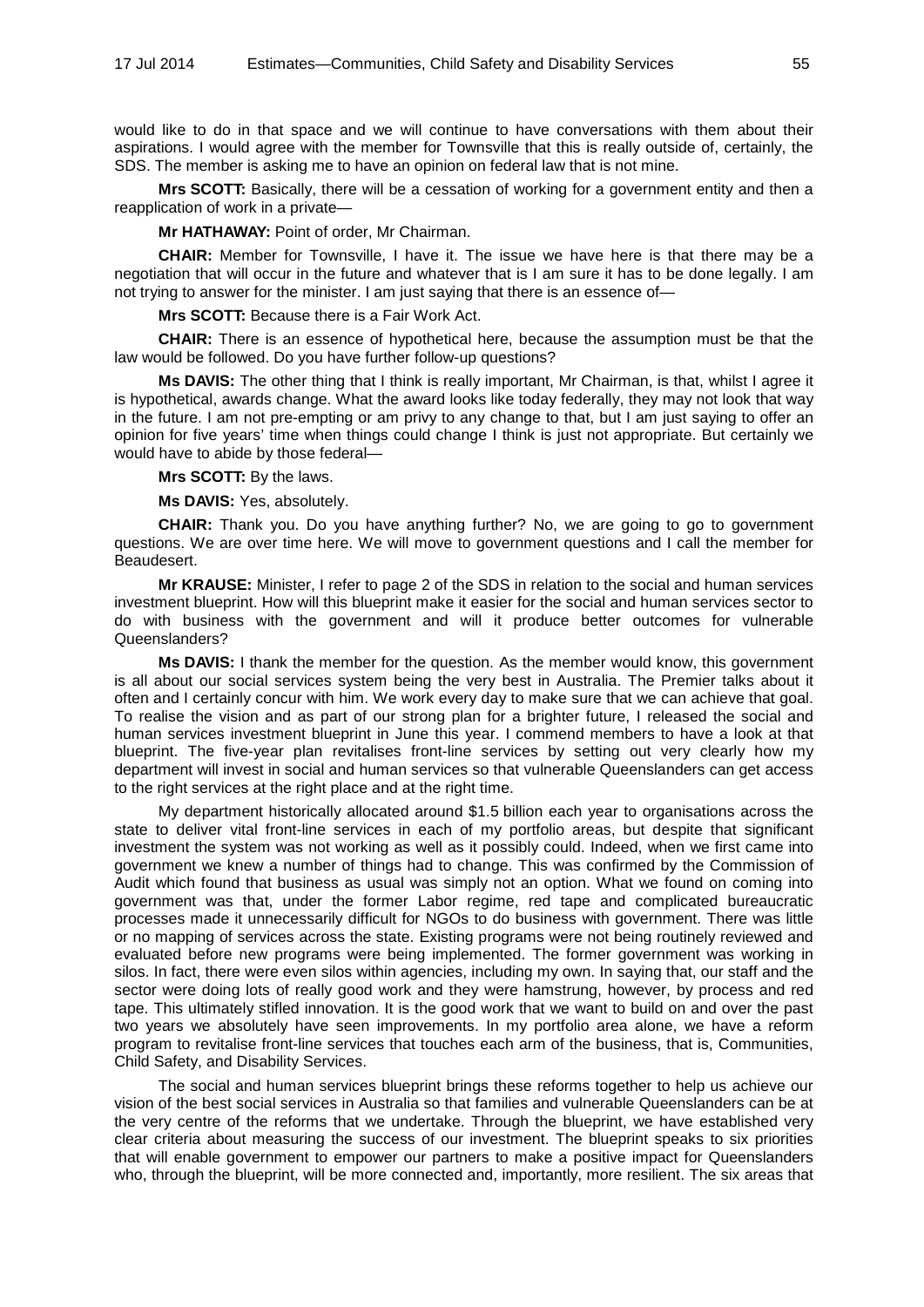are talked about in the blueprint are about more innovative solutions that we are focusing on customer service and results, having smarter investment, simpler processes, stronger partnerships, which I am sure you will agree is really important and, of course, having a dynamic workforce.

The blueprint has already commenced implementation and some of the changes are already beginning to take effect at the service delivery level. By outlining what our priorities are for change and what our measures of success are, organisations can also more easily track their own service delivery progress and achievement. That has not always been done in the past, either. By working in partnership with the government and other service providers, organisations can deliver better outcomes by sharing their ideas and resources. We are making the future of government investment more responsive than ever before, so that when there is change in demand or where services do not get the outcomes that we need we can adjust our investment accordingly.

As I have said, this government has a strong plan to see the social services sector take on new drive in this state and to strengthen, ultimately, the economic and social contributions that the industry makes here in Queensland. The reforms will revitalise front-line services for families so that our communities can be the very best that they can be. Ultimately, that is what the blueprint is all about. It is about making it better and easier for families, communities and people with a disability who need to access services invested in by the government.

**CHAIR:** Thank you. Member for Beaudesert?

**Mr KRAUSE:** Thank you, Minister. I now refer you to page 10 of the SDS. Could you please expand on how the government has reduced red tape for local community groups?

**Ms DAVIS:** I thank the member for the question. As I alluded to in my last answer, what we inherited from the former Labor government in terms of its funding approach I think simply could be put as a monumental mess. They did not know; or if they did know, they did not seem to care terribly much what benefits or not they were getting in spending the public's money on vital community services. There were a myriad of funding programs existing, often ad hoc in nature, and there had been, as I said, no real service mapping done across the state, which of course resulted in gaps in some areas and duplication in others. The former government did not seem to like to review their funding programs or even clearly outline their expectations for the services being provided to vulnerable Queenslanders, which left service providers with no clear direction, undervalued expertise and, importantly, untapped potential.

Our government's approach could not be any more different to that, and a key part of our red tape reduction program has been the introduction of the community services red tape reduction amendment act which, as the member mentioned, was passed in parliament earlier this year and it commenced as of 1 July. The most significant benefit these changes will deliver to the social and human services sector a saving of up to \$2.6 million a year, and the member would understand that we would rather see that \$2.6 million directed at front-line services. Less red tape also improves strategic planning and innovation, which in turn leads to a more sustainable social services sector which can be focusing on the future.

Around \$1.5 billion in funding is allocated, as I said earlier, per year to community organisations to deliver those vital social and human services across the state. It is a significant amount of money, and it needs proper management and it needs diligence in administering these funds. So I am pleased that the legislative changes make it easier for the government to administer funding, because the Community Services Act is now the only piece of funding legislation that applies—which, I might add, will also make the application of funding more consistent. Importantly, the legislation has preserved and improved safeguards for vulnerable clients. That is very, very important. What it also means is that we now have a clearer set of service standards, with four quality frameworks streamlined to one and 42 service standards now streamlined to six. All declared funding administered by my department was recently published on my website as required by the Community Services Act. Additionally, as I outlined to the House in March, I will make a statement about this declaration during the next parliamentary sitting.

I might just hand over now to the Director-General to outline how these changes work practically on the ground for the department. I think it is really important to re-emphasise that these changes support the priorities outlined in the blueprint which I mentioned earlier and contribute to our government's strong plan for a very bright future.

**Mr Hogan:** Thank you, Minister. I am very happy to quickly provide some details as to the progress being made to simplify processes and reduce red tape in order to get better value from these important public resources.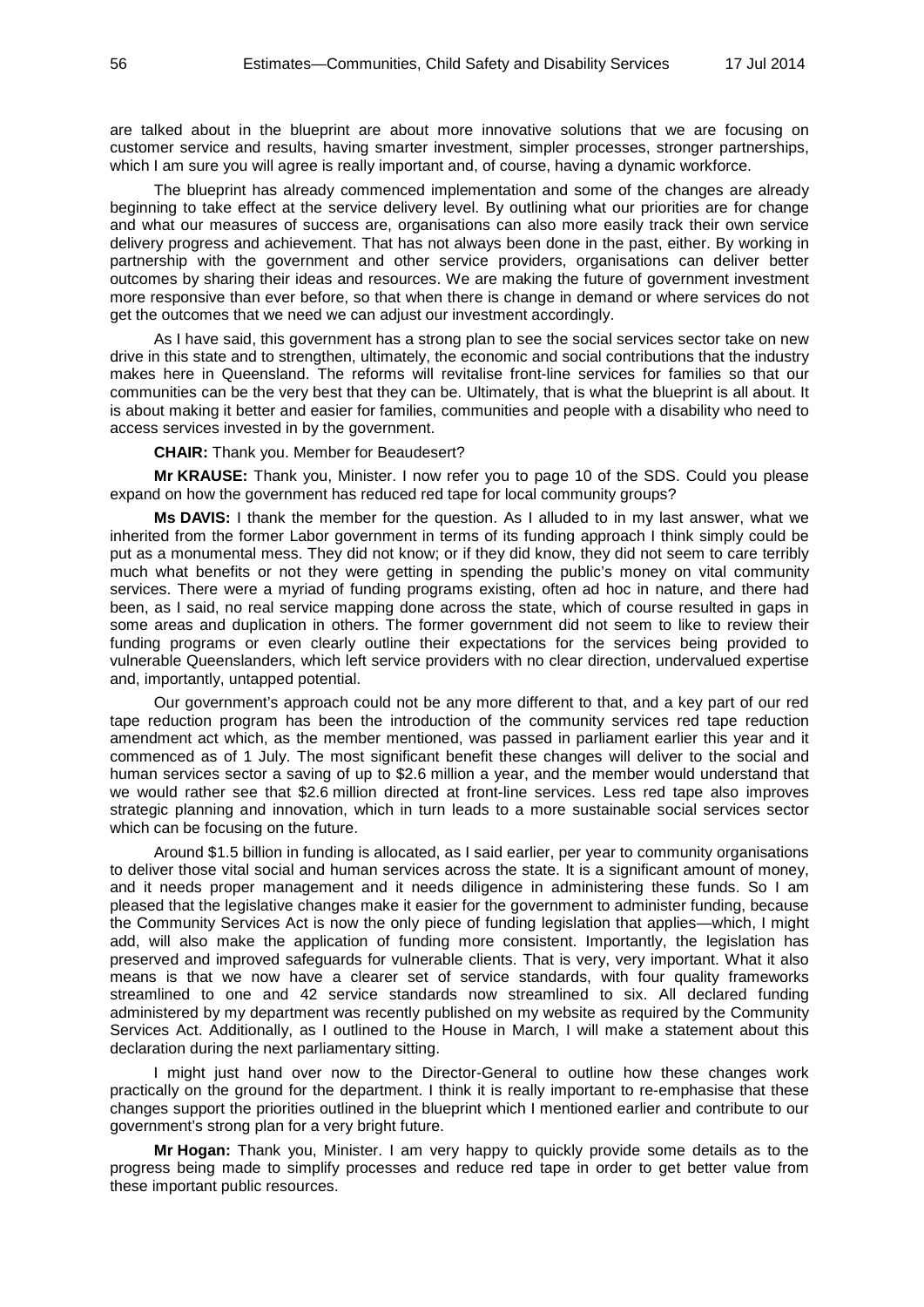In addition to the legislation the Minister mentioned, from 1 July we are introducing a new standard suite of contracts. For the first time even within our own department we will be using the same contract and other departments will also be using the same contract if they fund the same organisations. That will substantially reduce the number of contracts and substantially reduce the size of the contracts. With our largest funder alone we currently have 99 contracts, and progressively we will get that down to one contract with a set of funding schedules with that organisation, reducing the number of 6,300 pages by about 90 per cent.

As the Minister said, we have implemented the Human Services Quality Framework, and now 190 organisations have transitioned to the new streamlined and integrated human services quality system. Thirteen child safety providers have so far transitioned to a single organisational licence rather than holding the 41 separate outlet and service type licences they previously required. Twenty-one organisations have commenced a trial of performance based acquittals to reduce compliance costs. Six of our organisations have agreed to participate in a trial of an account management model, where they get a single point of contact with the agency when they get funding from multiple streams.

As the Minister indicated, we are streamlining our programs and initiatives, and in this year we will reduce that from over 90 down to three programs with nine specifications. Furthermore, we asked QCOSS last year to survey its members to identify further ideas and opportunities to reduce red tape, and that will inform our next suite of initiatives. These are being undertaking in addition to a range of other internal business processes changes that we are making to streamline our processes, support our staff and enable innovation. I would just indicate that we are well on our way to achieving the agency's 2018 red tape reduction target of 23 per cent set by the Office of Best Practice Regulation.

**CHAIR:** Thank you. We are going to move to non-government questions. Dr Douglas.

**Dr DOUGLAS:** Thank you. Minister, this is a difficult question and I will just go through it. It is on page 12. We have been there before. It is a numbers thing. Now, it is a very critical part of the whole document. I see a disconnect in the presented data of the SDS in service standards between the rate of the substantiated harm per 1,000 with a decline in the actuals even though it is only one year's data—I admit that; I have looked at the previous data in the previous reports—but a higher proportion on care and protection orders—they had one to two placements—34 to 38 per cent. In other words, these are people that are exiting. Those two variables should be independent of one another: but are they?

I would then point you to the fact that there is a higher proportion in the budget allocation for 2014-15 of \$53 million. That tells me that the numbers would either suggest that the exiting will slow, which is either due to the fact that the Aboriginal children in care as a percentage is rising, which is alluded to on page 13—and numerically that is supported by the other data—or the numbers are wrong, or the department is offering greater services or scrutiny for these children. Now, I have tried to go and find out whether that is the case. One of those options is the only option that could explain that. Could you give me an answer on those points? Do you want me to go through it again?

**Ms DAVIS:** It would be handy to split it up. If I could say, Mr Chairman, that the Director-General would have a better understanding of how some of that performance data was reached, so with the indulgence—

**CHAIR:** Absolutely. Let's go this way: Director-General, as best you can, answer what you know and then we will clarify with Dr Douglas what you are unsure of.

**Mr Hogan:** Thank you, Mr Chair. Indeed I am happy to take the member through the performance measures identified in the SDS. The first one, the rate of substantiated harm per 1,000 children, we do see that starting to slow down in this financial year. It will take time, as the Minister indicated earlier, for the full effect of the investment in the change in the child protection system to have a bigger effect on the substantiation rate. That will take time to come down. Indeed, Commissioner Carmody targeted five years, and so this is a step toward the overall reduction.

The third performance measure service standard that the member refers to is the proportion of children on a care and protection order exiting care. We want to increase the number of children who are in out-of-home care having a stable long-term placement rather than having multiple placements. So again I want to acknowledge the excellent work of our child safety staff working very hard with foster carers to increase the number of children who are on long-term guardianship orders, which is more likely to be a stable long-term placement. So we were pleased with the actual result in 2013-14.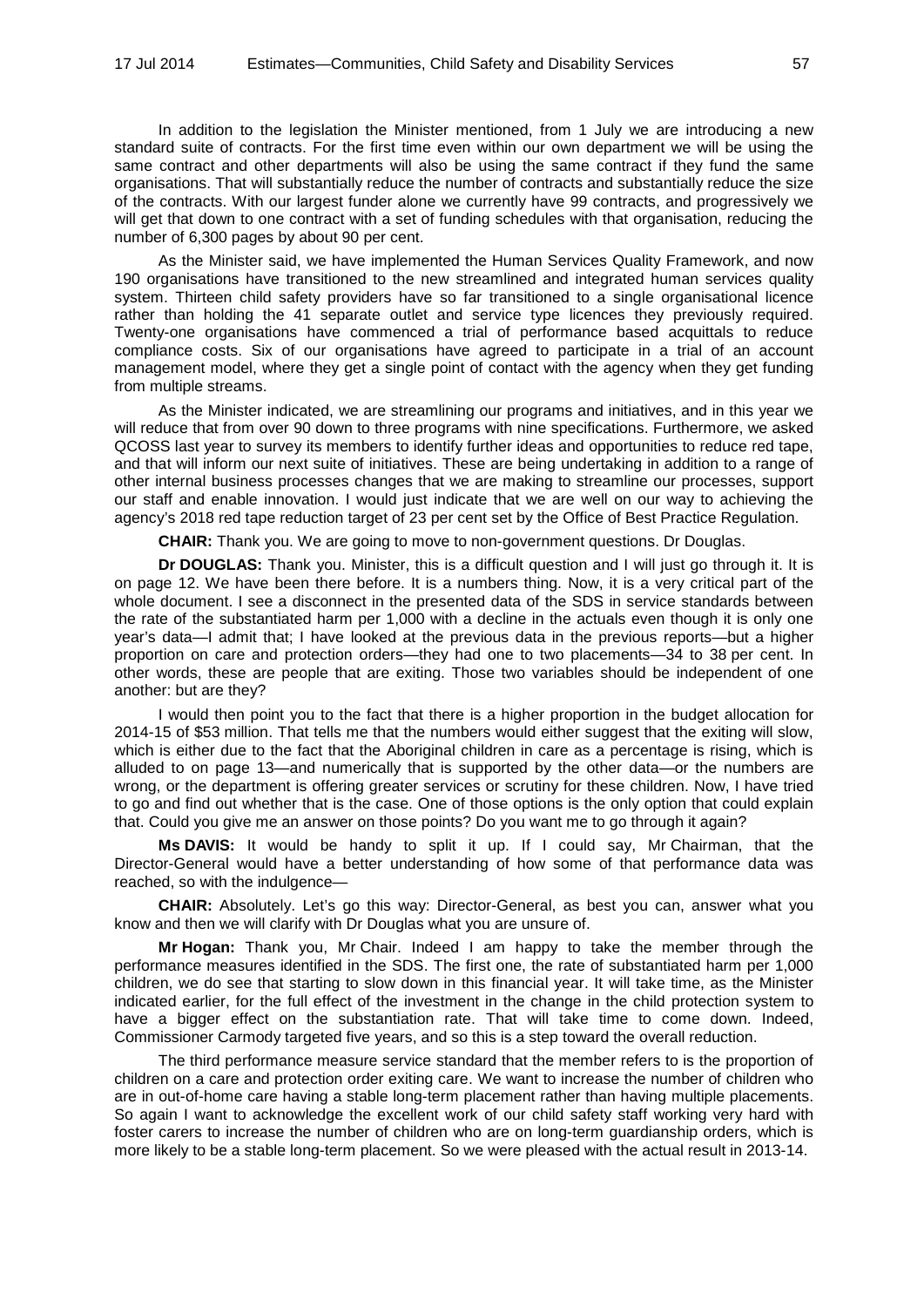Now, again with the introduction of a new practice framework over this year and beyond and the introduction of the new legislative changes, we are confident we will do better, but we did not want to overpromise the proportion. Given the number of kids who are already in care and who have had multiple placements, we did not want to overpromise the proportion of them who had actually had fewer than three placements. So we are confident we are going in the right direction. It is a better result over the last 12 months. I am very confident we will get there again in 2014-15, and I hope we can do better.

In relation to the percentage of Aboriginal and Torres Strait Islander children placed with kin, that is a new measure. It is a measure that goes to the Minister's comments about the very significant focus on the overrepresentation of Aboriginal and Torres Strait Islander children in the child protection system. Indeed as we answered on a question on notice, we set the target for 2014-15—

**Dr DOUGLAS:** We have been through those.

**Mr Hogan:**—at 55 per cent before we received the end of March data.

**Dr DOUGLAS:** Right. So you reset the data?

**Mr Hogan:** No, no. We actually set a target for 2014-15 before we had received the data for the March quarter for 2013-14. Actually that indicated, I think as it says in the answer to the question on notice—

**Dr DOUGLAS:** Yes, I saw that.

**Mr Hogan:**—that we have actually already have 55.5 per cent and that has come up from 52.5 per cent.

**Dr DOUGLAS:** You have sort of covered on the following page that it is rising anyway, but you did not name the percentage difference.

**Mr Hogan:** So it has come up from 52.5 per cent. The other good indicator is that over the last two years we have increased the proportion of all children in kinship care—I do not have the breakdown for Aboriginal and Torres Strait Islander kids—but we have increased the proportion of all children in kinship care from 35 to 40 per cent. So again the indicators are going in the right direction, but it will take some more time to reach the targets that Commissioner Carmody has set over the next five years.

**Dr DOUGLAS:** But then there is the budget allocation of the target for the forthcoming year where there is a \$53 million increase. If you look at the numbers and then you do the maths, it does not add up. Are you doing something more for them or—

**Mr Hogan:** Member, I am not sure if you were here when the Minister outlined that one of our key planks of the government's response to Carmody was the initial allocation of \$6.5 million for the extra 77 child safety front-line officers. Because one of the very strong commitments in the government's response is to reduce the case loads of our child safety staff over time and to improve the quality of their work, their ability to work, their time to work with families and children, a very significant component of that funding over the next 12 months goes to reducing case loads and improving quality.

As the Minister also outlined, a very significant component of the extra resources that you have mentioned here actually goes toward the implementation of the 20 community based intake and referral services and extra family intervention services over the next couple of years. So those new investments will take time to get out there. It will build capability and hopefully actually keep kids coming out of the system, and we will see better results at the end as those children work their way through the child protection system.

**Dr DOUGLAS:** So it is that, plus you believe the slowing of the exiting as well; those two figures together. It is not include a factor of that to allow for what has just happened, this variance that occurred. Have you allowed in the budget an extra factor because of this variance as well? That is what saying. Are there three factors that explain the \$53 million? Do you understand? The three factors would be: the variance that you saw when you had to vary the numbers because of the March numbers; the extra amount would be what the Minister—I am sorry I was not able to be here earlier on—and the extra amount that has come out of the Carmody inquiry; and then there is also the slowed exiting number anyway. So those three things together explain that number?

**Mr Hogan:** That is correct in part. These measures are a selection of the measures that go in particular to the system targets that Commissioner Carmody recommended be used to track the progress of the system. They do not always go to the quality of the outcomes for children.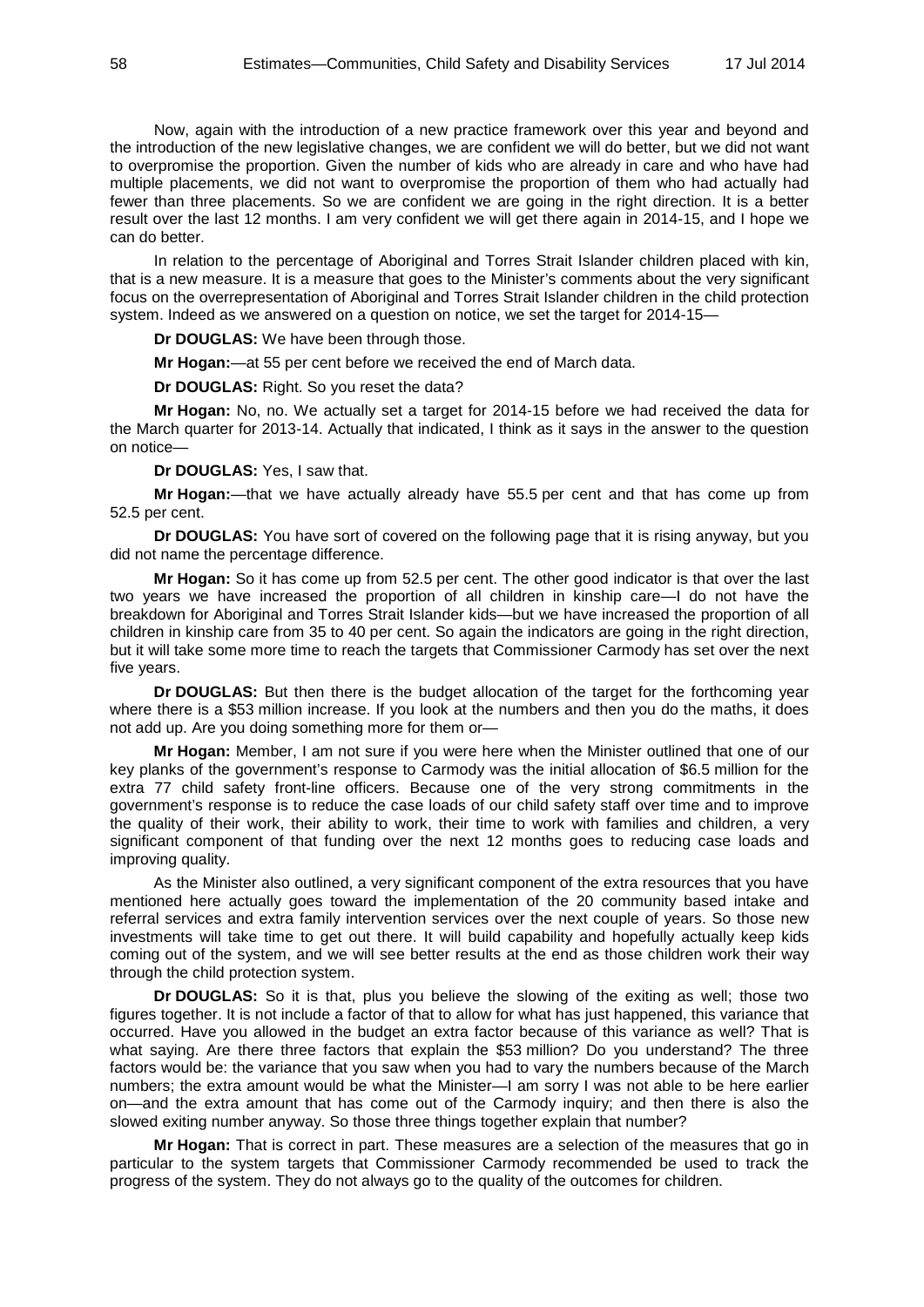**Dr DOUGLAS:** Yes, I do understand that.

**Mr Hogan:** So I do want to make the point that a significant component of the extra investment by the government has been actually improving the quality of the outcomes for children and families.

**Dr DOUGLAS:** Yes, I take that on board. Thank you. I am sorry I had to tease that out. It is not explained.

**Mr Hogan:** I appreciate that.

**CHAIR:** Thank you, Dr Douglas. I call the member for Woodridge.

**Mrs SCOTT:** Thank you, Mr Chair. On page 14 of the SDS—this is to do with the cancellation by the federal government of the national partnership agreement on concessions for pensioners. Will the minister please advise when it was that she became aware of the Newman government's decision to pass on the federal government's cuts to pensioner concessions? How is it that this Newman government knew about these concession cuts for three weeks before it brought down the 2014-15 budget and were unable to cover the gap, but within 36 hours it brought down their own budget—

**Ms BATES:** I rise to a point of order. Mr Chair, I fail to understand what the question has to do with the state government budget. It is unlikely that the minister would be involved in the discussions regarding the federal budget. I think that the question needs to be directed to what the minister actually—

**CHAIR:** Can I seek clarification? Minister, I am not sure where this fits in your portfolio. Are you able to clarify that?

**Ms DAVIS:** All I can say is that I am delighted that Queensland seniors and pensioners will continue to receive the support that they need. The question other than that is really one for the Treasurer I would have thought.

**CHAIR:** I would tend to think that that would be the case, that it is actually a question for the Treasurer. I do not understand where it sits within the portfolio.

**Mrs SCOTT:** I would have thought that the concessions were very much part of the minister's budget and that we have been able to suddenly find the funding to be able to—

**Ms BATES:** I rise to a point of order.

**Mrs SCOTT:** Where is the \$50 million coming from?

**Ms BATES:** The question is a hypothetical. It is assuming that the minister has any idea what the member for Woodridge is even referring to in the first place. I ask that you rule it out of order under 115B.

**CHAIR:** I am tending to—

**Mrs SCOTT:** Could I explain it? Maybe this might clarify. As to where the \$50 million will be coming from, is it out of the department or is it additional money? We have taken this question out of the concessions that the—

**Ms DAVIS:** We administer the grants. It is a question for the Treasurer. It is not part of the day-to-day running of our operations. We simply administer the grants.

**CHAIR:** Thank you, Minister. I am going to rule it out of order, member, simply because of the answer that the minister has just provided. Where the money comes from is up to the Treasurer, and the minister will provide that. Have you got a further question?

**Mrs SCOTT:** Yes. Could the minister please explain the \$8.8 million underspend in the electricity rebate scheme—and this is page 10 of the Concessions Statement—between the 2013-14 budget and the 2013-14 estimated amount?

**CHAIR:** Sorry—

**Mr HATHAWAY:** What page?

**CHAIR:** Is that in the Concessions Statement? Is that where it has come from?

**Mrs SCOTT:** It is. So the whole Concessions Statement is out of order?

**CHAIR:** It is part of the budget. Just a second, I am going to seek some clarification. Minister, the question is coming as a consequence of the Concessions Statement. There is a separate book that is the Concessions Statement.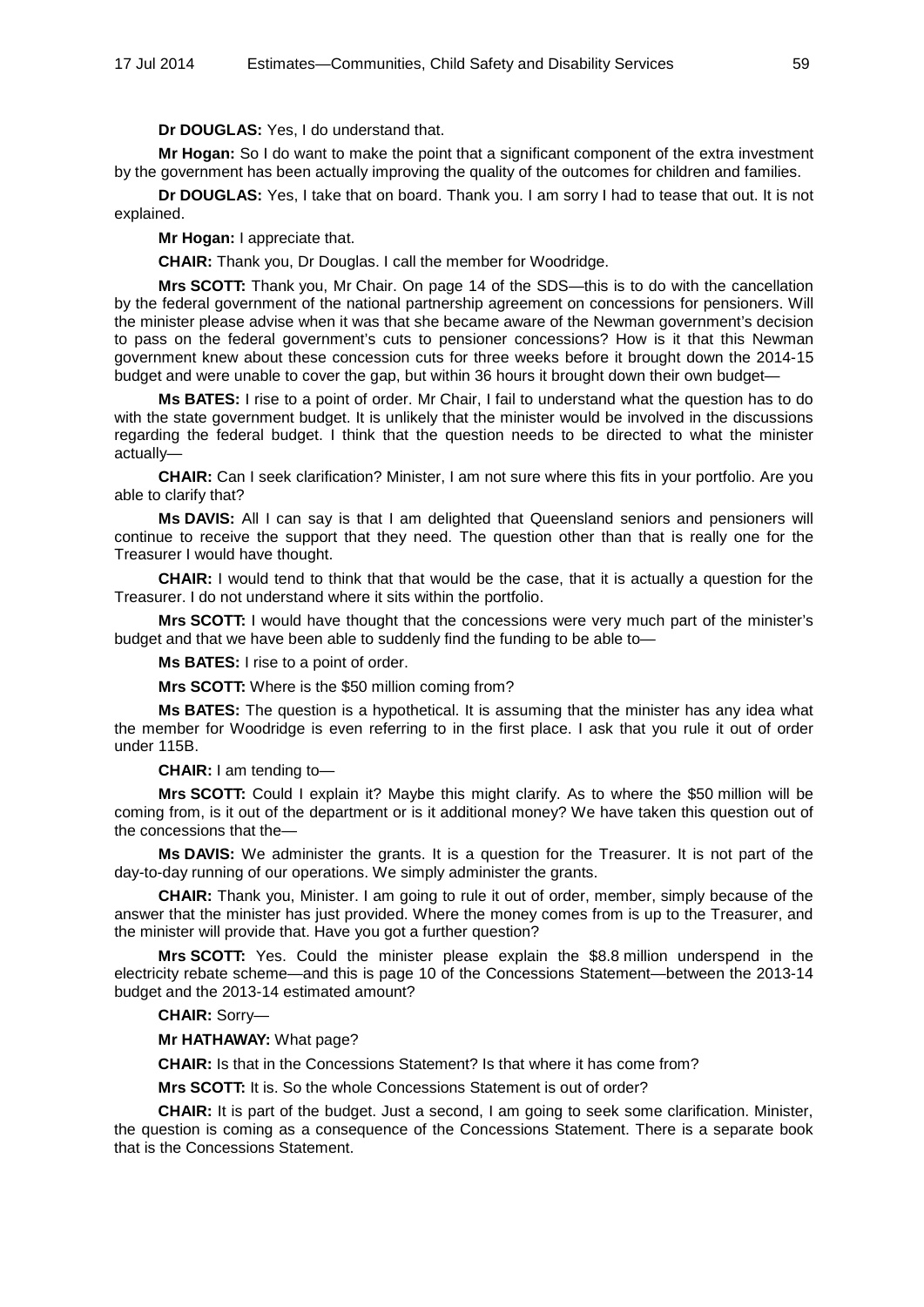**Ms DAVIS:** I have the book here. I am on page 10. I have two figures there, the 2013-14 figure of \$128 million and the 2014-15 figure of \$149.2 million.

**CHAIR:** Member, are you able to clarify?

**Mrs SCOTT:** We are looking at the underspend of \$8.8 million between the 2013-14 budget and what had been estimated.

**CHAIR:** As the single figure?

**Mrs SCOTT:** Yes.

**CHAIR:** I am sorry, I am at a disadvantage. I do not have the Concessions Statement with me.

**Ms DAVIS:** I am not quite sure where the member wants to take the question. As I said, I have page 10 of the Concessions Statement. I have two figures on here and it is an increased figure. The member would understand that electricity concessions are paid to reimburse based on actual consumer demand and utility costs. It is up and down. We reimburse based on what people have asked to have reimbursed.

**Mrs SCOTT:** The thought was that the electricity amount continues to rise—

**Ms DAVIS:** But that has got nothing to do with—

**CHAIR:** Member for Woodridge, I just read this now and I do not see any reference here to \$8 million. I think the minister has actually answered quite well. I am struggling to understand beyond that. Do you have another question?

**Mrs SCOTT:** If I go to any concessions, will that be ruled out?

**CHAIR:** As long as the concession relates to the minister it is quite legitimate. I just cannot see where in there it talks about a specific figure. There is an increase, not a decrease, in the allocation amount. That is what the minister just stated. That is why I asked that, unless you can explain differently, you please move on to the next question.

**Mrs SCOTT:** The next one that I have is regarding the medical cooling and heating electricity concessions scheme budget, which has decreased from \$1.8 million for the financial year to \$1.1 million. I guess we have been looking at the electricity prices always increasing. The Concessions Statement going through here—and I do not think the \$50 million is going to particularly cover all of the concessions. There will still be some loss for the pensioners in this next financial year; is that correct?

**Ms DAVIS:** All I can offer is what I offered in my last answer. I am on page 12 of the Concessions Statement. The estimated actual in 2013-14 is \$0.9 million and in 2014-15 it is \$1.1 million. But, again, we reimburse electricity companies based on the actuals.

**CHAIR:** Again, I am sorry, member for Woodridge, I am really struggling to understand. Based on what we can see, there is actually an increase, not a decrease.

**Dr DOUGLAS:** Minister, I refer to page 18. This is an issue of grants and subsidies, albeit the amounts are large. There is a \$9 million difference. I do not think it is covered in the questions on notice. There is a \$9 million difference between the actuals and the adjusted budget amounts. Can you just clarify what that is about? It is on page 18 of the SDS, at the top of the page, reclassification of grants. It could be due to something which is not quite clarified. It does say it is an adjusted budget. I have already spoken to the Treasurer today about this issue because it is almost impossible to read these adjusted accounts under accruals. If you do not have the cash book, you cannot reconstruct the account, and I do that; I reconstruct the whole account. The Under Treasurer tells me you can do it without a cash book. That would be the first I have ever heard of it. Could you explain that for me?

**CHAIR:** Dr Douglas, we need to get the question, please, because this is not Treasury.

**Dr DOUGLAS:** There is a \$9 million difference in the grants between the adjusted budget and the actuals. Can you explain what it is?

**Ms DAVIS:** I thank you for the question. I am not sure whether in part question on notice No. 18 answers your question.

**Dr DOUGLAS:** I just looked at that.

**Ms DAVIS:** If you seek further clarification on that, I am very happy to—

**Dr DOUGLAS:** You can take it on notice if you want to.

**Ms DAVIS:** I think the Chief Financial Officer might be able to assist you in this regard.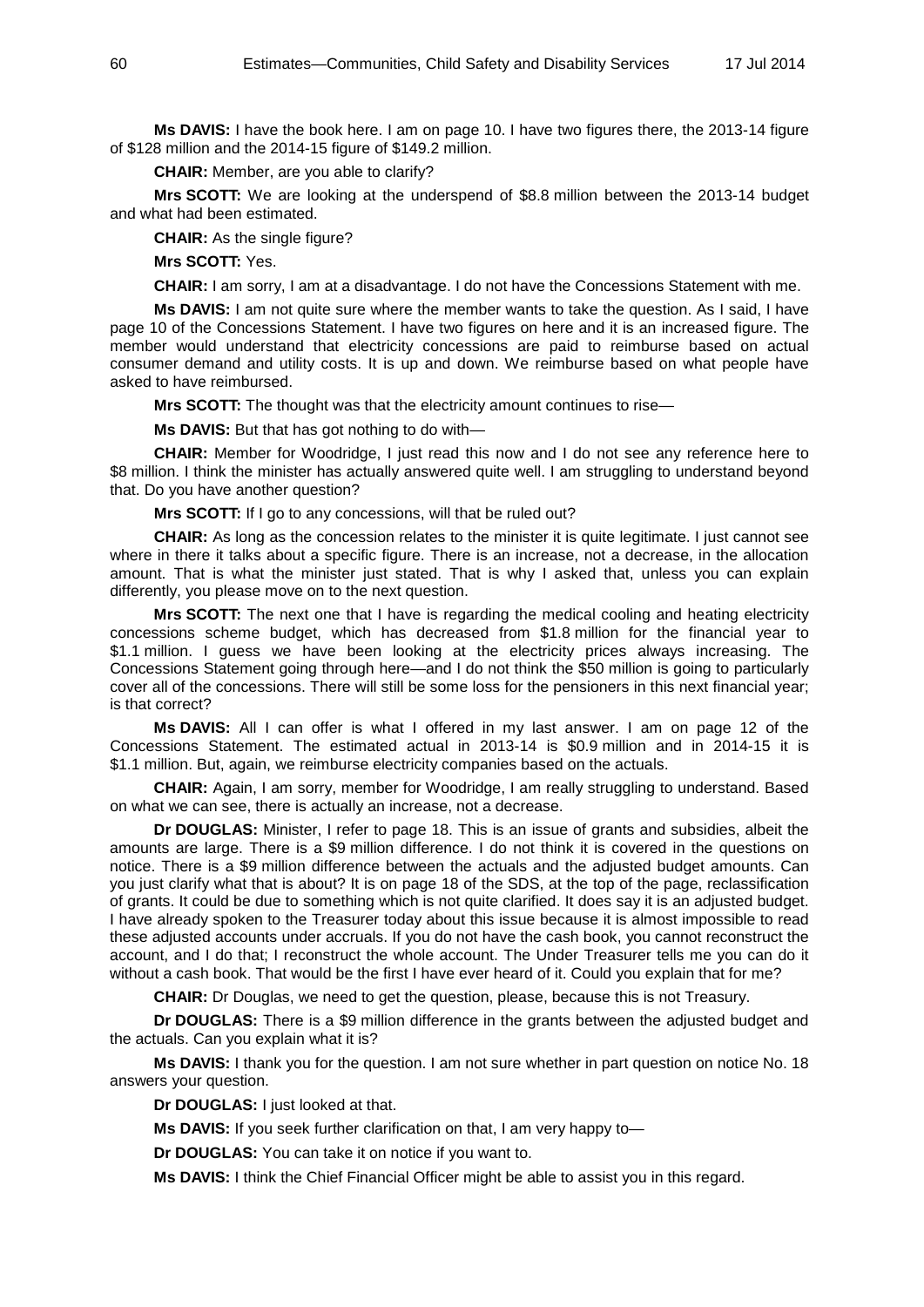**Dr DOUGLAS:** There are some reasons here.

**CHAIR:** Member for Gaven, I have just had a look at that question on notice No. 18.

**Dr DOUGLAS:** Yes, I have seen it.

**CHAIR:** I think it addresses that particular issue.

**Dr DOUGLAS:** All right.

**Mr O'Brien:** I am happy to elaborate.

**CHAIR:** Mr O'Brien, would you please do so.

**Mr O'Brien:** During 2013-14 the Queensland Treasury and the Queensland government issued a distinction between grants and service procurement payment guidelines. We went through all our existing grants programs and we looked at the nature of those programs and whether they were. indeed, grants under the new definition that was proposed in those guidelines or they were, in fact, service procurement payments under those guidelines or, in fact, they were other supplies and services which again was defined under those guidelines. The key for us was: is the payment in support of our clients about meeting one of the fundamental objectives of the department? If it was, then the payment is in the nature of a service procurement. We are procuring services on behalf of our clients. If the payment did not support one of our objectives, for example it was for research which was not about supporting a client but just generally increasing the body of research around community services, then that remained a grant. If it was about supporting a peak body, it was classified then as other supplies and services.

On page 18 what we have tried to do is explain how the \$1.7 billion in grants that was budgeted in 2013-14 has become classified under those three new areas. The difference is talked about in the question on notice, but largely it is because of deferrals of underspent grants that are commitments in 2014-15.

**Dr DOUGLAS:** Thank you for that clarification. So it is a reclassification system of those grants? So the funds are then targeted in some way and they are numerically allocated—they are given some sort of an—

**Mr O'Brien:** It is an accounting classification. So the non-government organisation in receipt of those funds would not see any difference.

**CHAIR:** We will move to government questions. I call the member for Mudgeeraba.

**Ms BATES:** I refer to page 12 of the SDS, specifically the performance data for child safety, which shows an alarming rate of Aboriginal and Torres Strait Islander children on protective orders, an issue that was highlighted in Commissioner Carmody's report. Can the minister detail what initiatives are outlined in the reform that begin to address the serious problem of this overrepresentation?

**Ms DAVIS:** I thank the member for the question. We did in part answer that in a question on notice which outlined the funding being directed to assist Indigenous communities. As has been discussed during this committee hearing, addressing the overrepresentation of Aboriginal and Torres Strait Islander children in the child protection system absolutely is a top priority for this government in our child protection reform agenda. We are funding a number of community controlled organisations which deliver family support and recognised entity services and we are also funding \$8 million into establishing nine safe houses so that children can stay safely in their communities wherever possible. There are a number of other initiatives taking place. One of these is new funding to improve the quality of decision making for Aboriginal and Torres Strait Islander families. We will be increasing the number of practical support services for families, and my colleague Minister Elmes is working hard with the Premier to ensure a whole-of-government approach is taken through the Aboriginal and Torres Strait Islander Child Protection Reform Project. The project will look at improving outcomes specifically in discrete communities. It will improve service availability. It will propose new models of front-line service delivery and identify where we can find efficiencies and ways to improve access for Indigenous families.

My department is responsible as part of the reform for employing 10 Aboriginal and Torres State Islander practice leaders. These will be senior positions that sit in the regions whose job it will be to drive cultural leadership in this space in the department. It is a \$1.4 million investment. I am certainly looking forward to having these positions filled in the very near future because it is an essential role as part of getting the reforms underway. We are also realigning around \$750,000 per annum of existing funding to implement the lower gulf family intervention support strategy in the North Queensland region. This involves the communities of Mornington Island and Doomadgee as the focus to aligning a more responsive model to those particular areas.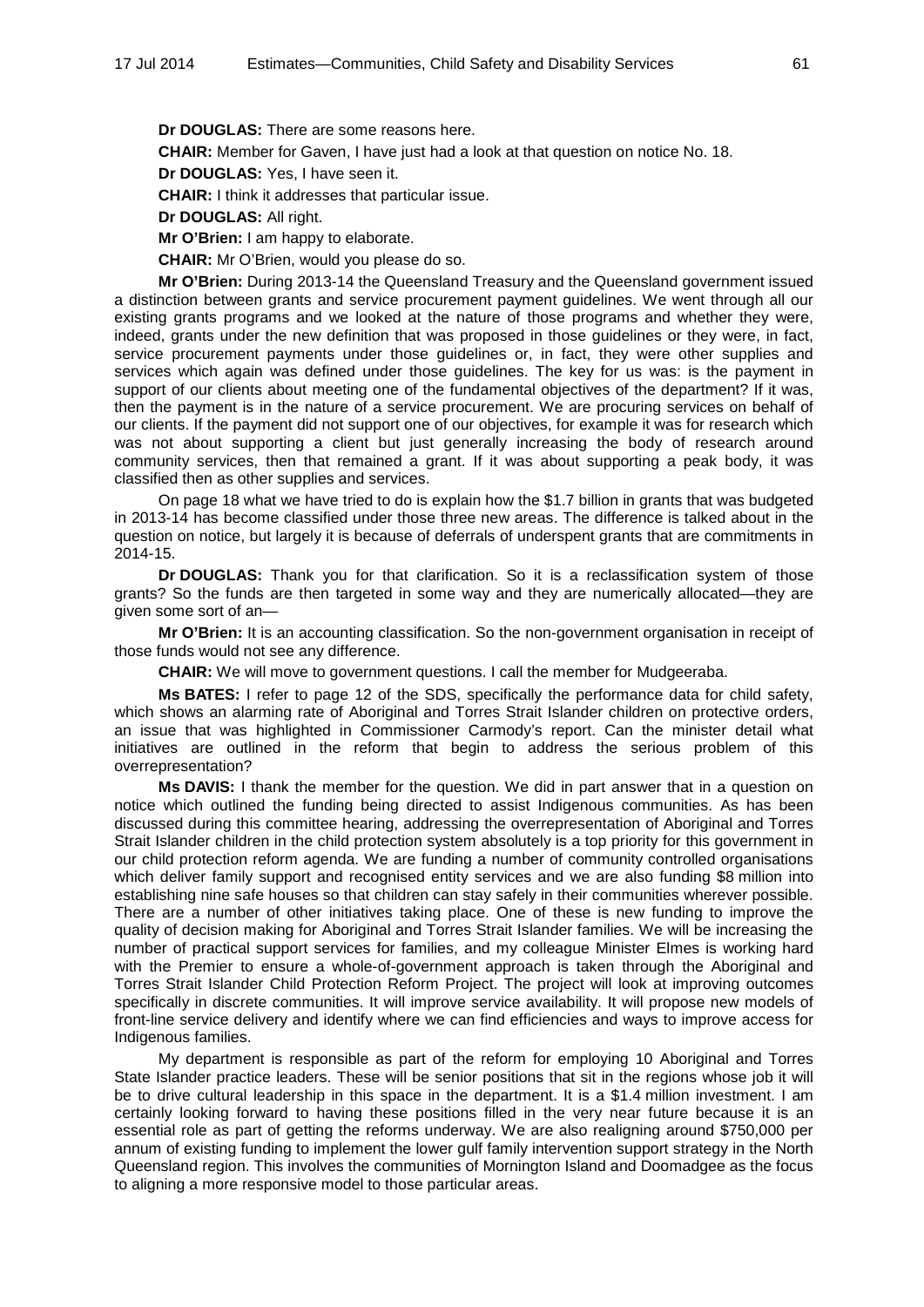Over the next three years we will also be funding a trial of the culturally responsive Aboriginal family decision-making model for family group meetings. In the Indigenous community, family group meetings are very core to their culture. We are certainly wanting to ensure that that continues as we start to roll out the reforms. But it is also a recommendation of the commission and it is also about ensuring that practice better addresses the needs and the issues of Indigenous families involved with child safety.

To quickly touch on some other initiatives we will be implementing, there will be trials of new models in assessing Indigenous kinship carers. In the last couple of questions we talked about kinship care. Indigenous families are very quick, Dr Douglas, to pop their hands up as kinship carers. What is important is that we work with those families to ensure they have the capacity to look after children, particularly to keep them in the community or around family wherever possible.

We are also working with recognised entities. Commissioner Carmody in his report suggested that we really need to be doing more in that space. We believe we can do more, and we will be reviewing and resourcing their training needs as part of our reforms. So there is much happening in that area. We know that working with Aboriginal and Torres Strait Islander families should be a priority. The statistics around the number of Aboriginal and Torres Strait Islander children in the child protection system should be cause for alarm, but what we do know is that the Aboriginal and Torres Strait Islander community, wherever they have capacity, want to keep their young people at home and we want to work with them to enable that. That is what this government is all about: being enablers for people to live their lives in the way that they want to.

**Ms BATES:** Minister, I refer to page 12 of the SDS which provides some performance data for Child Safety. I ask the minister if she would elaborate on the performance of Child Safety over the past year, particularly as it relates to children coming to the attention of her department.

**Ms DAVIS:** I thank the member for the question. I think it is really important to share with the committee and to run through with the committee some of the key performance trends. I have some data for the period 31 March 2013 through to 31 March this year. What the data is telling us during that period is that the demand on Child Safety continues to grow. This is as a result of intakes increasing. It is about 4.3 per cent over that period. I think it is really important to clarify that an intake is a report of harm or risk of harm to a child. The increase is no surprise—disappointing but no surprise—as it has been spiralling upwards for the past decade and hence the reason for our reform.

The growth in intakes being received has been largely driven by increasing numbers of child concern reports being recorded. As the member might know, around 80 per cent of reports of harm do not reach the threshold to trigger a Child Safety statutory response. There has been some shift in the number of notifications being raised by Child Safety. In fact, the numbers have decreased by 4.8 per cent in the period. I am happy to report that investigations into concerns were commenced and completed in a more timely manner than had occurred in the past. Of particular note is that there has also been a 4.1 per cent decrease in substantiations in notifications and a 9.4 per cent decrease in the number of children admitted to out-of-home care.

In terms of improvements to the wellbeing of children in the system, I can report that nearly 38 per cent of children living away from home were placed with kin as at 31 March this year, which is terrific. It is a tremendous improvement. It is the highest that has ever been recorded in terms of the proportion of children placed with a family member or a person of significance in their life. I think it demonstrates the really great work and the commitment of our child safety staff who are really placing a much higher level of importance in terms of identifying kinship placements for children in care and working with those families to keep the children safe and in a stable placement for as long as possible.

These are really early signs that things are headed in the right direction; that there are improvements being made. We know there is still a long way to go. Over the next few years our data will be monitored very closely because this is significant reform. This is a 10-year road map of reform in child protection. We want to be watching the data. We want to be making sure that we are going in the right direction; that the investment matches what needs to be done in order to keep kids safe at home wherever possible but certainly to be supporting families to build capacity in families. Because I think it is fair to say when you can build capacity in families then you build capacity in community. That is what we are ultimately about: Queensland being the safest place to raise a child, to have communities that are vibrant and families that are connected. If we can work with families earlier and keep children at home where it is safe to do so, then that is where our efforts should go.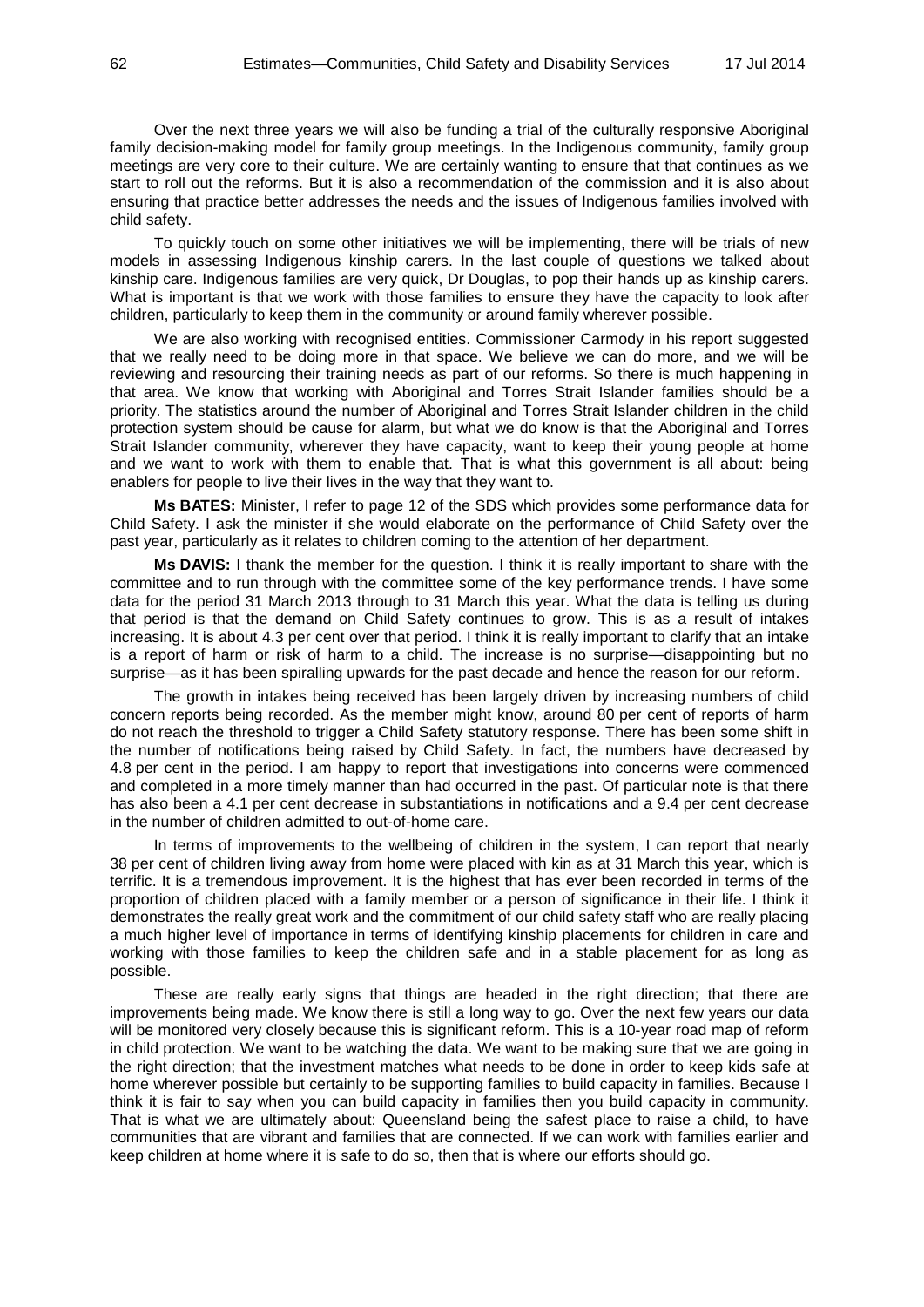**Ms BATES:** Minister, I refer to page 8 of the SDS outlining service performances of Child Safety. Minister, I am sure that under the government's reforms foster carers will continue to have a significant role, and I ask the minister if she could elaborate on improvements that have already been made in Child Safety since coming into government.

**Ms DAVIS:** I thank the member for the question. You are absolutely right. The significance of foster and kinship carers could not be underestimated. We would not have a child protection system that wraps love and support around children in the home if we did not have wonderful foster and kinship carers prepared to put their hands up and look after our young Queenslanders if they cannot remain at home safely with their family.

One thing that we did as a government was to pledge our support of foster and kinship carers. One of the first things that I asked my department to do was to start to listen to foster carers, to make it easier to become a carer, and to do better in supporting and valuing the ones already in the system. As a result, we have continued to see increasing numbers of carers being approved and we have improved the training and support that they receive.

Another area that required attention, and it was certainly outlined in many letters that I have received from foster carers, was the rather punitive matters of concern process. I asked my department to work with Foster Care Queensland to see if there was a better way of dealing with concerns about carers when it appeared that they may not have met their legislative requirements or legislative standards. There is now a new process and a policy in place for managing placement concerns and we call it standards of care.

Legislated standards of care have not changed, though, nor has the requirement for the department and foster and kinship carers services to respond to issues when they are raised. The main difference is that our child safety staff identify issues earlier and start to work with the carers and the services to build stronger supports around carer families. Our approach is far less adversarial, and the feedback I have received from Foster Care Queensland has been extremely positive. In fact, I would say that this would have contributed in part to the increasing numbers of carers coming into the system.

The committee might be interested in knowing that in May this year we transitioned the management of the foster care recruitment line to Foster Care Queensland because this made sense to do so. Foster Care Queensland have been supporting carers for over 38 years in Queensland, and having them as the first point of contact for a prospective carer enables their expert advice to be given from the get-go. I am really pleased that this is working so very well.

On another note, in March this year we extended the carer business discount scheme to include foster and kinship carers for the first time so now they have access to discounts for goods and services at more than 4½ thousand businesses across the state.

I spoke earlier about our commitment to preparing young people for their transition to adulthood. As a result, the number of young people in care with a case plan also continues to increase. I am really pleased to report that the quality of these case plans have also improved, and young people are actively participating in the planning process. Sadly, this had not been the case in the past. Either plans were being done at the very last minute or we found that young people were transitioning out of care without a plan at all. That makes it very difficult for a young person as they embark on a new life outside of the statutory system if there is not some guidance for them so that they can enjoy their adulthood and feel protected, safe and empowered on their new journey.

Departmental officers are also working more collaboratively with NGOs and other government agencies and more particularly in the community to link our young people into the supports they need once they have transitioned out of care. We are absolutely committed to supporting foster and kinship carers, we are absolutely committed to supporting families to keep their children safe at home, and we are absolutely committed to supporting young people when they start transitioning out of state care. We are working very hard. We did not sit on our hands while the commission of inquiry was being undertaken. We were already looking at ways to improve the system. With the extra investment of \$406 million over five years to invest in those family services into the secondary end, we absolutely believe that can build on the work we have already done and get really terrific outcomes for these young people, which is what it is all about.

**CHAIR:** Thank you, Minister. We will move to non-government questions.

**Mrs SCOTT:** I refer to page 33 of the SDS regarding child deaths. Minister, I understand that with the closure of the Commission for Children and Young People and Child Guardian a child death register will now be maintained by the newly established Queensland Family and Child Commission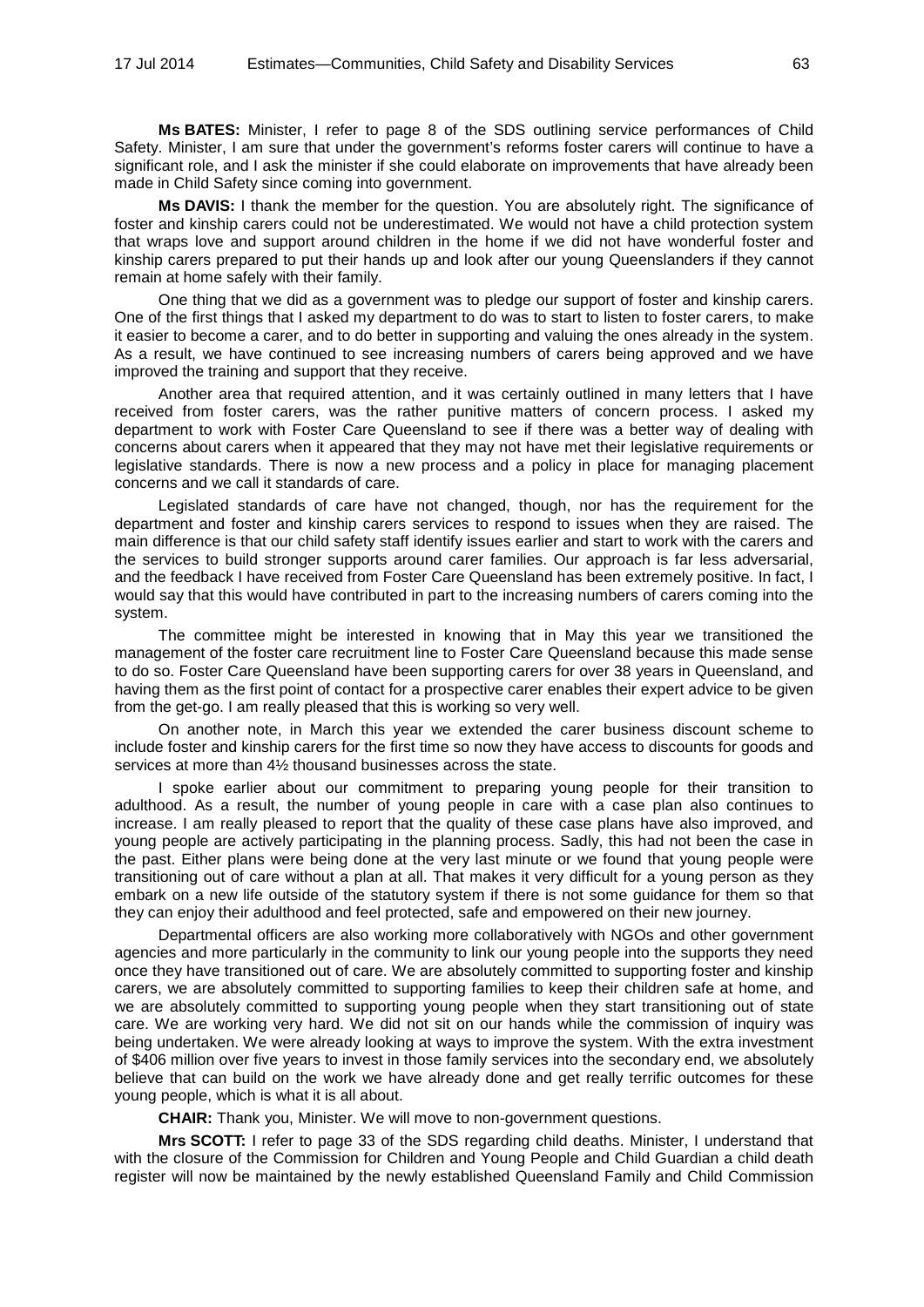which will also undertake research analysis and reporting on child deaths in Queensland. Can you advise if the CCYP staff previously responsible for undertaking research analysis and reporting on child deaths in Queensland have all transferred to the new entity?

**Ms DAVIS:** I might have to take that question on notice.

**Mrs SCOTT:** That is fine. I am happy for you to do that. Minister, are cases where children in out-of-home care have died or sustained serious injury investigated by a team within the department and overseen by a multidisciplinary panel that includes departmental officers? Has this resulted in the accountability and transparency being diminished by having the department investigate the death of the child in care rather than an independent Child Death Case Review Committee?

**Ms DAVIS:** I thank the member for the question. As the member may be aware, there are generally two reviews undertaken. One is done internally by the department if a matter is brought to their attention regarding a child death. There is a secondary level of scrutiny, and that is what you are referring to in your question. This review panel would then review the report that had been provided or undertaken by the department. There will be a range of people available from the pool of experts to sit on the panel that you are speaking of.

Commissioner Carmody recommended that they be not just our own departmental officers but officers across relevant agencies—I would have to get the list, but I think there is health, education, justice and police. Depending on the particular circumstances of the death, that means that we could draw from that pool who would be the most appropriate panel members to look at the case. So it absolutely is there to review the department's internal review. I might add that if it is the death of an Indigenous child, an Aboriginal or Torres Strait Islander child, it must have an Aboriginal and Torres Strait Islander member on the panel.

We do have both external and internal people we are considering for this panel at the moment. I really believe that the mix will enable the best arrangements in terms of scrutiny, because at the end of the day we have to learn from something as tragic as a child death. It is important that the review is done to ensure that practices in the future be developed based on practices of the past if they had not been where they needed to be. So I am absolutely committed that we have a review process that gives us a result that allows us to enhance our practice into the future.

So the two-tier review remains. It is just that Commissioner Carmody's recommendation was that the former children's commission had a role 10 years ago but it was time to contemporise, and I accepted his recommendation. I think it is also important to note that the coroner can also have a look at these child deaths. So if there is something suspicious in that he can undertake his own coronial investigation separate to that again. So I really believe that there are measures in place to ensure that full scrutiny of any child death is undertaken.

**Mrs SCOTT:** I refer to page 33 of the SDS. Minister, I am concerned that the transfer of the community visitor function for children to the Office of the Public Guardian, together with the splitting of the child advocacy role between community visitors and a new child advocacy officer, are all now at a further distance from your departmental responsibilities. As all children in out-of-home care are at some level of risk, how will you ensure no child falls between into the bureaucratic crack between the Department of Justice and Attorney-General and your department?

**Ms DAVIS:** I thank the member for the question. As the member would know, the Community Visitor Program will still continue to be delivered but it will sit within the Department of Justice and Attorney-General. So, to be more explicit about how that looks, that question would need to be directed to him. It is my very great belief that the new system will build on public confidence. It still has that separation from our department. I think there are more eyes and ears in terms of the oversight of the child protection system. Our department is about protecting children. That is what our departmental officers and our front-line workers think about every day. That is why they are in this profession. They want to help families. They want to help children and get the best outcomes for them. The community visitors have a role to play in that and will continue to deliver sitting in DJAG.

**CHAIR:** There is probably time for one more non-government question; otherwise I will move to government questions.

**Dr DOUGLAS:** I have a general question. It is something that comes out of page 13 and it was alluded to by the minister earlier on. You talked about the ageing of the carers of people with a disability. It is not really covered as a measure or something in the document, but I am interested to know. You are obviously collecting data on the ages and the regions of carers of people with a disability. I am just wondering whether there is some way we can get some information about that. I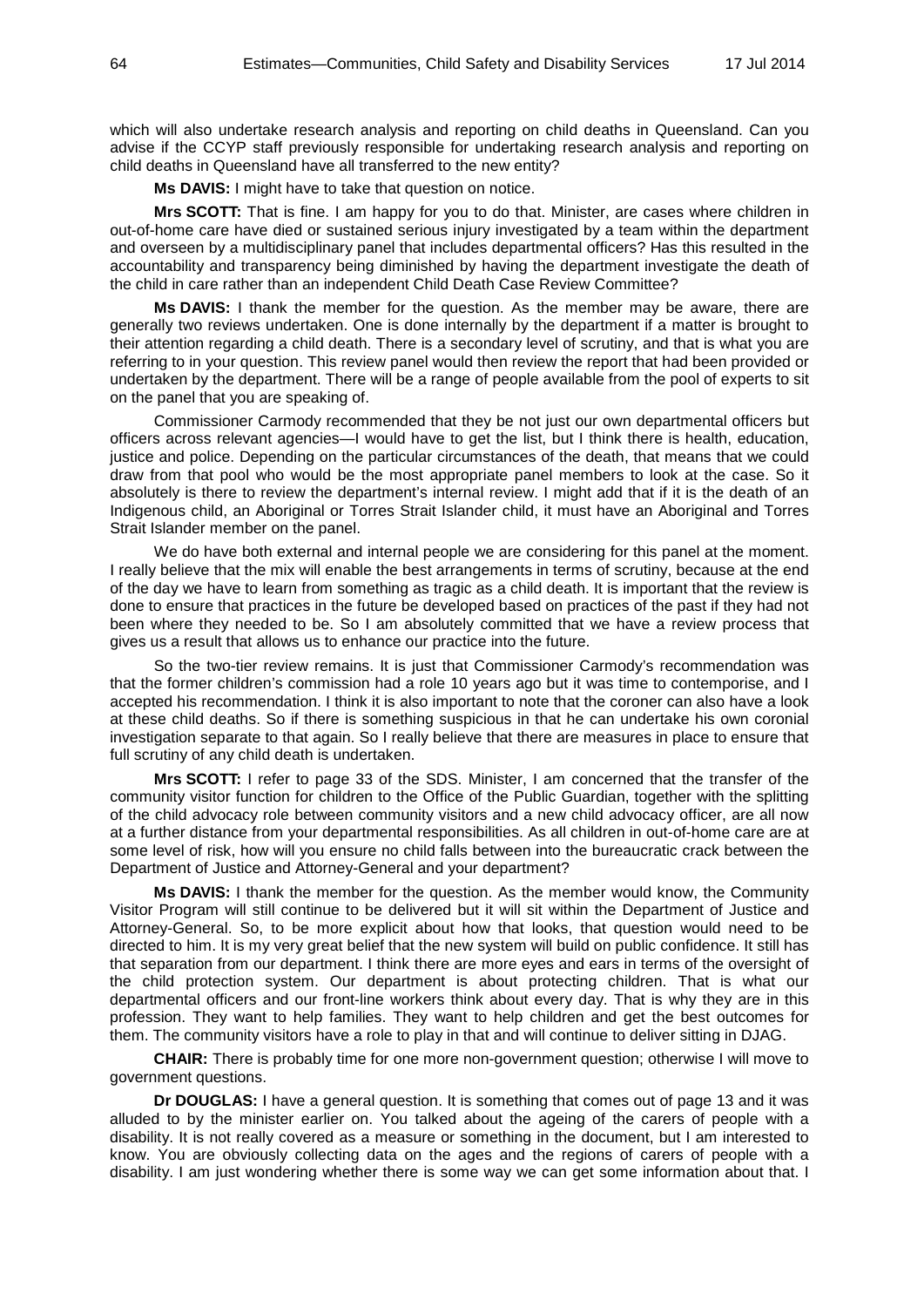would be willing for you to take it as a question on notice. Are you collecting that information? It is obviously important because you raised it earlier. I am a GP and I am telling you it is a serious question.

**Ms DAVIS:** And it is a serious question. I would need to take on notice if there is any specific data available; I would not have that here. The best way to put it is that we know who we know which are those clients that have come to the attention of the department. There are, as the DG spoke about earlier, conversations with the NDIA that we expect that number will grow, because as a GP you would understand that a lot of elderly parent carers have always seen looking after their child with a disability as their responsibility and have not sought assistance from the department and never sought more informal supports, whether it is through their GP or other means. So we would have data on the clients that we know.

**Dr DOUGLAS:** I raise the point because in the medical literature currently we are seeing what we believe is somewhere between a three and five per cent uplift factor in that 60-plus age group. That is a very, very worrying statistic. In other words, you have people who are probably going to drop dead who are looking after people with a disability.

**CHAIR:** Dr Douglas, sorry, I need you to get to your question.

**Dr DOUGLAS:** My question really is: it is an important set of data for a variety of reasons. You do collect the data; is that correct? And you are preparing for the NDIS with it, yes?

**Ms DAVIS:** I would have to take it on notice. What I am saying, Dr Douglas, is that we would have data—you spoke about ages of carers of people with a disability.

#### **Dr DOUGLAS:** Yes.

**Ms DAVIS:** We would have that data but only for those that have come to the attention of the department. If more broadly in Queensland there are other families that, say, under an NDIS might seek assistance when it becomes time that they are no longer able to look after their adult child with a disability, that is when we they would come to our attention. What we do know is that it is highly likely that as we start to move towards a transition to the NDIS it is likely that we will see more people present in that cohort. What is the projection for that? I do not know. It may very well be in the vicinity that you have quoted. The NDIA is doing a lot of work, a lot of planning, around trying to get such projections. That would be something that would need to be directed to them.

**Dr DOUGLAS:** Those numbers—this is the carers. The point really is—

**CHAIR:** Dr Douglas, we do need to move on. I need to clarify: is there a question on notice?

**Dr DOUGLAS:** Yes and it is the carers as well.

**Ms DAVIS:** If we have data—I do not know that the data we would have would be exactly what you are after, Dr Douglas. The director-general might be able to add a little.

**Mr Hogan:** Thank you, Minister, and thank you, member. It is an important question. One of the very important sources of data for the planning about the National Disability Insurance Scheme has been the ABS surveys of carers and the ABS surveys around people with a disability and their carers, along with the data about the ageing population. So I can indicate that that has certainly been available to all of the jurisdictions and has informed our planning and the projections around the number of people who would need to be supported and the types of supports that would be required under the National Disability Insurance Scheme.

**Dr DOUGLAS:** You understand that it is the ageing of the carers though. It has always been perceived that that growth in number is—

**CHAIR:** We need a question, Dr Douglas.

**Dr DOUGLAS:** The question really is: are you aware that the reason for the growth in that percentage is that more people present later, increasingly? That is why they have targeted this older age group, because they do not necessarily nominate until later, so that growth is artificially increased. That is what I am seeking—that data.

**CHAIR:** Dr Douglas, I think the minister will take this on notice and get back to you. We probably have time for a couple more questions and we are going to move to the government side. I call the member for Ferny Grove.

**Mr SHUTTLEWORTH:** Minister, I refer to page 9 of the SDS and how your department is providing services to people with a disability. Can you please outline examples of how the department has made real improvements for Queenslanders with a disability?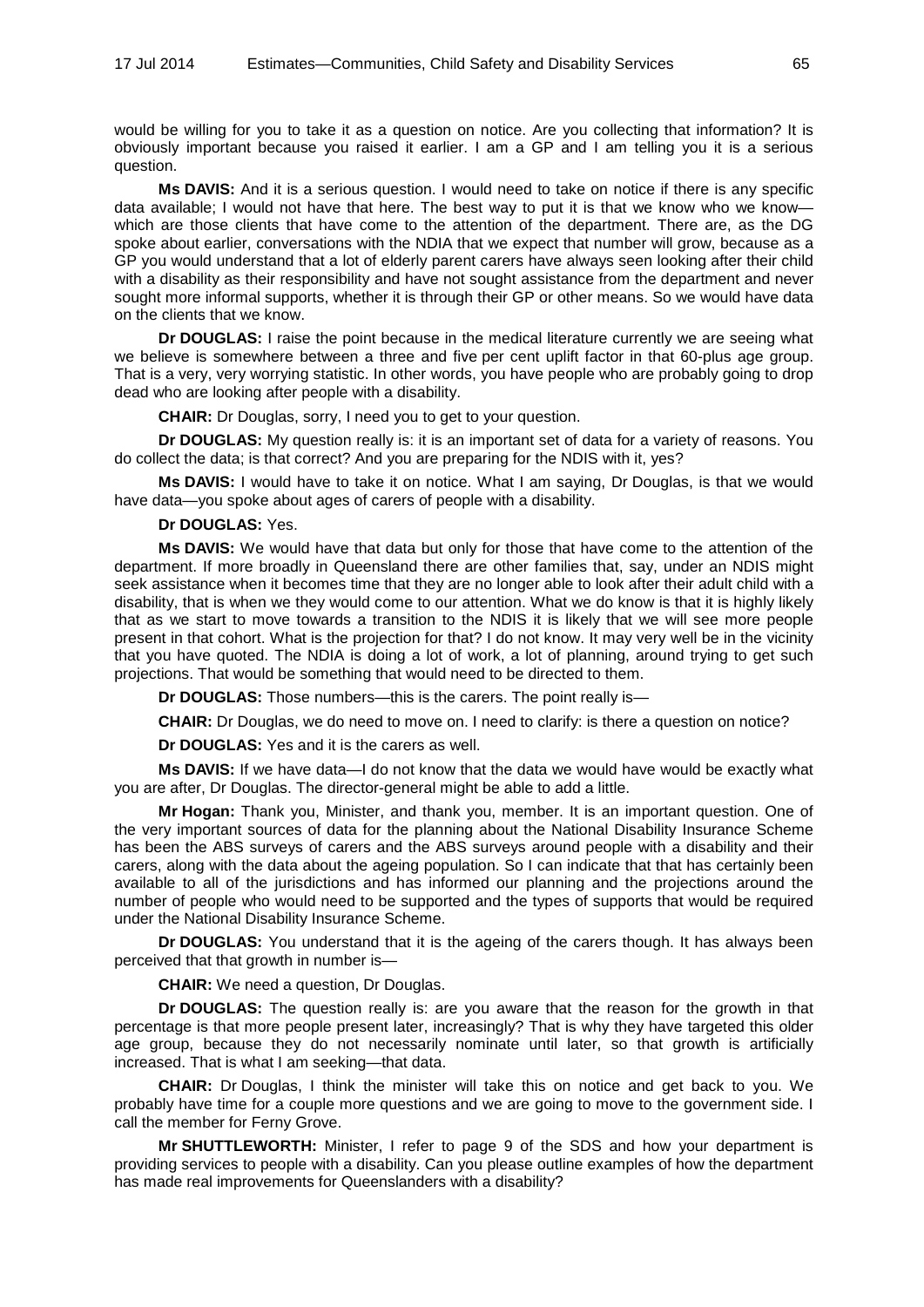**Ms DAVIS:** I thank the member for the question. There are many great examples of how the department is helping Queenslanders with a disability. We have spoken much today about the NDIS, and obviously that is the centrepiece of the reform agenda at the moment. But at the core of everything that we do in Disability Services is the person with the disability and their family and of course their carers.

Beyond the work to transition to the NDIS, my department has been working very hard to find new ways to help Queenslanders with a disability, particularly looking at how we can help people who have been waiting for a service. So one of the areas that has been targeted in that regard is the waiting list for community aids, equipment and assistive technology, or CAEATI as we refer to it, and the Vehicle Options Subsidy Scheme, which is known as VOSS. We had thousands of people on the waiting list to access either of those two areas. I am really pleased to say that in the 12 months to April this year the department conducted a blitz on those waitlists and they have been reduced by 4,000 people. That means that there are an additional 4,000 people with a disability being provided with aids, equipment and assistive technology so that their day-to-day lives can be just that bit better.

It is a wonderful result, an absolutely wonderful result that was made possible because of more efficient assessments, reduced waiting times and a broader choice of aids and equipment. But it is not just that. After working with Queensland Health, we now have a single point of entry for people requiring aids and equipment. In the past it was a bit of a maze and now there is this single point of entry which makes it so much more convenient for people wanting to access some aids and equipment.

Another area where I am extremely proud is that the waiting list in Far North Queensland for people actually waiting to be assessed through Disability Services has been reduced from 115 to zero. This is really important because there are people that had been waiting in excess of three months in order to just have that assessment undertaken. When you are a person with a disability or a family member eager to see what supports might be available to you, knowing that you can get assessed in a timely fashion is very, very important.

I spoke earlier that it is all about the stories, and if I could indulge the committee with a couple of stories that came as a result of this blitz. I just want to take a moment to say that the staff from the department absolutely undertook this with vigour and passion and enthusiasm that I am just so proud as a minister to have seen. They were ringing after hours and they were ringing on weekends because they wanted to see people get access to the aids and equipment that they wanted. I just wanted to put on record my support of the great work that our staff do.

I have two short stories. The first one is about CAEATI and a person who received a scooter. This was an email that the client wrote—

I am writing to let you know that I have received the scooter and I am so thankful to you and the government for the funding and for making my life a lot better as well as more independent. I can't say thank you enough but I am happy that my friends say that I haven't been happy for a very lot of years. So thank you again.

Then under the Vehicle Options Subsidy Scheme, this was an email from Jenny who had her car converted—

Thank you so much for my approval. I am so excited. I am getting my independence back. Yay! Hi guys, just wanted to let you know I drove myself to work today in my converted car and made it home safely. Independent Jenny is back and very happy. Thank you so much for all your assistance with this project, and I am very grateful.

Members of the committee, it is hearing outcomes like that for people that just inspires me in my role as a minister. It is what drives me every day, to see a smile on a face or read an email like that to say that we have made a difference in someone's life, and to know that my department is full of wonderful staff wanting to connect with these people and their families to make a difference is just magnificent, and I am very proud to be their minister.

**CHAIR:** Thank you, Minister. The time allocated to considerate the estimates of expenditure in the portfolio of Communities, Child Safety and Disability Services has expired. Before we close, can you please—and this is from the whole committee—pass on to your department our thanks for the work they do. We are well aware that sometimes it can be quite thankless. But when you hear stories like that, you can go home at night and say, 'You know what? Today, we made a difference.' And that is what it is about. So please pass on our thanks to your department.

**Ms DAVIS:** I would be delighted to do that.

**CHAIR:** Director-General, it is really good to see the effort that goes into producing the results that you are able to report. We, the committee, thank you and the department for those efforts.